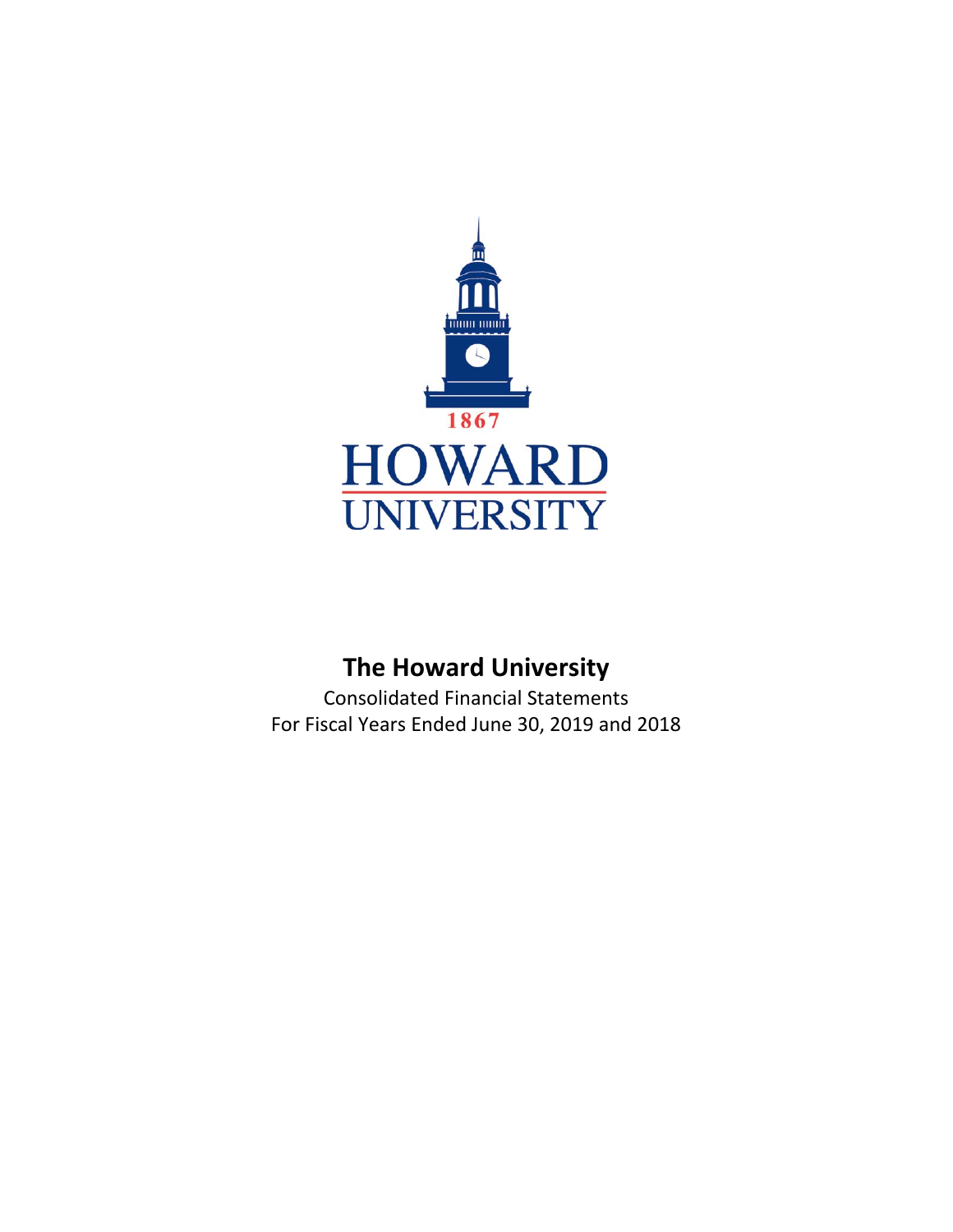# **Content**

| 01 | Report of the Treasurer on the Consolidated Financial Statements |
|----|------------------------------------------------------------------|
| 02 | Independent Auditor's Report                                     |
| 04 | <b>Consolidated Statements of Financial Position</b>             |
| 05 | <b>Consolidated Statements of Activities</b>                     |
| 06 | <b>Consolidated Statements of Cash Flows</b>                     |
|    | Notes to the Consolidated Financial Statements                   |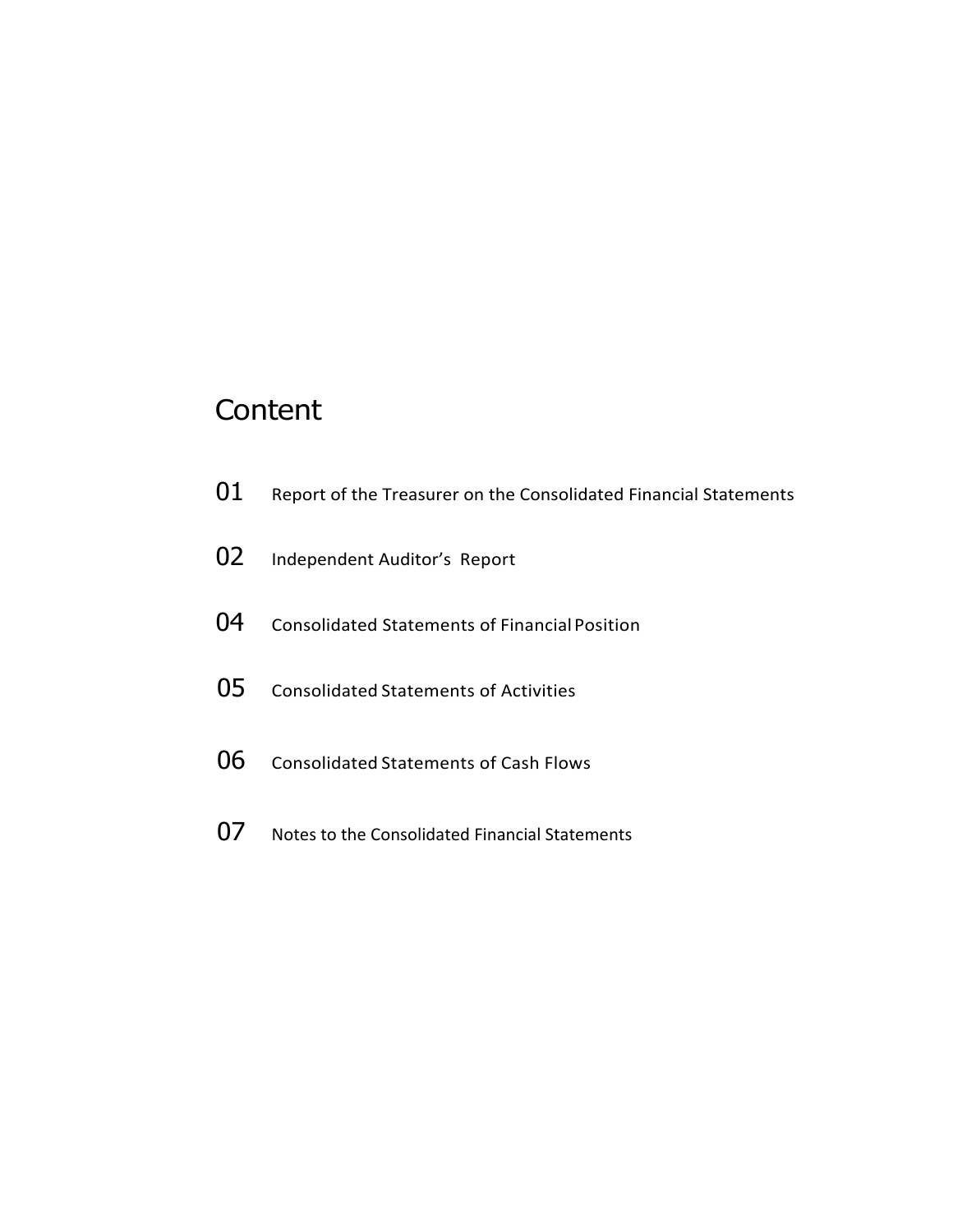# OFFICE OF THE SENIOR VICE PRESIDENT CHIEF FINANCIAL OFFICER AND TREASURER

## **Report of Treasurer on Consolidated Financial Statements**

 The administration of The Howard University is responsible for the preparation, contained herein. Such consolidated financial statements have been prepared in conformity with accounting principles generally accepted in the United States of America and, accordingly, include certain amounts that represent our best estimates and judgments. Actual amounts could differ from those estimates. accuracy, integrity and objectivity of the consolidated financial statements

 These consolidated financial statements have been prepared under my supervision. Based on my knowledge, these financial statements present fairly, in all material respects, the financial position, changes in net assets and cash flows of The Howard University for the periods presented herein.

Furthermore, I hereby certify that The Howard University, as Borrower under separate agreements with certain banks and lending institutions, is in compliance with the respective financial covenants as of June 30, 2019, as described in Note 12 of the accompanying consolidated financial statements.

### **Michael J. Masch**

Senior Vice President, Chief Financial Officer and Treasurer

## **John D. Gordon, Jr. MS, CPA, CGMA**

Controller and Chief Accounting Officer

December 23, 2019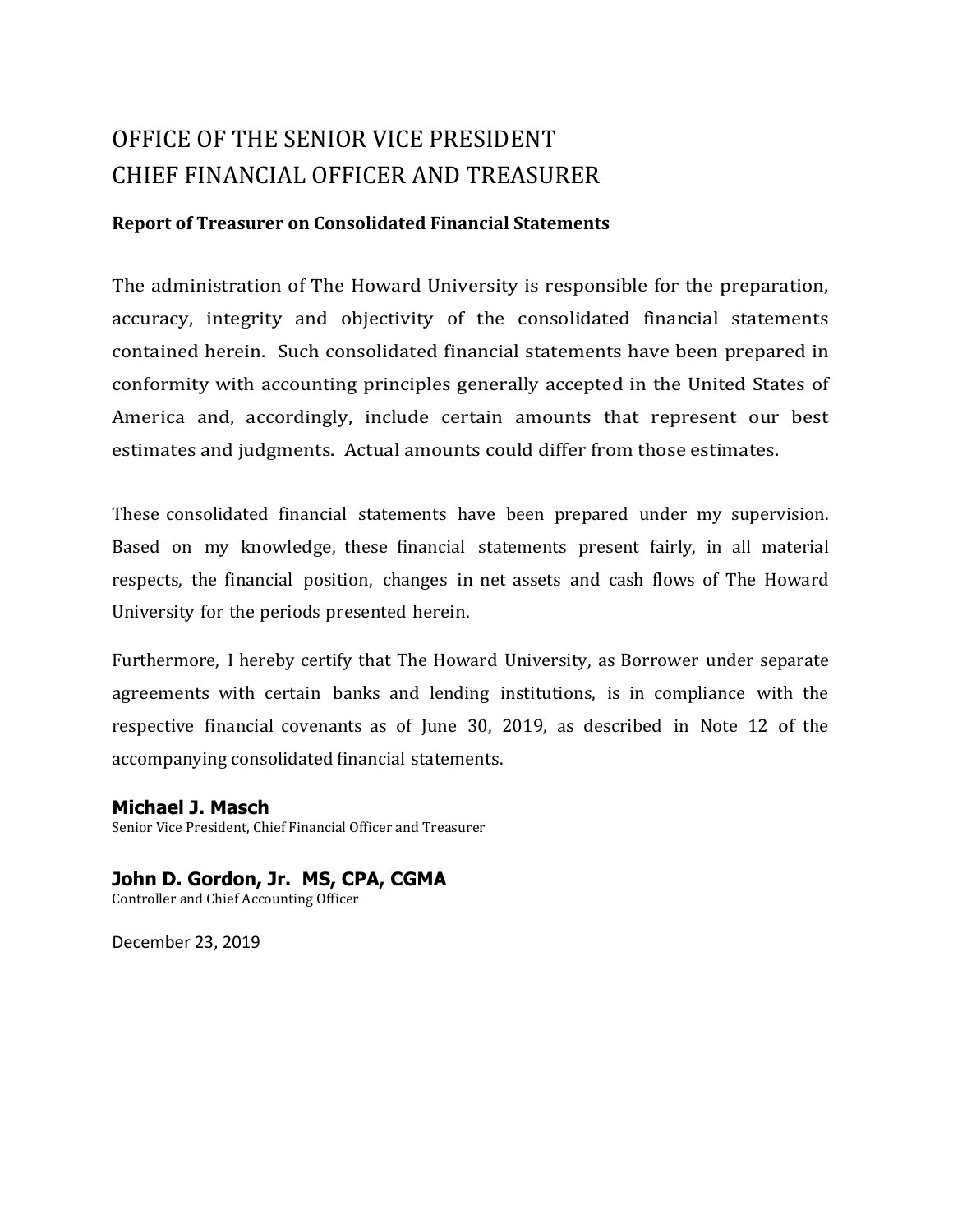

Fax: 919-754-9369 Suite 300

<www.bdo.com>Raleigh, NC 27601 Tel: 919-754-9370 421 Fayetteville Street

#### **Independent Auditor's Report**

Board of Trustees The Howard University Washington, DC

#### **Report on the Financial Statements**

We have audited the accompanying consolidated financial statements of The Howard University (the "University"), which comprise the consolidated statements of financial position as of June 30, 2019 and 2018, and the related consolidated statements of activities, functional expenses and cash flows for the years then ended, and the related notes to the consolidated financial statements.

#### *Management's Responsibility for the Consolidated Financial Statements*

Management is responsible for the preparation and fair presentation of these consolidated financial statements in accordance with accounting principles generally accepted in the United States of America; this includes the design, implementation, and maintenance of internal control relevant to the preparation and fair presentation of consolidated financial statements that are free from material misstatement, whether due to fraud or error.

#### *Auditor's Responsibility*

Our responsibility is to express an opinion on these consolidated financial statements based on our audits. We conducted our audits in accordance with auditing standards generally accepted in the United States of America and the standards applicable to financial audits contained in *Government Auditing Standards*, issued by the Comptroller General of the United States. Those standards require that we plan and perform the audit to obtain reasonable assurance about whether the consolidated financial statements are free from material misstatement.

An audit involves performing procedures to obtain audit evidence about the amounts and disclosures in the consolidated financial statements. The procedures selected depend on the auditor's judgment, including the assessment of the risks of material misstatement of the consolidated financial statements, whether due to fraud or error. In making those risk assessments, the auditor considers internal control relevant to the entity's preparation and fair presentation of the consolidated financial statements in order to design audit procedures that are appropriate in the circumstances, but not for the purpose of expressing an opinion on the effectiveness of the entity's internal control. Accordingly, we express no such opinion. An audit also includes evaluating the appropriateness of accounting policies used and the reasonableness of significant accounting estimates made by management, as well as evaluating the overall presentation of the consolidated financial statements.

BDO USA, LLP, a Delaware limited liability partnership, is the U.S. member of BDO International Limited, a UK company limited by guarantee, and forms part of the international BDO network of independent member firms.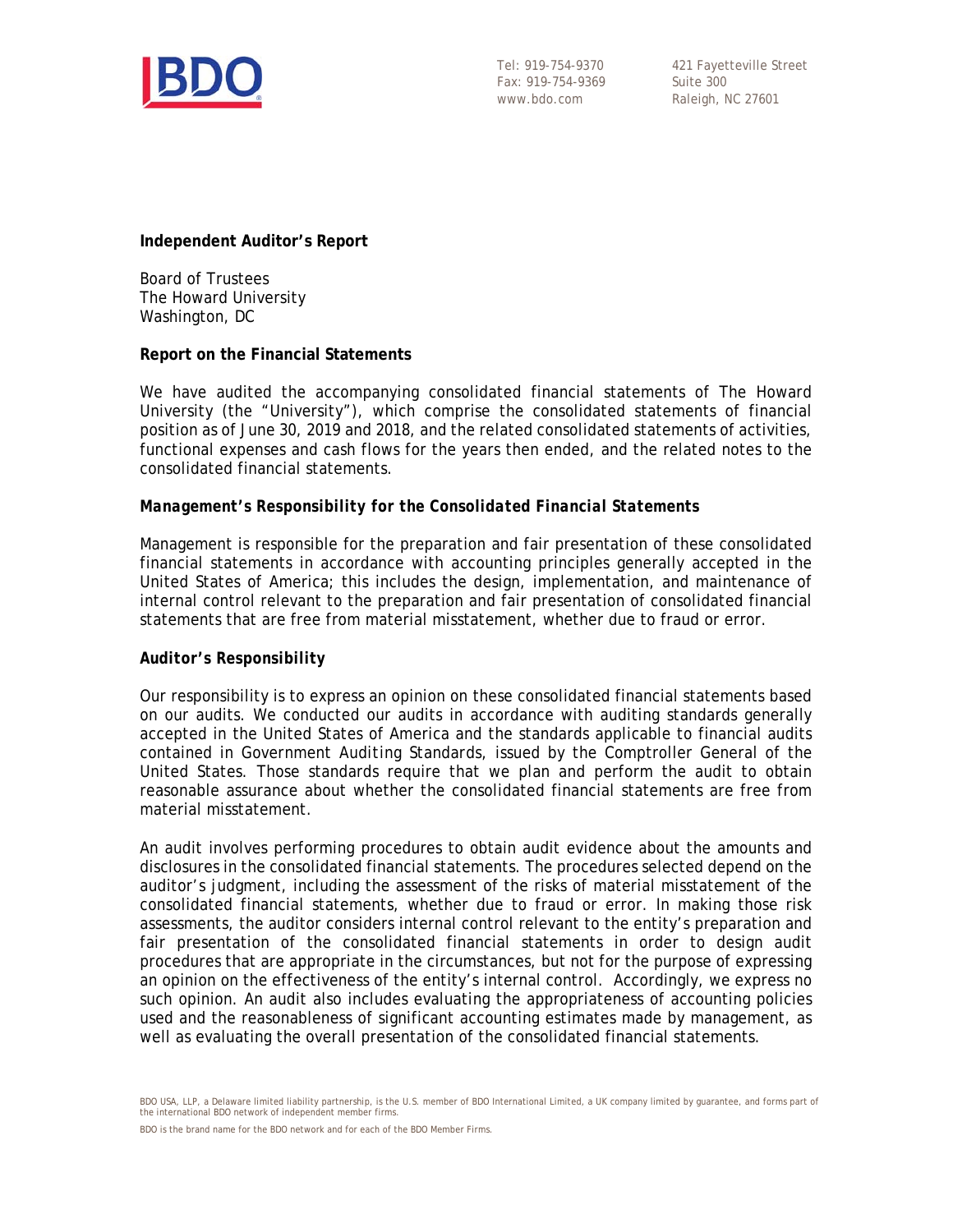We believe that the audit evidence we have obtained is sufficient and appropriate to provide a basis for our audit opinion.

#### *Opinion*

In our opinion, the consolidated financial statements referred to above present fairly, in all material respects, the consolidated financial position of the University as of June 30, 2019 and 2018, and the changes in its net assets and its cash flows for the years then ended in accordance with accounting principles generally accepted in the United States of America.

#### *Emphasis of Matters*

As discussed in Note 1 to the consolidated financial statements, in the year ended June 30, 2019, the University adopted Accounting Standards Updates ("ASU") 2018-08, *Clarifying the Scope and the Accounting Guidance for Contributions Received and Contributions Made*  ("ASU 2018-08"), ASU 2014-09, *Revenue from Contracts with Customers (Topic 606)* ("ASU 2014-09"), and ASU 2016-14, *Not-for-Profit Entities (Topic 958): Presentation of Financial Statements of Not-for-Profit Entities* ("ASU 2016-14").

In addition, as discussed in Note 1 to the consolidated financial statements, in the year ended June 30, 2019, the University adopted a change in accounting principle with respect to the recognition of contributed works of art and historical treasures. Our opinion is not modified with respect to these matters.

#### *Report on Summarized Comparative Information*

We have previously audited The Howard University's 2018 consolidated financial statements, and we expressed an unmodified opinion on those consolidated financial statements in our report dated December 19, 2018. In our opinion, the summarized comparative information presented herein as of and for the year ended June 30, 2018 is consistent, in all material respects, with the audited consolidated financial statements from which it has been derived.

 $B\Delta O$   $USA$ ,  $LLA$ 

December 23, 2019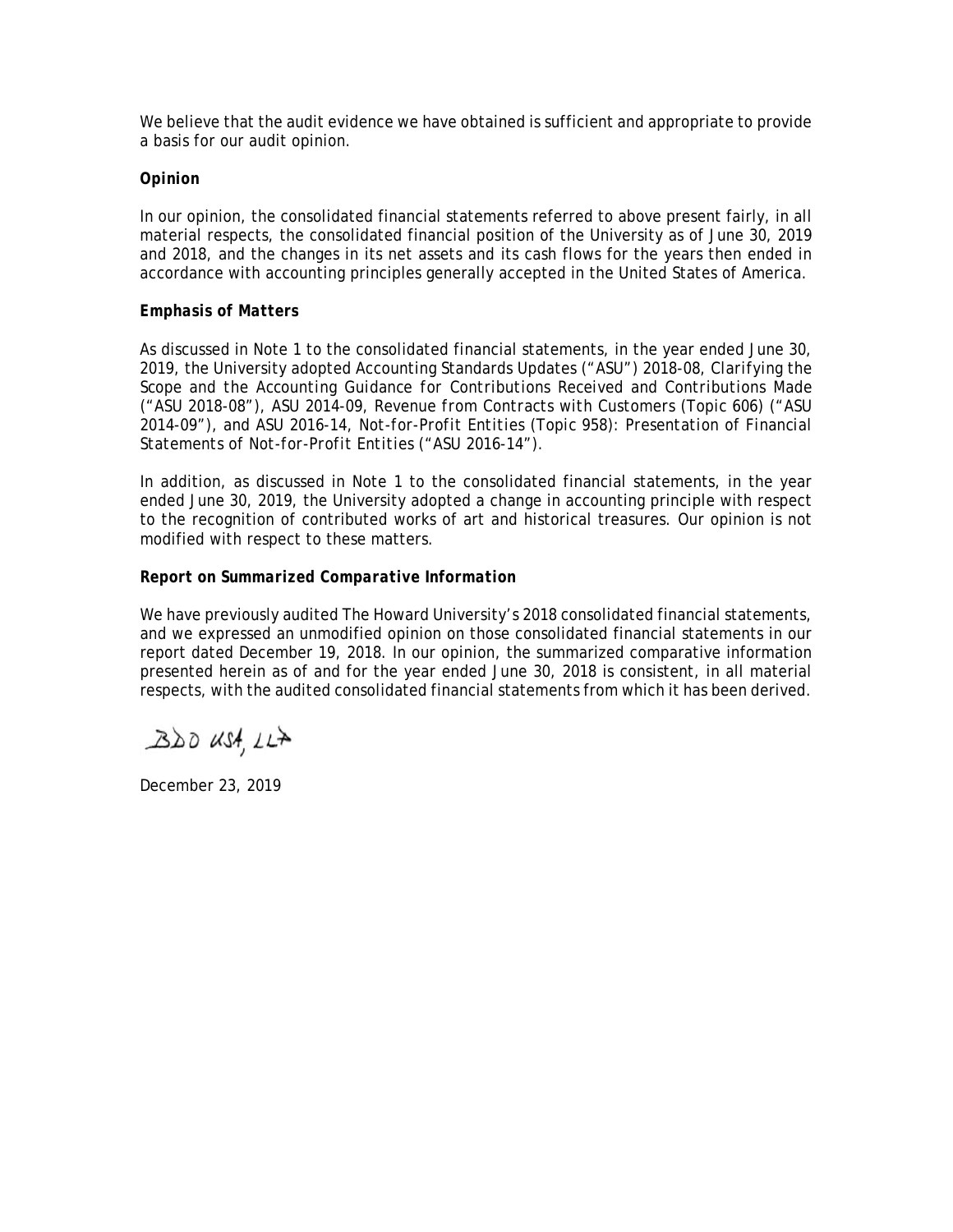## **THE HOWARD UNIVERSITY**

| <b>Current Assets:</b><br>\$<br>\$<br>Cash and cash equivalents<br>29,515<br>32,998<br>44,693<br>27,266<br>Operating investments<br>Deposits with trustees<br>2,917<br>1,732<br>Receivables, net<br>127,940<br>89,771<br>Inventories, prepaids and other assets<br>11,862<br>25,425<br>Restricted investments<br>34,126<br>49,988<br><b>Total Current Assets</b><br>247,189<br>231,044<br><b>Long Term Assets:</b><br>Deposits with trustees<br>12,865<br>13,386<br>Receivables, net<br>17,611<br>22,607<br>Inventories, prepaids and other assets<br>214<br>13,667<br>Unexpended bond proceeds<br>3,104<br>3,117<br><b>Restricted investments</b><br>23,664<br>4,126<br><b>Endowment investments</b><br>692,832<br>688,562<br>Operating right of use assets<br>4,761<br>3,764<br>Finance right of use assets<br>51,525<br>56,085<br>Long-lived assets<br>541,698<br>510,261<br><b>Total Long Term Assets</b><br>1,348,274<br>1,315,575<br>$\overline{\boldsymbol{\zeta}}$<br>$\overline{\boldsymbol{\zeta}}$<br><b>Total Assets</b><br>1,595,463<br>1,546,619<br><b>Current Liabilities:</b><br>\$<br>\$<br>Accounts payable and accrued expenses<br>137,741<br>131,804<br>Deferred revenue<br>15,862<br>15,710<br><b>Other liabilities</b><br>25,814<br>15,206<br>Accrued post-retirement benefits<br>3,066<br>3,842<br>Underfunded defined benefit pension plan<br>1,513<br>Reserve for self-insured liabilities<br>10,446<br>10,392<br>Notes payable<br>8,562<br>Operating lease obligations<br>211<br>232<br>Finance lease obligations<br>4,017<br>7,732<br>Bonds payable<br>13,213<br>11,200<br><b>Total Current Liabilities</b><br>220,466<br>196,097<br><b>Long Term Liabilities:</b><br>Deferred revenue<br>4,495<br><b>Other liabilities</b><br>5,949<br>3,110<br>Accrued post-retirement benefits<br>46,055<br>44,599<br>Underfunded defined benefit pension plan<br>157,020<br>116,807<br>Reserve for self-insured liabilities<br>55,091<br>56,699<br>3,637<br>Operating lease obligations<br>4,782<br>Finance lease obligations<br>47,115<br>47,024<br>Bonds payable<br>384,231<br>397,444<br>Refundable advances under Federal Student Loan Program<br>6,517<br>6,333<br><b>Total Long Term Liabilities</b><br>703,921<br>682,987<br><b>Total Liabilities</b><br>924,387<br>879,084<br><b>Net Assets:</b><br>Without donor restrictions<br>217,376<br>233,839<br>453,700<br>With donor restrictions<br>433,696<br>671,076<br><b>Total Net Assets</b><br>667,535 | (in thousands) | June 30, 2019 | June 30, 2018 |
|-------------------------------------------------------------------------------------------------------------------------------------------------------------------------------------------------------------------------------------------------------------------------------------------------------------------------------------------------------------------------------------------------------------------------------------------------------------------------------------------------------------------------------------------------------------------------------------------------------------------------------------------------------------------------------------------------------------------------------------------------------------------------------------------------------------------------------------------------------------------------------------------------------------------------------------------------------------------------------------------------------------------------------------------------------------------------------------------------------------------------------------------------------------------------------------------------------------------------------------------------------------------------------------------------------------------------------------------------------------------------------------------------------------------------------------------------------------------------------------------------------------------------------------------------------------------------------------------------------------------------------------------------------------------------------------------------------------------------------------------------------------------------------------------------------------------------------------------------------------------------------------------------------------------------------------------------------------------------------------------------------------------------------------------------------------------------------------------------------------------------------------------------------------------------------------------------------------------------------------------------------------------------------------------------------------------------------------------------------------------------------------------------------------------------------------------------------------------------------|----------------|---------------|---------------|
|                                                                                                                                                                                                                                                                                                                                                                                                                                                                                                                                                                                                                                                                                                                                                                                                                                                                                                                                                                                                                                                                                                                                                                                                                                                                                                                                                                                                                                                                                                                                                                                                                                                                                                                                                                                                                                                                                                                                                                                                                                                                                                                                                                                                                                                                                                                                                                                                                                                                               |                |               |               |
|                                                                                                                                                                                                                                                                                                                                                                                                                                                                                                                                                                                                                                                                                                                                                                                                                                                                                                                                                                                                                                                                                                                                                                                                                                                                                                                                                                                                                                                                                                                                                                                                                                                                                                                                                                                                                                                                                                                                                                                                                                                                                                                                                                                                                                                                                                                                                                                                                                                                               |                |               |               |
|                                                                                                                                                                                                                                                                                                                                                                                                                                                                                                                                                                                                                                                                                                                                                                                                                                                                                                                                                                                                                                                                                                                                                                                                                                                                                                                                                                                                                                                                                                                                                                                                                                                                                                                                                                                                                                                                                                                                                                                                                                                                                                                                                                                                                                                                                                                                                                                                                                                                               |                |               |               |
|                                                                                                                                                                                                                                                                                                                                                                                                                                                                                                                                                                                                                                                                                                                                                                                                                                                                                                                                                                                                                                                                                                                                                                                                                                                                                                                                                                                                                                                                                                                                                                                                                                                                                                                                                                                                                                                                                                                                                                                                                                                                                                                                                                                                                                                                                                                                                                                                                                                                               |                |               |               |
|                                                                                                                                                                                                                                                                                                                                                                                                                                                                                                                                                                                                                                                                                                                                                                                                                                                                                                                                                                                                                                                                                                                                                                                                                                                                                                                                                                                                                                                                                                                                                                                                                                                                                                                                                                                                                                                                                                                                                                                                                                                                                                                                                                                                                                                                                                                                                                                                                                                                               |                |               |               |
|                                                                                                                                                                                                                                                                                                                                                                                                                                                                                                                                                                                                                                                                                                                                                                                                                                                                                                                                                                                                                                                                                                                                                                                                                                                                                                                                                                                                                                                                                                                                                                                                                                                                                                                                                                                                                                                                                                                                                                                                                                                                                                                                                                                                                                                                                                                                                                                                                                                                               |                |               |               |
|                                                                                                                                                                                                                                                                                                                                                                                                                                                                                                                                                                                                                                                                                                                                                                                                                                                                                                                                                                                                                                                                                                                                                                                                                                                                                                                                                                                                                                                                                                                                                                                                                                                                                                                                                                                                                                                                                                                                                                                                                                                                                                                                                                                                                                                                                                                                                                                                                                                                               |                |               |               |
|                                                                                                                                                                                                                                                                                                                                                                                                                                                                                                                                                                                                                                                                                                                                                                                                                                                                                                                                                                                                                                                                                                                                                                                                                                                                                                                                                                                                                                                                                                                                                                                                                                                                                                                                                                                                                                                                                                                                                                                                                                                                                                                                                                                                                                                                                                                                                                                                                                                                               |                |               |               |
|                                                                                                                                                                                                                                                                                                                                                                                                                                                                                                                                                                                                                                                                                                                                                                                                                                                                                                                                                                                                                                                                                                                                                                                                                                                                                                                                                                                                                                                                                                                                                                                                                                                                                                                                                                                                                                                                                                                                                                                                                                                                                                                                                                                                                                                                                                                                                                                                                                                                               |                |               |               |
|                                                                                                                                                                                                                                                                                                                                                                                                                                                                                                                                                                                                                                                                                                                                                                                                                                                                                                                                                                                                                                                                                                                                                                                                                                                                                                                                                                                                                                                                                                                                                                                                                                                                                                                                                                                                                                                                                                                                                                                                                                                                                                                                                                                                                                                                                                                                                                                                                                                                               |                |               |               |
|                                                                                                                                                                                                                                                                                                                                                                                                                                                                                                                                                                                                                                                                                                                                                                                                                                                                                                                                                                                                                                                                                                                                                                                                                                                                                                                                                                                                                                                                                                                                                                                                                                                                                                                                                                                                                                                                                                                                                                                                                                                                                                                                                                                                                                                                                                                                                                                                                                                                               |                |               |               |
|                                                                                                                                                                                                                                                                                                                                                                                                                                                                                                                                                                                                                                                                                                                                                                                                                                                                                                                                                                                                                                                                                                                                                                                                                                                                                                                                                                                                                                                                                                                                                                                                                                                                                                                                                                                                                                                                                                                                                                                                                                                                                                                                                                                                                                                                                                                                                                                                                                                                               |                |               |               |
|                                                                                                                                                                                                                                                                                                                                                                                                                                                                                                                                                                                                                                                                                                                                                                                                                                                                                                                                                                                                                                                                                                                                                                                                                                                                                                                                                                                                                                                                                                                                                                                                                                                                                                                                                                                                                                                                                                                                                                                                                                                                                                                                                                                                                                                                                                                                                                                                                                                                               |                |               |               |
|                                                                                                                                                                                                                                                                                                                                                                                                                                                                                                                                                                                                                                                                                                                                                                                                                                                                                                                                                                                                                                                                                                                                                                                                                                                                                                                                                                                                                                                                                                                                                                                                                                                                                                                                                                                                                                                                                                                                                                                                                                                                                                                                                                                                                                                                                                                                                                                                                                                                               |                |               |               |
|                                                                                                                                                                                                                                                                                                                                                                                                                                                                                                                                                                                                                                                                                                                                                                                                                                                                                                                                                                                                                                                                                                                                                                                                                                                                                                                                                                                                                                                                                                                                                                                                                                                                                                                                                                                                                                                                                                                                                                                                                                                                                                                                                                                                                                                                                                                                                                                                                                                                               |                |               |               |
|                                                                                                                                                                                                                                                                                                                                                                                                                                                                                                                                                                                                                                                                                                                                                                                                                                                                                                                                                                                                                                                                                                                                                                                                                                                                                                                                                                                                                                                                                                                                                                                                                                                                                                                                                                                                                                                                                                                                                                                                                                                                                                                                                                                                                                                                                                                                                                                                                                                                               |                |               |               |
|                                                                                                                                                                                                                                                                                                                                                                                                                                                                                                                                                                                                                                                                                                                                                                                                                                                                                                                                                                                                                                                                                                                                                                                                                                                                                                                                                                                                                                                                                                                                                                                                                                                                                                                                                                                                                                                                                                                                                                                                                                                                                                                                                                                                                                                                                                                                                                                                                                                                               |                |               |               |
|                                                                                                                                                                                                                                                                                                                                                                                                                                                                                                                                                                                                                                                                                                                                                                                                                                                                                                                                                                                                                                                                                                                                                                                                                                                                                                                                                                                                                                                                                                                                                                                                                                                                                                                                                                                                                                                                                                                                                                                                                                                                                                                                                                                                                                                                                                                                                                                                                                                                               |                |               |               |
|                                                                                                                                                                                                                                                                                                                                                                                                                                                                                                                                                                                                                                                                                                                                                                                                                                                                                                                                                                                                                                                                                                                                                                                                                                                                                                                                                                                                                                                                                                                                                                                                                                                                                                                                                                                                                                                                                                                                                                                                                                                                                                                                                                                                                                                                                                                                                                                                                                                                               |                |               |               |
|                                                                                                                                                                                                                                                                                                                                                                                                                                                                                                                                                                                                                                                                                                                                                                                                                                                                                                                                                                                                                                                                                                                                                                                                                                                                                                                                                                                                                                                                                                                                                                                                                                                                                                                                                                                                                                                                                                                                                                                                                                                                                                                                                                                                                                                                                                                                                                                                                                                                               |                |               |               |
|                                                                                                                                                                                                                                                                                                                                                                                                                                                                                                                                                                                                                                                                                                                                                                                                                                                                                                                                                                                                                                                                                                                                                                                                                                                                                                                                                                                                                                                                                                                                                                                                                                                                                                                                                                                                                                                                                                                                                                                                                                                                                                                                                                                                                                                                                                                                                                                                                                                                               |                |               |               |
|                                                                                                                                                                                                                                                                                                                                                                                                                                                                                                                                                                                                                                                                                                                                                                                                                                                                                                                                                                                                                                                                                                                                                                                                                                                                                                                                                                                                                                                                                                                                                                                                                                                                                                                                                                                                                                                                                                                                                                                                                                                                                                                                                                                                                                                                                                                                                                                                                                                                               |                |               |               |
|                                                                                                                                                                                                                                                                                                                                                                                                                                                                                                                                                                                                                                                                                                                                                                                                                                                                                                                                                                                                                                                                                                                                                                                                                                                                                                                                                                                                                                                                                                                                                                                                                                                                                                                                                                                                                                                                                                                                                                                                                                                                                                                                                                                                                                                                                                                                                                                                                                                                               |                |               |               |
|                                                                                                                                                                                                                                                                                                                                                                                                                                                                                                                                                                                                                                                                                                                                                                                                                                                                                                                                                                                                                                                                                                                                                                                                                                                                                                                                                                                                                                                                                                                                                                                                                                                                                                                                                                                                                                                                                                                                                                                                                                                                                                                                                                                                                                                                                                                                                                                                                                                                               |                |               |               |
|                                                                                                                                                                                                                                                                                                                                                                                                                                                                                                                                                                                                                                                                                                                                                                                                                                                                                                                                                                                                                                                                                                                                                                                                                                                                                                                                                                                                                                                                                                                                                                                                                                                                                                                                                                                                                                                                                                                                                                                                                                                                                                                                                                                                                                                                                                                                                                                                                                                                               |                |               |               |
|                                                                                                                                                                                                                                                                                                                                                                                                                                                                                                                                                                                                                                                                                                                                                                                                                                                                                                                                                                                                                                                                                                                                                                                                                                                                                                                                                                                                                                                                                                                                                                                                                                                                                                                                                                                                                                                                                                                                                                                                                                                                                                                                                                                                                                                                                                                                                                                                                                                                               |                |               |               |
|                                                                                                                                                                                                                                                                                                                                                                                                                                                                                                                                                                                                                                                                                                                                                                                                                                                                                                                                                                                                                                                                                                                                                                                                                                                                                                                                                                                                                                                                                                                                                                                                                                                                                                                                                                                                                                                                                                                                                                                                                                                                                                                                                                                                                                                                                                                                                                                                                                                                               |                |               |               |
|                                                                                                                                                                                                                                                                                                                                                                                                                                                                                                                                                                                                                                                                                                                                                                                                                                                                                                                                                                                                                                                                                                                                                                                                                                                                                                                                                                                                                                                                                                                                                                                                                                                                                                                                                                                                                                                                                                                                                                                                                                                                                                                                                                                                                                                                                                                                                                                                                                                                               |                |               |               |
|                                                                                                                                                                                                                                                                                                                                                                                                                                                                                                                                                                                                                                                                                                                                                                                                                                                                                                                                                                                                                                                                                                                                                                                                                                                                                                                                                                                                                                                                                                                                                                                                                                                                                                                                                                                                                                                                                                                                                                                                                                                                                                                                                                                                                                                                                                                                                                                                                                                                               |                |               |               |
|                                                                                                                                                                                                                                                                                                                                                                                                                                                                                                                                                                                                                                                                                                                                                                                                                                                                                                                                                                                                                                                                                                                                                                                                                                                                                                                                                                                                                                                                                                                                                                                                                                                                                                                                                                                                                                                                                                                                                                                                                                                                                                                                                                                                                                                                                                                                                                                                                                                                               |                |               |               |
|                                                                                                                                                                                                                                                                                                                                                                                                                                                                                                                                                                                                                                                                                                                                                                                                                                                                                                                                                                                                                                                                                                                                                                                                                                                                                                                                                                                                                                                                                                                                                                                                                                                                                                                                                                                                                                                                                                                                                                                                                                                                                                                                                                                                                                                                                                                                                                                                                                                                               |                |               |               |
|                                                                                                                                                                                                                                                                                                                                                                                                                                                                                                                                                                                                                                                                                                                                                                                                                                                                                                                                                                                                                                                                                                                                                                                                                                                                                                                                                                                                                                                                                                                                                                                                                                                                                                                                                                                                                                                                                                                                                                                                                                                                                                                                                                                                                                                                                                                                                                                                                                                                               |                |               |               |
|                                                                                                                                                                                                                                                                                                                                                                                                                                                                                                                                                                                                                                                                                                                                                                                                                                                                                                                                                                                                                                                                                                                                                                                                                                                                                                                                                                                                                                                                                                                                                                                                                                                                                                                                                                                                                                                                                                                                                                                                                                                                                                                                                                                                                                                                                                                                                                                                                                                                               |                |               |               |
|                                                                                                                                                                                                                                                                                                                                                                                                                                                                                                                                                                                                                                                                                                                                                                                                                                                                                                                                                                                                                                                                                                                                                                                                                                                                                                                                                                                                                                                                                                                                                                                                                                                                                                                                                                                                                                                                                                                                                                                                                                                                                                                                                                                                                                                                                                                                                                                                                                                                               |                |               |               |
|                                                                                                                                                                                                                                                                                                                                                                                                                                                                                                                                                                                                                                                                                                                                                                                                                                                                                                                                                                                                                                                                                                                                                                                                                                                                                                                                                                                                                                                                                                                                                                                                                                                                                                                                                                                                                                                                                                                                                                                                                                                                                                                                                                                                                                                                                                                                                                                                                                                                               |                |               |               |
|                                                                                                                                                                                                                                                                                                                                                                                                                                                                                                                                                                                                                                                                                                                                                                                                                                                                                                                                                                                                                                                                                                                                                                                                                                                                                                                                                                                                                                                                                                                                                                                                                                                                                                                                                                                                                                                                                                                                                                                                                                                                                                                                                                                                                                                                                                                                                                                                                                                                               |                |               |               |
|                                                                                                                                                                                                                                                                                                                                                                                                                                                                                                                                                                                                                                                                                                                                                                                                                                                                                                                                                                                                                                                                                                                                                                                                                                                                                                                                                                                                                                                                                                                                                                                                                                                                                                                                                                                                                                                                                                                                                                                                                                                                                                                                                                                                                                                                                                                                                                                                                                                                               |                |               |               |
|                                                                                                                                                                                                                                                                                                                                                                                                                                                                                                                                                                                                                                                                                                                                                                                                                                                                                                                                                                                                                                                                                                                                                                                                                                                                                                                                                                                                                                                                                                                                                                                                                                                                                                                                                                                                                                                                                                                                                                                                                                                                                                                                                                                                                                                                                                                                                                                                                                                                               |                |               |               |
|                                                                                                                                                                                                                                                                                                                                                                                                                                                                                                                                                                                                                                                                                                                                                                                                                                                                                                                                                                                                                                                                                                                                                                                                                                                                                                                                                                                                                                                                                                                                                                                                                                                                                                                                                                                                                                                                                                                                                                                                                                                                                                                                                                                                                                                                                                                                                                                                                                                                               |                |               |               |
|                                                                                                                                                                                                                                                                                                                                                                                                                                                                                                                                                                                                                                                                                                                                                                                                                                                                                                                                                                                                                                                                                                                                                                                                                                                                                                                                                                                                                                                                                                                                                                                                                                                                                                                                                                                                                                                                                                                                                                                                                                                                                                                                                                                                                                                                                                                                                                                                                                                                               |                |               |               |
|                                                                                                                                                                                                                                                                                                                                                                                                                                                                                                                                                                                                                                                                                                                                                                                                                                                                                                                                                                                                                                                                                                                                                                                                                                                                                                                                                                                                                                                                                                                                                                                                                                                                                                                                                                                                                                                                                                                                                                                                                                                                                                                                                                                                                                                                                                                                                                                                                                                                               |                |               |               |
|                                                                                                                                                                                                                                                                                                                                                                                                                                                                                                                                                                                                                                                                                                                                                                                                                                                                                                                                                                                                                                                                                                                                                                                                                                                                                                                                                                                                                                                                                                                                                                                                                                                                                                                                                                                                                                                                                                                                                                                                                                                                                                                                                                                                                                                                                                                                                                                                                                                                               |                |               |               |
|                                                                                                                                                                                                                                                                                                                                                                                                                                                                                                                                                                                                                                                                                                                                                                                                                                                                                                                                                                                                                                                                                                                                                                                                                                                                                                                                                                                                                                                                                                                                                                                                                                                                                                                                                                                                                                                                                                                                                                                                                                                                                                                                                                                                                                                                                                                                                                                                                                                                               |                |               |               |
|                                                                                                                                                                                                                                                                                                                                                                                                                                                                                                                                                                                                                                                                                                                                                                                                                                                                                                                                                                                                                                                                                                                                                                                                                                                                                                                                                                                                                                                                                                                                                                                                                                                                                                                                                                                                                                                                                                                                                                                                                                                                                                                                                                                                                                                                                                                                                                                                                                                                               |                |               |               |
|                                                                                                                                                                                                                                                                                                                                                                                                                                                                                                                                                                                                                                                                                                                                                                                                                                                                                                                                                                                                                                                                                                                                                                                                                                                                                                                                                                                                                                                                                                                                                                                                                                                                                                                                                                                                                                                                                                                                                                                                                                                                                                                                                                                                                                                                                                                                                                                                                                                                               |                |               |               |
|                                                                                                                                                                                                                                                                                                                                                                                                                                                                                                                                                                                                                                                                                                                                                                                                                                                                                                                                                                                                                                                                                                                                                                                                                                                                                                                                                                                                                                                                                                                                                                                                                                                                                                                                                                                                                                                                                                                                                                                                                                                                                                                                                                                                                                                                                                                                                                                                                                                                               |                |               |               |
|                                                                                                                                                                                                                                                                                                                                                                                                                                                                                                                                                                                                                                                                                                                                                                                                                                                                                                                                                                                                                                                                                                                                                                                                                                                                                                                                                                                                                                                                                                                                                                                                                                                                                                                                                                                                                                                                                                                                                                                                                                                                                                                                                                                                                                                                                                                                                                                                                                                                               |                |               |               |
|                                                                                                                                                                                                                                                                                                                                                                                                                                                                                                                                                                                                                                                                                                                                                                                                                                                                                                                                                                                                                                                                                                                                                                                                                                                                                                                                                                                                                                                                                                                                                                                                                                                                                                                                                                                                                                                                                                                                                                                                                                                                                                                                                                                                                                                                                                                                                                                                                                                                               |                |               |               |
| \$<br><b>Total Liabilities and Net Assets</b><br>\$<br>1,595,463<br>1,546,619                                                                                                                                                                                                                                                                                                                                                                                                                                                                                                                                                                                                                                                                                                                                                                                                                                                                                                                                                                                                                                                                                                                                                                                                                                                                                                                                                                                                                                                                                                                                                                                                                                                                                                                                                                                                                                                                                                                                                                                                                                                                                                                                                                                                                                                                                                                                                                                                 |                |               |               |

# CONSOLIDATED STATEMENTS OF FINANCIAL POSITION

 *The accompanying notes are an integral part of these consolidated financial statements.*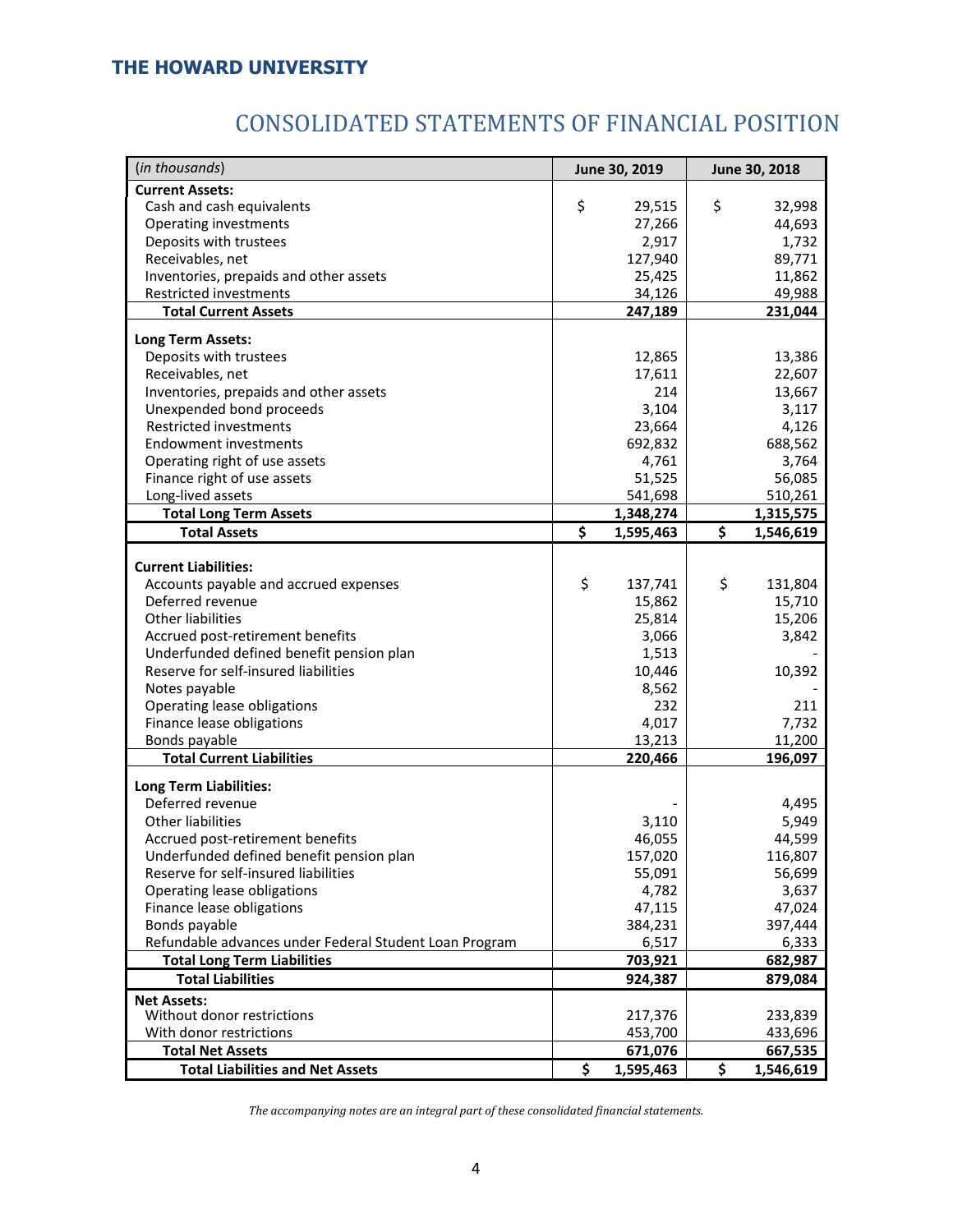## **THE HOWARD UNIVERSITY**

# CONSOLIDATED STATEMENTS OF ACTIVITIES

| For the years ended June 30, 2019 (with summarized<br>comparative information for fiscal year ended June 30, 2018) | <b>Without</b>      |                          |                 |                     |
|--------------------------------------------------------------------------------------------------------------------|---------------------|--------------------------|-----------------|---------------------|
| (in thousands)                                                                                                     | Donor               | <b>With Donor</b>        | <b>June 30,</b> | Summarized June 30, |
|                                                                                                                    | <b>Restrictions</b> | <b>Restrictions</b>      | 2019            | 2018                |
| Operating                                                                                                          |                     |                          |                 |                     |
| Revenues and reclassifications:                                                                                    |                     |                          |                 |                     |
| Academic services:                                                                                                 |                     |                          |                 |                     |
| Tuition and fees, net                                                                                              | \$<br>142,365       | \$                       | \$142,365       | \$<br>143,631       |
| Grants and contracts                                                                                               | 48,791              |                          | 48,791          | 53,251              |
| <b>Auxiliary services</b>                                                                                          | 32,550              |                          | 32,550          | 37,445              |
| Clinical services:                                                                                                 |                     |                          |                 |                     |
| Patient service - Hospital, net                                                                                    | 238,161             |                          | 238,161         | 207,977             |
| Patient service - Faculty medical practice, net                                                                    | 27,965              |                          | 27,965          | 23,047              |
| Patient service - Dental clinic, net                                                                               | 2,364               |                          | 2,364           | 2,049               |
| Public support:                                                                                                    |                     |                          |                 |                     |
| Federal appropriation                                                                                              | 232,051             | 3,405                    | 235,456         | 229,844             |
| Contributions                                                                                                      | 45,798              | 7,781                    | 53,579          | 33,111              |
| Endowment transfer                                                                                                 | 10,308              | 13,154                   | 23,462          | 22,197              |
| Operating investment income                                                                                        | 984                 |                          | 984             | 4,541               |
| <b>Real Property</b>                                                                                               | 43,669              |                          | 43,669          | 20,535              |
| Other income                                                                                                       | 11,752              | 317                      | 12,069          | 15,043              |
| <b>Total revenues</b>                                                                                              | 836,758             | 24,657                   | 861,415         | 792,671             |
| Net assets released from restrictions                                                                              | 8,276               | (8, 276)                 |                 |                     |
| <b>Total revenues and reclassifications</b>                                                                        | 845,034             | 16,381                   | 861,415         | 792,671             |
| <b>Expenses:</b>                                                                                                   |                     |                          |                 |                     |
| Academic and research:                                                                                             |                     |                          |                 |                     |
| Instruction                                                                                                        | 218,158             |                          | 218,158         | 180,759             |
| Research                                                                                                           | 42,925              |                          | 42,925          | 41,928              |
| Public service                                                                                                     | 12,495              |                          | 12,495          | 12,250              |
| Academic support                                                                                                   | 53,599              |                          | 53,599          | 38,610              |
| Student services                                                                                                   | 34,089              |                          | 34,089          | 34,893              |
| <b>Total academic and research</b>                                                                                 | 361,266             |                          | 361,266         | 308,440             |
| <b>Healthcare services</b>                                                                                         | 280,124             | $\blacksquare$           | 280,124         | 285,658             |
| Administrative support:                                                                                            |                     |                          |                 |                     |
| Institutional support                                                                                              | 164,356             |                          | 164,356         | 127,477             |
| Fundraising                                                                                                        | 4,800               |                          | 4,800           | 5,084               |
| Auxiliary enterprises                                                                                              | 40,043              |                          | 40,043          | 65,161              |
| Total administrative support                                                                                       | 209,199             | $\blacksquare$           | 209,199         | 197,722             |
| <b>Total operating expenses</b>                                                                                    | 850,589             | $\blacksquare$           | 850,589         | 791,820             |
| Net insurance proceeds                                                                                             | 30,889              | $\overline{\phantom{a}}$ | 30,889          |                     |
| Operating revenues over operating expenses                                                                         | 25,334              | 16,381                   | 41,715          | 851                 |
| Non-operating                                                                                                      |                     |                          |                 |                     |
| Investment income in excess of amount designated for                                                               | 22,798              | 20,571                   | 43,369          | 59,196              |
| Endowment transfer                                                                                                 | (6, 254)            | (17, 208)                | (23, 462)       | (22, 197)           |
| Net unrealized gain in beneficial interest trust                                                                   |                     | 260                      | 260             | 367                 |
| Change in funded status of defined benefit pension plan                                                            | (49, 296)           |                          | (49, 296)       | 15,436              |
| Change in obligation for post-retirement benefit plan                                                              | (9,045)             |                          | (9,045)         | (6, 746)            |
| Change in funded status of supplemental retirement plan                                                            |                     |                          |                 | 78                  |
| (Decrease) increase in non-operating activities                                                                    | (41, 797)           | 3,623                    | (38, 174)       | 46,134              |
| Change in net assets                                                                                               | (16, 463)           | 20,004                   | 3,541           | 46,985              |
| Net assets, beginning of year                                                                                      | 233,839             | 433,696                  | 667,535         | 620,550             |
| Net assets, end of year                                                                                            | \$<br>217,376       | \$<br>453,700            | \$<br>671,076   | \$<br>667,535       |

 *The accompanying notes are an integral part of these consolidated financial statements.*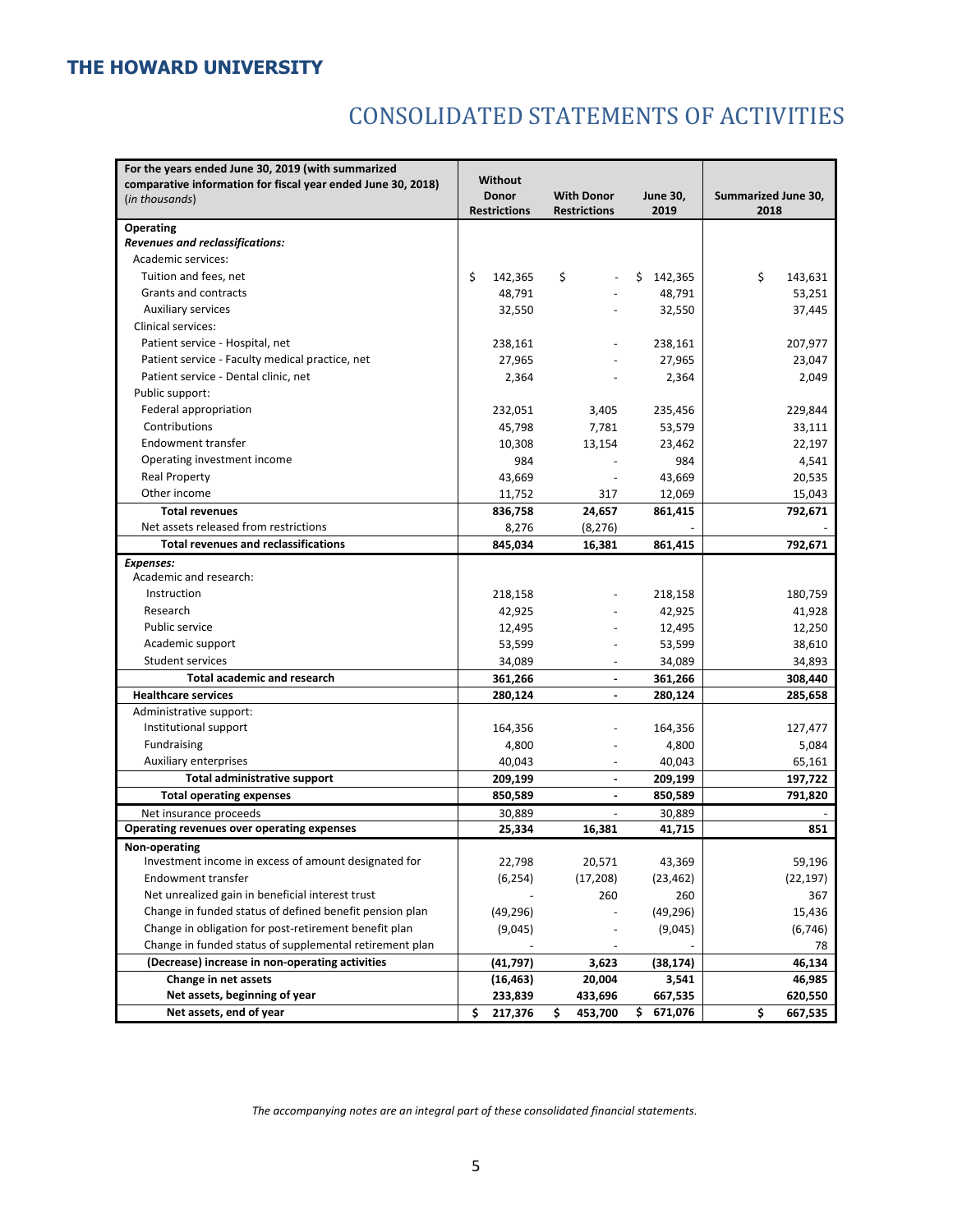# CONSOLIDATED STATEMENTS OF CASH FLOWS

| (in thousands)                                                                 | June 30, 2019 | June 30, 2018 |
|--------------------------------------------------------------------------------|---------------|---------------|
| Cash flows from operating activities                                           |               |               |
| Change in net assets                                                           | \$<br>3,541   | \$<br>46,985  |
| Adjustments to reconcile change in net assets to net cash and cash equivalents |               |               |
| provided by/(used in) operating activities:                                    |               |               |
| Depreciation and amortization                                                  | 47,167        | 39,814        |
| Net Insurance proceeds                                                         | 30,889        |               |
| Bond discount amortization                                                     | 205           | 221           |
| Bonds issuance costs                                                           | 254           | 255           |
| Net realized gain on sale of investment                                        | (56, 055)     | (40, 056)     |
| Unrealized loss (gain) on investments                                          | 11,810        | (23, 982)     |
| Donated long-lived asset                                                       | (37, 719)     | (12, 727)     |
| Gain on sales type lease                                                       | (36, 519)     |               |
| Loss (gain) on sale/disposal of long-lived assets                              | 1,626         | (16, 306)     |
| Change in deposits with trustees                                               | (664)         | 341           |
| Change in receivables (excluding notes)                                        | (29, 468)     | (8,059)       |
| Change in allowance for doubtful receivables                                   | (232)         | 5,671         |
| Change in inventory, prepaids and other assets                                 | (110)         | 1,292         |
| Change in operating right of use assets                                        | (997)         | 835           |
| Change in accounts payable and accrued expenses                                | 5,937         | 35,012        |
| Change in deferred revenue                                                     | (4, 343)      | 4,346         |
| Change in other liabilities                                                    | 7,769         | 968           |
| Change in pension/post retirement liability                                    | 42,406        | (28, 793)     |
| Change in reserve for self-insured liabilities                                 | (1, 554)      | (7, 123)      |
| Change in operating lease obligation                                           | 1,166         | (251)         |
| Change in refundable advances under Federal Student Loan Program               | 184           | (8)           |
| Net cash and cash equivalents used in operating activities                     | (14, 707)     | (1, 565)      |
| Cash flows from investing activities                                           |               |               |
| Proceeds from sale of investments                                              | 753,650       | 454,112       |
| Purchases of investments                                                       | (699, 924)    | (439, 371)    |
| Loss (return) on unexpended bond proceeds                                      | 13            | (79)          |
| Proceeds from sales type lease                                                 | 2,040         |               |
| Proceeds from property/land sale                                               |               | 18,392        |
| Purchases and renovations of long-lived assets                                 | (33, 525)     | (16, 503)     |
| Restricted contributions                                                       | (7, 781)      | (8, 439)      |
| Net cash and cash equivalents provided by investing activities                 | 14,473        | 8,112         |
| Cash flows from financing activities                                           |               |               |
| Proceeds from notes payable                                                    | 98,562        | 45,000        |
| Payment on notes payable                                                       | (90,000)      | (45,000)      |
| Payment on bonds payable                                                       | (11, 658)     | (2,798)       |
| Principal payments on finance lease obligations                                | (3,624)       | 25,758        |
| Change in finance right of use assets                                          | (4, 331)      | (35, 248)     |
| Student loans issued                                                           | (1,769)       | (483)         |
| Student loans collected                                                        | 1,790         | 1,883         |
| Proceeds from restricted contributions                                         | 7,781         | 8,439         |
| Net cash and cash equivalents used in financing activities                     | (3, 249)      | (2, 449)      |
| (Decrease) increase in cash and cash equivalents                               | (3,483)       | 4,098         |
| Cash and cash equivalents at beginning of year                                 | 32,998        | 28,900        |
| Cash and cash equivalents at end of year                                       | \$<br>29,515  | \$<br>32,998  |
| Supplemental cash flow information:                                            |               |               |
| Cash paid for interest                                                         | \$<br>27,466  | \$<br>23,143  |
| Supplemental non-cash investing and financing activities:                      |               |               |
| Acquisition of equipment under financing leases                                | 7,679         | 34,942        |
| <b>Stock distributions</b>                                                     | 1,477         | 2,434         |

 *The accompanying notes are an integral part of these consolidated financial statements.*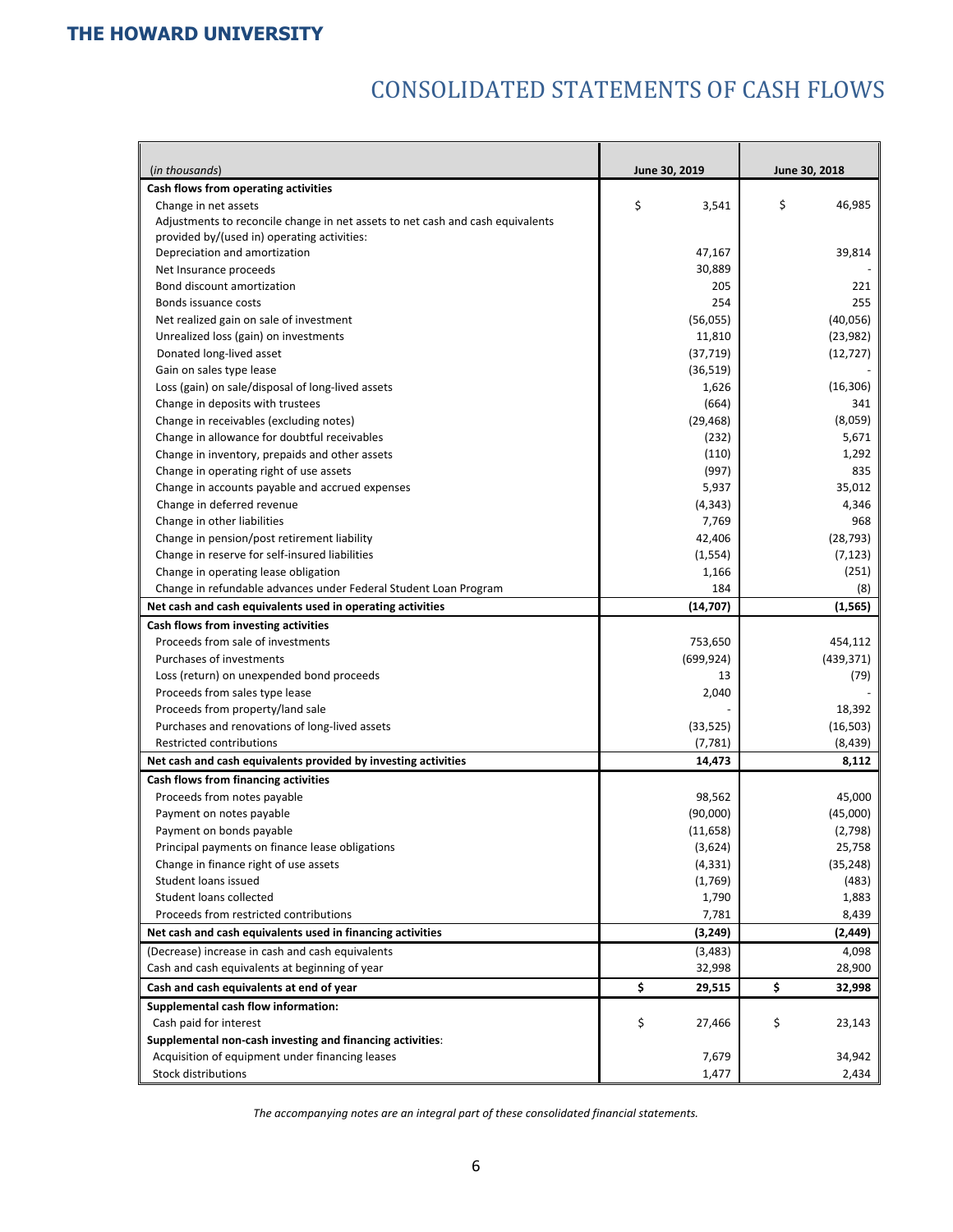## **THE HOWARD UNIVERSITY**

**Notes to the Consolidated Financial Statements** 

(amounts in thousands)

## **1. Summary of Significant Accounting Policies**

#### (a) *Description of the University*

 services under grants, contracts, and similar agreements with sponsoring by certain members of the University's faculty as part of its academic clinical The Howard University (Howard) is a private, nonprofit institution of higher education (the University) which also operates Howard University Hospital (the Hospital) located in Washington, DC. The University provides academic services in the form of education and training, primarily for students at the undergraduate, graduate and postdoctoral levels, and performs research, training and other organizations, primarily departments and agencies of the United States government. Howard also provides patient healthcare services at the Hospital and activities.

 Limited (HUTAP), and Howard University Global Initiative South Africa NPC The consolidated financial statements also include the activities of Howard University International (HUI), Howard University Global Initiative – Nigeria, LTD/GTE. (HUGIN), Howard University Technical Assistance Program in Malawi (HUGISA), wholly‐owned subsidiaries of the University. The activities and balances of these entities are reflected in the statements of activities and statements of position, and any intercompany balances have been eliminated in consolidation.

 The University conveyed its fee simple interest in the properties known asthe East Tower, the West Tower, Drew Hall and Cook Hall to Howard Dormitory Holdings 1, LLC by Special Warranty Deed recorded in January 2017. The Howard SPE is wholly-owned by the University.

 method which requires Howard to record a proportional share of the LLC's net The Hospital has a 49% joint venture interest in the Howard University Dialysis Center LLC (LLC). Howard accounts for its interest in the LLC using the equity income or loss as increases and decreases to the initial investment are received.

 defined by Section 512(a)(1) of the Code, is subject to Federal income tax. Any unrelated business income tax generated by Howard is recorded as income tax determined based on the differences between the financial accounting and tax Howard is recognized as an organization exempt from Federal income tax under Section 501(a) of the Internal Revenue Code (the Code) as an organization described in Section  $501(c)(3)$  whereby only unrelated business income, as using the liability method under which deferred tax assets and liabilities are basis of assets and liabilities. Deferred tax assets or liabilities at the end of each period are determined using the currently enacted tax rate expected to apply to taxable income in the period that the deferred tax asset or liability is expected to be realized or to be settled. In addition, Howard analyzed its tax positions for the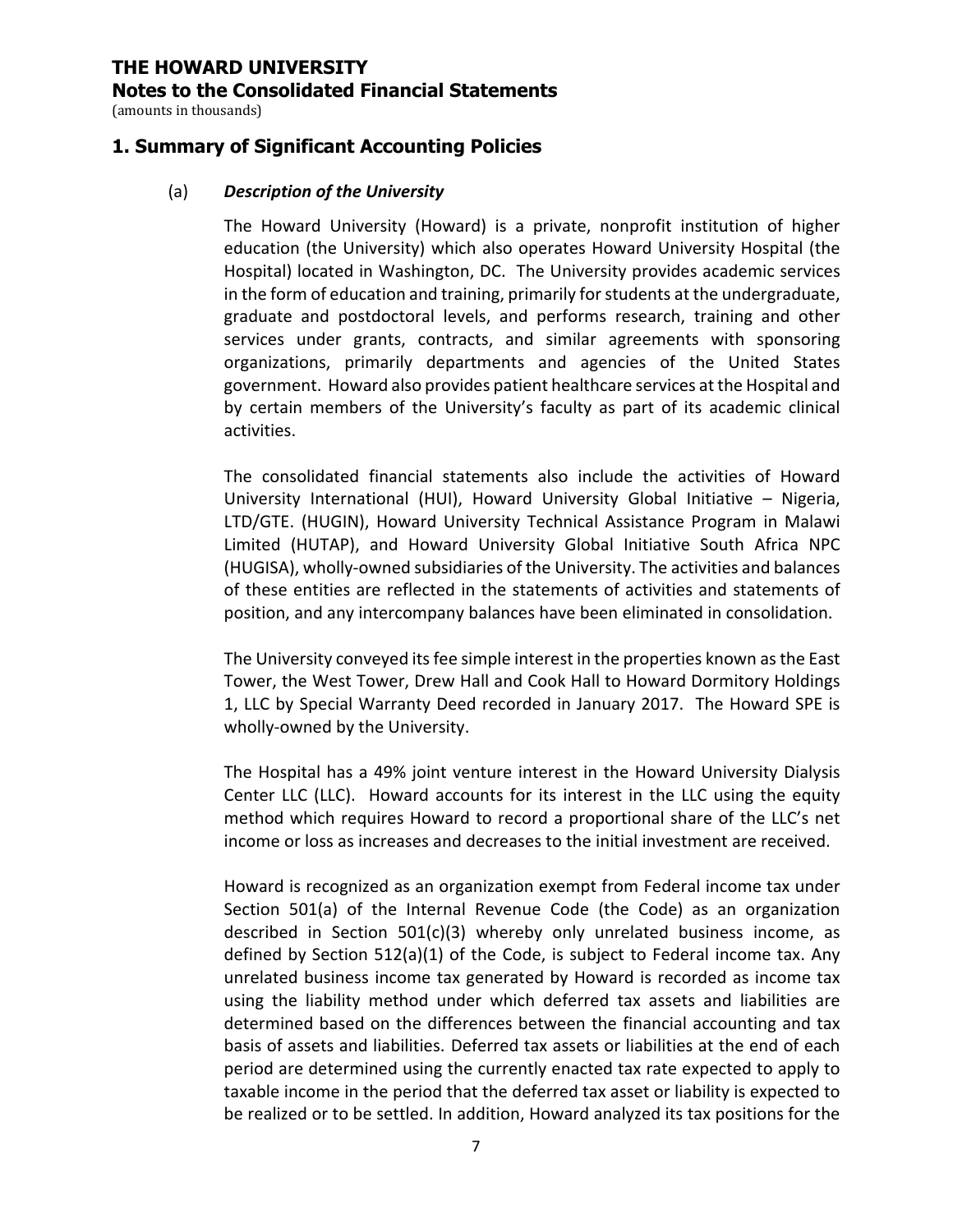(amounts in thousands)

years ended June 30, 2019 and 2018 and determined that there were no uncertain tax positions that would have a material impact on Howard's consolidated financial statements.

### (b) *Basis of Presentation*

 The consolidated financial statements of Howard have been prepared on the accepted in the United States of America (U.S. GAAP). Howard has elected to accrual basis of accounting in accordance with accounting principles generally show summarized comparative financial information with respect to the statement of activities for the year ended June 30, 2018. Such summarized information is prepared in a manner consistent with the statement of activities information from which it was derived.

Operating results in the statements of activities reflect all transactions increasing and decreasing net assets except those that the University defines as non‐ operating. Non‐operating includes all investment returns in excess of those classified as operating by the spending policy, unrealized gains and losses from operating accounts, unrealized gains and losses on beneficial interests in perpetual trusts, endowment transfers, changes in accounting principle, and changes in valuation of split interest agreements, and net changes in pension liabilities.

### (c) *Use of Estimates*

 amounts of assets and liabilities. These estimates affect the disclosures of assumptions include the carrying value of receivables, accumulated depreciation The preparation of consolidated financial statements in conformity with accounting principles generally accepted in the United States of America requires management to make estimates and assumptions that affect the reported contingent assets and liabilities at the date of the financial statements and the reported amounts of revenues and expenses during the reporting period. Actual amounts realized or paid could differ significantly from the amounts reported for these assets and liabilities. Significant items subject to such estimates and related to property, plant and equipment and investments whose fair values are not readily determinable; and the adequacy of reserves for professional liabilities, retirement benefits, self‐insured health benefits, self‐insured workers' compensation and environmental liabilities.

### (d) *Cash and Cash Equivalents*

Short-term investments with maturities at date of purchase of nine months or less are classified as cash equivalents, except that any such investments purchased with funds on deposit with bond trustees, or with funds held in trusts or by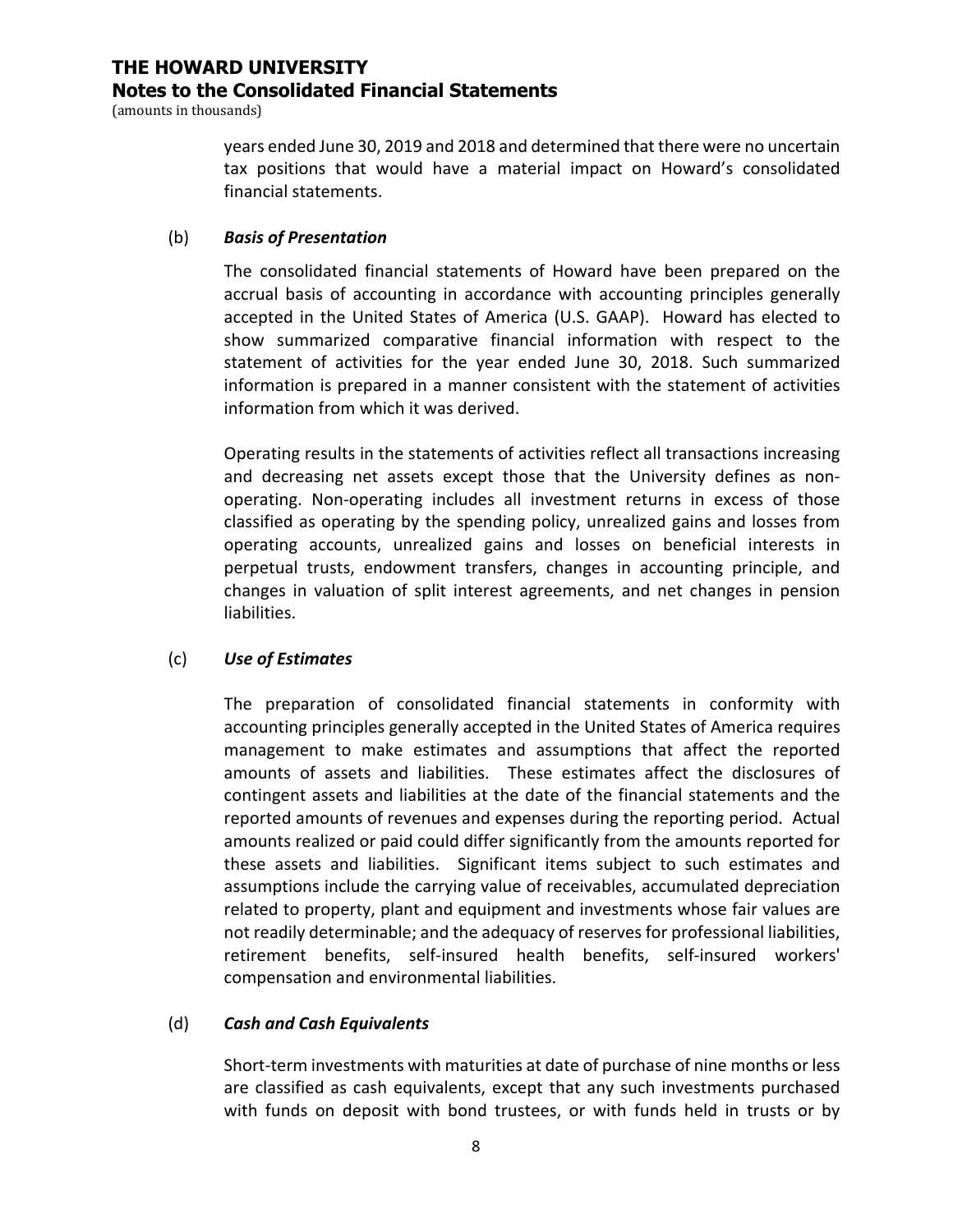(amounts in thousands)

external endowment investment managers are classified as Deposits with trustees or Investments, respectively. Cash equivalents include certificates of deposit, short-term U.S. Treasury securities and other short-term, highly liquid investments and are carried at approximate fair value. Howard classifies any cash or money market accounts held by external managers as investments, as these amounts are not readily available for operations and are part of the long-term investment portfolio.

#### (e) *Investments*

Investments are segregated between operating, donor restricted and endowment investments and deposits with trustees on the consolidated statements of financial position, all of which are stated at fair value and defined as follows:

*Operating Investments* – represent investments free of any donor or lender-imposed restrictions. These investments include items that are short-term in nature and can be liquidated at the discretion of the Board of Trustees (the "Board") to meet operational demands. Operating investments also includes a non-controlling interest in a dialysis joint venture (see Note 21).

*Restricted Investments* – represent non‐endowed investments whose principal and or income are restricted by external sources, including liquidation restrictions. The use of the principal and interest of these investments is not subject to the discretion of the Board.

 *Endowment Investments* – represent the pooled endowment and the Federal matching endowment investments. The endowment investments are spread across various asset categories with the use of the income from these investments restricted based on stated donor stipulations.

 sales of securities are reflected on a trade‐date basis. Gains and losses on sales of securities are based upon average historical value (cost of securities purchased or The fair values of Howard's investments are determined by the most relevant available and observable valuation inputs as defined in Note 6. Purchases and the fair market value at date of gift, if received by donation). Dividend and interest income are recorded on an accrual basis. Accrued but unpaid dividends, interest and proceeds from investment sales at the report date are recorded as investment receivables.

Investment income (losses) are allocated in a manner consistent with interest and dividends, to either net assets with donor restrictions or net assets without donor restrictions (distinguished between operating and non‐operating), based on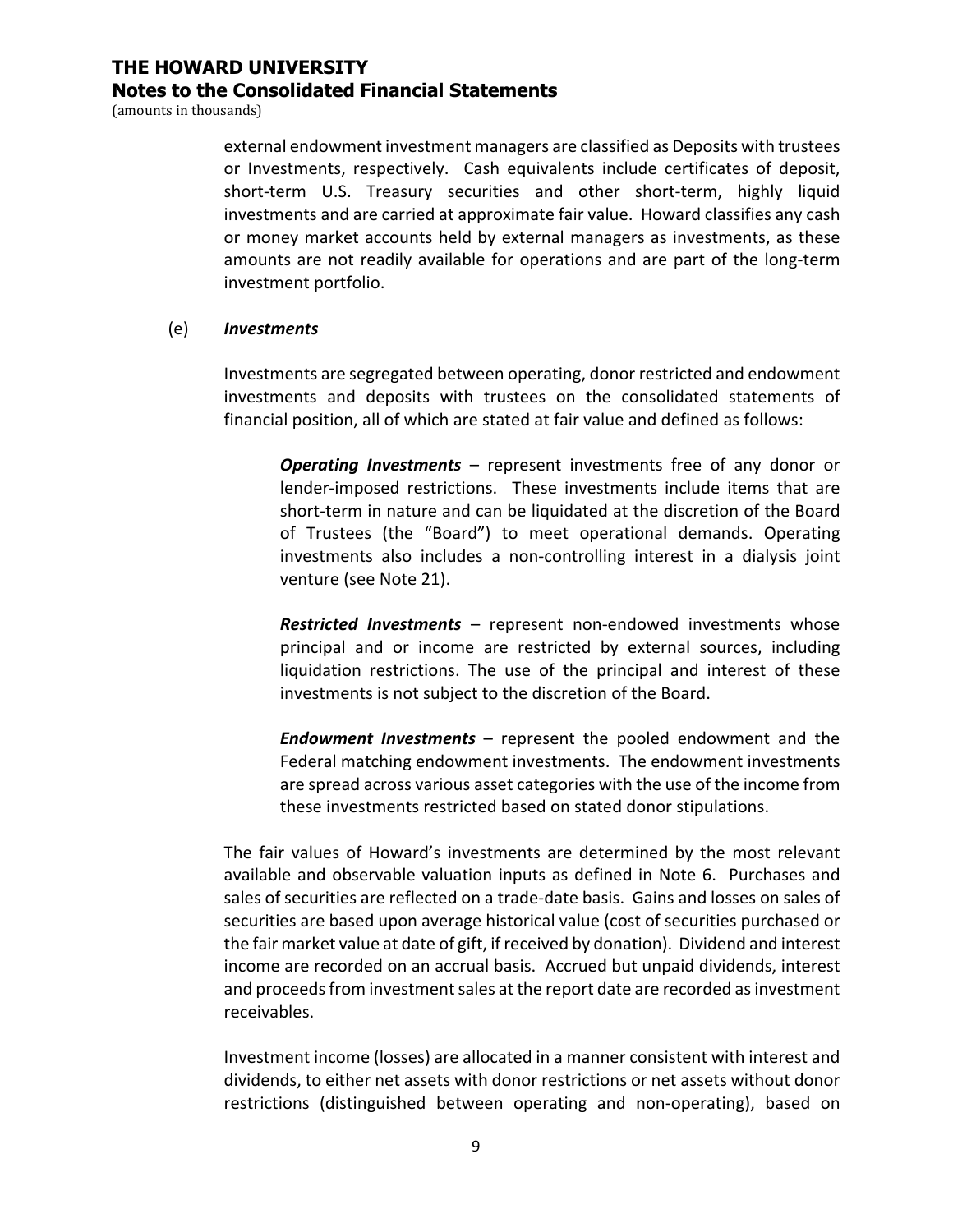(amounts in thousands)

donor intent or lack thereof. Such amounts may be expended for operations, based on donor time or purpose restrictions or held in perpetuity at the donor's request. Investment income (losses) on loan funds are accumulated in permanently restricted net assets.

Operating investment income includes interest, dividends and operating investment returns.

### (f) *Receivables and Revenue Recognition*

#### (1) **Revenue**

 retrospective approach. As a result, the University updated its revenue consolidated statement of activities for the year ended June 30, 2019, is The University adopted Accounting Standards Update (ASU) 2014‐09, Revenue from Contracts with Customers (Topic 606) on July 1, 2018, using the modified recognition accounting policies as outlined below. The accompanying presented in accordance with ASC 606 and ASC Subtopic 958‐605 *Not for Profit Entities ‐ Revenue* (where applicable), while prior period amounts are not adjusted and continue to be recorded in accordance with historic accounting guidance, namely ASC 605, Revenue Recognition.

 with a customer, and recognizes revenue as a result of satisfying its promise to transfer goods or services in a contract with a customer using the following Subsequent to the adoption of ASC 606, the University measures revenue from contracts with customers based on the consideration specified in a contract general revenue recognition five-step model:  $(1)$  identify the contract;  $(2)$ identify performance obligations; (3) determine transaction price; (4) allocate transaction price; and (5) recognize revenue.

### *Disaggregation of Revenue from Contracts with Customers*

 the extent to which an entity's revenue is disaggregated depends on the facts ASC 606 requires that entities disclose disaggregated revenue information in categories (such as type of good or service, geography, market, type of contract, etc.) that depict how the nature, amount, timing, and uncertainty of revenue and cash flows are affected by economic factors. ASC 606 explains that and circumstances that pertain to the entity's contracts with customers and that some entities may need to use more than one type of category to meet with the objective for disaggregating revenue.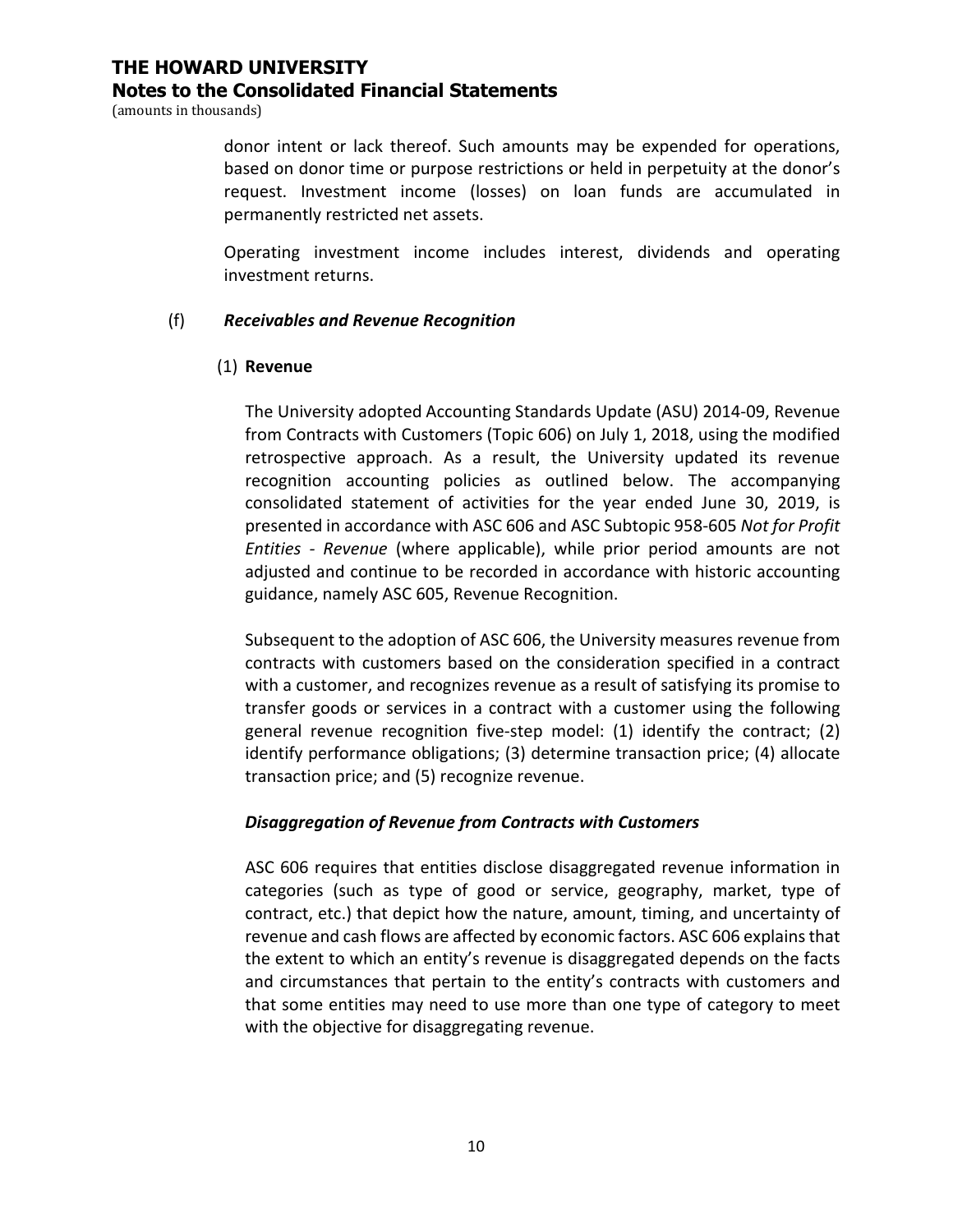(amounts in thousands)

#### *Judgements*

 disaggregated by whether there is a contract with a student or non‐student, or on the date of the event or when the service is provided. The following tables The University earns revenue primarily through instruction in the form of tuition and fees on its Washington, DC campuses. The University serves both domestic and international students. Tuition and fees are recognized over the course of the semester based on the published start and end dates for classes. In addition to tuition and fees, the University also earns revenue through auxiliary services and other sources. These sources of revenue can be if there is no contract. The University recognizes non‐student contracts based show the disaggregation and the adjustments required to return certain June 30, 2019 financial statement contract balances to legacy GAAP:

| <b>STATEMENT OF ACTIVITIES</b>                     | <b>As Presented</b> |            | <b>Legacy GAAP</b> |            | <b>Adjustments</b> |           |
|----------------------------------------------------|---------------------|------------|--------------------|------------|--------------------|-----------|
| Tuition and fees, net:                             |                     |            |                    |            |                    |           |
| Contracts with customer - student                  | \$                  | 268,644    | \$                 | 268,644    | \$                 |           |
| Financial aid-student                              |                     | (111, 935) |                    | (111, 935) |                    |           |
| Refund liability - student                         |                     | (1,739)    |                    | (1,739)    |                    |           |
| Bad debt - student                                 |                     | (4,231)    |                    |            |                    | (4,231)   |
| Scholarships/discounts - student                   |                     | (8, 374)   |                    | (8, 374)   |                    |           |
| <b>Total Tuition and fees, net</b>                 | \$                  | 142,365    | \$                 | 146,595    | \$                 | (4, 231)  |
| <b>Auxiliary Services:</b>                         |                     |            |                    |            |                    |           |
| Contract - student                                 | \$                  | 16,736     | \$                 | 16,736     | \$                 |           |
| <b>Public stations</b>                             |                     | 8,178      |                    | 8,178      |                    |           |
| Student events                                     |                     | 642        |                    | 642        |                    |           |
| No contract                                        |                     | 6,994      |                    | 6,994      |                    |           |
| <b>Total Auxiliary Services</b>                    | \$                  | 32,550     | \$                 | 32,550     | \$                 |           |
| <b>Clinical Services:</b>                          |                     |            |                    |            |                    |           |
| Patient service - hospital                         | \$                  | 238,161    | \$                 | 286,311    | \$                 | (48, 150) |
| Bad debt - hospital                                |                     |            |                    | (48, 150)  |                    | 48,150    |
| Patient service - faculty medical practice (FPP)   |                     | 27,965     |                    | 35,039     |                    | (7,074)   |
| Patient service - dental                           |                     | 2,364      |                    | 2,506      |                    | (142)     |
| Bad debt - FPP / dental                            |                     |            |                    | (7,216)    |                    | 7,216     |
| <b>Total Clinical Services</b>                     | \$                  | 268,490    | \$                 | 268,490    | \$                 |           |
| <b>Expenses:</b>                                   |                     |            |                    |            |                    |           |
| Bad debt expense                                   |                     |            |                    | (4,231)    |                    | (4,231)   |
| <b>Total Adjustments - Statement of Activities</b> |                     |            |                    |            | \$                 |           |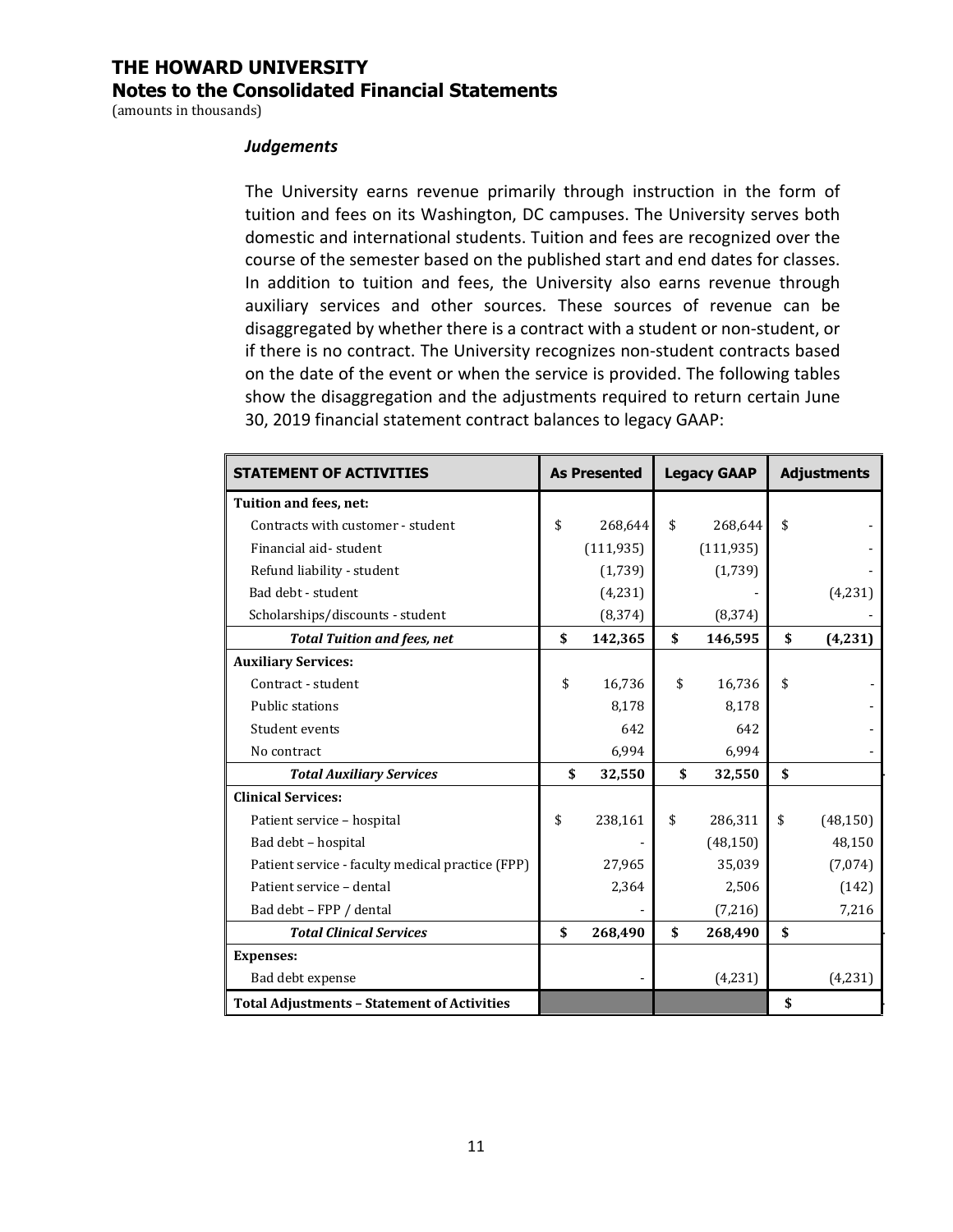(amounts in thousands)

| STATEMENT OF FINANCIAL POSITION                                      | <b>As Presented</b> | <b>Legacy GAAP</b> | <b>Adjustments</b> |
|----------------------------------------------------------------------|---------------------|--------------------|--------------------|
| Student accounts receivable less allowance                           | \$<br>17,526        | \$<br>17,526       | \$                 |
| Auxiliary receivables                                                | 4,219               | 4,219              |                    |
| Hospital accounts receivable less contractual<br>adjustments         | 36,960              | 36,960             |                    |
| FPP receivable less contractual adjustments                          | 7,180               | 7,180              |                    |
| Dental receivable less contractual adjustments                       | 1,739               | 1,739              |                    |
| <b>Total Adjustments - Statement of Financial</b><br><b>Position</b> |                     |                    | \$                 |

### *Performance Obligations*

 A performance obligation is a promise in a contract to transfer a distinct good or service to a customer and is the unit of account under ASC 606. A contract's transaction price is allocated to each distinct performance obligation and recognized as revenue when, or as, the performance obligation is satisfied. The University does not capitalize contract costs.

The performance obligations related to contracts with students involves providing instruction, housing and dining (if applicable), and access to the University's facilities and services throughout the contract term. As a result, the performance obligations are satisfied over time ratably throughout each contract's applicable period.

 which are generally capable of being distinct and are accounted for as separate Howard enters into contracts that include various combinations of services, performance obligations.

 The University's contracts with customers subject to ASC 606 guidance applies to the following revenue:

 **Tuition and fees** from student services are recognized ratably over the academic time period to which they apply. A portion of tuition and fees charged in the current fiscal year for the summer term is deferred and recognized in the fiscal years. Tuition discounts in the form of scholarships and grants‐in‐aid, reported as a reduction of tuition revenues. A tuition discount represents the and fees net of the awarded discounts or institutional aid. The University also grants a tuition discount in the form of a tuition rebate program to incentivize following fiscal year due to summer sessions between May and July crossing including those funded by the endowment, research funds, and gifts, are difference between the stated charge for tuition and fees and the amount that is billed to the student and/or third parties making payments on behalf of the student. For any such arrangements, the transaction price only includes tuition students to earn their degree early or on‐time. On‐time or early graduates are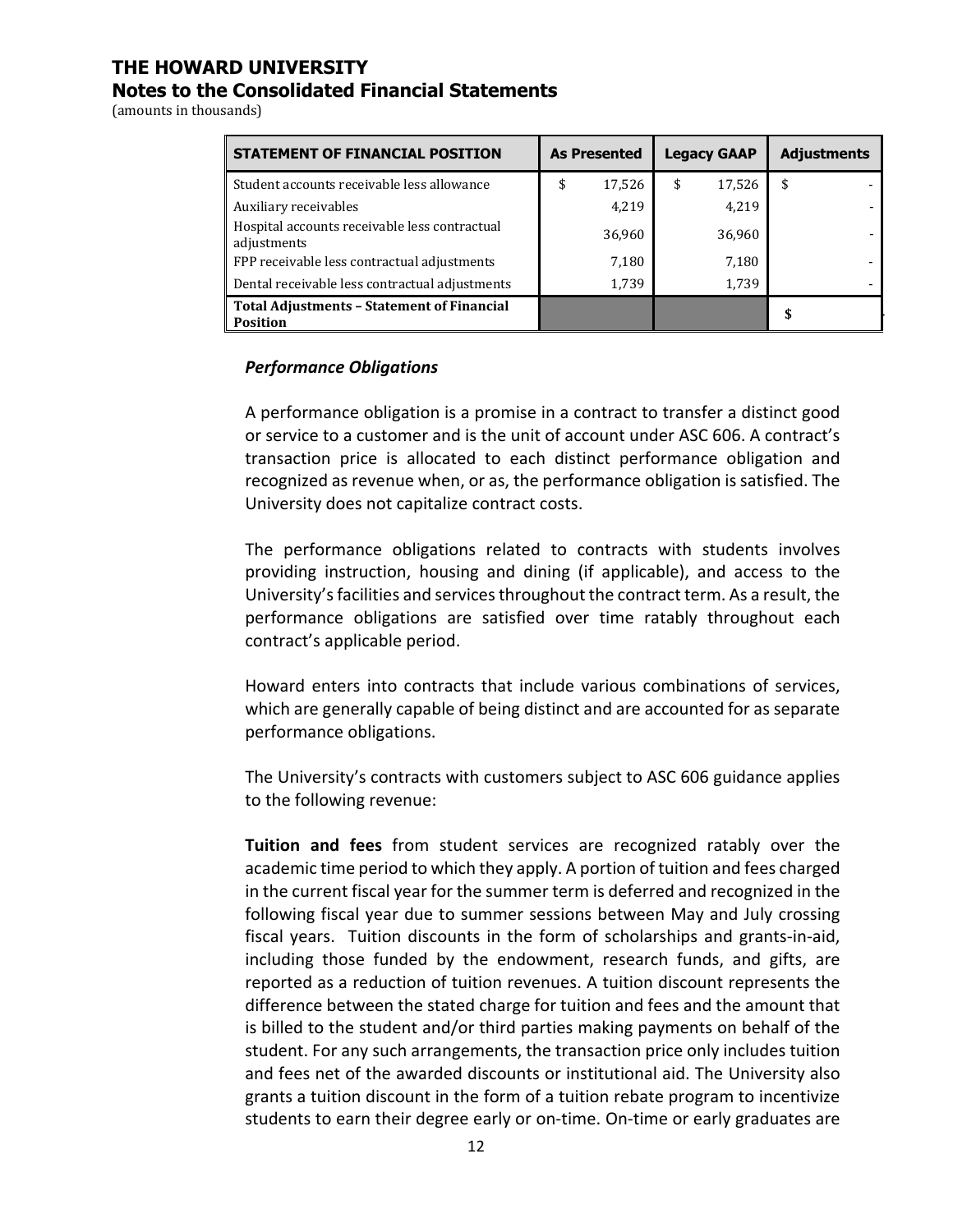(amounts in thousands)

eligible to receive a 50 percent discount on their tuition for their final semester. The rebate is applicable to direct payments made to the University by the student or family toward the final semester's tuition.

| <b>NET TUITION REVENUE</b>    | 2019<br>2018  |    |         |
|-------------------------------|---------------|----|---------|
| <b>Gross tuition and fees</b> | \$<br>254,300 | \$ | 259,701 |
| Financial aid:                |               |    |         |
| Merit                         | 76,166        |    | 68,463  |
| Need                          | 10,484        |    | 9,670   |
| Talent                        | 7,775         |    | 7,999   |
| 0 <sub>ther</sub>             | 17,510        |    | 29,938  |
| <b>Total financial aid</b>    | \$<br>111,935 | \$ | 116,070 |
| <b>TOTAL NET TUITION</b>      | \$<br>142,365 | \$ | 143,631 |

**Other income** represents income from activities other than those that are ongoing and central to Howard's core business operations and is recognized as revenue in the period it is earned and collectible.

 **Net patient service revenue** relate to contracts with patients in which our care services are satisfied. The contractual relationship with patients, in most experience) related to uninsured accounts to record self‐pay revenues at the performance obligations are to provide health care services to the patients. Revenues are recorded during the period the obligations to provide health cases, also involve a third‐party payor (Medicare, Medicaid, managed care health plans and commercial insurance companies, including plans offered through the health insurance exchanges) and the transaction prices for services provided are dependent upon the terms provided by (Medicare and Medicaid) or negotiated with (managed care health plans and commercial insurance companies) the third-party payors. Net patient service revenue is based upon the estimated amounts that management expects to be entitled to receive from patients and third‐party payors. Estimates of price concessions under managed care and commercial insurance plans are based upon the payment terms specified in the related contractual agreements. Revenues related to uninsured patients and insured copayment and deductible amounts for patients who have health care coverage may have discounts applied (uninsured discounts and contractual discounts). Management also records estimated implicit price concessions (based primarily on historical collection estimated amounts that it expects to collect.

The Hospital and University faculty physicians have arrangements with third‐ party payors that provide for payments at established rates. Payment arrangements include prospectively determined rates per discharge, reimbursed costs, discounted charges and per‐diem payments. Retroactive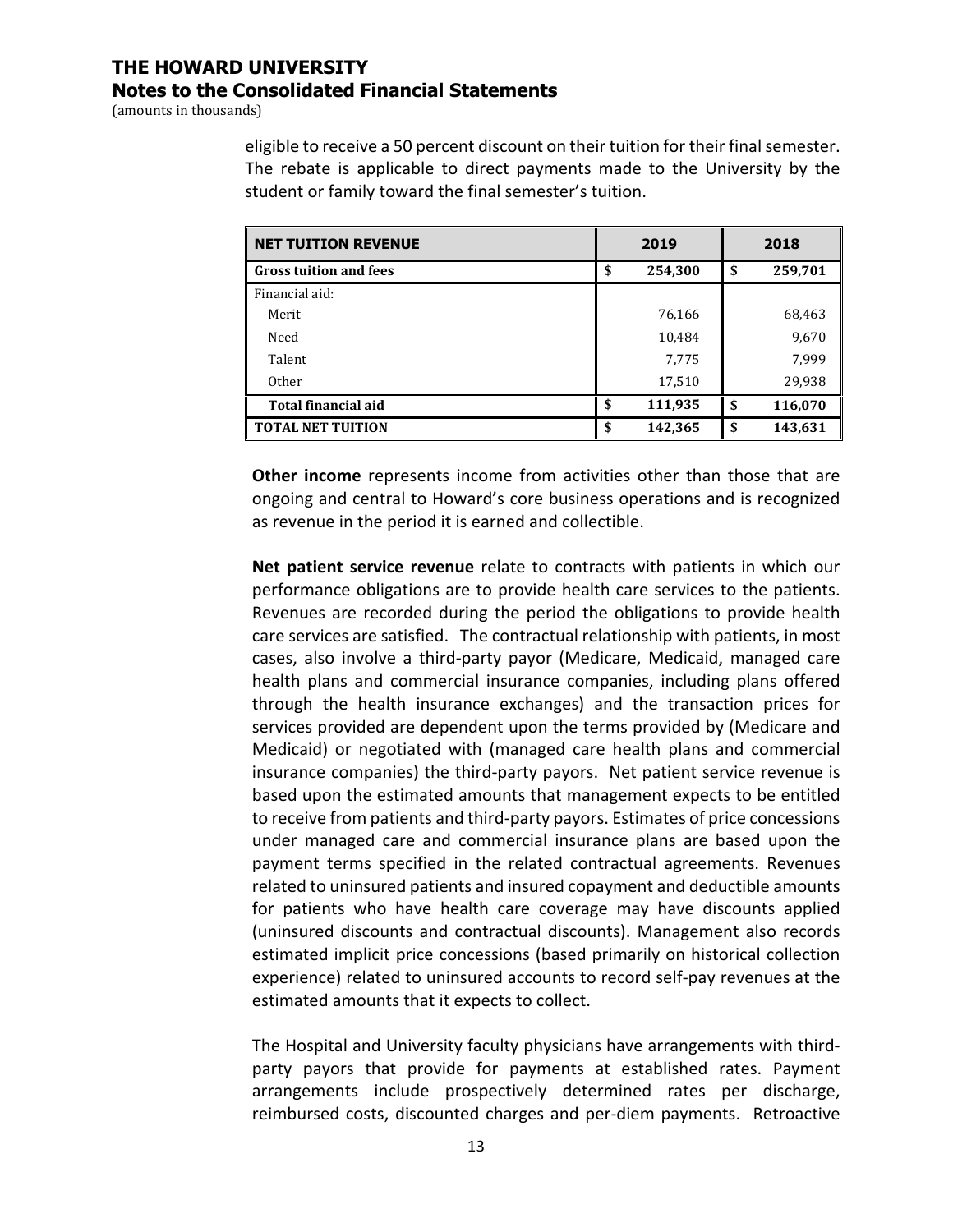(amounts in thousands)

 adjustments are accrued on an estimated basis in the period the related services are rendered and adjusted in future periods as final settlements are determined. Patient and third‐party healthcare payor receivables are the amount due for patient care services rendered by the University's Faculty Practice Plan (FPP) and the Hospital.

| <b>NET PATIENT SERVICE REVENUE</b>     | 2019                     | 2018          |
|----------------------------------------|--------------------------|---------------|
| <b>Gross Revenues</b>                  | 826,942<br>\$            | 713,815<br>\$ |
| Third-party settlement revenue         | 68,983                   | 60,309        |
| Contractual allowances and adjustments |                          | (488, 292)    |
| Price concessions                      | (627, 435)               |               |
| Charity services                       |                          | (10, 445)     |
| Bad debt                               | $\overline{\phantom{0}}$ | (42, 314)     |
| Total net patient service revenue      | 268,490                  | 233,073       |

**Auxiliary services** revenue is generally recognized when services are rendered or as activities have been completed. Auxiliary receivables are comprised primarily of amounts due from advertisers on Howard's commercial radio station WHUR and bookstore vendors.

| <b>AUXILIARY SERVICES REVENUE</b> |    | 2019   |    |        |  | 2018 |
|-----------------------------------|----|--------|----|--------|--|------|
| Student housing                   | \$ | 3,730  | \$ | 7,358  |  |      |
| Meal plans                        |    | 16,474 |    | 16,457 |  |      |
| Radio station                     |    | 8,142  |    | 8,732  |  |      |
| Bookstore                         |    | 262    |    | 682    |  |      |
| Parking fees                      |    | 2,163  |    | 1,844  |  |      |
| Vending sales and fees            |    | 532    |    | 1,006  |  |      |
| Ticket sales                      |    | 642    |    | 614    |  |      |
| Licensing                         |    | 135    |    | 150    |  |      |
| <b>Other</b>                      |    | 470    |    | 602    |  |      |
| Total auxiliary services revenue  | \$ | 32,550 | \$ | 37.445 |  |      |

it is earned and collectible. Revenue recognition for real property lease **Real property** revenue is comprised of income and gains from real estate transactions including lease income and is recognized as revenue in the period income transactions is disclosed in further detail in Note 11.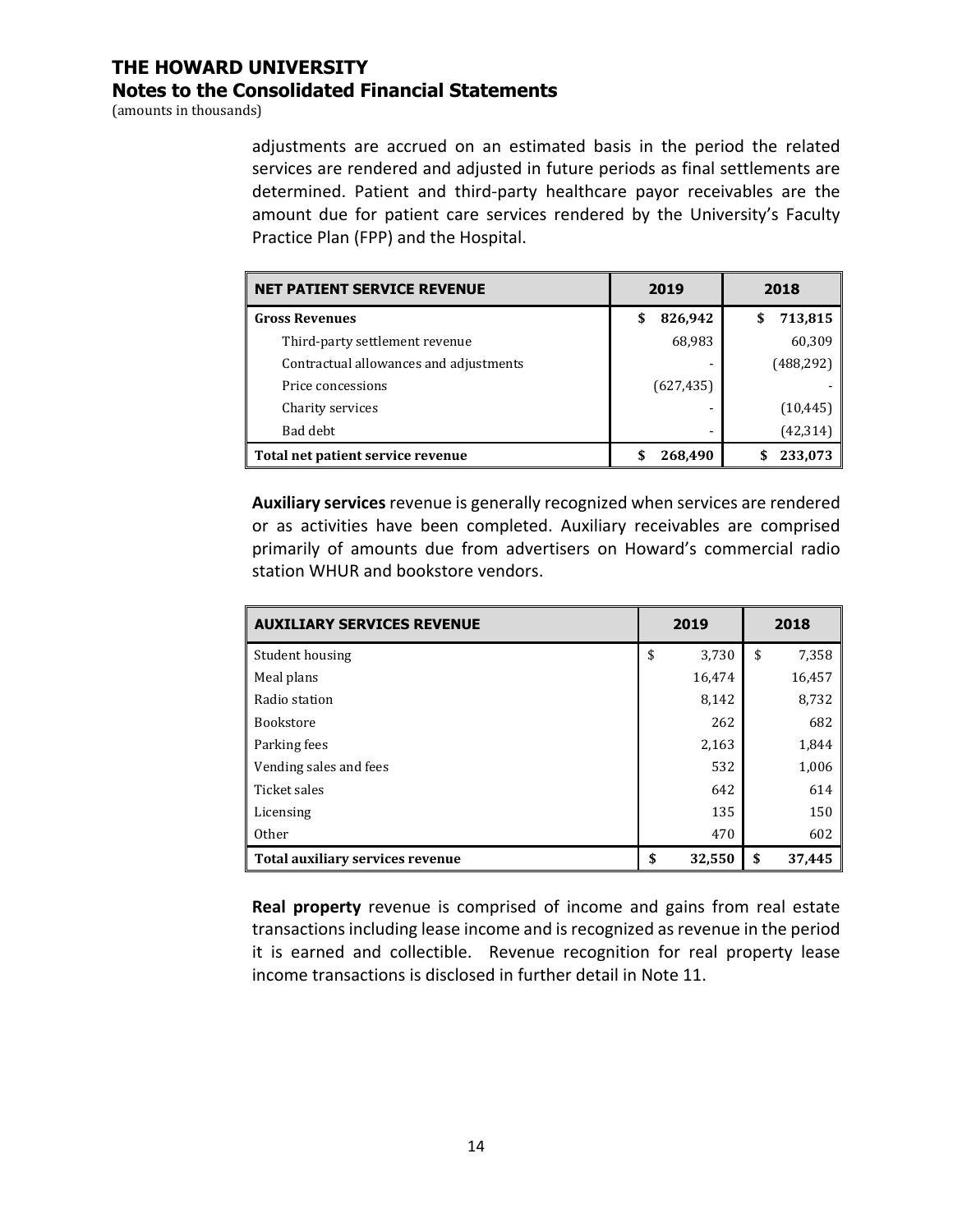(amounts in thousands)

The following revenue streams are subject to the guidance in Topic 958, *Not for Profit Entities*, unless otherwise noted:

 whether a contribution is conditional. The University adopted this standard in fiscal year 2019 using the modified prospective approach and it did not have a **Grants and contracts** revenue is recognized when reimbursable expenses are incurred (for cost plus contracts) or when deliverables or milestones are met (for fixed price contracts). Howard adopted ASU 2018‐08, *Not for Profit Entities*, Topic 958 on July 1, 2018. The ASU assists entities in (1) evaluating whether transactions should be accounted for as contributions (nonreciprocal transactions) or as exchange (reciprocal) transactions and (2) determining material impact to Howard's Consolidated Financial Statements. For the year ended June 30, 2019, Howard recognized \$48,310 of revenue subject to Topic 958 and \$481 of revenue subject to ASC 606, *Revenue from Contracts with Customers.*

Revenues include recoveries of eligible direct expenses and indirect costs for facilities and administration, which are generally determined as a negotiated or agreed‐upon percentage of direct costs. Receivables under research grants and development agreements represent the amounts due from Federal, state, local, private grants, contracts and others.

| <b>GRANTS AND CONTRACTS REVENUE</b>            | 2019   | 2018   |
|------------------------------------------------|--------|--------|
| Reimbursement of direct expenses               | 42,365 | 45,413 |
| Recovery of indirect costs                     | 6.426  | 7,838  |
| Total grants and contracts revenue             | 48,791 | 53,251 |
| Indirect costs recovery as a % of direct costs | 15%    | 17%    |

| <b>GRANTS AND CONTRACTS REVENUE BY TYPE</b> | 2019 |        | 2018         |
|---------------------------------------------|------|--------|--------------|
| Research                                    | \$   | 25,956 | 34,839       |
| Training                                    |      | 13,680 | 11,665       |
| Service/other                               |      | 9.155  | 6,747        |
| Total grants and contracts revenue by type  |      | 48,791 | \$<br>53,251 |

Grants and contracts revenue by type is detailed in the table below:

 or net assets with donor restrictions, depending on the existence and/or **Contributions** received are recorded as net assets without donor restrictions nature of any donor‐imposed restrictions. Contributions that are restricted by the donor are reported as an increase in net assets without donor restrictions if the restriction expires in the reporting period in which the contribution is recognized. All other donor restricted contributions are reported as an increase in net assets with donor restrictions, depending on the nature of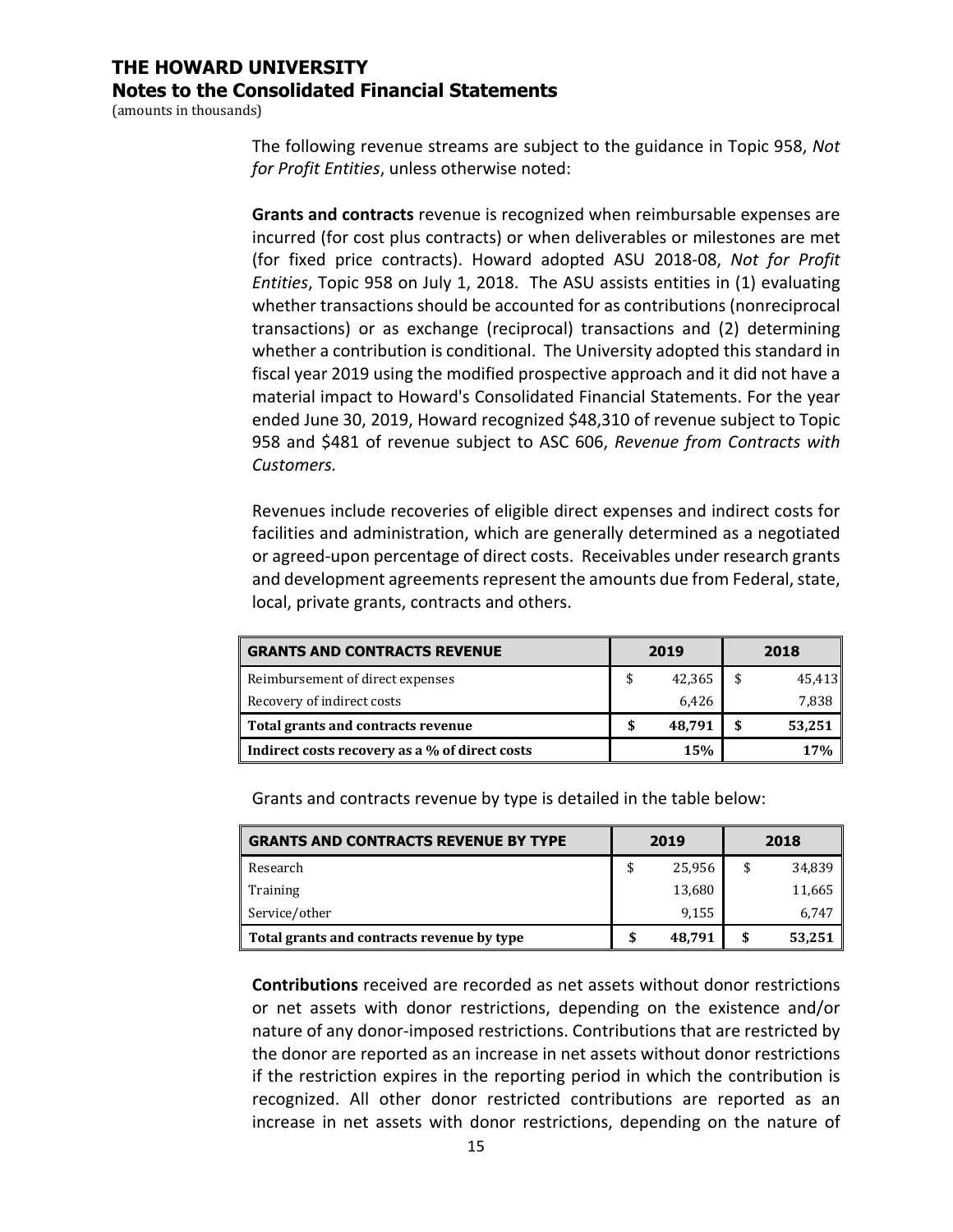(amounts in thousands)

 restrictions are reclassified to net assets without donor restrictions and restriction. When a restriction expires (that is, when a stipulated time restriction ends or purpose restriction is accomplished), net assets with donor reported in the statements of activities as net assets released from restrictions.

 Contributed property and equipment are recorded at fair value at the date of donation. Contributions with donor‐imposed stipulations regarding how long the contributed assets must be used are recorded as net assets with donor restrictions; otherwise, the contributions are recorded as net assets without donor restrictions.

Contribution revenue for fiscal years ended June 30, 2019 and 2018 is shown below:

| <b>CONTRIBUTIONS REVENUE</b> | 2019   | 2018   |
|------------------------------|--------|--------|
| Without donor restrictions   | 45.798 | 17,904 |
| With donor restrictions      | 7.781  | 15.207 |
| TOTAL                        | 53,579 | 33.111 |

Contributions to give with payments to be received after one year from the date of the consolidated financial statements are discounted. Allowance is made for creditworthiness of the donors, past collection experience, and other relevant factors.

Works of art, historical treasures, literary works and artifacts, which are preserved and protected for educational, research and public exhibition purposes, are capitalized. Donations of such collections are recorded for financial statement purposes as contributions. Proceeds from sales of such items are used to acquire other items for the collections.

 Howard receives a Federal appropriation that can be used for support of the **Federal appropriation** revenue is recognized when received and expended. University's educational mission, a portion of which is held as a temporarily restricted term endowment which is required to be held for 20 years. For fiscal years ended June 30, 2019 and 2018, Howard received 27% and 29%, respectively, of its revenue support from the Federal appropriation. The \$3,405 and \$3,405, receivable for the fiscal years ended June 30, 2019 and 2018, respectively, represents the portion to be collected on the Federal term endowment as defined in Note 14.

(2) **Student receivables** represent unpaid tuition and fees assessed in current and prior periods that are generated when a student registers for classes through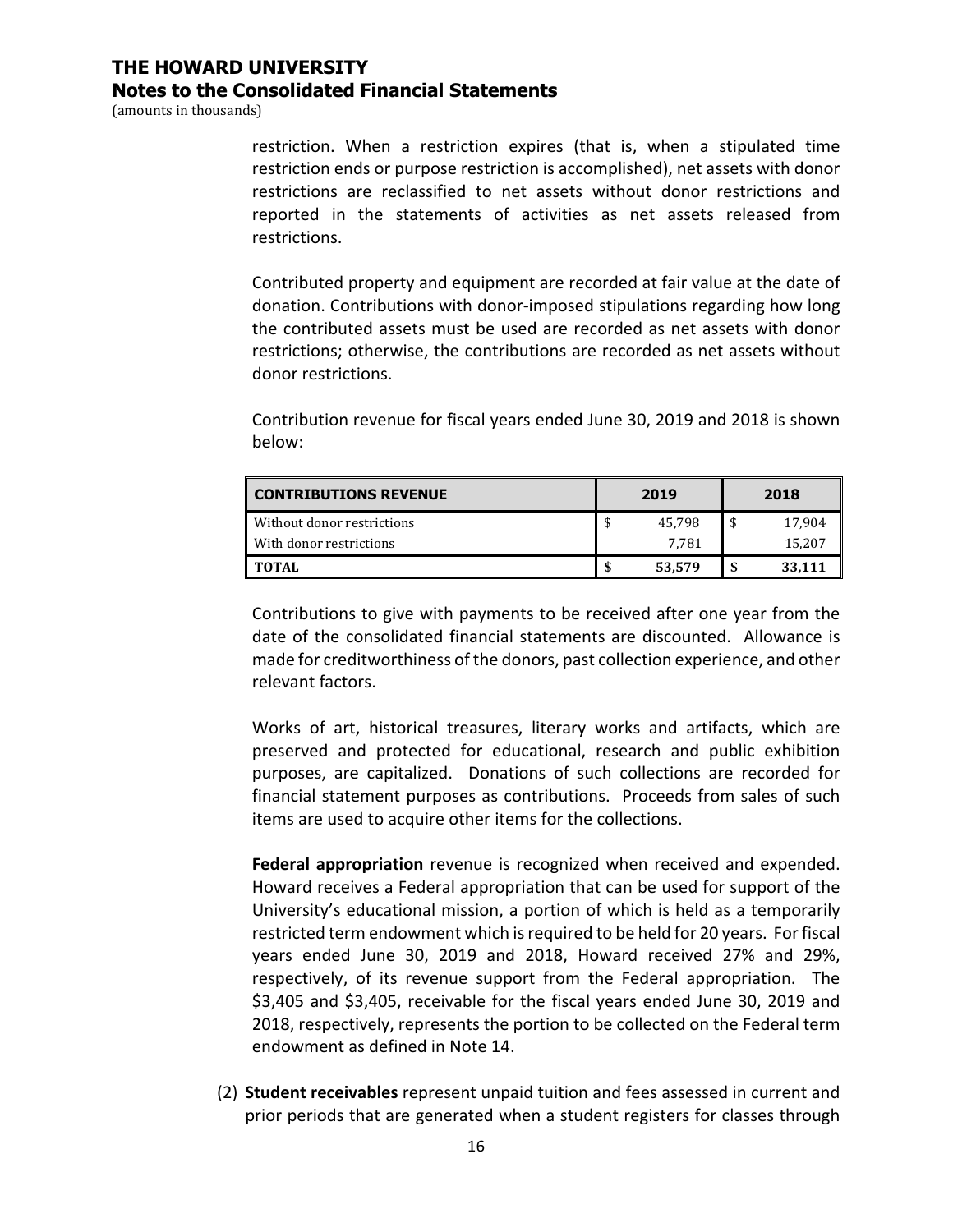(amounts in thousands)

 the University's formal registration process. Howard maintains a policy of offering qualified applicants' admission to the University without regard to financial circumstance. Student financial aid is generally fulfilled through a combination of scholarships, fellowships, loans and employment during the academic year. Tuition and fees are recorded net of discounts for scholarships (merit, talent, and need based), fellowships, graduate remission and employee tuition remission. Funding for financial aid may come from donor designated sources or from unrestricted operations and assets. Financial aid for fiscal years ended June 30, 2019 and 2018 was \$111,935 and \$116,070, respectively.

**Notes receivable** represent loans the University extended to students from institutional resources and Federal Student Loan programs with outstanding balances, which includes Federal Perkins Loans. Management regularly assesses the adequacy of the allowance for credit losses on student loans by performing ongoing evaluations of the student loan portfolio, including the financial condition of specific borrowers, the economic environment in which the borrowers operate, and the level of delinquent loans.

Howard's Perkins receivable represents the amounts due from current and former students under the Federal Perkins Loan Program. Loans disbursed under this Program are able to be assigned to the Federal Government in certain non‐repayment situations. In these situations, the Federal portion of the loan balance is guaranteed.

#### (g)  *Recently Adopted Accounting Pronouncements*

In August 2016, the FASB issued Accounting Standards Update (ASU) No. 2016‐14, Not‐For Profit Entities (Topic 958): *Presentation of Financial Statements of Not‐ for‐Profit Entities* (ASU 2016‐14)*.* The ASU amends the current reporting model for nonprofit organizations and enhances their required disclosures. As a result of adopting the pronouncement, Howard changed its presentation of net assets classes and expanded the footnote disclosure as required, reclassed the opening underwater endowed net assets balances from without donor restrictions to with donor restrictions, classified capital gifts for construction as net assets without donor restrictions when the associated long-lived asset is place in service and netted investment expenses against investment returns in the consolidated statement of activities. Howard opted to adopt the modified retrospective basis and not disclose liquidity and availability information for fiscal year 2018 as permitted under the ASU in the year of adoption. Howard has opted to disclose functional expenses by nature for fiscal year 2018 (see Note 15).

 In May 2014 the FASB issued ASC 606, *Revenue Recognition from Contracts with Customers* (ASC 606). The core principle of guidance is that an entity should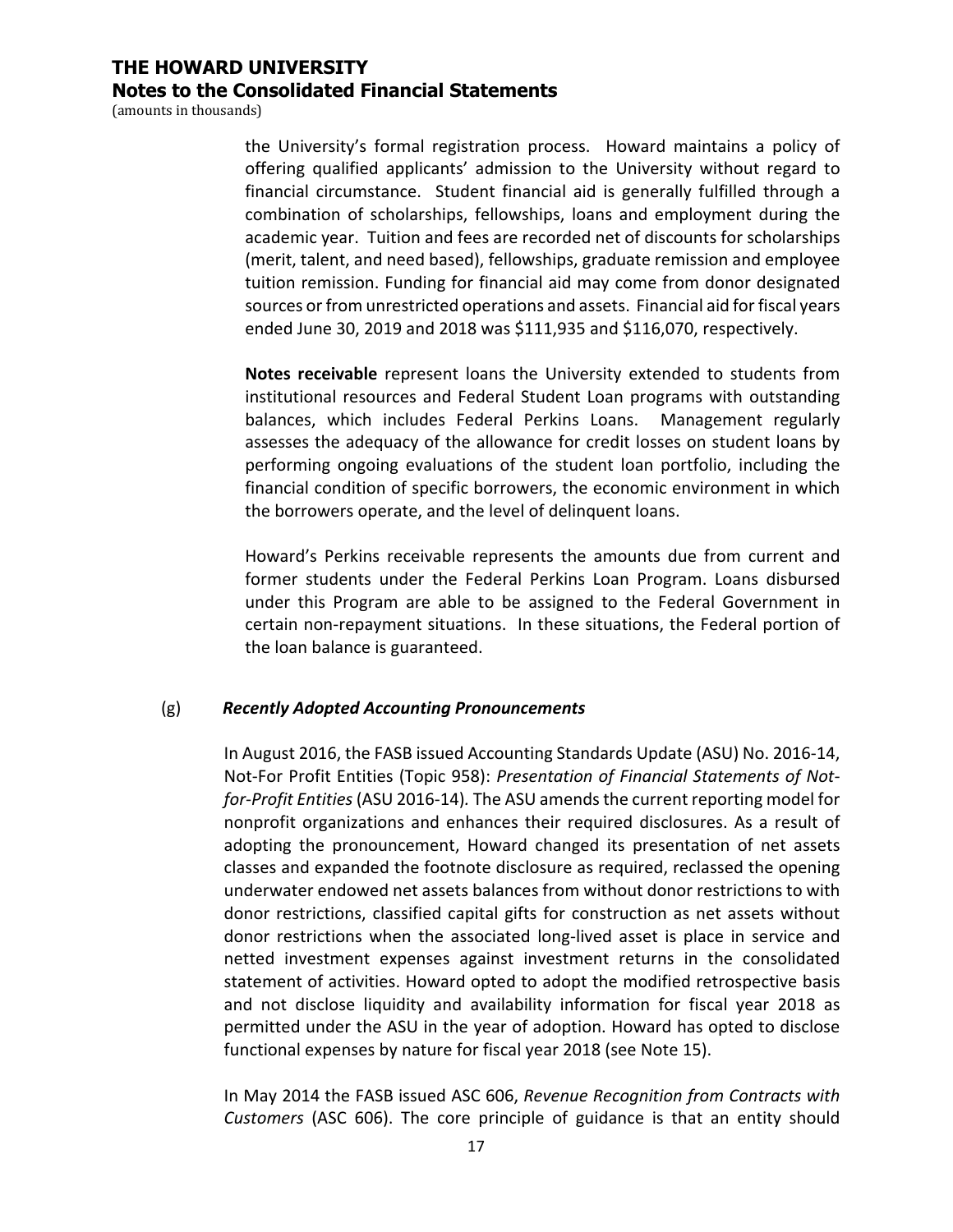(amounts in thousands)

customers in an amount that reflects the consideration to which the entity expects to be entitled in exchange for those goods or services. Howard adopted ASC 606 recognize revenue to depict the transfer of promised goods or services to on July 1, 2018 and elected the modified retrospective approach for implementation. See Note 1(f) above.

In December 2016, the FASB issued ASU number 2016‐18 (Topic 230), *Statement of Cash Flows.* The ASU provides guidance on all entities that have restricted cash or restricted cash equivalents and are required to present a statement of cash flows under Topic 230. The update requires that a statement of cash flows explain the change during the period in the total of cash, cash equivalents, and amounts generally described as restricted cash or restricted cash equivalents. The University adopted this standard in fiscal year 2019. The University has not recorded any cash restrictions during any of the years presented.

 *Cash Flows ‐ Classification of Certain Cash Receipts and Cash Payments.* The ASU In August 2016, the FASB issued ASU number 2016‐15 (Topic 230), *Statement of* provides guidance on all entities, including both business entities and not‐for‐ profit entities that are required to present a statement of cash flows under Topic 230. The University adopted this standard in fiscal year 2019. The University has addressed Topic 230 of settlement of insurance claims by reporting specific repair reimbursements in the amount of \$30,889 within the operating section of the statement of cash flows for fiscal year 2019. No material items were identified for the comparative period 2018.

 The Board also addressing measurement of credit losses on financial assets in a In January 2016, the FASB issued ASU number 2016‐01 (Subtopic 825‐10), *Financial Instruments—Overall.* The ASU provides guidance on certain aspects of recognition, measurement, presentation, and disclosure of financial instruments. separate project. The updates affect all entities that hold financial assets or owe financial liabilities. The University adopted this standard in fiscal year 2019 and there was no material impact that required further disclosure.

### (h) *Changes in Accounting Principle*

 as part of collections. During fiscal year 2019, HU changed its accounting policy Prior to fiscal year 2019, Howard University (HU) had elected to not recognize or capitalize contributions of works of art, historical treasures, and similar assets held and will capitalize and recognize works of art on the consolidated statements of financial position. HU has adopted the prospective approach for recording the works of art under ASC 250‐10‐45‐7 and 9(c), *Accounting Changes and Error Corrections*. ASC 250 provides guidance on the accounting for and reporting of accounting changes and error corrections. An accounting change can be a change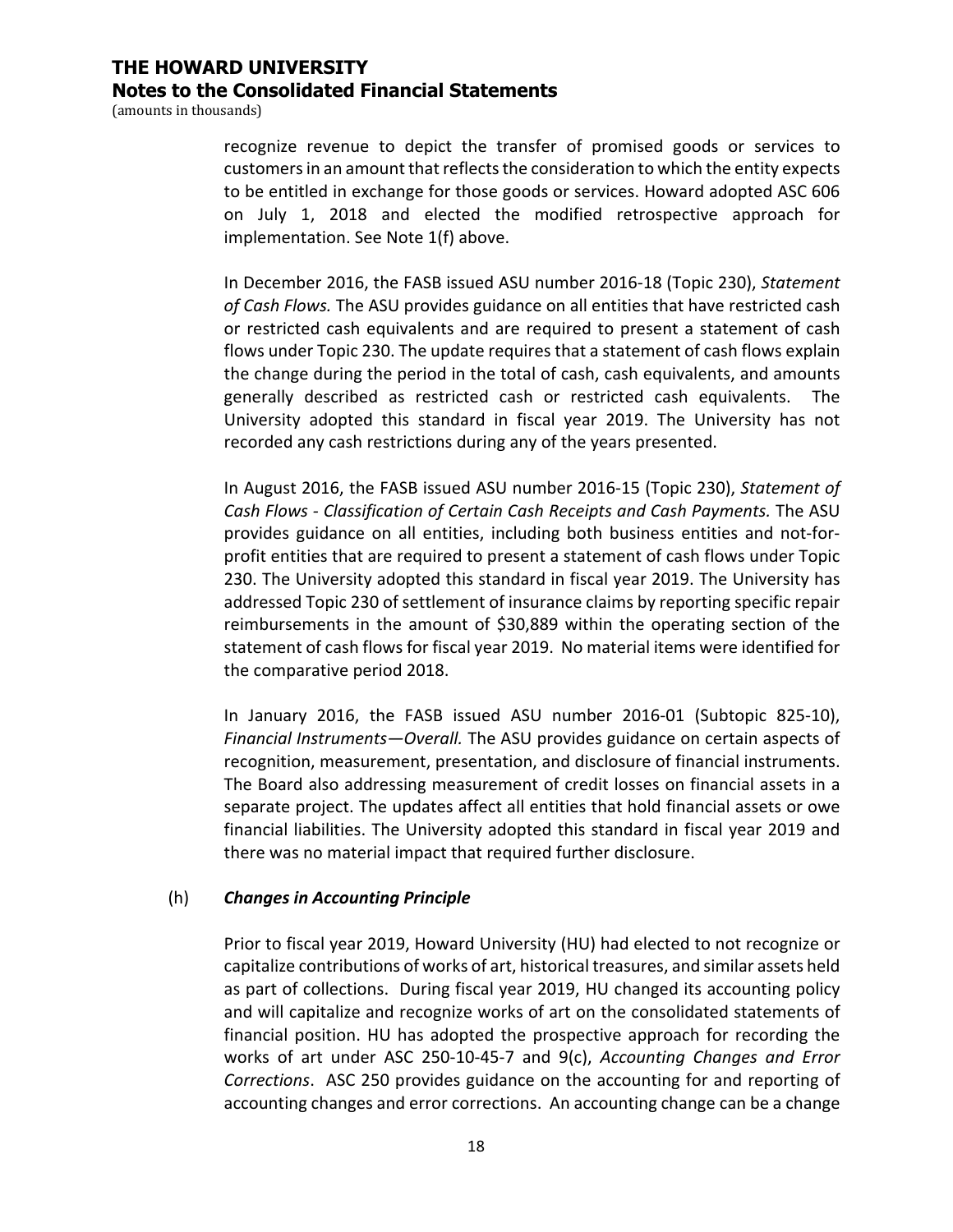(amounts in thousands)

in an accounting principle, an accounting estimate, or the reporting entity. HU has adopted the provisions of ASC 958‐605‐25‐2 and will capitalize art work that has been appraised by qualified third parties at fair market value if it exceeds \$10. The capitalized works of art will be recorded as "long lived assets" on the consolidated statements of financial position and will not be depreciated. Donated works of art will be capitalized and recognized as contribution revenue without donor restrictions unless the donor imposes restrictions on the contribution. At year‐ end, HU has recognized currently held works of art as contribution revenue in the amount of \$37,719, and prospectively, all contributed works of art will be recognized at fair market value in the period of donation. Independent appraisals of the collection will be performed periodically and material changes in fair value will be recorded.

#### (i) *Inventories, Prepaids and Other Assets*

 cost or realizable value on a first‐in, first‐out basis. Prepaids consist primarily of Inventories consist primarily of medical supplies, and are recorded at the lower of insurance, dues, subscriptions and other fees and are amortized over the useful period. Other assets consist primarily of deferred health charges, intellectual property, and beneficial interest trust.

### (j) *Long‐Lived Assets*

 for the University. Property, plant, equipment is stated at cost or at fair value if Long‐lived assets include property, plant, equipment, art and historical treasures received by gift, less accumulated depreciation and amortization. Property, plant, equipment is capitalizable when the unit cost is equal to or exceeds \$3 and has a useful life of more than one year.

 h) and will capitalize and recognize purchased and donated works of art and During fiscal year 2019, the University changed its accounting policy (see Note 1 historical treasures on the balance sheet that exceed \$10. Howard does not depreciate inexhaustible collections, works of art and historical treasures where the economic benefit or service potential is used up so slowly that the estimated useful lives are extraordinarily long. However, impaired works of art are adjusted to fair market value, with change in value being recognized as a gain or loss on the statement of activities.

Depreciation for all other long lived assets is computed using the straight-line method over the estimated useful lives of the assets. The useful lives for fiscal years reported are as follow:

| Land improvements                  | 1-25 years |
|------------------------------------|------------|
| Building and building improvements | 5-40 years |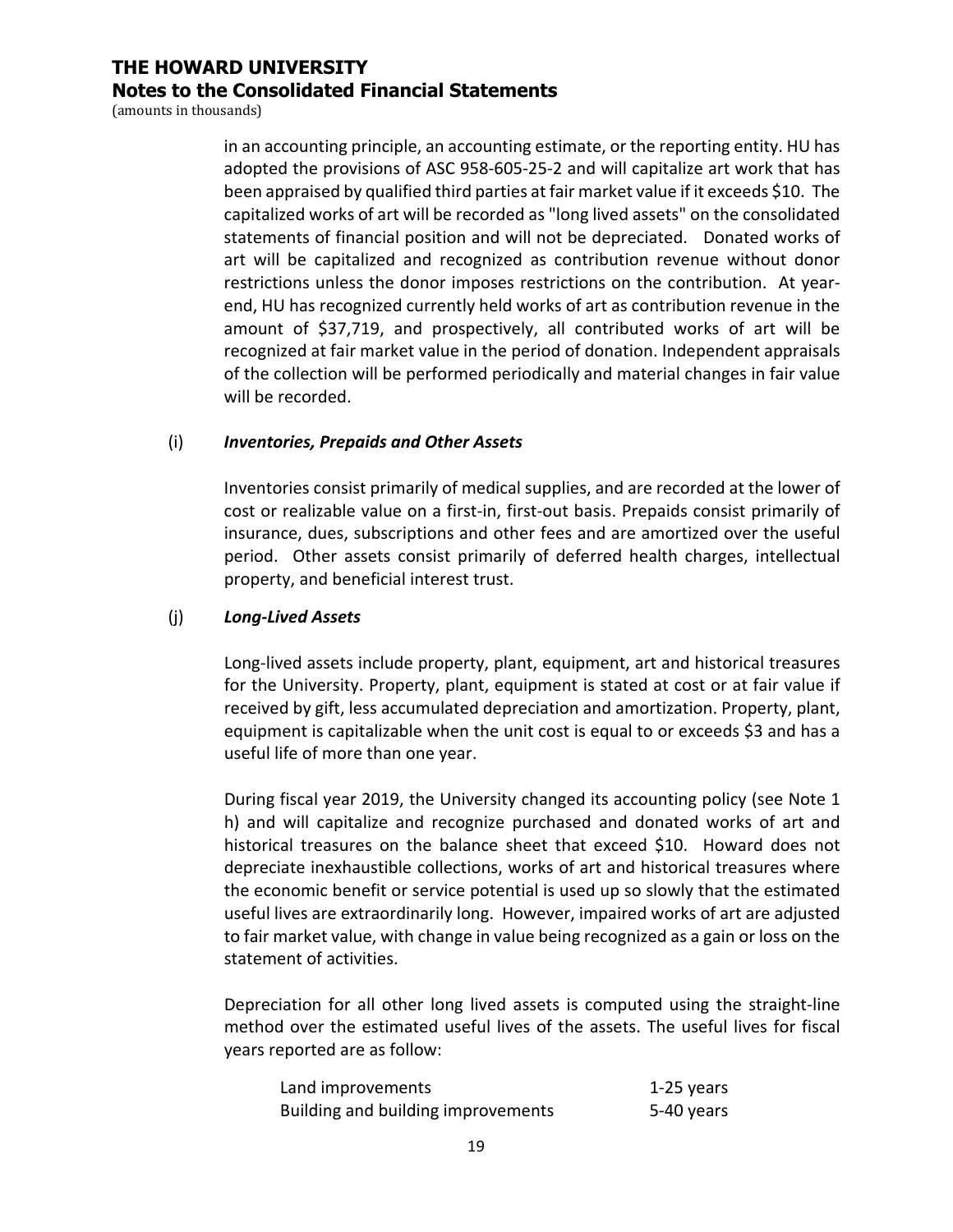(amounts in thousands)

| Furniture and equipment | 3-20 years |
|-------------------------|------------|
| Software                | 3-10 years |
| Library books           | 10 years   |

Title to certain equipment purchased using funds provided by government grants or contracting agencies is vested with Howard, and therefore is included in reported property balances. Such assets are subject to transfer or disposal by the relevant cognizant agency.

Interest costs eligible for capitalization are the costs of restricted borrowings, less any interest earned on temporary investment of the proceeds of those borrowings, from the date of borrowing until qualifying assets are placed in service for their intended use.

The recorded values of certain properties include the fair value of any environmental remediation necessary to meet contractual or regulatory requirements for disposal or remediation of the property. This primarily pertains to the cost of removal and disposal of asbestos.

#### (k) *Compensated Absences*

 At fiscal years ended June 30, 2019 and 2018 the obligation was \$4,866 and Howard records an amount due to employees for future absences, which are attributable to services performed in the current and prior periods and subject to a maximum carryover. This obligation is recognized on the consolidated statements of financial position as part of accounts payable and accrued expenses. \$4,840, respectively.

### (l) *Other Liabilities*

Other liabilities are comprised primarily of unclaimed property, student deposits, deposits held in custody for others, reserves for legal and other contingencies and miscellaneous items.

#### (m) *Pension and Post‐Retirement Benefits*

 recognized on the consolidated statements of financial position as a liability. The funded status of Howard's pension benefit (the Plan) is actuarially determined and recognized in the consolidated statements of financial position as either an asset to reflect an overfunded status, or as a liability to reflect an underfunded status. Howard's actuarially determined post-retirement benefit obligation is Howard follows the Internal Revenue Service (IRS) guidelinesin the administration of the Plan.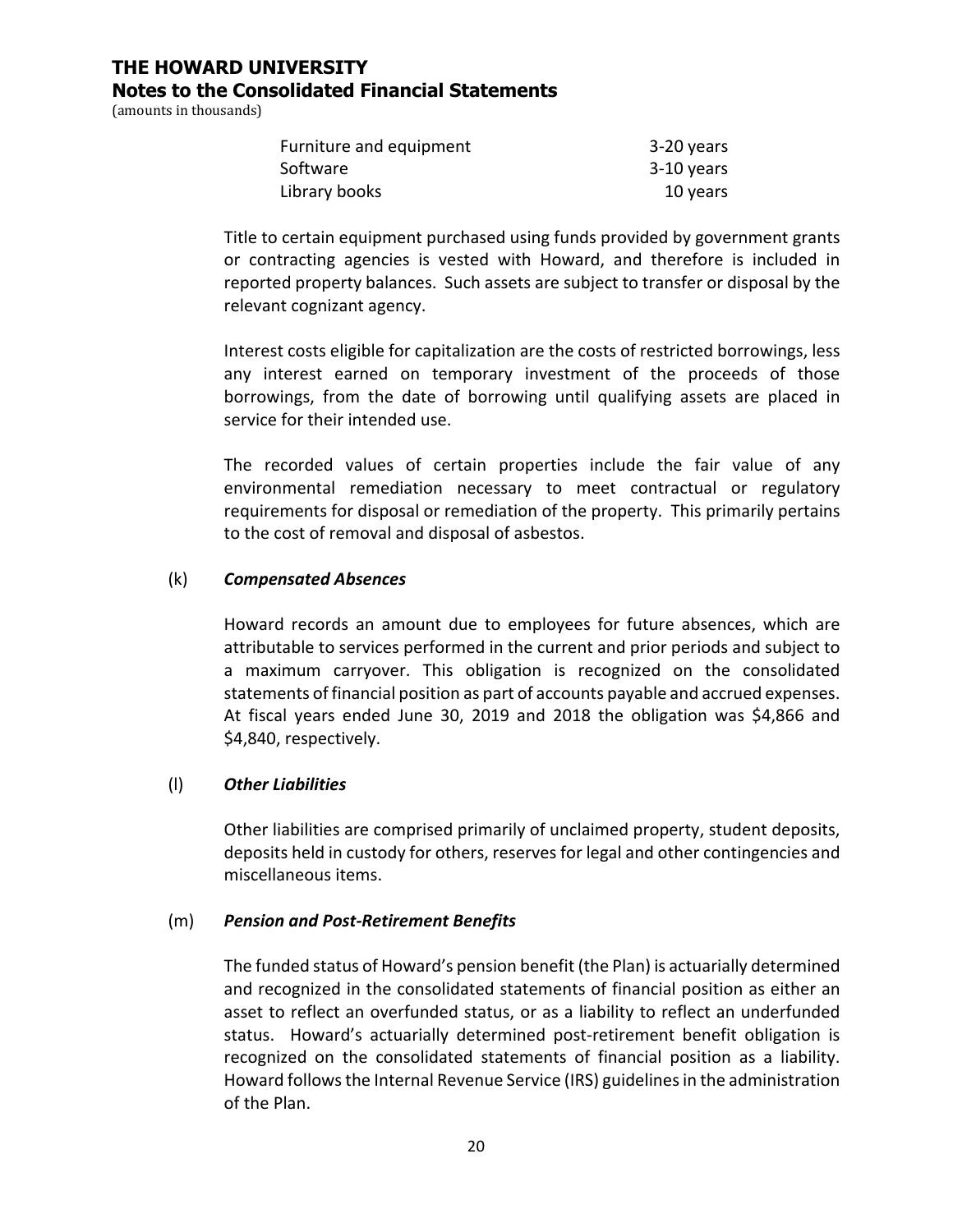(amounts in thousands)

#### (n) *Reserves for Self‐Insured Liabilities*

 The reserve for self‐insured liabilities is comprised primarily of amounts accrued are probable of assertion in the future. Medical malpractice claim reserves are for asserted medical malpractice and worker's compensation claims and includes estimates of the ultimate cost to resolve such claims. The reserve also includes an estimate of the cost to resolve unasserted claims that actuarial analyses indicate stated at an undiscounted amount.

#### (o) *Refundable Advances Under Federal Student Loan Program*

 cash flows from financing activities in the consolidated statements of cash flows. Funds provided by the United States Department of Education under the Federal Student Loan Programs are loaned to qualified students and may be re‐loaned after collections. The portion of these funds provided by the Department of Education are ultimately refundable to the Department of Education and are reported as liabilities in the consolidated statements of financial position and as Loans issued to students are reported as part of receivables in the consolidated statements of financial position.

#### (p) *Net Assets*

Net assets are classified based on the existence or absence of donor-imposed restrictions as follows:

 **Without Donor Restrictions** – Net assets without donor restrictions are available for use at the discretion of the Board of Trustees (the Board) and/or management for general operating purposes. From time to time the Board designates a portion of these net assets for specific purposes which makes them unavailable for use at management's discretion.

 **With Donor Restrictions** – Net assets with donor restrictions are subject to donor‐imposed stipulations that either expire by the passage of time or can be fulfilled by actions pursuant to those stipulations.

 included in revenues without donor restrictions. Expirations of temporary Contributions are reported in the appropriate category of revenue, except that contributions with donor‐imposed restrictions met in the same fiscal year are restrictions (i.e., the donor‐stipulated purpose has been fulfilled and/or the stipulated time period has elapsed) are reported as releases from with donor restrictions net assets to without donor restrictions net assets. Donor restrictions on gifts to acquire long‐lived assets are considered fulfilled in the period in which the assets are acquired or placed in service.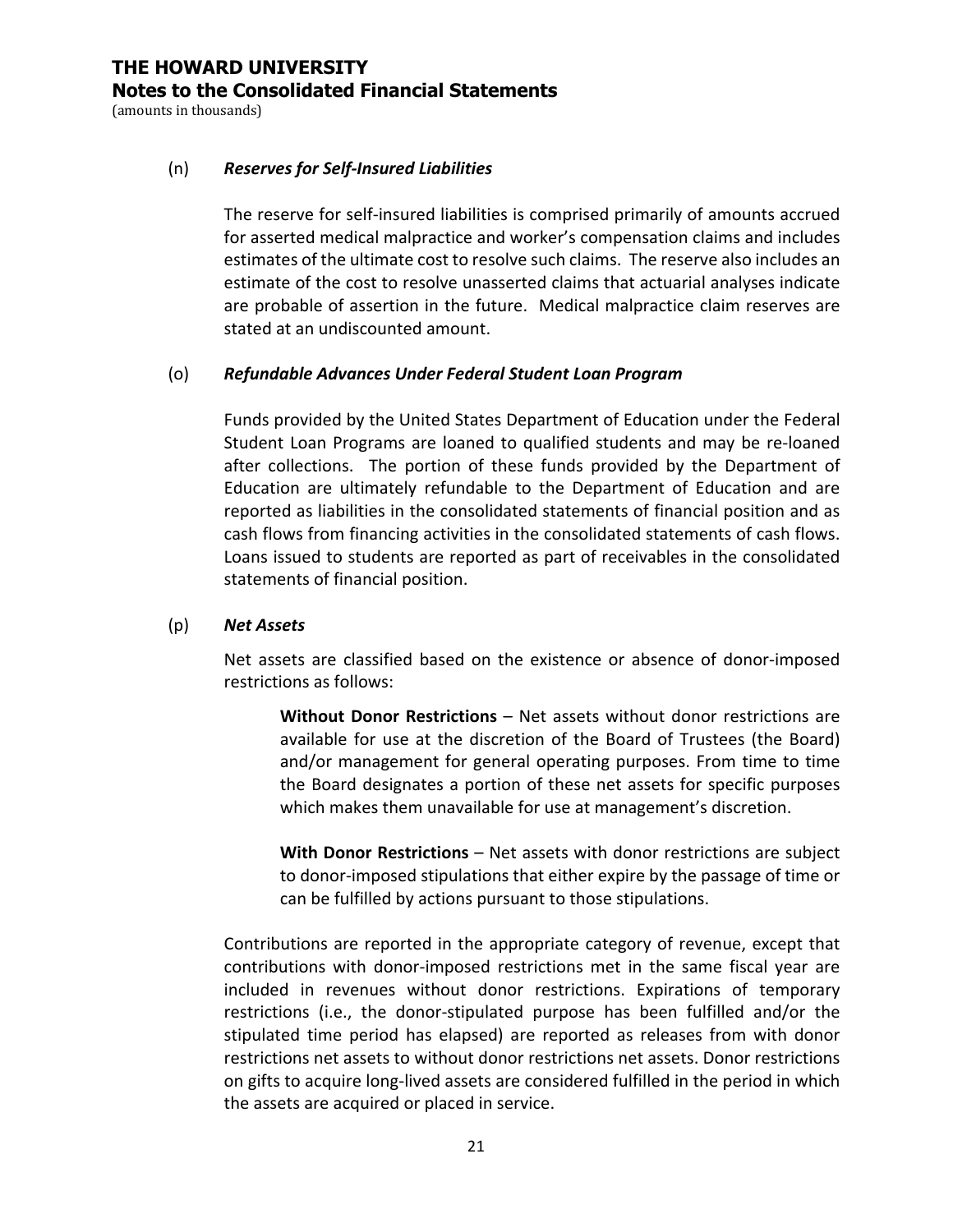(amounts in thousands)

## (q) *Measure of Operations*

 from real estate related transactions which were previously recorded as non‐ amount of endowment assets allocated to operations in a given year. Non‐ Howard includes in its measure of operations all revenue and expenses that are integral to its continuing core program services with the key objective being predictability of indicated results. Such measures include the gains and losses operating items. Howard uses a spending rate methodology to determine the operating income and expenses include realized and unrealized appreciation (depreciation), investments, changes in retirement plan liabilities due to market factors, restructuring credits and (costs) that do not pertain to continuing core program services.

#### (r) *New Accounting Pronouncements*

Periodically, the Financial Accounting Standards Board (FASB) issues updates to the Accounting Standards Codification (ASC) which impact Howard's financial reporting and related disclosures. The following paragraphs summarize relevant updates. Unless otherwise noted, Howard University is currently evaluating the impact that these updates will have on the Consolidated Financial Statements.

 issued for fiscal years beginning after December 15, 2019, and for interim periods In March 2019, the FASB issued ASU 2019‐03, *Not‐for‐Profit Entities (Topic 958)*: *Updating the Definition of Collections*, effective for annual financial statements within fiscal years beginning after December 15, 2020. ASU 2019‐03 modifies the definition of the term "collections" so that they are subject to an organizational policy that stipulates the use of proceeds from collection items that are sold to be for the acquisition of new collection items, the direct care of existing collections, or both. Howard is evaluating the impact of ASU 2019‐03.

 not manufacturers or dealers in Topic 842 with that of existing guidance. As a result, the fair value of the underlying asset at lease commencement is its cost, *Value Measurement*) should be applied. Howard is evaluating the impact of ASU In March 2019, the FASB issued ASU 2019‐01, *Leases (Topic 842): Codification Improvements*, effective for fiscal years beginning after December 15, 2020. The ASU aligns the guidance for fair value of the underlying asset by lessors that are reflecting any volume or trade discounts that may apply. However, if there has been a significant lapse of time between when the underlying asset is acquired and when the lease commences, the definition of fair value (in Topic 820, *Fair*  2019‐01.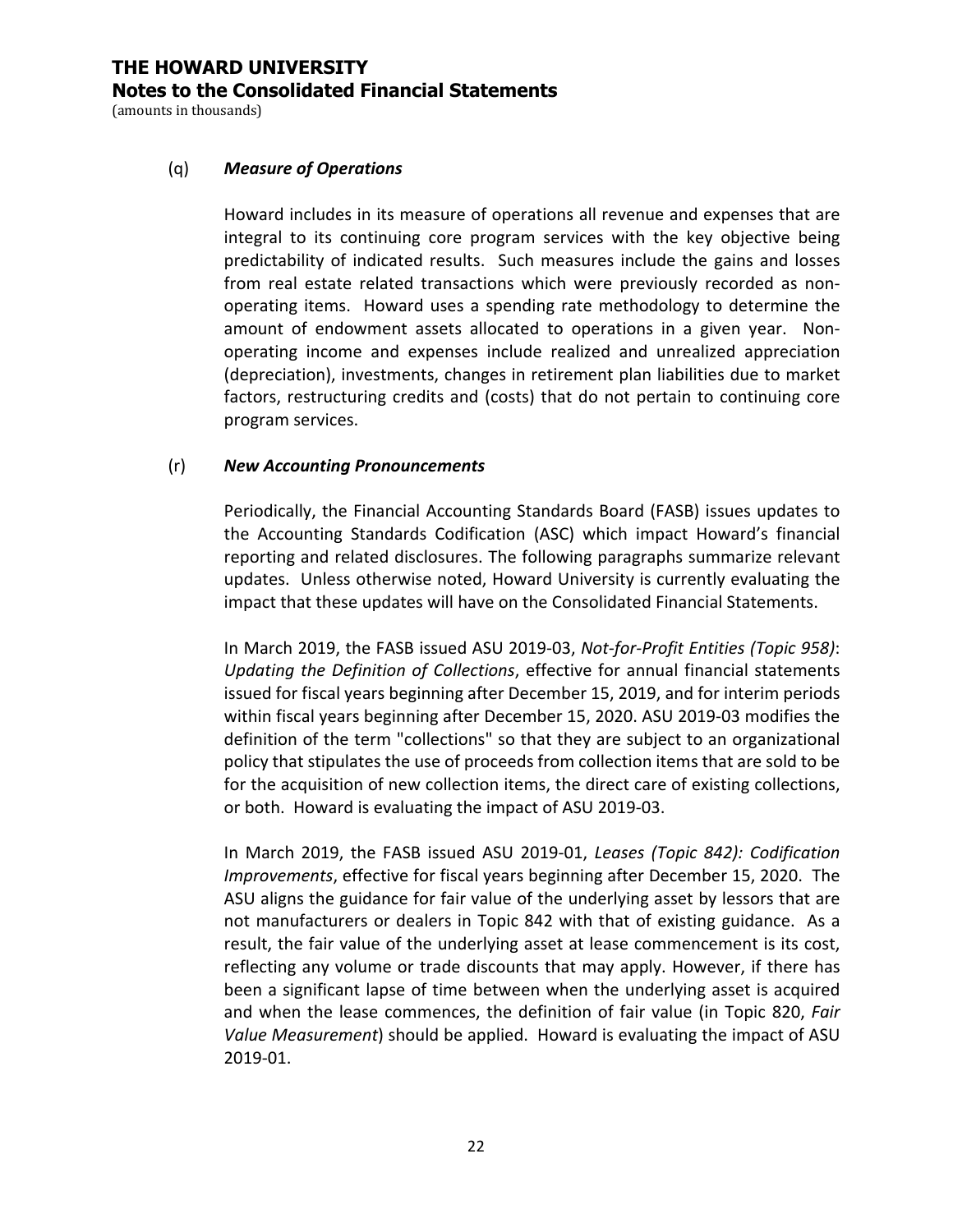(amounts in thousands)

In August 2018, the FASB issued ASU 2018‐15, *Intangibles‐Goodwill and Other‐ Internal Use Software (Subtopic 350‐40): Customer's Accounting for Implementation Costs Incurred in a Cloud Computing Arrangement That is a Service Contract*, effective for annual periods beginning after December 15, 2020. ASU 2018‐15 aligns the requirements for capitalizing implementation costs incurred in a hosting arrangement that is a service contract with the requirements for capitalizing implementation costs incurred to develop or obtain internal‐use software (and hosting arrangements that include an internal use software license). The accounting for the service element of a hosting arrangement that is a service contract is not affected by these amendments. Howard is evaluating the impact of ASU 2018‐15.

 In August 2018, the FASB issued ASU 2018‐14, *Compensation‐Retirement Benefits‐ Defined Benefit Plans‐General (Subtopic 715‐20): Disclosure Framework‐Changes to the Disclosure Requirements for Defined Benefit Plans*, effective for annual periods beginning after December 15, 2020. The amendments modify the disclosure requirements for employers that sponsor defined benefit pension or other postretirement plans. Howard is evaluating the impact of ASU 2018‐14.

 In August 2018, the FASB issued ASU 2018‐13, *Fair Value Measurement (Topic Value Measurement*, effective for fiscal years beginning after December 15, 2019. *820): Disclosure Framework‐Changes to the Disclosure Requirements for Fair* ASU 2018‐13 adds, modifies, and removes certain fair value measurement disclosure requirements. Howard is evaluating the impact of ASU 2018‐13.

### (s) *Reclassifications*

 Certain prior year amounts have been reclassified to conform to the current year's presentation. Howard adopted ASU 2016‐14 in July 2018. The ASU modifies Not‐ NFPs. The standard requires Howard to reclassify its net assets (i.e., unrestricted, There is no significant impact to total net assets or total expenses from these for Profit (NFP) reporting requirements by changing the way NFPs classify net assets and results in significant changes to financial reporting and disclosures for temporarily restricted, and permanently restricted) into two categories: net assets without donor restrictions and net assets with donor restrictions, among other requirements. The guidance also enhances disclosures about the composition of net assets, liquidity and expenses by both natural and functional classification. changes.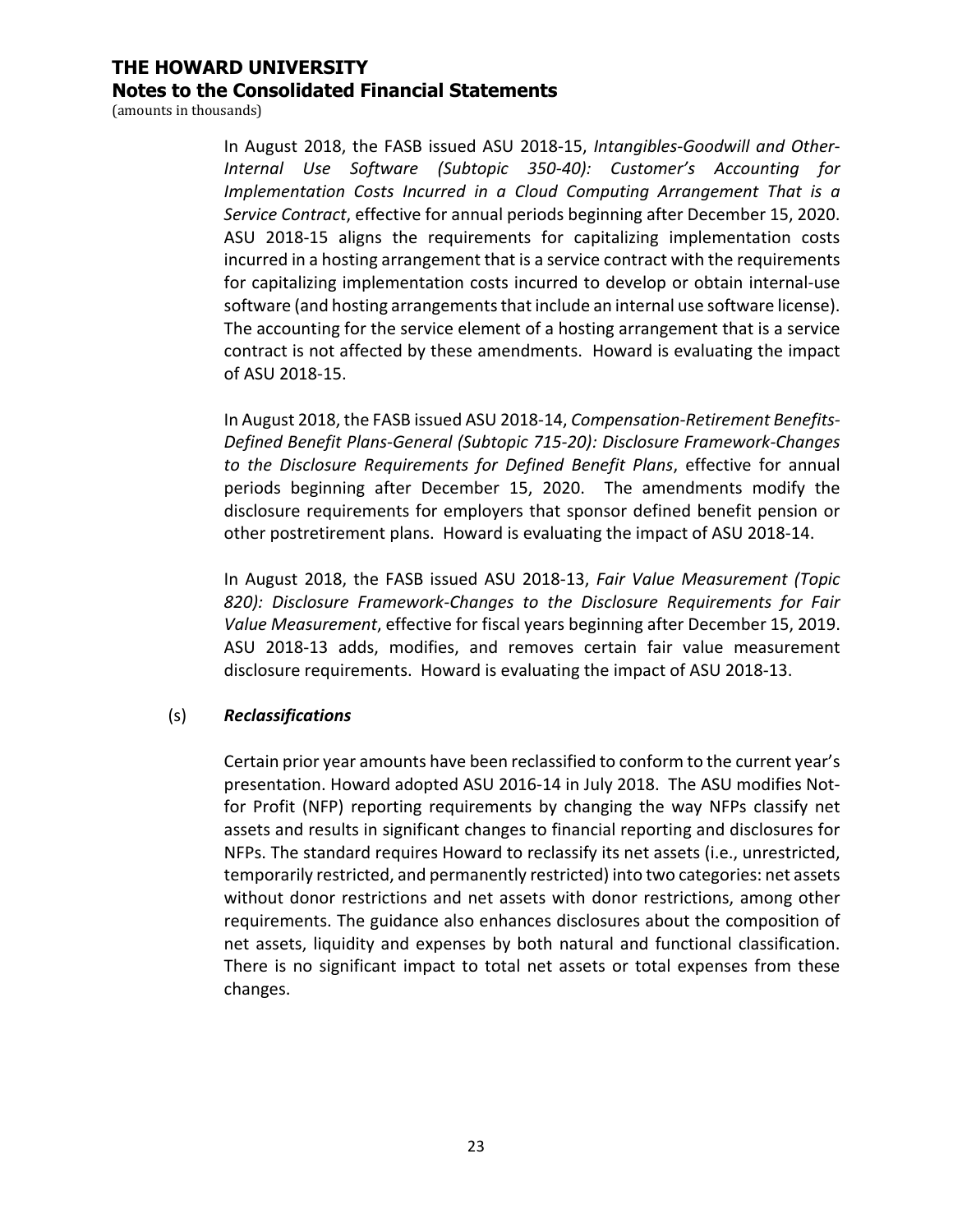(amounts in thousands)

As a result of adopting this standard, net assets as of June 30, 2019, in thousands of dollars, have been reclassified as follows:

| <b>NET ASSETS CLASSIFICATIONS as</b><br>of June 30, 2018 | <b>WITHOUT</b><br><b>DONOR</b><br><b>RESTRICTIONS</b> |         | <b>WITH DONOR</b><br><b>RESTRICTIONS</b> | <b>TOTAL NET</b><br><b>ASSETS</b> |         |  |
|----------------------------------------------------------|-------------------------------------------------------|---------|------------------------------------------|-----------------------------------|---------|--|
| As previously presented:                                 |                                                       |         |                                          |                                   |         |  |
| Unrestricted                                             | \$                                                    | 233,839 | \$<br>۰                                  | \$                                | 233,839 |  |
| Temporarily restricted                                   |                                                       |         | 291,409                                  |                                   | 291,409 |  |
| Permanently restricted                                   |                                                       |         | 142,287                                  |                                   | 142,287 |  |
| <b>TOTAL NET ASSETS, REVISED</b>                         |                                                       | 233,839 | \$<br>433,696                            |                                   | 667,535 |  |

# **2. Liquidity and Availability of Resources**

As of June 30, 2019, financial assets and liquidity resources that are available within one year for general expenditures consists of the following:

| <b>FINANCIAL ASSETS AND LIQUDITY RESOURCES</b>                           | 2019          |  |  |
|--------------------------------------------------------------------------|---------------|--|--|
| <b>Financial Assets:</b>                                                 |               |  |  |
| Cash and cash equivalents                                                | \$<br>29,515  |  |  |
| Operating investments                                                    | 27,266        |  |  |
| Receivables, net (excluding pledges with donor restrictions)             | 126,051       |  |  |
| Other investments appropriated for current use                           | 24,536        |  |  |
| Total financial assets available within one year                         | \$<br>207,368 |  |  |
| <b>Liquidity Resources:</b>                                              |               |  |  |
| Bank line of credit                                                      | 100,000       |  |  |
| Total financial assets and liquidity resources available within one year | 307,368       |  |  |

 board spending policy of 4 percent. Within the next year, \$24,000 is expected to be made quasi‐endowment could be made available if necessary. See Notes 7 and 14 for additional disclosures on Board‐designated quasi‐endowment assets. In addition, to help manage None of the financial assets are subject to donor or other contractual restrictions that make them unavailable for general expenditures within one year of the statement of financial position. Receivables includes pledges that are subject to implied time restrictions but are expected to be collected within one year. The University's endowment investments consist of donor‐restricted and quasi‐endowment assets that is subject to a available for general expenditures from the endowment. Although the University requires Board approval to spend from its Board-designated quasi-endowment assets, other than investment income appropriated for general expenditures, amounts from the unanticipated liquidity needs, the University has a committed line of credit in the amount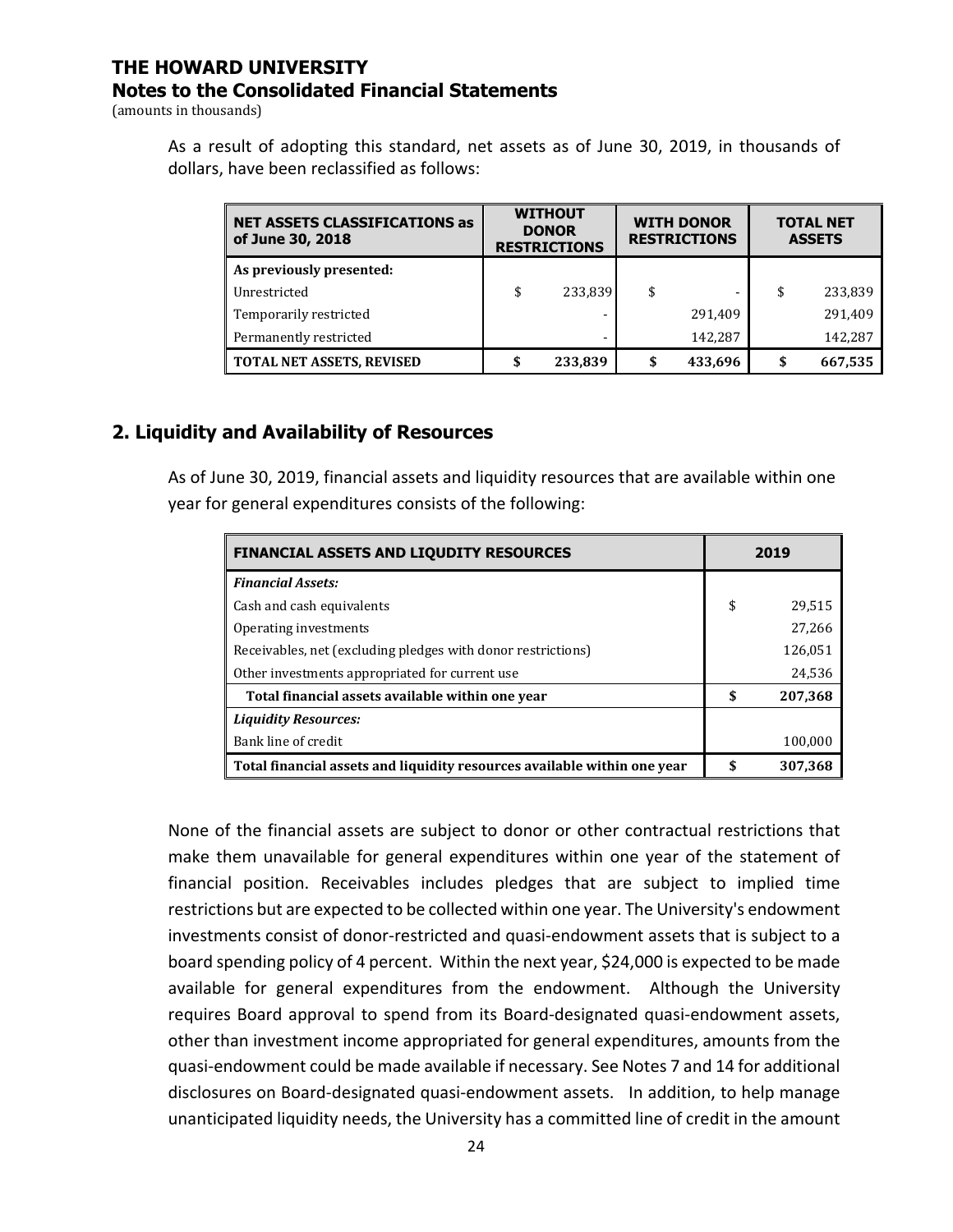(amounts in thousands)

 of \$100,000 which it could draw upon. As of June 30, 2019, there was no outstanding balance on the line of credit.

# **3. Receivables**

Accounts receivable, prior to adjustment for doubtful collections, are summarized as follows at fiscal years ended June 30, 2019 and 2018:

| <b>RECEIVABLES</b>                         | 2019             | 2018 |         |  |
|--------------------------------------------|------------------|------|---------|--|
| Student                                    | \$<br>29,369     | \$   | 33,140  |  |
| <b>Notes</b>                               | 13,445           |      | 13,467  |  |
| Federal appropriation                      | 3,405            |      | 3,405   |  |
| Patients and third-party payors - Hospital | 87,493<br>48,674 |      |         |  |
| Patients and third-party payors - FPP      | 4,671            |      | 6,656   |  |
| Patients and third-party payors - Dental   | 1,421            |      | 1,908   |  |
| Grants and contracts                       | 14,829           |      | 16,477  |  |
| Contributions                              | 9,767            |      | 10,726  |  |
| Insurance claims                           |                  |      | 3,954   |  |
| Auxiliary services                         | 4,415            |      | 5,190   |  |
| Real property                              | 34,145           |      |         |  |
| <b>Other</b>                               | 5,086            |      | 6,448   |  |
| Total                                      | \$<br>169,227    | \$   | 188,864 |  |

Other receivables include checks pending deposit at year end, rent receivables and certain vendor credit balances.

Allowance for doubtful receivables is summarized as follows at fiscal years ended June 30, 2019 and 2018:

| <b>ALLOWANCE FOR DOUBTFUL ACCOUNTS</b>     |     | 2019    | 2018 |         |  |
|--------------------------------------------|-----|---------|------|---------|--|
| Student                                    | \$  | 11,843  | \$   | 12,520  |  |
| <b>Notes</b>                               |     | 6,556   |      | 6,421   |  |
| Patients and third-party payors - Hospital |     |         |      | 49,657  |  |
| Patients and third-party payors - FPP      |     |         |      | 3,199   |  |
| Patients and third-party payors - Dental   |     |         |      | 538     |  |
| Grants and contracts                       |     | 616     |      | 616     |  |
| Contributions                              |     | 4,219   |      | 3,029   |  |
| Auxiliary services                         | 196 |         |      | 506     |  |
| Real property                              |     | 246     |      |         |  |
| <b>Totals</b>                              | \$  | 23,676  | \$   | 76,486  |  |
| Total receivables, net                     | \$  | 145,551 | \$   | 112,378 |  |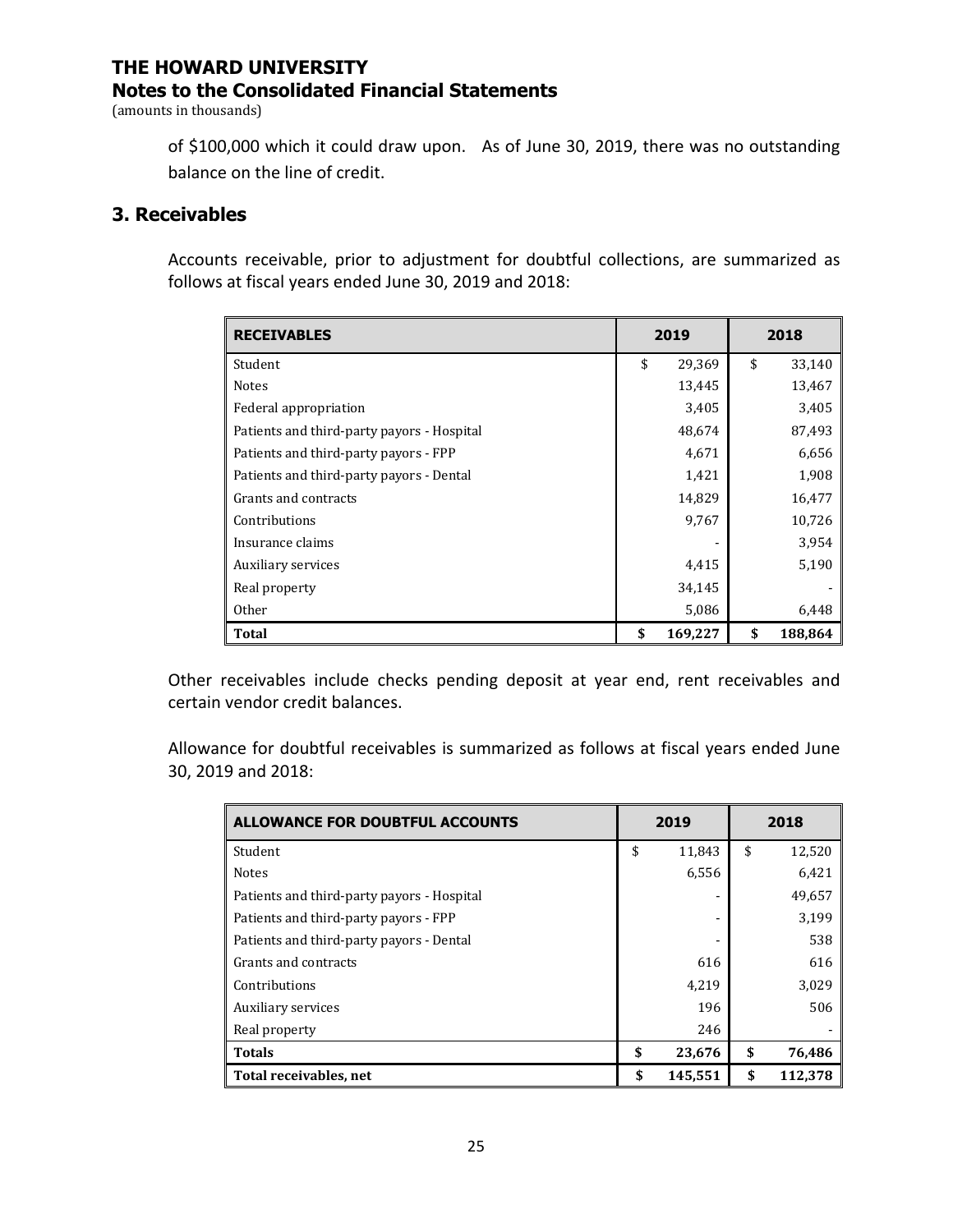(amounts in thousands)

Provision for bad debt is summarized as follows at fiscal years ended June 30, 2019 and 2018:

| <b>PROVISION FOR BAD DEBT</b>              | 2019        | 2018 |        |  |
|--------------------------------------------|-------------|------|--------|--|
| <b>Non-clinical services:</b>              |             |      |        |  |
| Student services                           | \$<br>4,390 | \$   | 6,276  |  |
| <b>Notes</b>                               |             |      | (788)  |  |
| Contributions                              | 1,189       |      | 162    |  |
| Other                                      |             |      | 22     |  |
| <b>Total non-clinical</b>                  | \$<br>5,579 | \$   | 5,672  |  |
| <b>Clinical services:</b>                  |             |      |        |  |
| Patients and third-party payors - Hospital |             |      | 36,292 |  |
| Patients and third-party payors - FPP      |             |      | 6,221  |  |
| Patients and third-party payors - Dental   |             |      | (199)  |  |
| <b>Total clinical services</b>             | \$          | \$   | 42,314 |  |
| Total provision for bad debt               | \$<br>5,579 | \$   | 47,986 |  |

 determined to be uncollectible. Clinical services bad debt expense, as shown in the table Bad debt expense of \$5,579 and \$5,672 for fiscal years ended June 30, 2019 and 2018, respectively, reflected in total operating expenses under Institutional support on the statements of activities excludes bad debt expense related to certain clinical services above, has been netted against patient service revenues.

 Contributions receivable at June 30, 2019 and 2018 are expected to be received as follows:

| <b>CONTRIBUTIONS RECEIVABLE</b>                                  | 2019        | 2018 |          |  |
|------------------------------------------------------------------|-------------|------|----------|--|
| Within one year                                                  | \$<br>4,748 | S    | 4,510    |  |
| Between one and five years                                       | 5,797       |      | 6,960    |  |
| Thereafter                                                       | 100         |      | 394      |  |
| Contributions receivable gross                                   | 10,645      |      | 11,864   |  |
| Unamortized discount on contributions receivable (2%-<br>$6.5\%$ | (878)       |      | (1, 138) |  |
| Contributions receivable, net of discounts                       | 9,767       |      | 10,726   |  |
| Allowance for uncollectible contributions                        | (4,219)     |      | (3,029)  |  |
| Contributions receivable, net of discounts and allowance         | \$<br>5.548 | S    | 7,697    |  |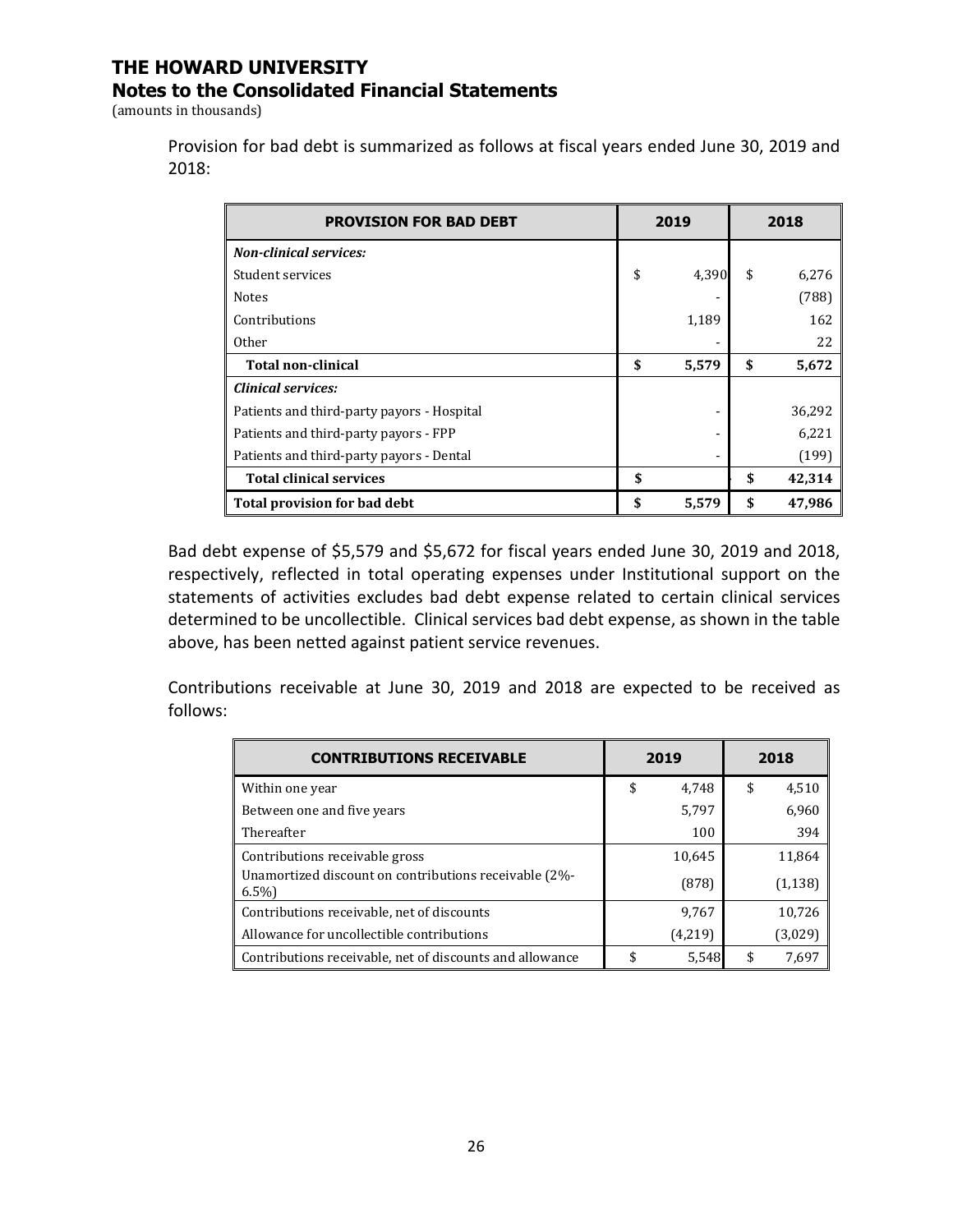(amounts in thousands)

# **4. Inventories, Prepaids and Other Assets**

Components of inventories, prepaids and other assets accounts at fiscal years ended June 30, 2019 and 2018 are as follows:

| Inventories - Hospital      | \$<br>3,720  | \$<br>3,784  |
|-----------------------------|--------------|--------------|
| Prepaid expenses            | 6,995        | 7,738        |
| Beneficial interest trust   | 6,212        | 5,968        |
| Self-insured assets         | 6,248        | 6,248        |
| Intellectual property costs | 1,296        | 1,240        |
| Other                       | 1,168        | 551          |
| Total                       | \$<br>25,639 | \$<br>25,529 |

## **5. Deposits with Trustees and Reserves for Self-insured Liabilities**

|                        | 2019         | 2018           |
|------------------------|--------------|----------------|
| Debt service reserve   | \$<br>12,865 | \$<br>13,386   |
| Workers' compensation  | 2            | $\overline{4}$ |
| Health insurance trust | 2,915        | 1,728          |
| <b>Total</b>           | \$<br>15,782 | \$<br>15,118   |
|                        |              |                |
| <b>LIABILITIES</b>     |              |                |
|                        | 2019         | 2018           |
| Professional liability | \$<br>45,371 | \$<br>46,979   |
| Workers' compensation  | 13,882       | 14,442         |
| Health insurance trust | 6,284        | 5,670          |

### **(a)**  *Debt Service Reserve Fund*

As required by the 2011 Revenue Bonds, Howard maintains a debt service reserve fund in an amount greater than or equal to the Debt Service Fund Requirement of \$12,634 for all periods reported. The assets in the debt service reserve fund consist primarily of cash, fixed income investments and other short‐term securities.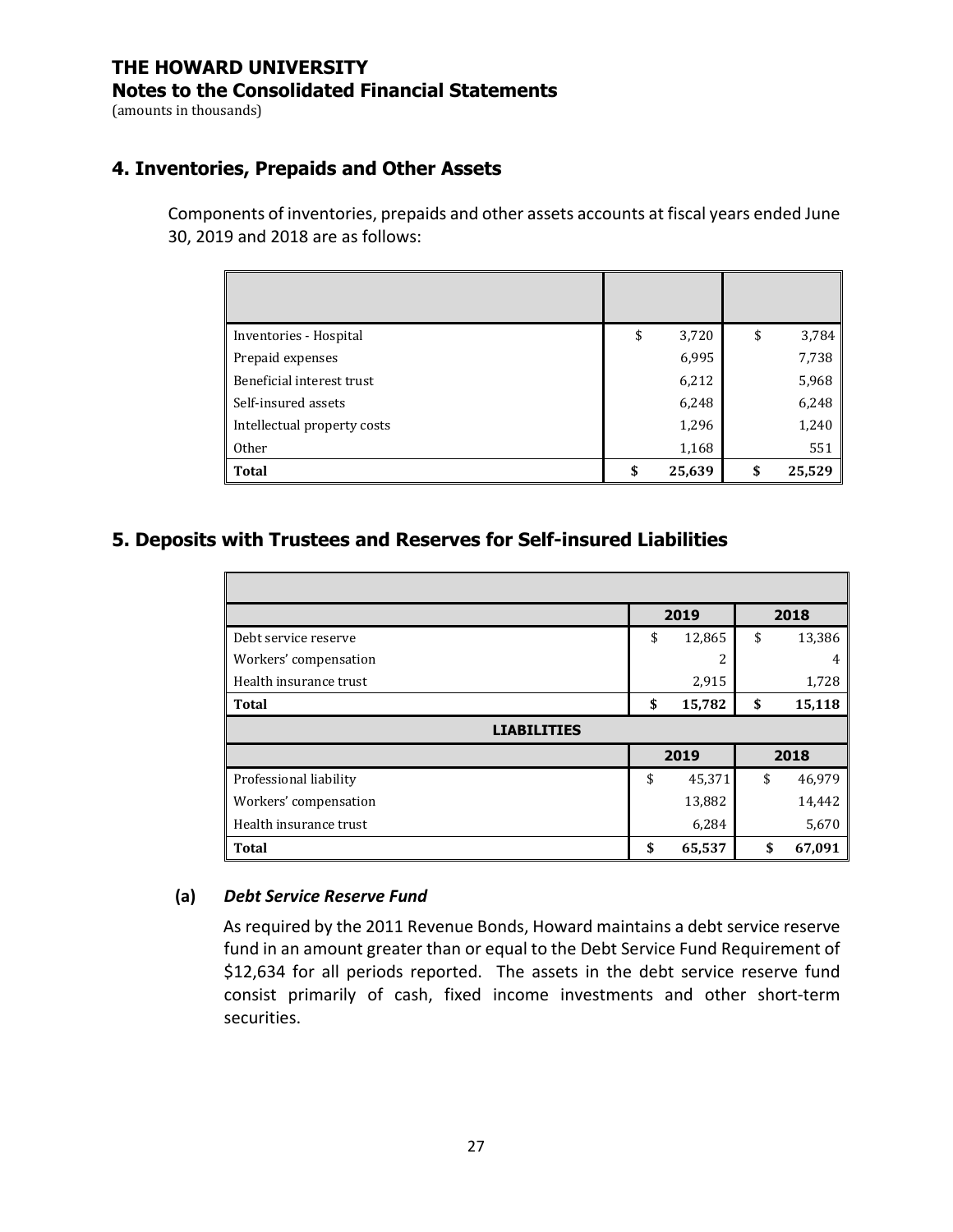(amounts in thousands)

## **(b)**  *Professional Liability*

It is the opinion of management based on the advice of actuaries and legal counsel 2018 of approximately \$45,371 and \$46,979, respectively is adequate to provide Howard is involved in litigation arising in the ordinary course of business. Claims alleging malpractice that have been asserted against the Hospital and certain faculty physicians are currently in various stages of litigation. Additional claims may be asserted arising from services provided to patients through June 30, 2019. that estimated malpractice costs accrued for fiscal years ended June 30, 2019 and for losses resulting from probable asserted and unasserted claims and pending or threatened litigation.

Professional liability activity is summarized as follows for fiscal years ended June 30, 2019 and 2018 in the table below.

| <b>PROFESSIONAL LIABILITY</b> | 2019 |         |  | 2018      |
|-------------------------------|------|---------|--|-----------|
| Beginning balance             | \$   | 46.979  |  | 53,976    |
| Malpractice claims expense    |      | 2,927   |  | 6,153     |
| Settlement payments           |      | (4,535) |  | (13, 150) |
| <b>Ending balance</b>         | \$   | 45,371  |  | 46,979    |

### **(c)**  *Workers' Compensation*

 arise. For fiscal years ended June 30, 2019 and 2018, Howard maintained \$6,340 per occurrence retention of \$500. The excess is covered through commercial Prior to July 1, 2012, Howard had established a revocable trust fund to partially provide for the satisfaction of its liability under applicable workers' compensation liability. The assets in the workers' compensation trust fund consisted of U.S. Treasury Bills and obligations, as well as domestic and foreign corporate bonds. As of June 30, 2018, workers' compensation liabilities are being satisfied as claims and \$6,248 in letters of credit, respectively, which serve as collateral for specific insurance carriers. Howard is self‐insured for workers' compensation claims up to insurance.

For fiscal years ended June 30, 2019 and 2018 expenses related to workers' compensation were \$2,356 and \$2,318, respectively and are reflected in employee benefits.

The total liability for future workers' compensation liability claims was approximately \$13,882 and \$14,442 at June 30, 2019 and 2018, respectively, and includes liabilities for claims covered under existing insurance policies. Reserves reflect actuarially determined estimates for losses on asserted claims, as well as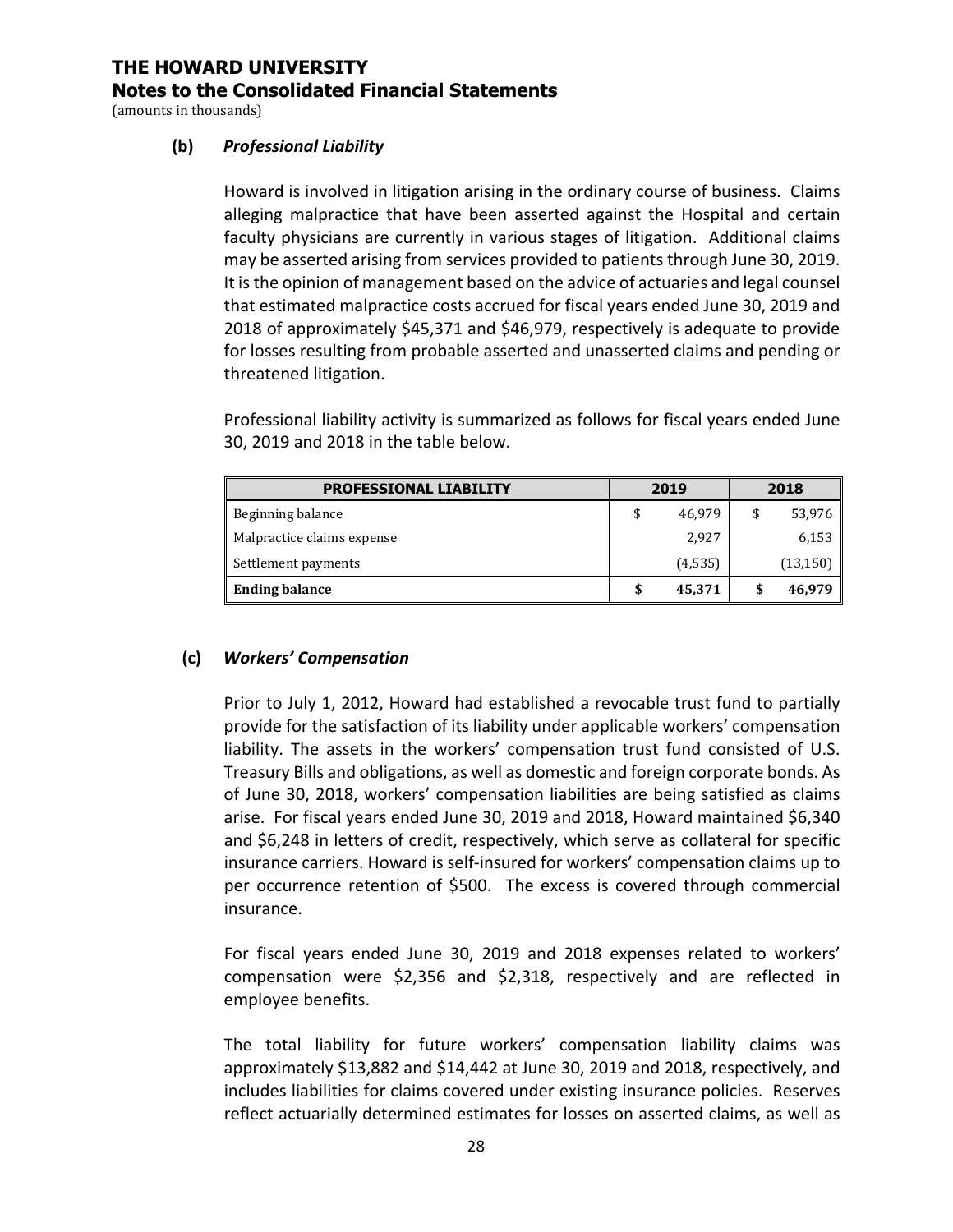(amounts in thousands)

unasserted claims arising from reported and unreported incidents. This liability is recorded on the accompanying consolidated statements of financial position in reserves for self‐insured liabilities. Estimated claims for which payments will be covered under existing insurance policies were \$0 at June 30, 2019 and 2018, net of allowances for uncollectible amounts and are reflected in other receivables.

## **(d)**  *Health Insurance*

 assets consisted primarily of investments in money market funds. As of June 30, contributions based on estimates established by the claims administrator. established with the claims administrator. The total estimated liability for Prior to July 1, 2012, Howard established a revocable self‐insured trust fund for the purpose of partially funding group health benefits for its employees. The 2018, health insurance claims are being funded as incurred. Deposits to the fund are amounts withheld from employees' salaries and wages and Howard's Disbursements from the fund are made in accordance with the payment plan asserted and unasserted probable claims at June 30, 2019 and 2018, is approximately \$6,284 and \$5,670, respectively.

## **6. Fair Value Measurements**

 the price that would be received to sell an asset or paid to transfer a liability (an exit price) Howard applies applicable accounting standards for fair value measurements, defined as in an orderly transaction between market participants at the measurement date. These accounting standards establish a hierarchy which consists of three categories for fair value measurements based upon the transparency of inputs used to value an asset or liability as of the measurement date as follows:

- Level 1 quoted market prices for identical assets or liabilities in active markets.
- $\bullet$  Level 2 quoted market prices for similar assets or liabilities in active markets; quoted prices for identical or similar instruments in markets that are not active; or other than quoted prices in which all significant inputs and significant value drivers are observable in active markets either directly or indirectly.
- Level 3 valuations derived from valuation techniques in which one or more significant inputs or significant value drivers are not observable*.*

Howard's financial assets and liabilities as of June 30, 2019 and 2018 are subject to fair value accounting.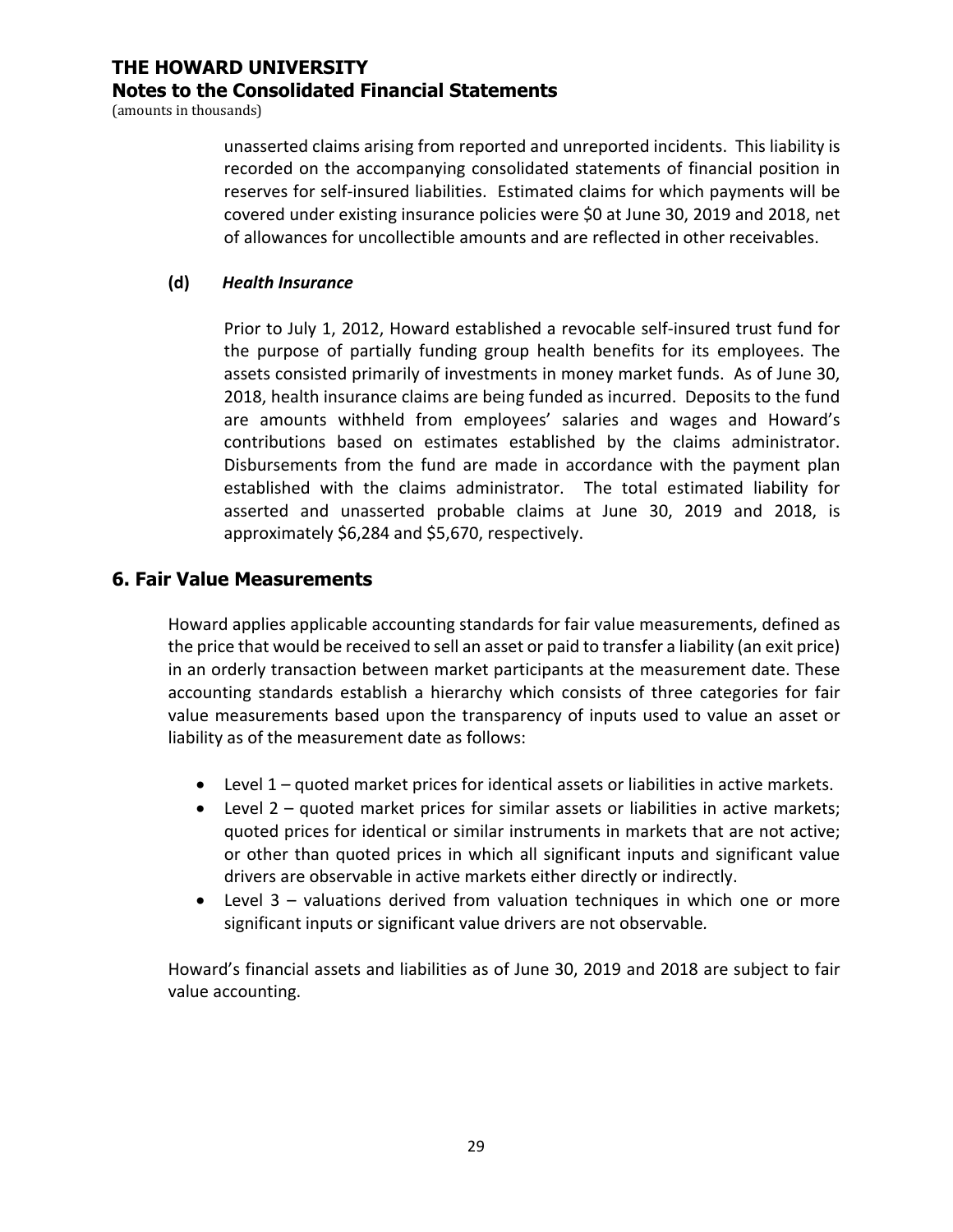# **THE HOWARD UNIVERSITY**

# **Notes to the Consolidated Financial Statements**

(amounts in thousands)

#### Fair value as of June 30, 2019 is as follows:

| FAIR VALUE AS OF JUNE 30, 2019                      | Level 1 |          | Level <sub>2</sub> |         | Level 3 |                | <b>Total</b>  |
|-----------------------------------------------------|---------|----------|--------------------|---------|---------|----------------|---------------|
| Assets:                                             |         |          |                    |         |         |                |               |
| Unexpended bond proceeds (5)                        | \$      |          | \$                 | 3,104   | \$      |                | \$<br>3,104   |
| Deposits with trustees (6)                          |         | 2,917    |                    | 12,865  |         |                | 15,782        |
| Other assets (7)                                    |         |          |                    |         |         | 6,212          | 6,212         |
| <b>Total assets (non investment)</b>                | \$      | 2,917    | \$                 | 15,969  | \$      | 6,212          | \$<br>25,098  |
| <b>Operating investments</b>                        |         |          |                    |         |         |                |               |
| Common Stock (3)                                    |         | 22,485   |                    |         |         |                | 22,485        |
| Equity Investment (7)                               |         |          |                    |         |         | 4,781          | 4,781         |
| <b>Total operating investments</b>                  | \$      | 22,485   | \$                 |         | \$      | 4,781          | \$<br>27,266  |
| <b>Restricted investments</b>                       |         |          |                    |         |         |                |               |
| Money Market Instrument (1)                         |         | 8,216    |                    | 750     |         |                | 8,966         |
| Common Stock (3)                                    |         | 28,913   |                    |         |         |                | 28,913        |
| Private Equity (4)                                  |         |          |                    |         |         | 3,199          | 3,199         |
| Private Debt (4)                                    |         |          |                    |         |         | 14,097         | 14,097        |
| Real Estate (4)                                     |         |          |                    |         |         | 2,615          | 2,615         |
| <b>Total restricted investments</b>                 | \$      | 37,129   | \$                 | 750     | \$      | 19,911         | \$<br>57,790  |
| <b>Endowment investments</b>                        |         |          |                    |         |         |                |               |
| Money Market Fund (1)                               |         | 425      |                    | 36,182  |         | $\overline{a}$ | 36,607        |
| Common/collective trusts                            |         |          |                    |         |         |                |               |
| <b>Emerging Market Equity (3)</b>                   |         |          |                    | 29,635  |         |                | 29,635        |
| Global Fixed Income Security (2)                    |         | 39,838   |                    | 23,417  |         |                | 63,255        |
| International Equity Security (3)                   |         |          |                    | 58,170  |         | $\blacksquare$ | 58,170        |
| CommodityInflation Hedging (7)                      |         |          |                    | 2,000   |         |                | 2,000         |
| Common Stock (3)                                    |         | 79,136   |                    |         |         |                | 79,136        |
| <b>Fixed income</b>                                 |         |          |                    |         |         |                |               |
| Corporate Bond (2)                                  |         |          |                    | 7       |         | $\blacksquare$ | 7             |
| <b>Hedge funds</b>                                  |         |          |                    |         |         |                |               |
| Equity Long/short (4)                               |         |          |                    | 29,725  |         | $\overline{a}$ | 29,725        |
| Global opportunities (4)                            |         |          |                    | 6,137   |         |                | 6,137         |
| Multi-strategy (4)                                  |         |          |                    | 28,306  |         | $\mathbf{1}$   | 28,307        |
| Credit Opportunities (4)                            |         |          |                    | 15,077  |         |                | 15,077        |
| <b>Mutual funds investment</b>                      |         |          |                    |         |         |                |               |
| <b>Emerging Market Equity Security (3)</b>          |         | 4,181    |                    |         |         |                | 4,181         |
| Domestic Common Stock (3)                           |         | 2,340    |                    |         |         |                | 2,340         |
| Domestic Fixed Income (2)                           |         | 85,891   |                    |         |         |                | 85,891        |
| International Equity Security (3)                   |         | 9,843    |                    |         |         |                | 9,843         |
| <b>Private Equity and Venture Capital (4)</b>       |         |          |                    |         |         | 109,969        | 109,969       |
| Private Debt (4)                                    |         |          |                    |         |         | 50,126         | 50,126        |
| Real estate (4)                                     |         |          |                    |         |         | 81,883         | 81,883        |
| <b>Total endowment investments</b>                  | \$      | 221,654  | \$                 | 228,656 | \$      | 241,979        | \$<br>692,289 |
| <b>Total investments</b>                            | \$      | 281,268  | \$                 | 229,406 | \$      | 266,671        | \$<br>777,345 |
| Assets not subject to fair value reporting (8)      |         | 2,964    |                    |         |         |                | 2,964         |
| Liabilities not subject to fair value reporting (8) |         | (2, 421) |                    |         |         |                | (2, 421)      |
| Total assets and liabilities measured at fair value | \$      | 284,728  | \$                 | 245,375 | \$      | 272,883        | \$<br>802,986 |

Level 3 investments were 34% of total investments.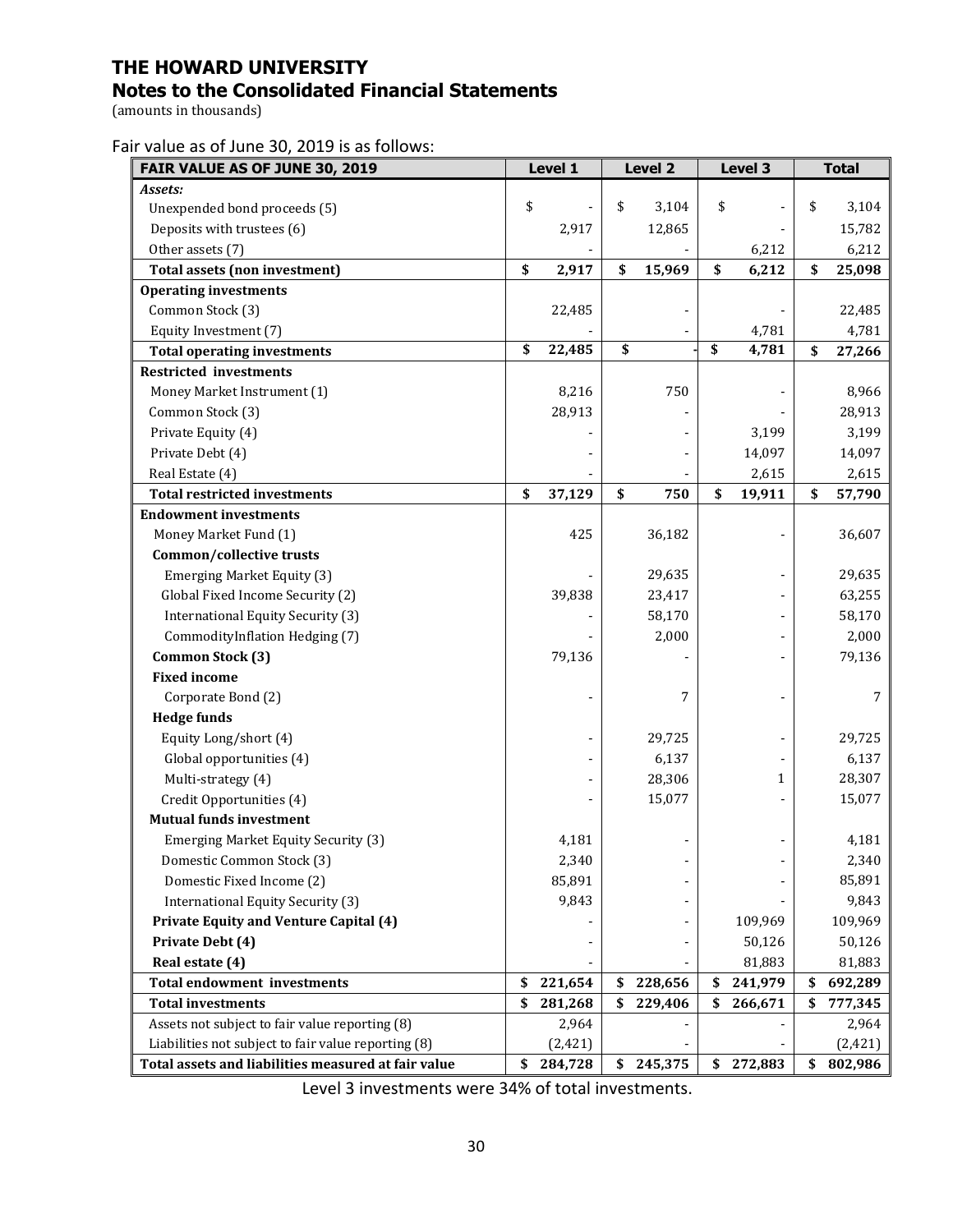# **THE HOWARD UNIVERSITY**

## **Notes to the Consolidated Financial Statements**

(amounts in thousands)

Fair value as of June 30, 2018 is as follows:

| FAIR VALUE AS OF JUNE 30, 2018                      | Level 1       |    | <b>Level 2</b> |    | Level 3                      |    | <b>Total</b> |
|-----------------------------------------------------|---------------|----|----------------|----|------------------------------|----|--------------|
| Assets:                                             |               |    |                |    |                              |    |              |
| Unexpended bond proceeds (5)                        | \$            | \$ | 3,117          | \$ |                              | \$ | 3,117        |
| Deposits with trustees (6)                          | 1,732         |    | 13,386         |    |                              |    | 15,118       |
| Other assets (7)                                    | 6,248         |    |                |    | 5,968                        |    | 12,216       |
| <b>Total assets (non investment)</b>                | \$<br>7,980   | \$ | 16,503         | \$ | 5,968                        | \$ | 30,451       |
| <b>Operating investments</b>                        |               |    |                |    |                              |    |              |
| Common Stock (3)                                    | 39,940        |    |                |    |                              |    | 39,940       |
| Equity Investment (7)                               |               |    |                |    | 4,753                        |    | 4,753        |
| <b>Total operating investments</b>                  | \$<br>39,940  |    | \$             | \$ | 4,753                        | \$ | 44,693       |
| <b>Restricted investments</b>                       |               |    |                |    |                              |    |              |
| Money Market Instrument (1)                         |               |    | 1,036          |    |                              |    | 1,036        |
| Common Stock (3)                                    | 49,672        |    |                |    |                              |    | 49,672       |
| Private Equity (4)                                  |               |    |                |    | 3,156                        |    | 3,156        |
| Real Estate (4)                                     |               |    |                |    | 250                          |    | 250          |
| <b>Total restricted investments</b>                 | \$<br>49,672  | \$ | 1,036          | \$ | 3,406                        | \$ | 54,114       |
| <b>Endowment investments</b>                        |               |    |                |    |                              |    |              |
| Money Market Fund (1)                               | 8,870         |    | 50,901         |    | $\overline{a}$               |    | 59,771       |
| <b>Comingled Funds</b>                              |               |    |                |    |                              |    |              |
| <b>Emerging Market Equity (3)</b>                   |               |    | 35,128         |    | $\overline{a}$               |    | 35,128       |
| Global Fixed Income Security (2)                    |               |    | 38,588         |    |                              |    | 38,588       |
| International Equity Security (3)                   |               |    | 118,435        |    |                              |    | 118,435      |
| CommodityInflation Hedging (7)                      |               |    | 12,897         |    | $\qquad \qquad \blacksquare$ |    | 12,897       |
| Common Stock (3)                                    | 63,351        |    |                |    | $\overline{a}$               |    | 63,351       |
| <b>Fixed Income</b>                                 |               |    |                |    |                              |    |              |
| Corporate Bond (2)                                  |               |    | 12             |    | $\qquad \qquad \blacksquare$ |    | 12           |
| <b>Hedge Funds</b>                                  |               |    |                |    |                              |    |              |
| Equity Long/short (4)                               |               |    | 20,777         |    |                              |    | 20,777       |
| Event driven (4)                                    |               |    |                |    | 12                           |    | 12           |
| Global opportunities (4)                            |               |    | 5,832          |    |                              |    | 5,832        |
| Multi-strategy (4)                                  |               |    | 34,585         |    | 2                            |    | 34,587       |
| Credit Opportunities (4)                            |               |    | 10,150         |    |                              |    | 10,150       |
| <b>Mutual Funds</b>                                 |               |    |                |    |                              |    |              |
| <b>Emerging Market Equity Security (3)</b>          | 15,458        |    |                |    |                              |    | 15,458       |
| Domestic Common Stock (3)                           | 36,527        |    |                |    |                              |    | 36,527       |
| Domestic Fixed Income (2)                           | 83,341        |    |                |    |                              |    | 83,341       |
| International Equity Security (3)                   | 10,069        |    |                |    |                              |    | 10,069       |
| <b>Private Equity and Venture Capital (4)</b>       |               |    |                |    | 105,268                      |    | 105,268      |
| Real estate (4)                                     |               |    |                |    | 38,698                       |    | 38,698       |
| <b>Total endowment investments</b>                  | \$217,616     |    | \$327,305      |    | \$143,980                    | \$ | 688,901      |
| <b>Total investments</b>                            | \$<br>307,228 |    | \$328,341      |    | \$152,139                    | \$ | 787,708      |
| Assets not subject to fair value reporting (8)      | 718           |    |                |    |                              |    | 718          |
| Liabilities not subject to fair value reporting (8) | (1,057)       |    |                |    |                              |    | (1,057)      |
| Total assets and liabilities measured at fair value | \$314,869     |    | \$344,844      |    | \$158,107                    |    | \$817,820    |

Level 3 investments were 19% of total investments.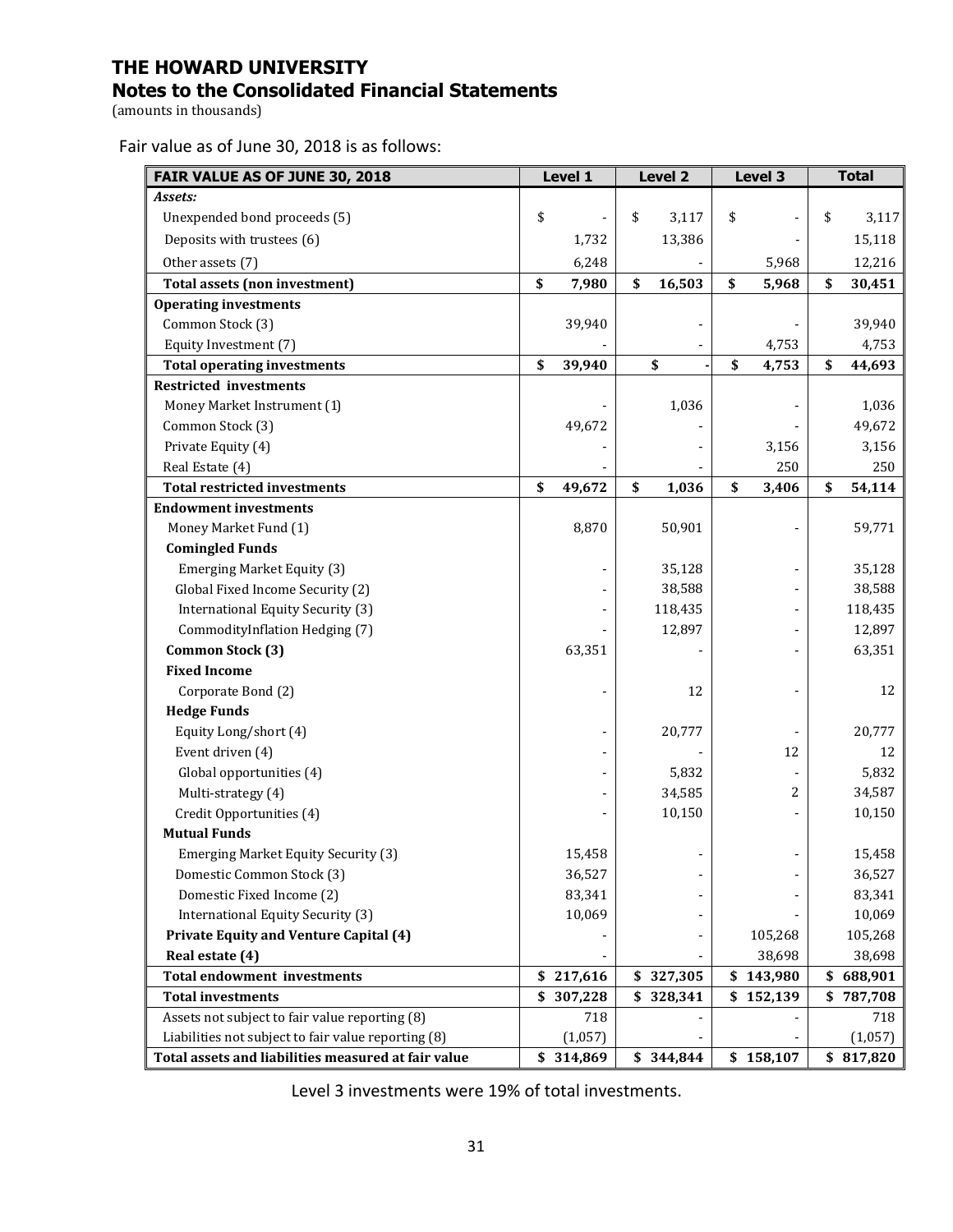(amounts in thousands)

 The following assumptions and estimates were used to determine fair value of each class of financial instruments listed above:

- (1) Money market instruments include investments in open ended mutual funds that invest in US treasury securities, US agency bonds, certificates of deposit and corporate bonds. Funds that are quoted daily in active markets are classified as Level 1. Funds that are not quoted daily with prices based on amortized cost are classified as Level 2.
- as Level 1. For securities where an active market is not available, fair value is (2) For investments in government securities and corporate bonds, fair value is based first upon quoted market prices for those securities that can be classified determined with reference to similar securities using market prices and broker quotes for similar instruments and are classified as Level 2.
- assets that trade in either active or inactive markets ‐ are priced using available securities in common stock are classified as Level 2 because there is a readily (3) Common stocks are largely valued based on the last sales price for identical securities traded on a primary exchange. These investments are classified as Level 1. Securities that trade infrequently, or that have comparable traded quotes and other market data that are observable as of the reporting date and are classified as Level 2. Investments in comingled funds with underlying determinable unit price and the units held can be redeemed in less than one month.
- classification of certain investments with the option of Net Asset Value (4) Alternative investments include Howard's limited partnership interests, hedge funds, private equity and real estate and commodity funds. Trading in this class of funds is infrequent and, as a result, market values are not readily determinable. The investments in privately held funds are valued based on valuation techniques that take into account each fund's underlying assets and include valuation methods such as market, cost and income approaches. In accordance with ASC 820, *Fair Value Measurement,* which governs the redemption value as Level 2, Howard has classified qualifying investments in Hedge Funds and Commodity Funds as Level 2. These investments can be redeemed on a quarterly basis with a 30 to 90 days redemption notice period. Hedge Funds and Commodity Funds with liquidation terms in excess of 90 days are classified as Level 3. Limited partnerships including private equity and real estate funds and other non‐redeemable funds are categorized as Level 3.

These investments cannot be redeemed or withdrawn prior to termination of the partnership. Instead, the distributions are received through liquidation of the underlying assets of the fund. No active market exists for these funds and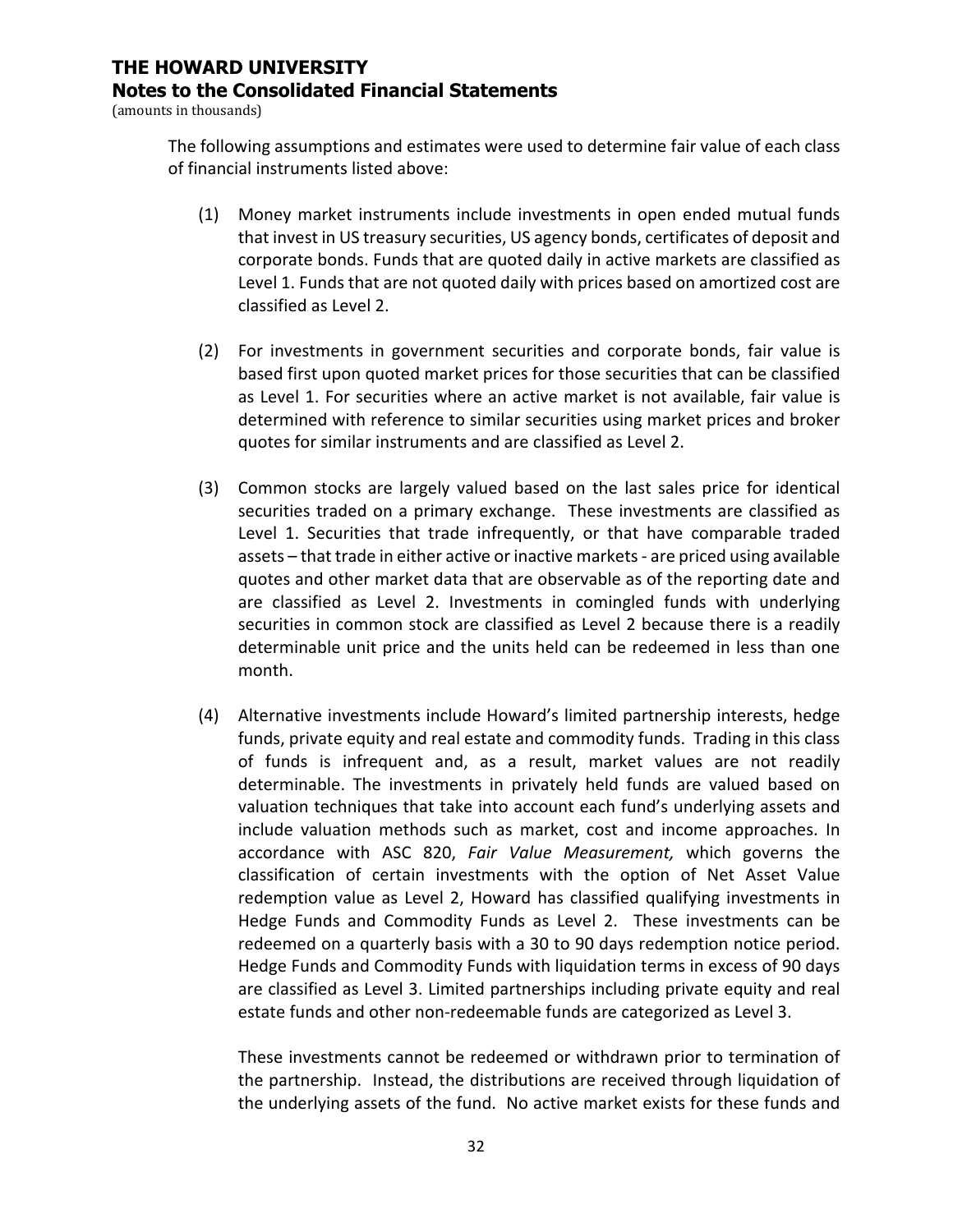(amounts in thousands)

their valuation is based on unobservable and/or significantly adjusted inputs using the best available information provided by the partnership, including management assumptions. Due diligence procedures performed by management indicate that the values reported are reasonable. These investments are classified as Level 3.

- (5) Unexpended bond proceeds include investments in government debt security funds. These funds are not quoted daily and are valued at amortized cost. These investments are classified as Level 2.
- (6) Deposits held with trustees, including workers' compensation, professional and general liability, health insurance and bond debt service deposits, are comprised primarily of money market instruments, US treasury securities, mortgagebacked securities and corporate bonds. Money market investments are classified as either Level 1 or Level 2 based on whether their prices are quoted daily. Investments in US treasury securities are classified as Level 1 and other fixed income securities are classified as Level 2.
- Trust discounted for expected future cash flows to the University. These (7) Other assets represent the University's beneficial interest in certain trust assets held by third parties. The underlying trust assets comprise of a variety of investments, primarily exchange‐traded funds and corporate fixed income. The fair value of this interest has been measured using the income approach as there is no active principal market trading in this interest. This interest was valued using the quoted market value for the underlying marketable securities of the interests are classified as Level 3 assets as the reported fair values are based on a combination of observable and unobservable inputs.
- (8) Assets and liabilities not subject to fair value reporting represent exchanges between the University and its investment managers that have been entered into but not settled by the reporting date of June 30, 2019. These transactions are shown net with endowment investments.

The methods described above may produce a fair value that may not be indicative of net realizable value or reflective of future fair value. Furthermore, while Howard believes its valuation methods are appropriate and consistent with other market participants, the use of different methodologies or assumptions to determine the fair value of certain financial instruments could result in a different estimate of fair value as of the reporting date.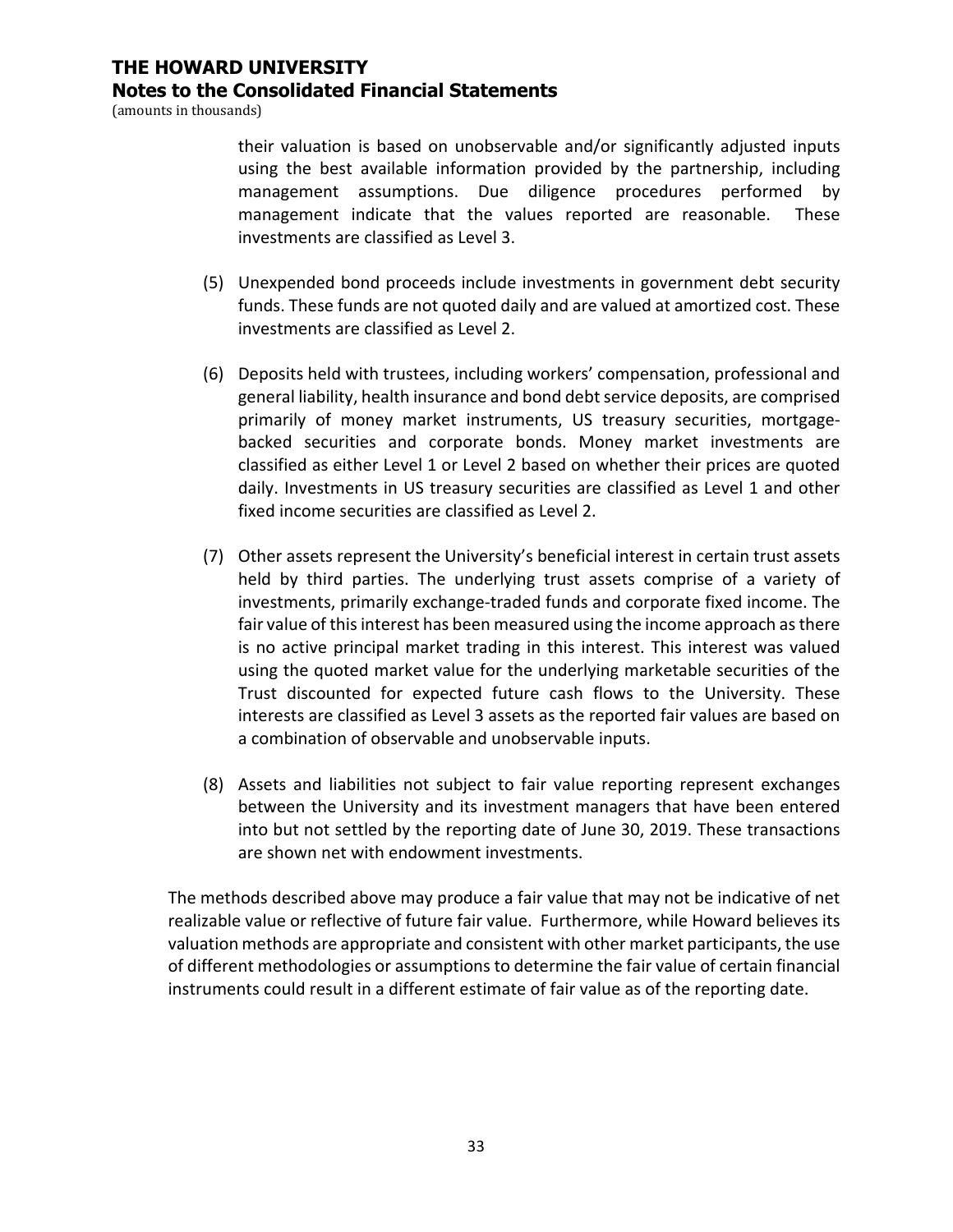(amounts in thousands)

The following tables present the changes in amounts included in the consolidated statements of financial position for financial instruments classified within Level 3 of the valuation hierarchy defined above.

| <b>CHANGES IN LEVEL 3 FOR THE</b><br>YEAR ENDED JUNE 30, 2019 | <b>Private</b><br>Equity /<br><b>Debt</b> | <b>Hedge</b><br><b>Funds</b> |                          | <b>Real Estate</b> |         | <b>Other</b><br><b>Assets</b> |          | <b>Total</b> |           |
|---------------------------------------------------------------|-------------------------------------------|------------------------------|--------------------------|--------------------|---------|-------------------------------|----------|--------------|-----------|
| Balance July 1, 2018                                          | 108,424<br>\$                             | \$                           | 14                       | \$                 | 38,948  |                               | \$10,721 | \$           | 158,107   |
| Gain and Loss (Realized and unrealized)                       | 16,919                                    |                              | (13)                     |                    | 8,420   |                               | 272      |              | 25,598    |
| Acquisitions                                                  | 102,572                                   |                              | $\overline{\phantom{a}}$ |                    | 42,818  |                               |          |              | 145,390   |
| <b>Sales</b>                                                  | (50, 524)                                 |                              | $\overline{\phantom{a}}$ |                    | (5,688) |                               |          |              | (56, 212) |
| Balance June 30, 2019                                         | 177,391<br>\$                             | \$                           | 1                        | \$                 | 84,498  |                               | \$10,993 | \$           | 272,883   |
| Change in unrealized investments held                         | \$                                        | \$                           | (1)                      | \$                 | 6,374   | \$                            | 245      |              | 6,618     |

Changes in Level 3 securities for the period ended June 30, 2019 is as follows:

There were no transfers into or out of Level 3 during fiscal year ended June 30, 2019. Transfers, when made, are deemed to be made at the end of the fiscal year.

Changes in Level 3 securities for the period ended June 30, 2018 is as follows:

| <b>CHANGES IN LEVEL 3 FOR THE</b><br>YEAR ENDED JUNE 30, 2018 | <b>Private</b><br>Equity /<br><b>Debt</b> | <b>Hedge</b><br><b>Funds</b> |      | <b>Real Estate</b> |         | <b>Other</b><br><b>Assets</b> |        | <b>Total</b> |           |
|---------------------------------------------------------------|-------------------------------------------|------------------------------|------|--------------------|---------|-------------------------------|--------|--------------|-----------|
| Balance July 1, 2017                                          | 87,511<br>\$                              | \$                           | 74   | \$                 | 21,786  | \$                            | 10,655 | \$           | 120,026   |
| Gain and Loss (Realized and unrealized)                       | 11,881                                    |                              | (60) |                    | 5,082   |                               | 66     |              | 16,696    |
| Acquisitions                                                  | 29,321                                    |                              |      |                    | 19,600  |                               |        |              | 48,921    |
| Sales                                                         | (20, 289)                                 |                              |      |                    | (7,520) |                               |        |              | (27, 809) |
| Balance June 30, 2018                                         | 108,424<br>\$                             | \$                           | 14   | \$                 | 38,948  | \$                            | 10,721 | \$           | 158,107   |
| Change in unrealized investments held                         | 11,353<br>\$                              | \$                           | 2    | \$                 | 9,050   | \$                            | 367    |              | 20,772    |

There were no transfers into or out of Level 3 during fiscal year ended June 30, 2018. Transfers, when made, are deemed to be made at the end of the fiscal year.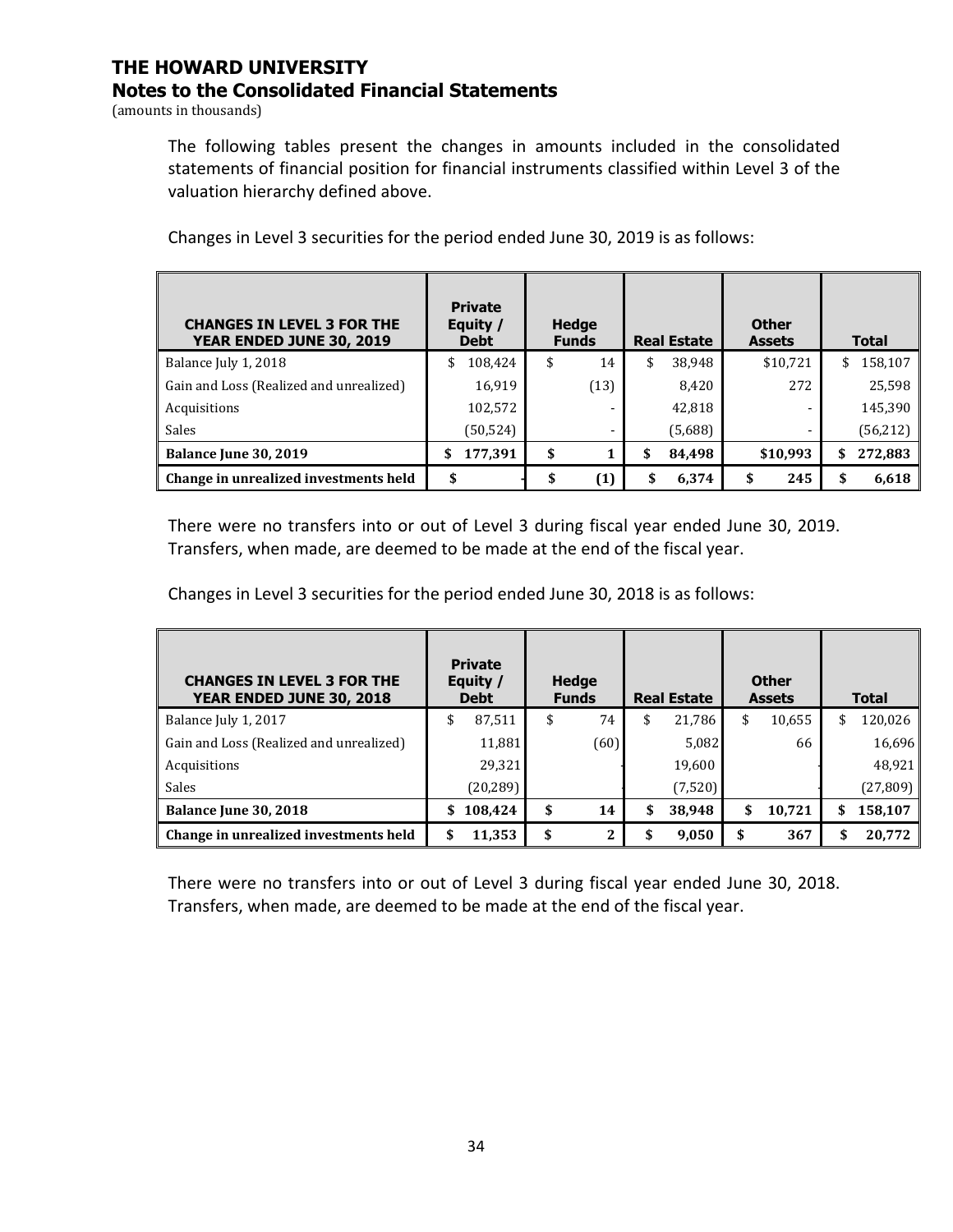(amounts in thousands)

 Net investment income (loss) is summarized as follows for fiscal years June 30, 2019 and 2018:

| <b>NET INVESTMENT INCOME (LOSS)</b>                  | 2019            | 2018            |
|------------------------------------------------------|-----------------|-----------------|
| Interest and dividends                               | \$<br>17,490    | \$<br>9,728     |
| Net realized gains                                   | 45,243          | 35,004          |
| Net unrealized (losses) gains                        | (11, 892)       | 23,982          |
| Other investment income, net of expense              | 323             | 297             |
| Investment expenses                                  | (6,806)         | (5, 274)        |
| Net investment income (loss)                         | \$<br>44,358    | \$<br>63,737    |
| Current year unrestricted operating return (loss)    | \$<br>984       | \$<br>4,541     |
| Current year non-operating investment return (loss): |                 |                 |
| Without donor restriction                            | 22,798          | 31,406          |
| With donor restriction                               | 20,576          | 27,790          |
| Total current year investment return                 | \$<br>44,358    | \$<br>63,737    |
| Prior year return designated for current operations: |                 |                 |
| Without donor restriction                            | (10, 308)       | (9,967)         |
| With donor restriction                               | (13, 154)       | (12, 230)       |
| Total designated for current operation               | \$<br>(23, 462) | \$<br>(22, 197) |
| Net non-operating investment return:                 |                 |                 |
| Without donor restriction                            | 12,490          | 21,439          |
| With donor restriction                               | 7,422           | 15,560          |

**Liquidity Terms and Unfunded Commitments –** The following tables represent Howard's investments by asset class and their respective liquidity terms and unfunded commitments as of June 30, 2019 and 2018. Real estate funds and limited partnerships do not have readily ascertainable market values and may be subject to withdrawal restrictions.

| <b>INVESTMENTS AS OF</b><br><b>JUNE 30, 2019</b> | <b>Fair Value</b> | <b>Unfunded</b><br><b>Commitments</b> | <b>Redemption/</b><br>Withdrawal<br><b>Frequency</b> | Redemption/<br>Withdrawal<br><b>Notice Period</b> |
|--------------------------------------------------|-------------------|---------------------------------------|------------------------------------------------------|---------------------------------------------------|
| Hedge funds                                      | 79.245<br>\$      | 1,020<br>\$                           | Monthly - Annually                                   | 45 - 90 days                                      |
| Real estate funds                                | 84,498            | 32,438                                |                                                      | $1 - 10$ years                                    |
| Common/collective trusts                         | 153,182           | -                                     | Monthly                                              |                                                   |
| Limited partnerships                             | 177,391           | 131,852                               |                                                      | $\leq 10$ years                                   |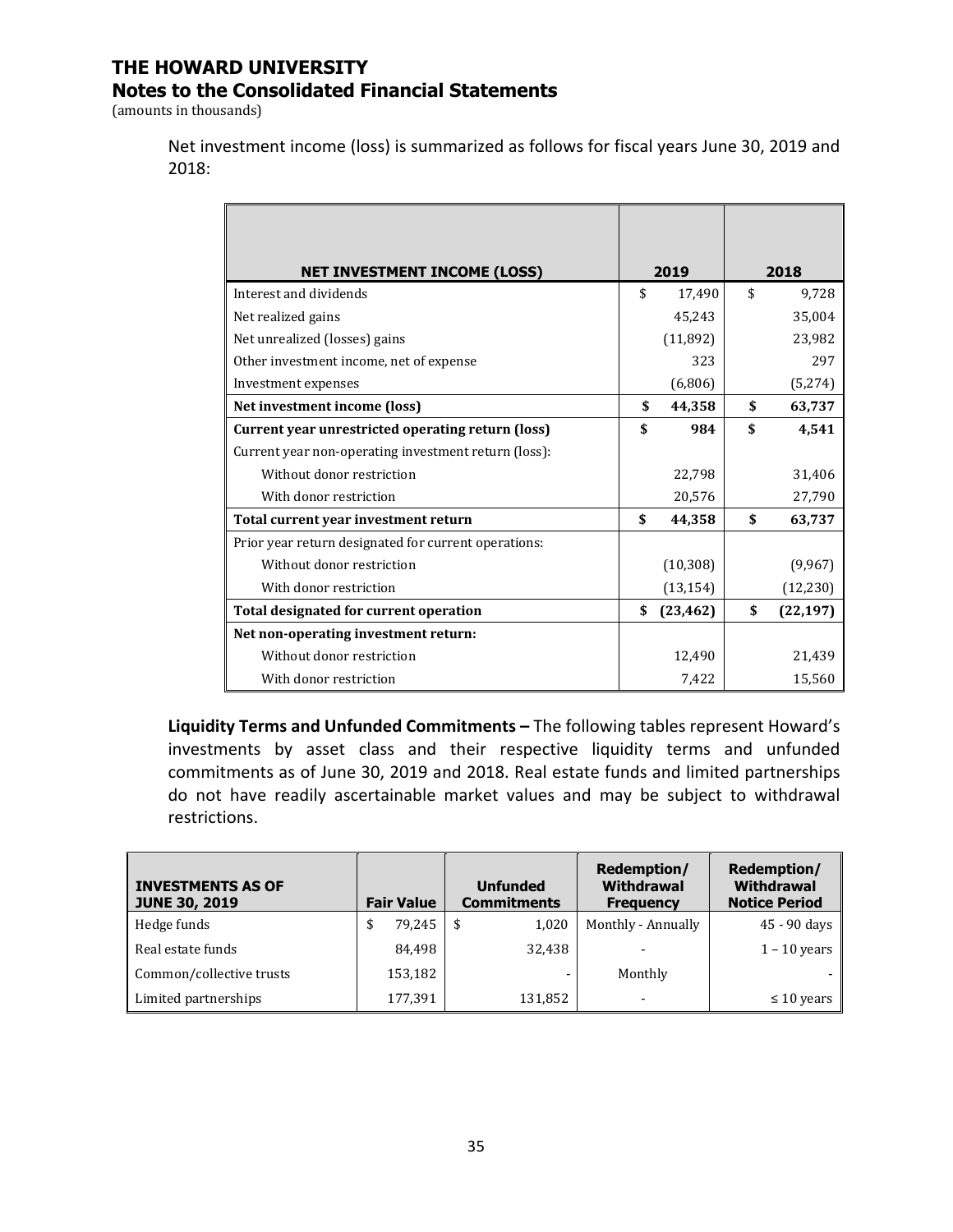(amounts in thousands)

| <b>INVESTMENTS AS OF</b><br><b>JUNE 30, 2018</b> | <b>Fair Value</b> | <b>Unfunded</b><br><b>Commitments</b> | Redemption/<br>Withdrawal<br><b>Frequency</b> | Redemption/<br>Withdrawal<br><b>Notice Period</b> |
|--------------------------------------------------|-------------------|---------------------------------------|-----------------------------------------------|---------------------------------------------------|
| Hedge funds                                      | 71,358<br>\$      | \$                                    | Monthly - Annually                            | 45 - 90 days                                      |
| Real estate funds                                | 38,948            | 16,934                                |                                               | $2 - 10$ years                                    |
| Common/collective trusts                         | 205,161           |                                       | Monthly                                       |                                                   |
| Limited partnerships                             | 108,424           | 67,330                                |                                               | $\leq 10$ years                                   |

# **7. Endowment Fund**

Howard's endowment includes approximately 935 individual accounts established to fund scholarships, professorships, student loans, general operations and other purposes. Howard is subject to the District of Columbia Uniform Prudent Management of Institutional Funds Act of 2008 (DC UPMIFA).

#### **Interpretation of Relevant Law**

*Net Asset Classification ‐* The Board of Trustees of Howard has interpreted the UPMIFA as requiring the preservation of the fair value of the original gift, as of the gift dates of the donor-restricted endowment funds, absent explicit donor stipulations to the contrary. As a result of this interpretation, Howard classifies as permanently restricted net assets:

- 1. The original value of gifts with permanent donor‐directed use restrictions.
- 2. The value of accumulations in accordance with the applicable donor gift instrument at the time the accumulation occurs.

Any portion of the donor-restricted gift is classified as net assets with donor restrictions until those amounts are appropriated for expenditure in a manner consistent with the standard of prudence prescribed by UPMIFA.

*Spending ‐* In accordance with UPMIFA, Howard considers the following factors in making a determination to spend or accumulate donor‐restricted endowment funds:

- 1. The duration and preservation of the fund
- 2. The purposes of Howard and the donor‐restricted endowment fund
- 3. General economic conditions
- 4. The possible effect of inflation and deflation
- 5. The expected total return from income and appreciation of investments
- 6. Other resources of Howard
- 7. The investment policies of Howard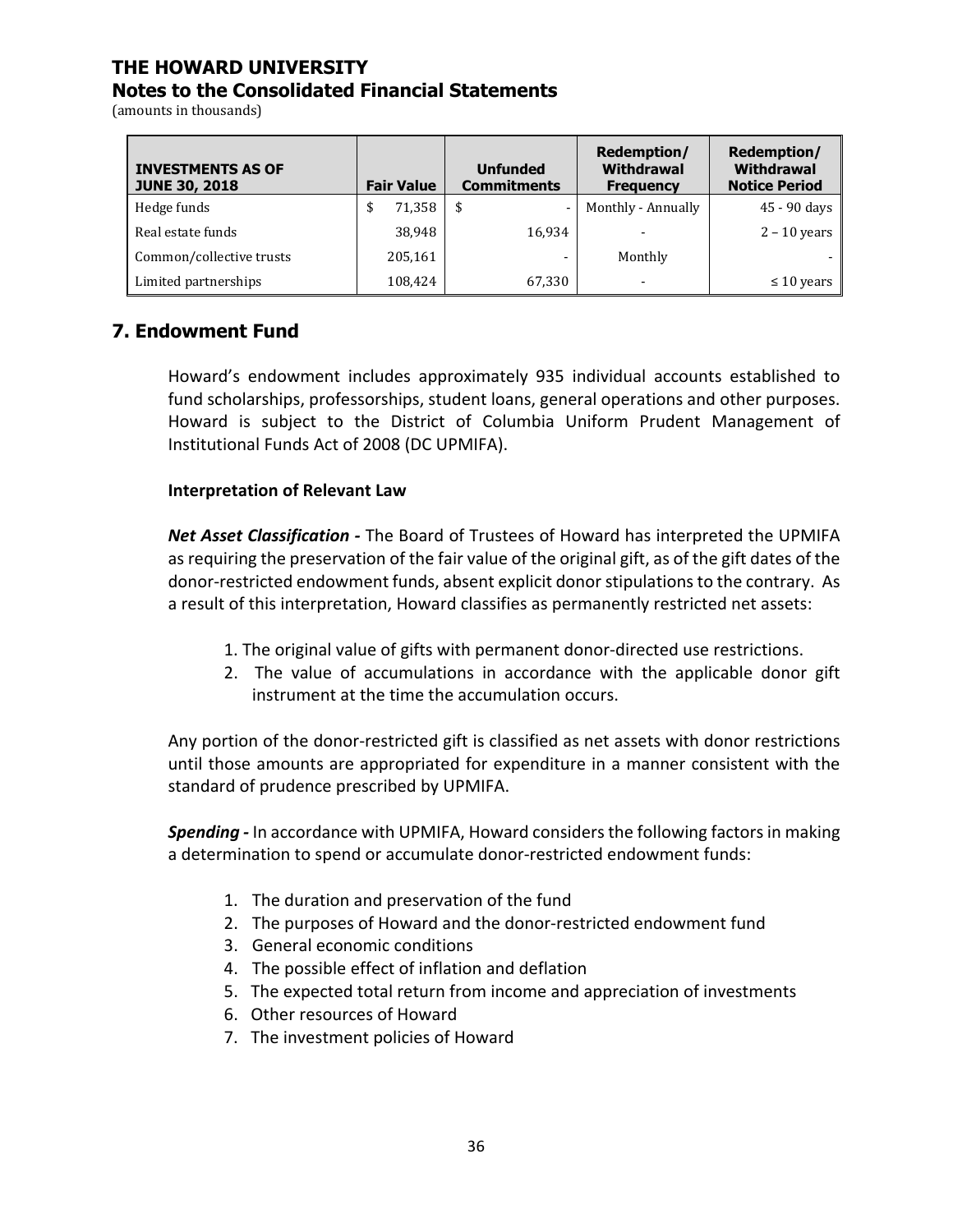(amounts in thousands)

 *Management and Investment* **‐** In accordance with UPMIFA, Howard considers the following factors in making investment, as well as other management decisions, regarding donor‐restricted endowment funds:

- 1. General economic conditions
- 2. The possible effect of inflation and deflation
- 3. The expected tax consequences, if any
- 4. The role of an investment/action in context of the entire portfolio
- 5. The expected total income and appreciation
- 6. Other University resources
- 7. The needs to preserve capital and make distributions
- 8. An asset's special relationship or value to the University's charitable purpose.

The change in value and the composition of amounts classified as endowment as of June 30, 2019 is as follows:

| <b>ENDOWMENT CHANGE IN VALUE</b><br>FOR YEAR ENDING JUNE 30, 2019 | WITHOUT<br><b>DONOR</b><br><b>RESTRICTIONS</b> |          | <b>WITH DONOR</b><br><b>RESTRICTIONS</b> |          | <b>TOTAL</b>  |
|-------------------------------------------------------------------|------------------------------------------------|----------|------------------------------------------|----------|---------------|
| Endowment net assets, beginning of year                           | \$                                             | 373,971  | \$                                       | 317,996  | \$<br>691,967 |
| Investment return:                                                |                                                |          |                                          |          |               |
| Investment income                                                 |                                                | 7,148    |                                          | 9,090    | 16,238        |
| Net appreciation (realized and<br>unrealized)                     |                                                | 12,923   |                                          | 11,413   | 24,336        |
| <b>Total investment return</b>                                    | \$                                             | 20,071   | \$                                       | 20,503   | \$<br>40,574  |
| Contributions                                                     |                                                | 938      |                                          | 7,592    | 8,530         |
| Appropriation of endowment assets for<br>operations               |                                                | (9, 453) |                                          | (14,009) | (23, 462)     |
| Other changes:                                                    |                                                |          |                                          |          |               |
| Endowment withdrawals                                             |                                                | (20,000) |                                          |          | (20,000)      |
| Transfer and other changes                                        |                                                | 3,465    |                                          | 428      | 3,893         |
| Change in underwater classification                               |                                                | 3,199    |                                          | (3, 199) |               |
| Endowment net assets, end of year                                 | \$                                             | 372,191  | \$                                       | 329,311  | \$<br>701,502 |
| Donor-restricted endowment funds                                  | \$                                             |          | \$                                       | 332,493  | \$<br>332,493 |
| Underwater endowment funds                                        |                                                |          |                                          | (3, 182) | (3, 182)      |
| Board designated quasi-endowment                                  |                                                | 372,191  |                                          |          | 372,191       |
| Endowment net assets, end of year                                 | \$                                             | 372,191  | \$                                       | 329,311  | \$<br>701,502 |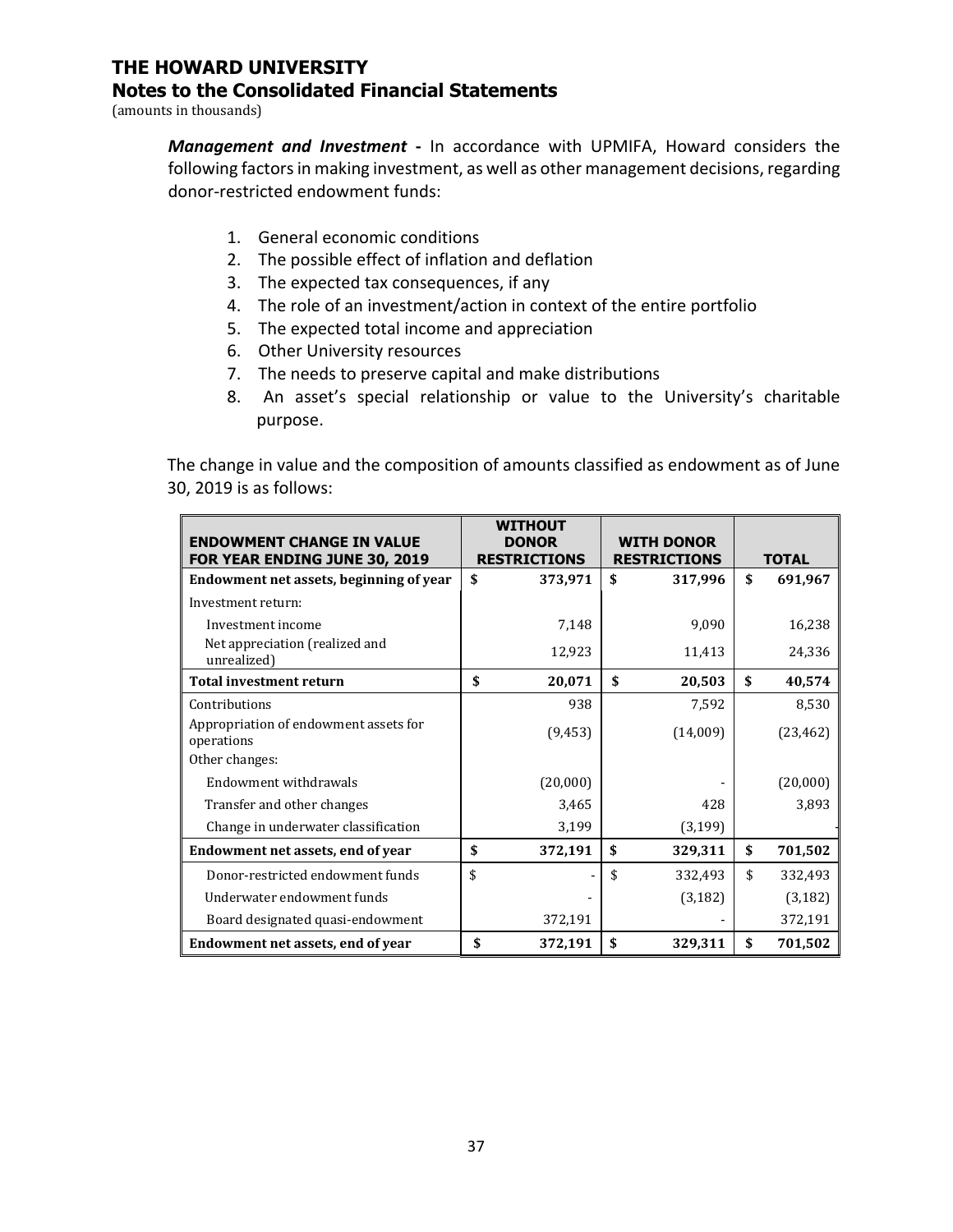(amounts in thousands)

The change in value and the composition of amounts classified as endowment as of June 30, 2018 is as follows:

| <b>ENDOWMENT CHANGE IN VALUE</b><br>FOR YEAR ENDING JUNE 30, 2018 | <b>WITHOUT</b><br><b>DONOR</b><br><b>RESTRICTIONS</b> |         | <b>WITH DONOR</b><br><b>RESTRICTIONS</b> |           | <b>TOTAL</b>  |
|-------------------------------------------------------------------|-------------------------------------------------------|---------|------------------------------------------|-----------|---------------|
| Endowment net assets, beginning of year                           | \$                                                    | 351,681 | \$                                       | 298,280   | \$<br>649,961 |
| Investment return:                                                |                                                       |         |                                          |           |               |
| Investment income                                                 |                                                       | 3,965   |                                          | 5,044     | 9,009         |
| Net appreciation (realized and<br>unrealized)                     |                                                       | 20,039  |                                          | 23,053    | 43,092        |
| <b>Total investment return</b>                                    | \$                                                    | 24,004  | \$                                       | 28,097    | \$<br>52,101  |
| Contributions                                                     |                                                       | 1,230   |                                          | 7,040     | 8,270         |
| Appropriation of endowment assets for<br>operations               |                                                       | (8,973) |                                          | (13, 224) | (22, 197)     |
| Other changes:                                                    |                                                       |         |                                          |           |               |
| Match release                                                     |                                                       | 2,566   |                                          | (2,566)   |               |
| Transfer and other changes                                        |                                                       | 3,463   |                                          | 369       | 3,832         |
| Endowment net assets, end of year                                 | \$                                                    | 373,971 | \$                                       | 317,996   | \$<br>691,967 |
| Donor-restricted endowment funds                                  | \$                                                    |         | \$                                       | 317,996   | \$<br>317,996 |
| Underwater endowment funds                                        |                                                       | (3,209) |                                          |           | (3,209)       |
| Board designated quasi-endowment                                  |                                                       | 377,180 |                                          |           | 377,180       |
| Endowment net assets, end of year                                 | \$                                                    | 373,971 | \$                                       | 317,996   | \$<br>691,967 |

 endowment and contributions, which have not been invested and therefore not included Howard's endowment net assets include receivables related to the federal term as part of endowment investments. For fiscal years ended June 30, 2019 and 2018 receivables of \$8,670 and \$3,405, respectively were recorded, and represent the difference between endowment investments reflected on consolidated statements of financial position and endowment net assets reported above.

 *Funds with Deficiencies ‐* From time to time, the fair value of assets associated Deficiencies of this nature, so called "underwater accounts", are reported in net with individual donor-restricted endowment funds may fall below the level the donor or the Trustees require Howard to retain as a fund of perpetual duration. assets with donor restriction and totaled \$3,182 and \$3,209 as of fiscal years ended June 30, 2019 and 2018, respectively. Howard has adopted a policy allowing spending in certain situations from underwater, donor-restricted endowment funds, absent overriding provisions in donor agreements. Howard's investment and spending policy is intended to conform with the UPMIFA which allows spending in underwater endowments, in support of an endowment's purpose.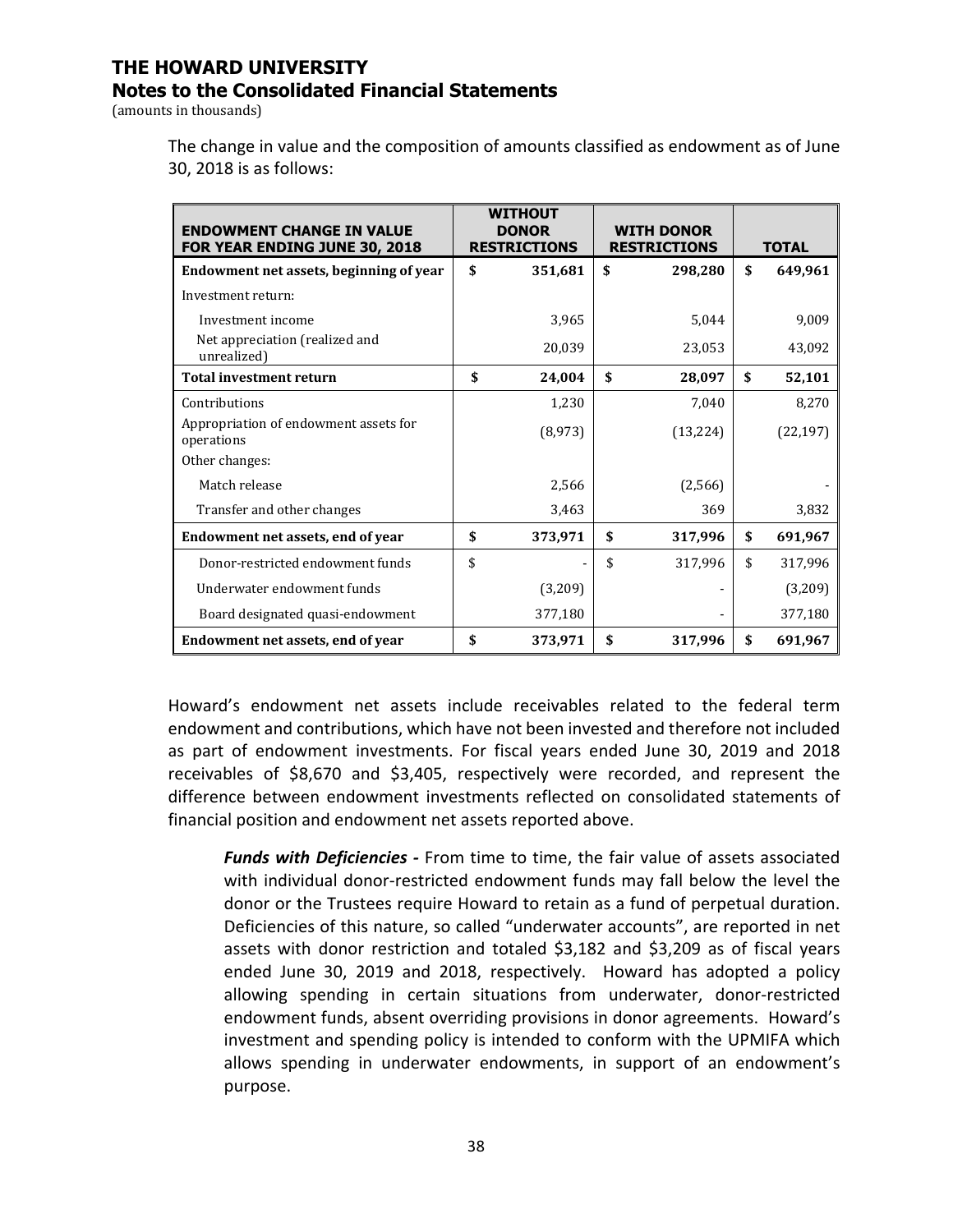(amounts in thousands)

 periods. Howard's objective, over time, is to obtain an average total real rate of moderate level of investment risk. Actual returns in any given year may *Return Objectives and Risk Parameters ‐* Howard has adopted investment and spending policies for endowment assets that attempt to provide a predictable stream of funding to programs supported by its endowment while seeking to minimize the risk associated with obtaining such income streams. Endowment assets include those that the organization must hold in perpetuity or for a donor‐ specified period(s), as well as board-designated endowment funds. Under these policies the endowment assets are invested through a diversified investment program designed to exceed the risk‐adjusted performance of the market benchmark representative of each asset class over rolling five to seven year return (inflation adjusted) that exceeds its targeted distribution amount over rolling five to seven year periods. Howard's investment strategy aims for a low to significantly vary from this objective.

 return objectives, Howard relies on a total return strategy in which investment complimented by private markets, real estate and fixed income strategies to **Strategies Employed for Achieving Objectives - To satisfy its long-term rate-of**returns are achieved through both capital appreciation (realized and unrealized) and yield (interest and dividends). Howard targets a diversified asset allocation which places greater emphasis on global public equity-based investments achieve its long-term return objectives within prudent risk constraints. The endowment's long-term target asset allocation is approved by the Investment Committee of the Board of Trustees.

 based upon a three‐year moving average with the most recent year removed. In establishing this policy, Howard considered the long‐term expected return on its *Spending Policy and How the Investment Objectives Relate to Spending Policy ‐*  Howard's spending policy allows for distribution each year of up to 4 percent of its endowment fund's market value, excluding Federal term and Islamic Funds, endowment consistent with its general goal of facilitating the ability of endowments (specifically permanent and time specific endowments) to best fulfill the purposes for which they were designed.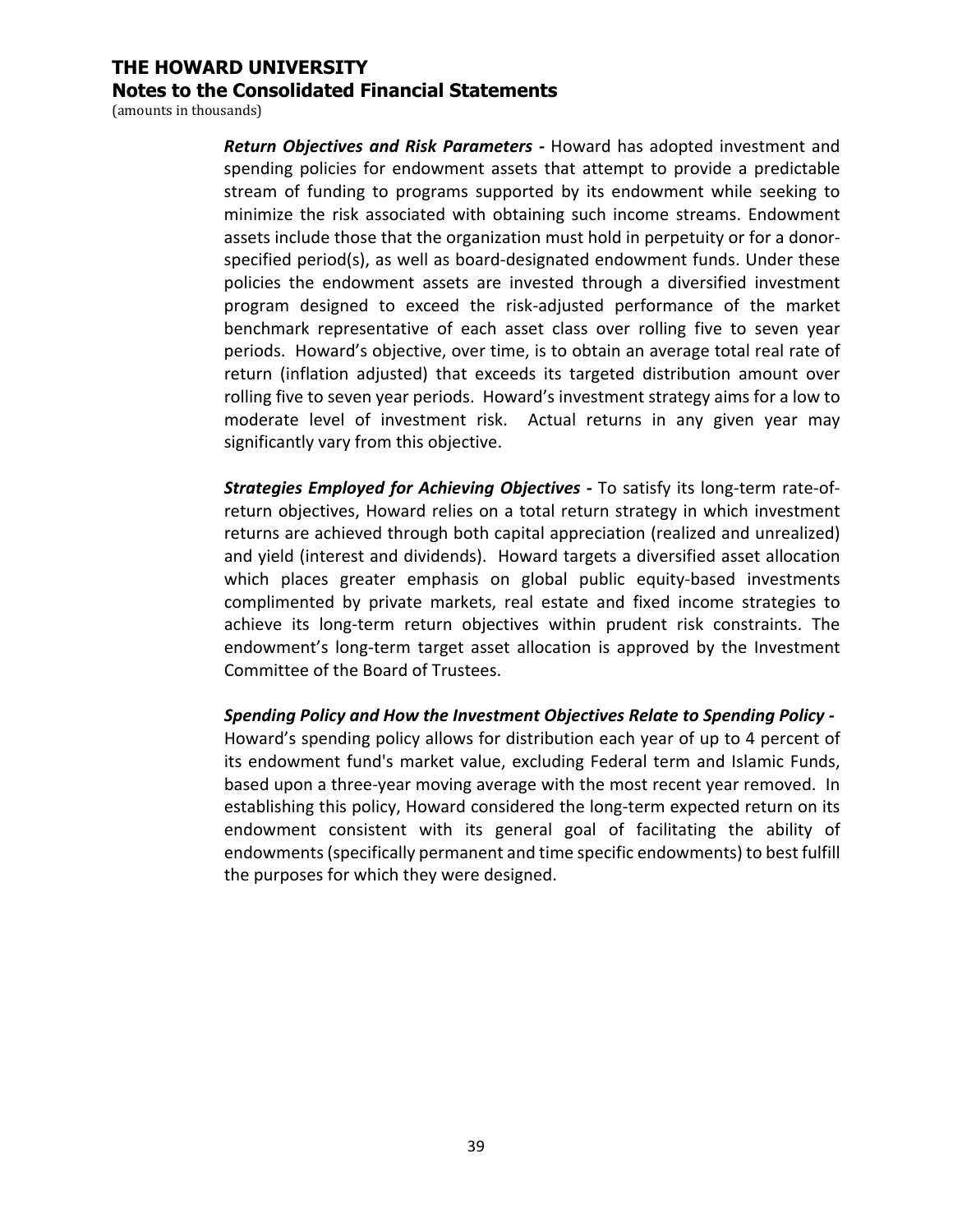(amounts in thousands)

# **8. Long-Lived Assets**

| <b>LONG-LIVED ASSETS</b>                  | 2019          | 2018          |
|-------------------------------------------|---------------|---------------|
| Land and land improvements                | \$<br>40,759  | \$<br>40,750  |
| Buildings and building improvements       | 872,246       | 871,565       |
| Property held for expansion               | 56,929        | 56,929        |
| Property held under leases                | 32,053        | 28,773        |
| Furniture and equipment                   | 344,176       | 331,188       |
| Library books                             | 92,178        | 92,106        |
| <b>Historical Works and Artifacts</b>     | 37,719        |               |
| Software                                  | 116,909       | 115,988       |
| Software in progress                      | 414           | 369           |
| Construction in progress                  | 23,305        | 12,714        |
| Long-lived assets, gross                  | 1,616,688     | 1,550,382     |
| Accumulated depreciation and amortization | (1,074,990)   | (1,040,121)   |
| Long-lived assets, net                    | \$<br>541,698 | \$<br>510,261 |

For the fiscal year ended June 30, 2019 there were \$7,524 in sales, disposals and retirements. For the fiscal year ended June 30, 2018 there were \$18,392 in disposals.

of \$0 were incurred during construction and capitalized as part of the cost of capital Depreciation expense for the years ended June 30, 2019 and 2018 were \$47,167 and \$39,814, respectively. For fiscal years ended June 30, 2019 and 2018, net interest costs projects.

 with the overall mission of Howard. Depreciation for buildings commences when property Long‐lived assets include property held for expansion, consisting of land and buildings acquired for future use in carrying out educational, research and other activities in line is converted to use. Starting fiscal year 2019, long-lived assets include capitalization of donated artwork that is not subject to depreciation (see Note 1 (j)).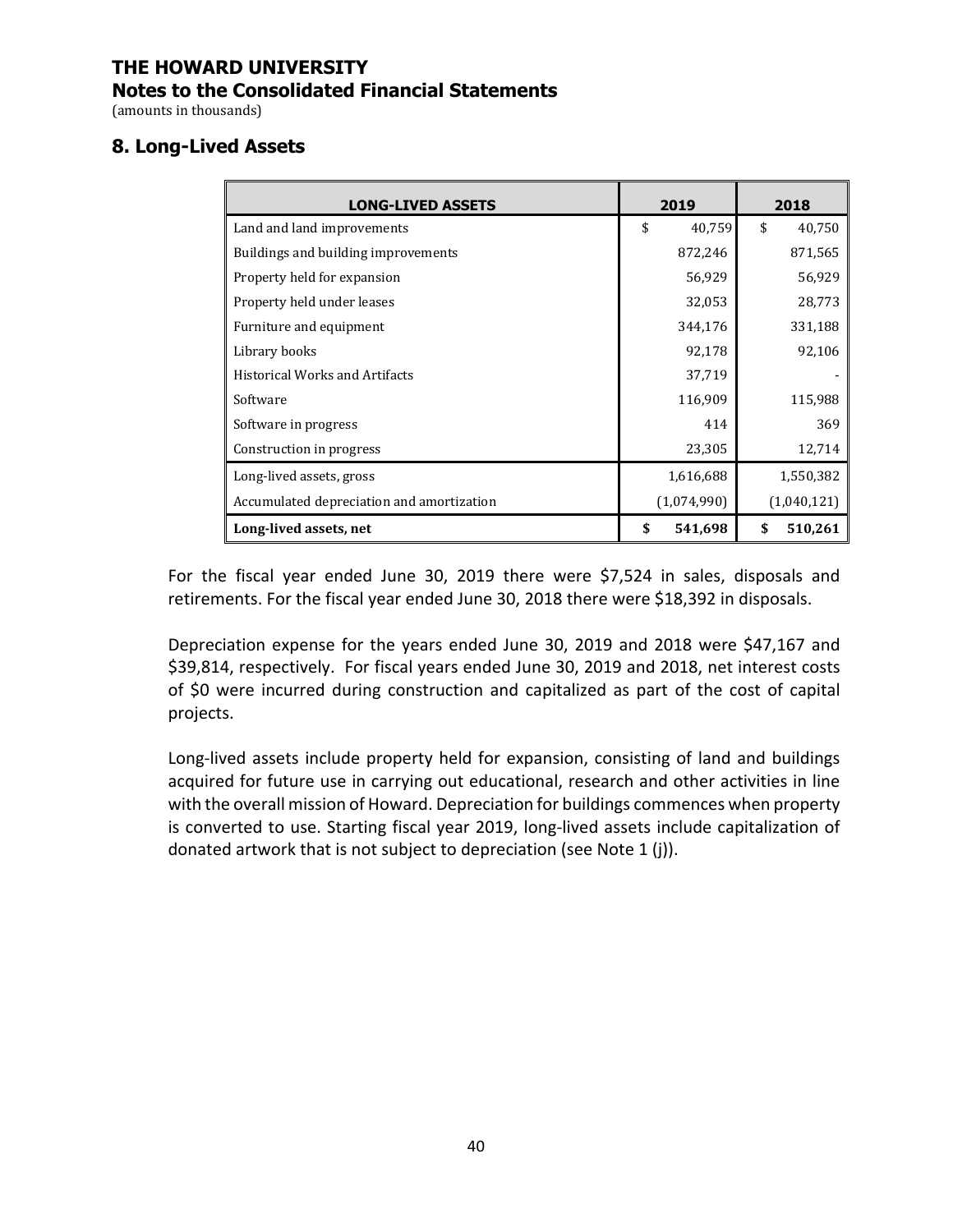(amounts in thousands)

# **9. Accounts Payable and Accrued Expenses**

 Components of this liability account at fiscal years ended June 30, 2019 and 2018 are as follows:

| <b>ACCOUNTS PAYABLE AND ACCRUED EXPENSES</b> | 2019          | 2018          |  |  |
|----------------------------------------------|---------------|---------------|--|--|
| Vendor invoices                              | 95,836<br>\$  | \$<br>94,356  |  |  |
| Accrued salaries and wages                   | 28,190        | 24,268        |  |  |
| Accrued employee benefits                    | 4,956         | 3,807         |  |  |
| Accrued annual leave                         | 4,866         | 4,840         |  |  |
| Accrued interest                             | 4,449         | 4,475         |  |  |
| <b>Other</b>                                 | (556)         | 58            |  |  |
| <b>Total</b>                                 | 137,741<br>\$ | 131,804<br>\$ |  |  |

# **10. Other Liabilities and Deferred Revenue**

These obligations include the following at fiscal years ended June 30, 2019 and 2018:

| <b>OTHER LIABILITIES</b>            |    | 2019   | 2018 |        |  |
|-------------------------------------|----|--------|------|--------|--|
| Environmental liabilities           | \$ | 4,683  | \$   | 4,799  |  |
| Residence halls                     |    | 6,747  |      | 5,621  |  |
| Unclaimed property                  |    | 3,166  |      | 3,380  |  |
| Student deposits and refunds        |    | 4,561  |      | 1,487  |  |
| Reserve for legal contingencies     |    | 3,850  |      | 2,450  |  |
| Deposits held in custody for others |    | 1,960  |      | 1,309  |  |
| Other                               |    | 3,957  |      | 2,109  |  |
| <b>Total</b>                        | S  | 28,924 |      | 21,155 |  |

| <b>DEFERRED REVENUE</b>          | 2019        | 2018 |        |  |
|----------------------------------|-------------|------|--------|--|
| Deferred tuition, room and board | \$<br>1,567 |      | 1,727  |  |
| Deferred grant revenue           | 9.454       |      | 13,186 |  |
| Other                            | 4.841       |      | 5,292  |  |
| Total                            | 15,862      |      | 20,205 |  |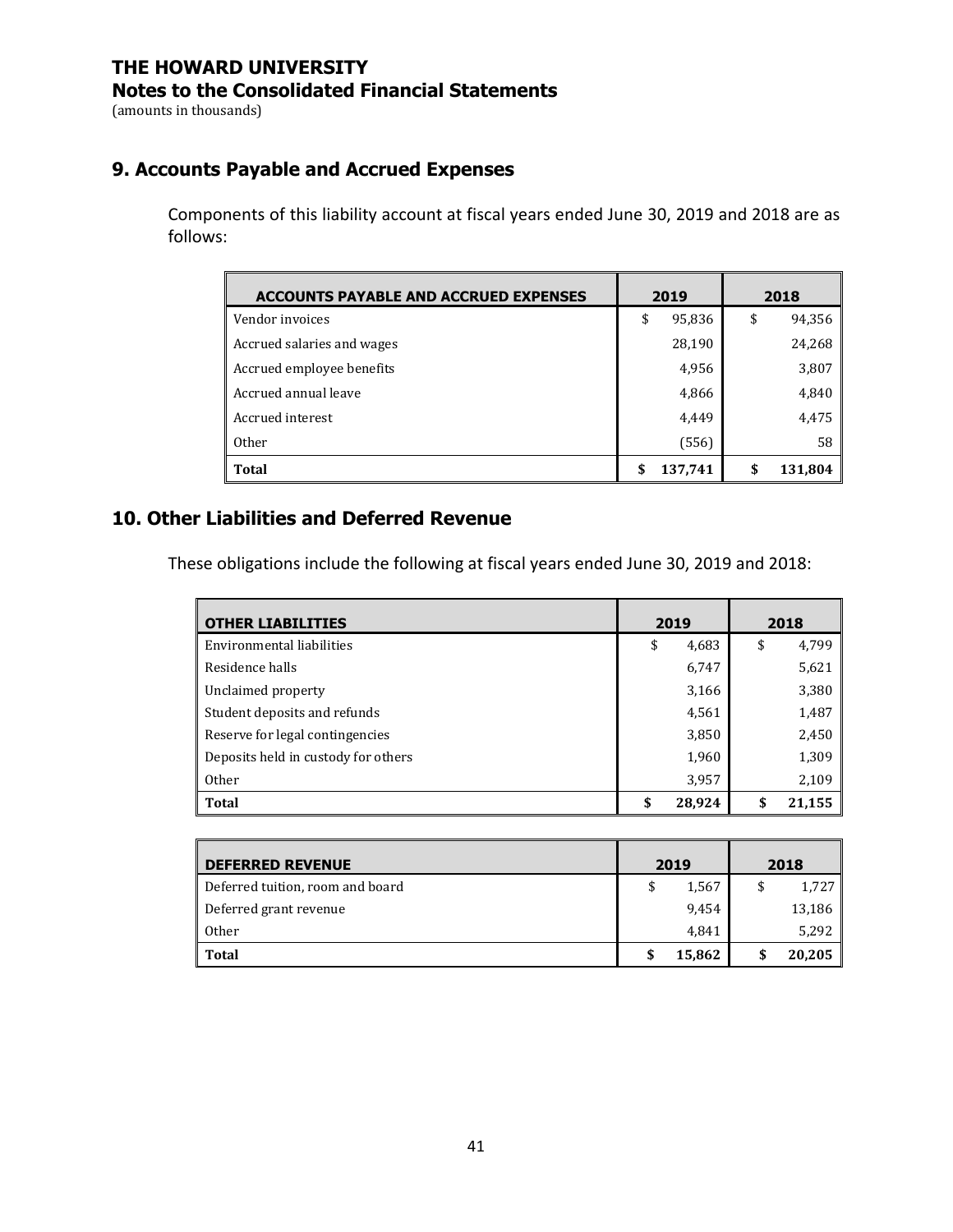(amounts in thousands)

Amounts for the fiscal years ended June 30, 2019 and 2018, were as follows:

| <b>ENVIRONMENTAL LIABILITIES</b> | 2019 |       | 2018 |       |
|----------------------------------|------|-------|------|-------|
| Accumulated depreciation         |      | (4)   |      | (4    |
| Environmental liabilities        |      | 4.683 |      | 4,799 |
| Total                            |      | 4.679 |      | 4,795 |

Howard incurred costs related to remediation during fiscal years ended June 30, 2019 and 2018 of \$116 and \$294, respectively.

# **11. Leases**

#### *Lease Obligations*

 standard defines a lease as a contract, or part of a contract, that conveys the right to In fiscal year 2016, Howard University elected to adopt ASC 842 – *Leases*. The new control the use of identified property, plant or equipment (the underlying asset) for a period of time in exchange for consideration.

 The primary difference between accounting for leases under ASC 840 and the new guidance under ASC 842 is the recognition of lease assets and lease liabilities by lessees for those leases previously classified as operating leases. Accordingly, Howard has recognized all lease assets and liabilities, with certain exceptions, on its statements of financial position. Both financing leases and operating leases create an asset (right‐of‐use or ROU asset) and a liability measured at the present value of the lease payments.

 The classification criteria in ASC 842 for distinguishing between finance leases and operating leases are substantially similar to the classification criteria for distinguishing between capital leases and operating leases under ASC 840. Under ASC 842, a lessee finance lease exists when any of the following criteria are met at lease commencement:

- a. The lease transfers ownership of the underlying asset to the lessee by the end of the lease term.
- b. The lease grants the lessee an option to purchase the underlying asset that the lessee is reasonably certain to exercise.
- the economic life of the underlying asset, this criterion shall not be used for c. The lease term is for the major part of the remaining economic life of the underlying asset. However, if the commencement date falls at or near the end of purposes of classifying the lease.
- d. The present value of the sum of the lease payments and any residual value guaranteed by the lessee that is not already reflected in the lease payments in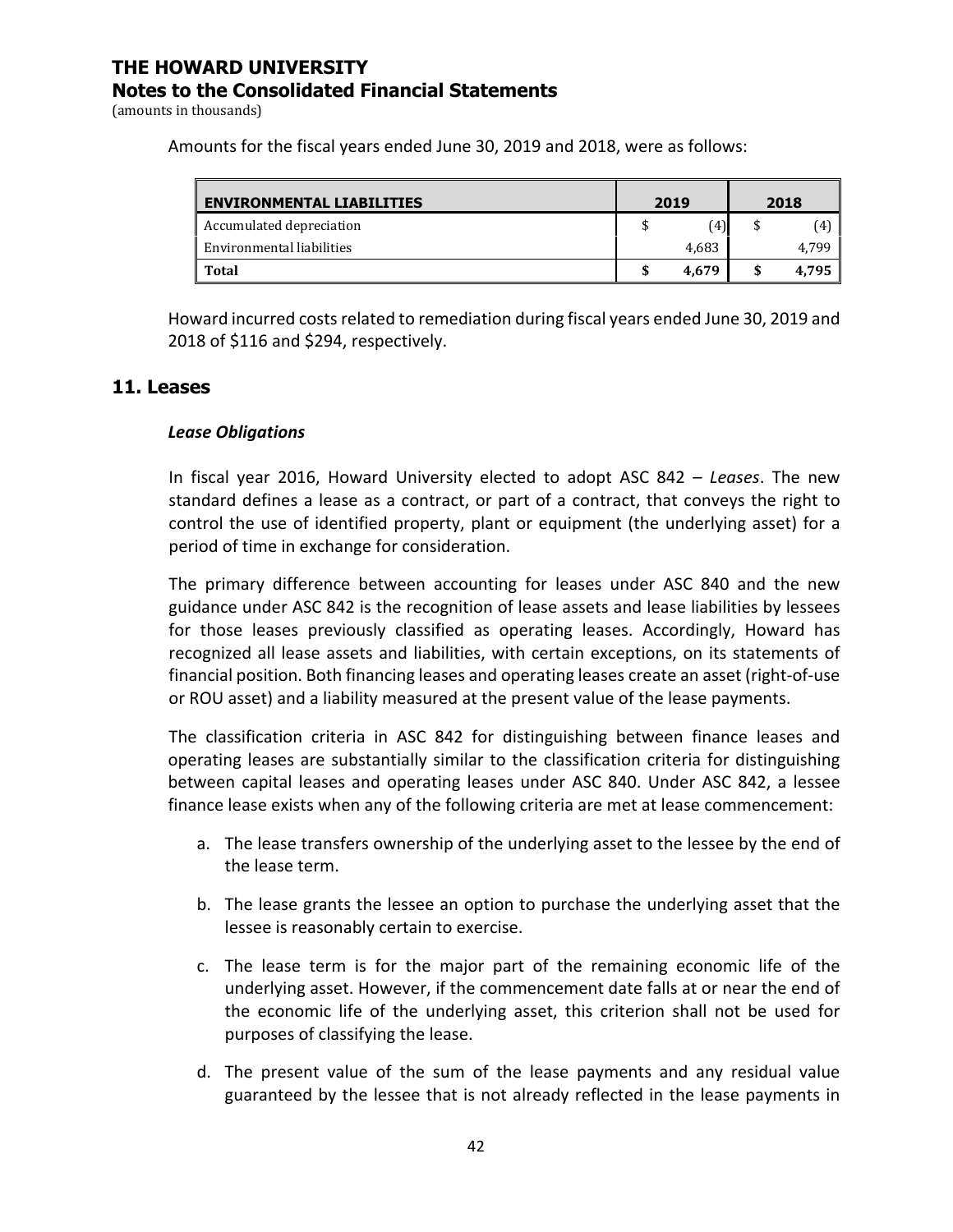(amounts in thousands)

accordance with paragraph 842‐10‐30‐5(f) equals or exceeds substantially all of the fair value of the underlying asset.

e. The underlying asset is of such a specialized nature that it is expected to have no alternative use to the lessor at the end of the lease term.

 A lessor would classify a lease having any of the above characteristics as a sales‐type lease.

 as an operating lease. A lessor would classify the lease as either an operating lease or a If the lease has none of the above characteristics, then a lessee would classify the lease direct financing lease.

 the lease. If that rate is not available or readily determinable, Howard uses its incremental Howard measures its lease assets and lease liabilities using the discount rate implicit in borrowing rate.

 Practical expedient election allows the lessee to elect by class to choose not to separate Howard has elected to use the practical expedient election under ASC 842‐10‐15‐37. The non‐lease components from lease components and instead account for each lease component as a single lease.

#### *Finance Leases*

 service agreement with IBM for equipment that included an imbedded lease. Howard In the prior year, Howard University entered into a seven-year network management elected to use the practical expedient election under ASC 842‐10‐15‐37, which allows the lessee to not separate non‐lease components from lease components and instead account for each lease component as a single lease.

 Howard determined that the lease is a finance type lease based on transfer of ownership of the underlying assets, and the length of the lease term

Howard is obligated under other finance leases for office, technology and medical equipment that extend through 2024, and the chiller plant that extends through 2031, in the amounts of \$51,132 and \$54,756, respectively at fiscal years ended June 30, 2019 and 2018. Lease payments for the chiller plant include both fixed and variable payments. The variable payments are based upon consumption exceeding the threshold specified in the lease.

 measuring its right‐of‐use lease assets and lease liabilities. With the exception of leases management reviews each lease option to modify terms on a case by case basis . The Howard considered the likelihood of exercising renewal or termination terms in for certain medical equipment that will expend its useful life by the end of the lease, right-of-use assets are amortized over their estimated useful lives. The finance lease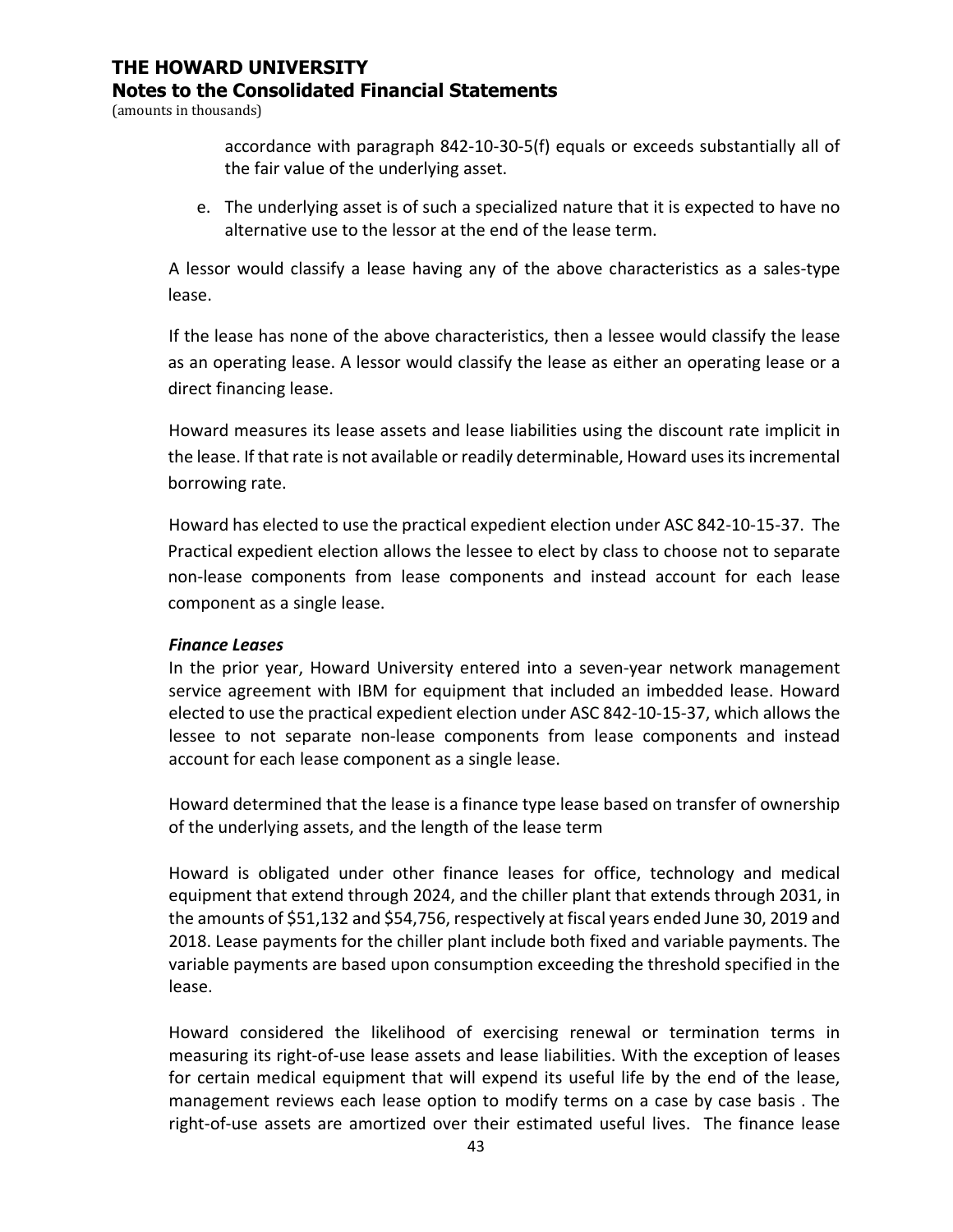(amounts in thousands)

right‐of‐use assets and accumulated amortization for the fiscal years ended June 30 are as follows:

| Right of use assets - financing | \$<br>127,762 | 121,944   |
|---------------------------------|---------------|-----------|
| Accumulated amortization        | (76, 237)     | (65, 859) |
| Right of use assets, net        | 51,525        | 56,085    |

The discount rates used in measuring the finance right‐of‐use assets and liabilities are the rates as explicitly stated in each lease (if applicable) or Howard's incremental borrowing rate of 6.5%.

At June 30, 2019, the future minimum lease payments under finance leases (with initial or remaining lease terms in excess of one year) are as follows:

| Future principal and interest years ending June 30 |   |          |
|----------------------------------------------------|---|----------|
| 2020                                               | S | 10,972   |
| 2021                                               |   | 10,838   |
| 2022                                               |   | 9,823    |
| 2023                                               |   | 9,092    |
| 2024                                               |   | 8,349    |
| 2025 and thereafter                                |   | 18,665   |
| Obligation, gross                                  |   | 67,739   |
| Amounts representing interest rates from 2% to 10% |   | (16,607) |
| <b>Total Lease Obligations, net</b>                |   | 51,132   |

At June 30, 2019, the minimum interest payments under finance leases (with initial or remaining lease terms in excess of one year) for future years ending June 30, are as follows:

| <b>LEASE OBLIGATIONS - INTEREST</b>     |             |
|-----------------------------------------|-------------|
| Future interest years ending June 30    |             |
| 2020                                    | \$<br>3,296 |
| 2021                                    | 2,826       |
| 2022                                    | 2,323       |
| 2023                                    | 1,851       |
| 2024                                    | 1,383       |
| 2025 and thereafter                     | 4,928       |
| <b>Total Lease Obligations interest</b> | 16,607      |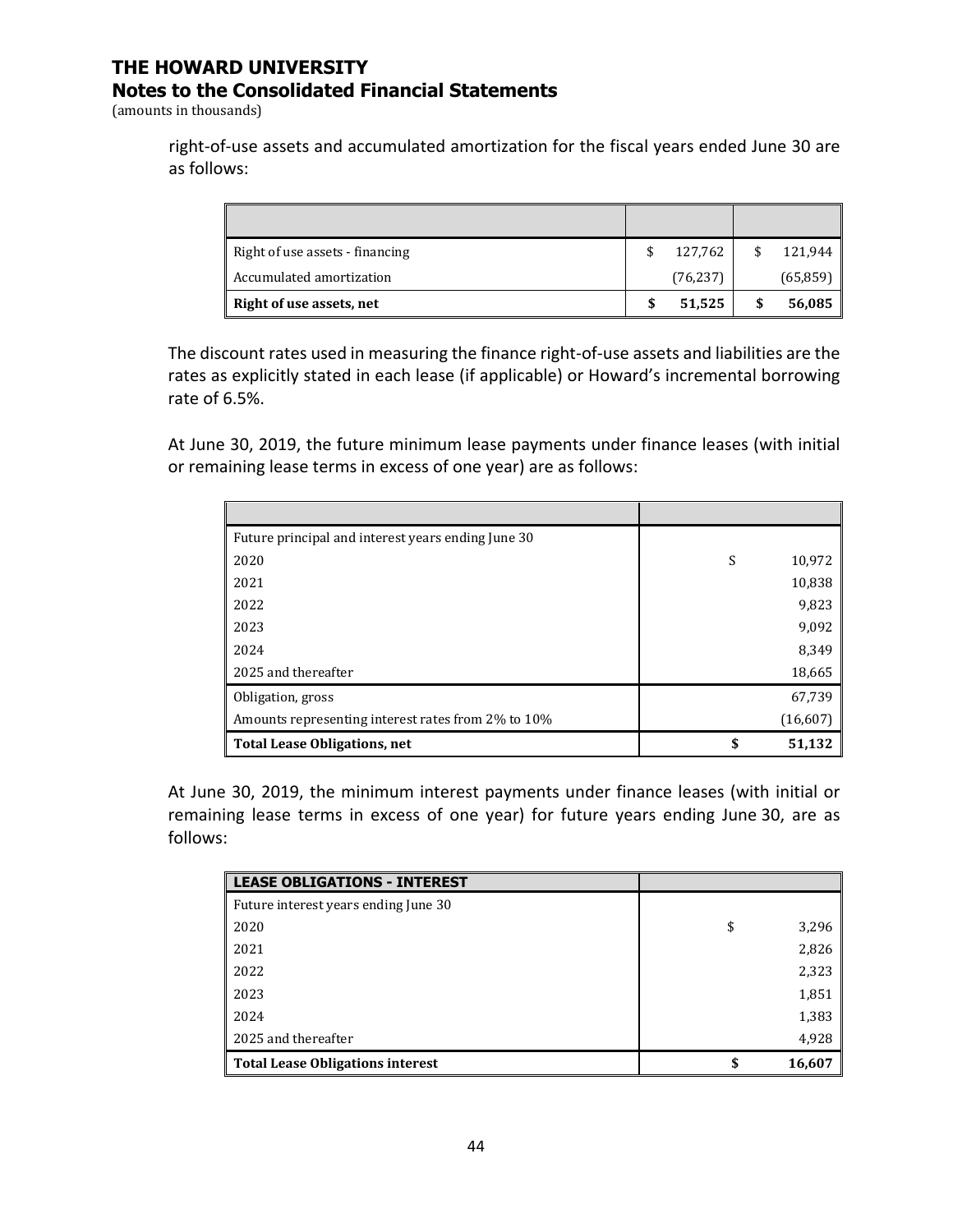(amounts in thousands)

#### *Operating Leases*

Howard has several non‐cancelable operating leases for broadcast antennas, equipment and a vehicle fleet that extend through 2029.

Rent expense is recognized on a straight‐line basis and is allocated in the statements of activities by function. Rent expense related to building space and equipment for fiscal years ended June 30, 2019 and 2018 was \$7,452 and \$6,837, respectively. Howard considered the likelihood of exercising renewal or termination terms in measuring its right-of-use lease assets and lease liabilities, and has included renewal periods in its assessment of lease terms. The right‐of‐use assets are amortized over their estimated useful lives. The operating lease right‐of‐use assets and accumulated amortization for the fiscal years ended June 30 are as follows:

| <b>OPERATING RIGHT OF USE ASSETS</b> | 2019  | 2018  |
|--------------------------------------|-------|-------|
| Right of use assets - operating      | 4.761 | 3.764 |
| Right of use assets, net             | 4.761 | 3.764 |

At June 30, 2019, the minimum future payments under operating leases (with initial or remaining lease terms in excess of one year) for future years ending June 30, are as follows:

| <b>LEASE OBLIGATIONS</b>                             | <b>OPERATING LEASES</b> |         |
|------------------------------------------------------|-------------------------|---------|
| Future principal and interest years ending June 30   |                         |         |
| 2020                                                 | \$                      | 633     |
| 2021                                                 |                         | 653     |
| 2022                                                 |                         | 674     |
| 2023                                                 |                         | 697     |
| 2024                                                 |                         | 720     |
| 2025 and thereafter                                  |                         | 3,439   |
| Obligation, gross                                    | \$                      | 6.816   |
| Amounts representing interest rates from 2\% to 10\% |                         | (1,802) |
| <b>Total Operating Lease Obligations, net</b>        | \$                      | 5,014   |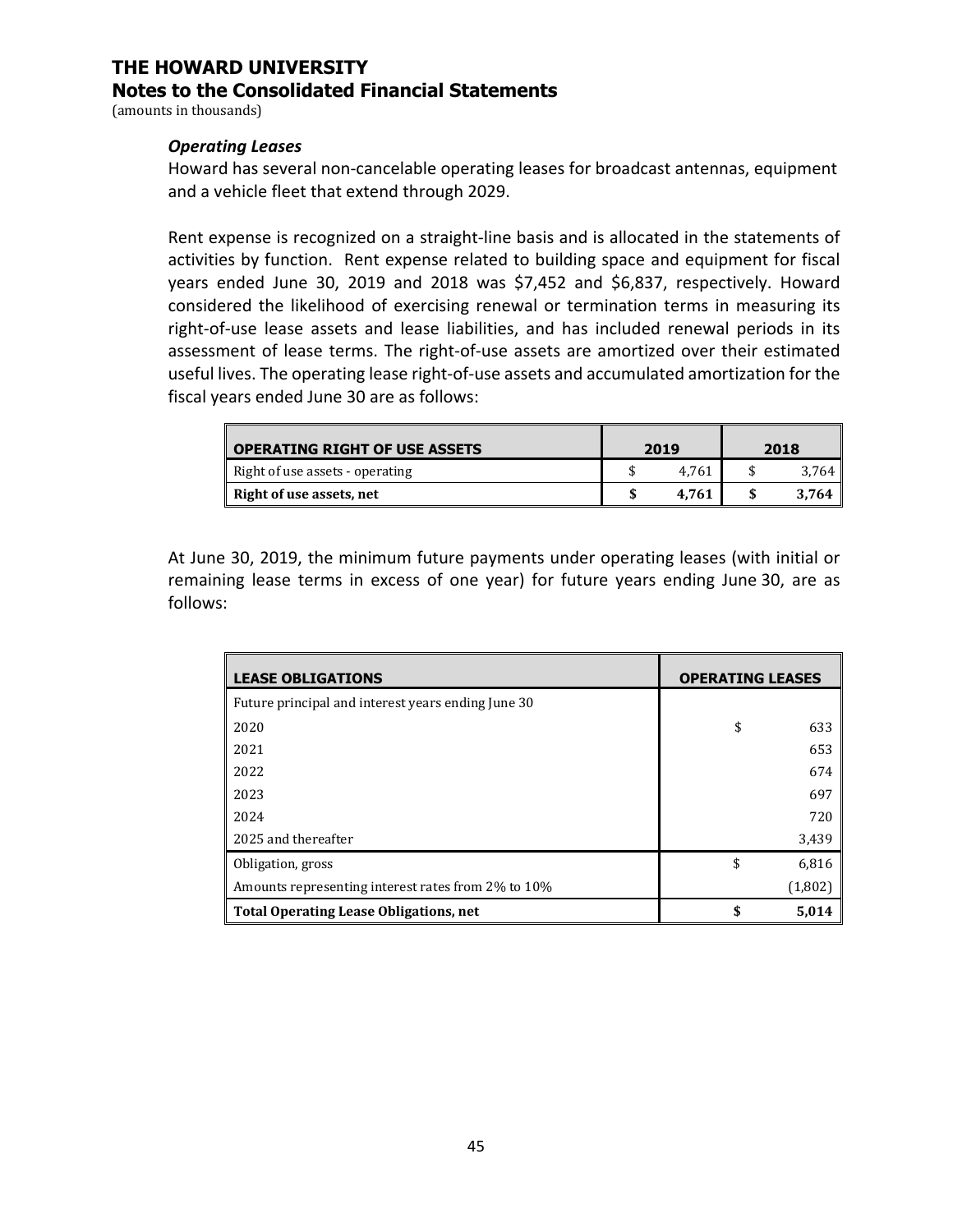(amounts in thousands)

| <b>LEASE OBLIGATIONS - INTEREST</b>     | <b>OPERATING LEASES</b> |       |
|-----------------------------------------|-------------------------|-------|
| Future interest years ending June 30    |                         |       |
| 2020                                    | \$                      | 317   |
| 2021                                    |                         | 295   |
| 2022                                    |                         | 270   |
| 2023                                    |                         | 243   |
| 2024                                    |                         | 211   |
| 2025 and thereafter                     |                         | 466   |
| <b>Total Lease Obligations Interest</b> | \$                      | 1,802 |

Certain additional supplemental quantitative information as required under ASC 842 is as follows for the fiscal years ended June 30:

| <b>LEASE EXPENSE</b>                                                                           | 2019        | 2018        |
|------------------------------------------------------------------------------------------------|-------------|-------------|
| Finance lease expense:                                                                         |             |             |
| Amortization of right of use assets                                                            | \$<br>9,043 | \$<br>(676) |
| Interest on lease liabilities                                                                  | 3,594       | 3,951       |
| Operating lease expense                                                                        | 602         | 542         |
| Total                                                                                          | \$13,239    | \$<br>3,817 |
| <b>Other information</b>                                                                       |             |             |
| Cash paid for amounts included in the measurements of lease<br>liabilities for finance leases: |             |             |
| Operating cash flows                                                                           | \$<br>475   | \$<br>3,951 |
| Financing cash flows                                                                           | 7,955       | 9,490       |
| Change in operating right of use (ROU) leases:                                                 |             |             |
| Operating cash flows                                                                           | (998)       | 835         |
| Right of use (ROU) assets obtained in exchange for lease liabilities:                          |             |             |
| Finance leases                                                                                 | 38,036      | 34,942      |
| Operating leases                                                                               | 4,772       |             |
| Weighted-average remaining lease term (in years):                                              |             |             |
| Finance leases                                                                                 | 4.90        | 8.38        |
| Operating leases                                                                               | 9.37        | 10.44       |
| Weighted-average discount rate:                                                                |             |             |
| Finance leases                                                                                 | 6.22%       | 7.14%       |
| Operating leases                                                                               | 6.50%       | 6.50%       |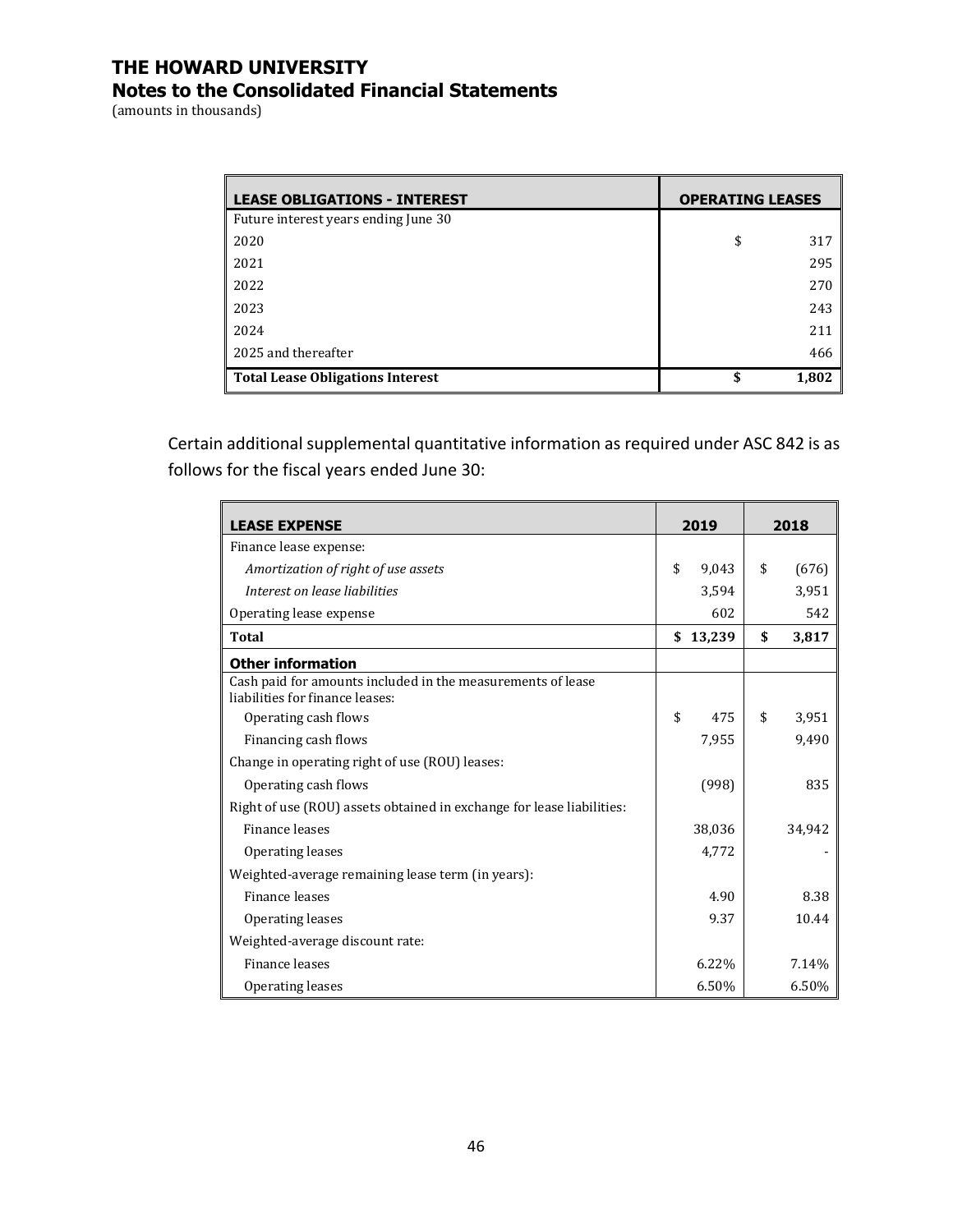(amounts in thousands)

#### *Operating Lease Agreement ‐ Benning Road*

 month during the term of the lease. There are rent escalators after year two of this lease. In fiscal year 2019, the University entered a nine and a half (9.5) year sub‐sublease for approximately 5,800 square feet in a healthcare building leased by Unity Health Care, Inc (Unity), to service additional patients. The University will pay Unity annual rent in the amount of \$180 in equal monthly installments payable on the first day of each calendar This lease is defined as an operating lease under ASC 842‐10‐25 because none of the five criteria were met that would trigger the recognition of a finance lease.

#### *Lease Income*

*Sales‐Type Lease* 

#### **930 Club**

 has a leasehold fair market value of \$32,304. This lease is a sales type lease under ASC from the statement of financial position at of June 30, 2019. Given the length of the lease Howard University as lessor has entered into a 99‐year ground lease of certain property at 9th and V Street and the related meaningful connection to the 930 Club building to 9th AND W OWNER, LLC on June 28, 2019. The lease proceeds are a one‐time payment of \$34,384 and a yearly lease payment of \$1 per year. The land and meaningful connection 842-10-25-3 because the present value of the minimum lease payments is substantially higher than the fair value of the underlying value of the asset. As a result, Howard recorded a receivable for the proceeds and removed the value of the leased property term and that all proceeds are expected within one year of the commencement date, a net investment in the lease was not recorded.

#### **Howard Center**

received a one-time payment of \$2,040, which the University shall use for the redevelopment of the 78,131 square foot Miner Building for use by the Howard University Howard University has entered a 40‐year transaction to lease certain floors of the Howard Center, (known as Lot 36, Square 3065 at 2225 Georgia Avenue, N.W, Washington, DC) to 9th and Provident Group-Howard Center, Inc. on November 1, 2018. the University School of Education and the Howard University Charter Middle School for Mathematics and Science. The Provident Group will maintain control of leased area and remit annual commissions to Howard, commencing in fiscal year 2020. This lease is a sales type lease under ASC 842‐10‐25‐3 because the lease term will consume more than 75% of the estimated economic life of the leased property.

#### *Lessor Operating Leases*

A lease conveys the right to use an identified asset for a period of time. The University assesses all its rental contracts using the provisions within ASC 842 to determine if they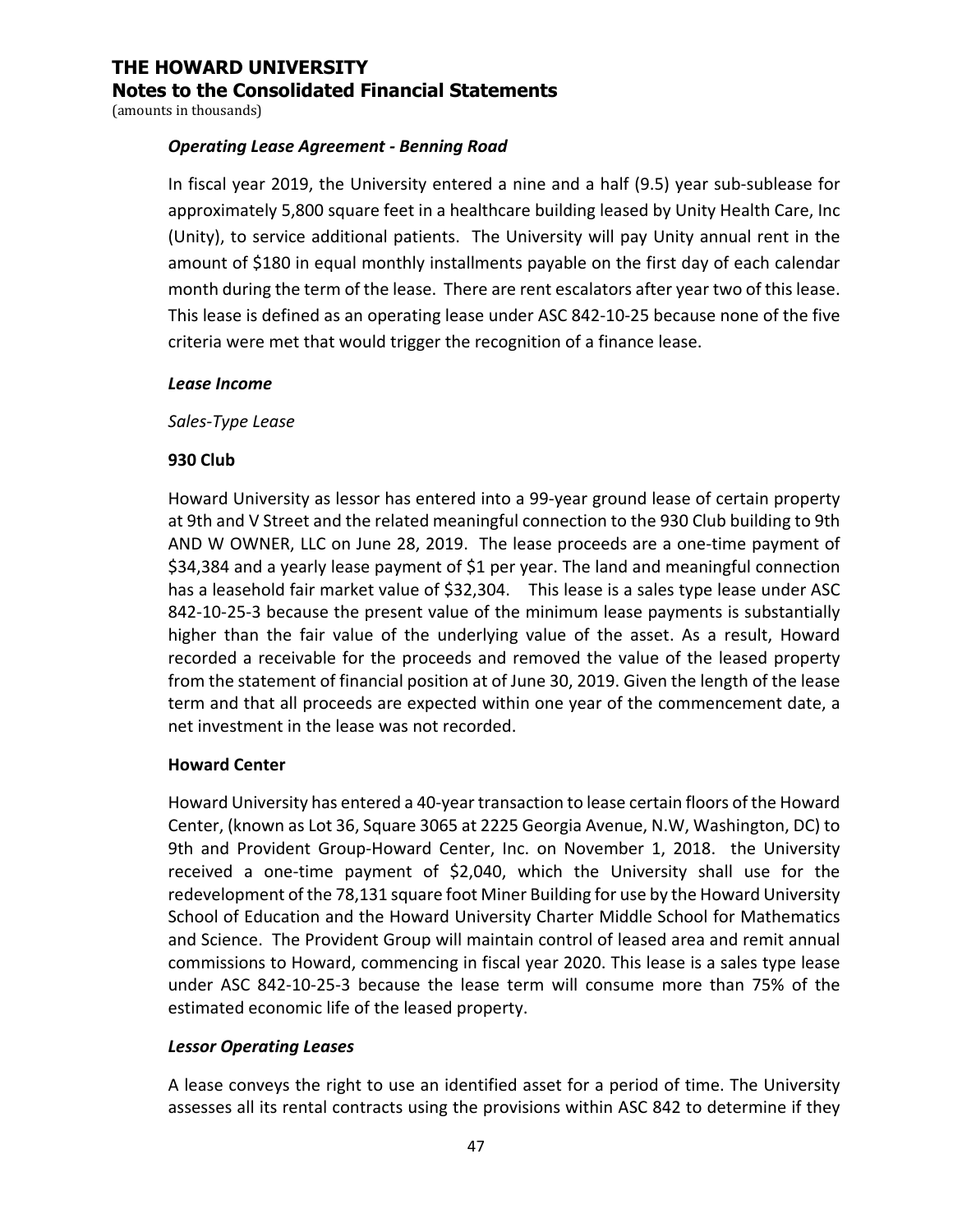(amounts in thousands)

 and treated as operating leases. . The University recognizes earned rental income on a meet the criteria of a sales type lease. Leases that do not meet the criteria are defined straight-line basis, while the underlying leased asset remains on the University's statement of financial position and is continuously depreciated.

Howard has several operating leases for retail and commercial space for which rent of its tenants exercising renewal or termination terms in its leases, based upon prior payments are fixed at the time of lease commencement. Howard considers the likelihood renewals or extensions, sales and revenue forecasts, etc. in determining the ultimate term of the lease. Some tenants have the option of re‐negotiating a new agreement upon the termination of the lease or extending the terms in the current lease. Termination terms are explicitly stated in each lease agreement. Lease payments are governed by the lease agreement and are generally fixed, although some lease agreements provide for payment escalations based on CPI. Howard only includes consideration for lease components in its determination of lease payments.

Howard's leased properties are comprised of (1) the Wonder Plaza Building, (2) space available on the top of certain buildings, and (3) ground lease Barry Place). Other standalone buildings owned by Howard are leased to private companies such as (4) a public charter school, (5) a car rental company, and (6) a pharmacy. Howard also leases space in the Hospital to a large private pharmacy. Howard's leases do not have any provisions for tenants to purchase the underlying asset being leased at the end of the lease term, or that provide for residual value guarantees.

 years ended June 30, 2019 and 2018 was \$3,497 and \$3,965, respectively and are Howard University receives rental income under these lease agreements, which have termination dates through 2024 and thereafter. The total lease income received for fiscal reported in real property revenue on the statements of activities.

| <b>LEASE INCOME</b>             |   | 2019  | 2018 |        |  |
|---------------------------------|---|-------|------|--------|--|
| Sales Type Lease Income         |   |       |      |        |  |
| Lease Payments                  |   | 2,040 |      | 18,392 |  |
| Less: Leased Assets Book Values |   | 1,531 |      | 2,086  |  |
| Total Sales Type Lease Income   |   | 509   |      | 16,306 |  |
| Operating Lease Income          |   | 3,497 |      | 3,965  |  |
| <b>Total Lease Income</b>       | Ś | 4,007 |      | 20,071 |  |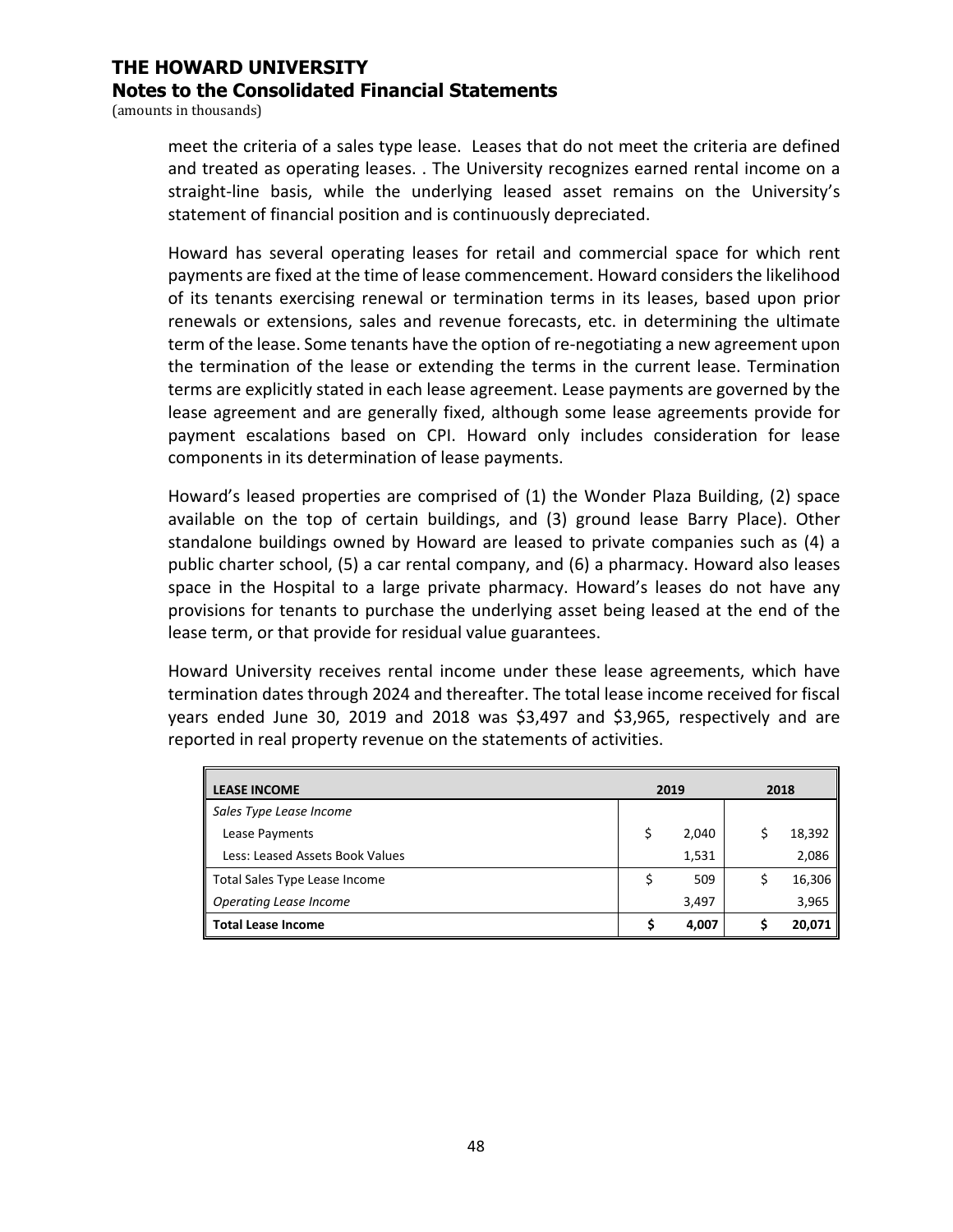(amounts in thousands)

 At June 30, 2019, the future minimum lease income for years ending at June 30 is as follows:

| <b>FUTURE MINIMUM LEASE INCOME</b>         | <b>JUNE 30</b> |
|--------------------------------------------|----------------|
| 2020                                       | 1,857<br>\$    |
| 2021                                       | 1,903          |
| 2022                                       | 1,963          |
| 2023                                       | 1,962          |
| 2024                                       | 1,853          |
| 2025 and thereafter                        | 27,526         |
| <b>Total Minimum Lease Income Receipts</b> | \$<br>37,064   |

# **12. Bonds Payable and Notes Payable**

#### (a)  *Bonds Payable*

Howard is obligated with respect to the following bond issues at June 30:

| <b>BONDS PAYABLE</b>                                               | 2019          | 2018          |
|--------------------------------------------------------------------|---------------|---------------|
| <b>District of Columbia issues:</b>                                |               |               |
| 2010 Revenue bonds, 5.05% Serial due 2010 through 2025             | \$<br>5,466   | \$<br>6,161   |
| 2011A Revenue bonds 5.00% to 6.50% Serial due 2020 through<br>2041 | 192,145       | 192,145       |
| 2011B Revenue bonds 4.31% to 7.63% Serial due 2015 through<br>2035 | 56,855        | 59,639        |
| 2016 Revenue bonds 1.98% Serial due 2015 through 2031              | 151,805       | 160,000       |
| Total bonds payable, gross                                         | \$<br>406,271 | \$<br>417,945 |
| Unamortized bond discount                                          | (4,628)       | (4,873)       |
| Unamortized bond issuance costs                                    | (4, 199)      | (4, 428)      |
| Total bonds payable, net                                           | \$<br>397.444 | \$<br>408.644 |

#### (1) **2010 Revenue Bonds**

In August 2010, Howard issued \$10,400 of Series 2010 bonds. The bonds bear interest at 5.05% repayable from 2010 to 2025. The proceeds were used to retire an expiring equipment note and to fund energy related projects.

#### (2) **2011 Revenue Bonds**

In April 2011, Howard issued \$225,250 of tax exempt revenue bonds (Series 2011A) and \$65,065 of taxable revenue bonds (Series 2011B) to refund the Series 1998 and Series 2006 bonds and to finance new capital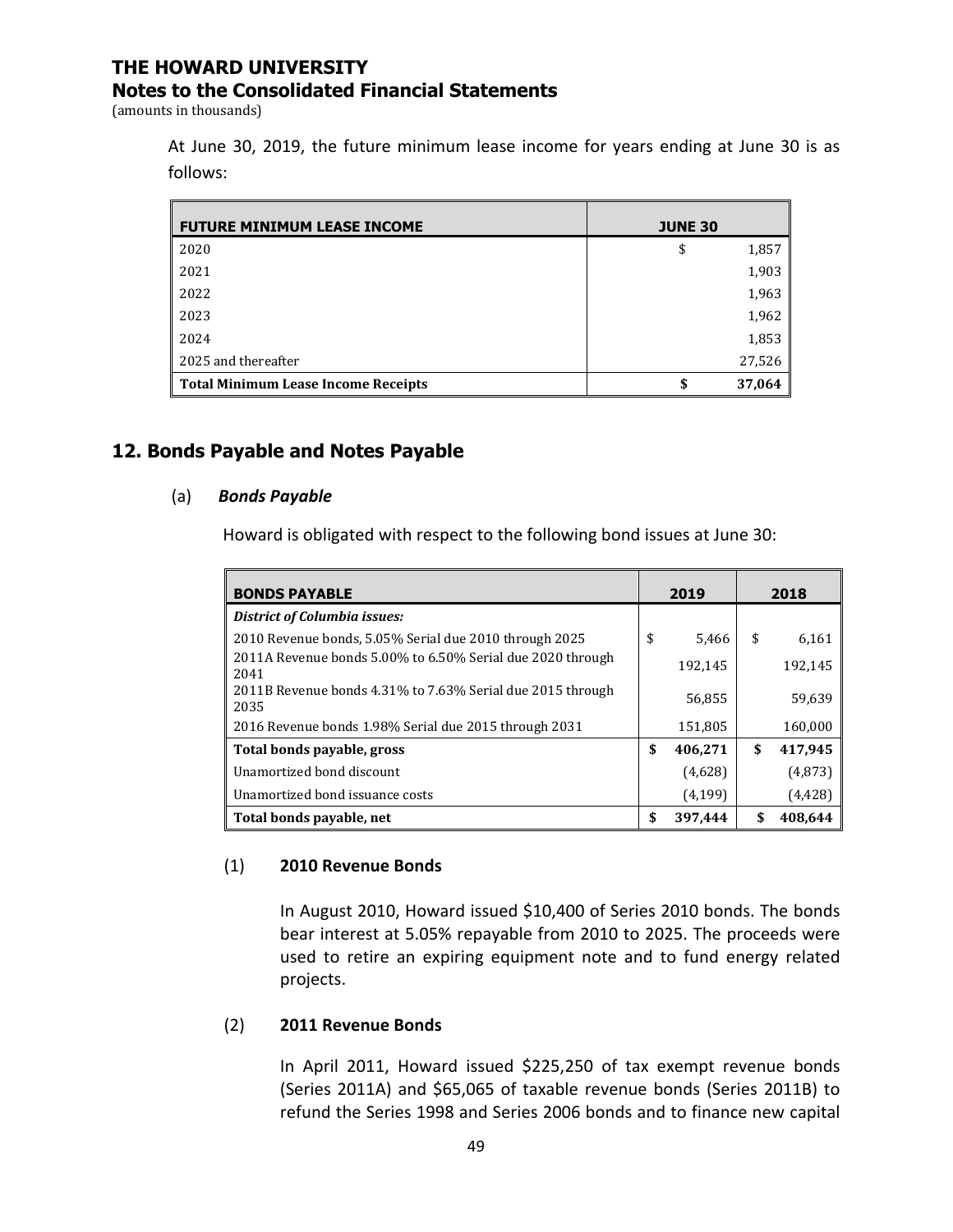(amounts in thousands)

 5.25% to 6.50% and the bonds are repayable from 2020 to 2041. The taxable bonds bear interest between 4.31% and 7.63% and are repayable improvements. The interest rate on the tax exempt bonds range from from 2015 to 2035. The average coupon is 6.57%. The 2011 bonds require Howard to maintain a debt service fund of \$12,634. At the fiscal year ended June 30, 2019 the fund balance was \$12,865.

 of Howard, in its sole discretion, on or after April 1, 2021 in whole or in The Series 2011A Bonds maturing on or after October 1, 2021 are subject to optional redemption by the District of Columbia, at the written direction part at any time, at a redemption price equal to the principal amount of the Series 2011A Bonds being redeemed, plus accrued interest, if any, to the redemption date.

In fiscal year 2017, Howard University entered into a Service Concession Agreement with Corvias Campus Living – HU, LLC. resulting in a bond defeasance of \$33,105 for the 2011A Bonds. The defeased bonds are deemed to be paid and no longer outstanding bonds of the District of Columbia. This is reported as a part of income from continuing operations on the statement of activities after total operating expenses. See Note 21 for a description of the Service Concession Agreement.

| <b>MATURITY DATE</b><br><b>REFUNDED BONDS</b> | <b>REDEEMED</b><br><b>PRINCIPAL</b> | <b>RATE</b> | <b>CALL DATE</b> |
|-----------------------------------------------|-------------------------------------|-------------|------------------|
| 10/1/2027                                     | 8,645<br>\$                         | 5.75%       | 4/1/2021         |
| $10/1/2032*$                                  | 22,755                              | 6.25%       | 4/1/2021         |
| $10/1/2037*$                                  | 440                                 | 6.50%       | 4/1/2021         |
| $10/1/2041*$                                  | 1,265                               | 6.50%       | 4/1/2021         |
| Total                                         | 33,105<br>\$                        |             |                  |

 *in this notice have been defeased as of the defeasance date. \*The amounts shown for these maturities represent a portion of the principal amount of the bonds originally issued. Only the specified portions of the principal amounts provided* 

The Series 2011B Bonds are subject to optional redemption prior to maturity in whole or in part on any Business Day at the Make-Whole Redemption Price at the direction of Howard.

2011 Bond proceeds of \$19,782 were used to create a deposit for capitalized interest. The remaining balance of this fund is \$0 at June 30, 2019 and 2018.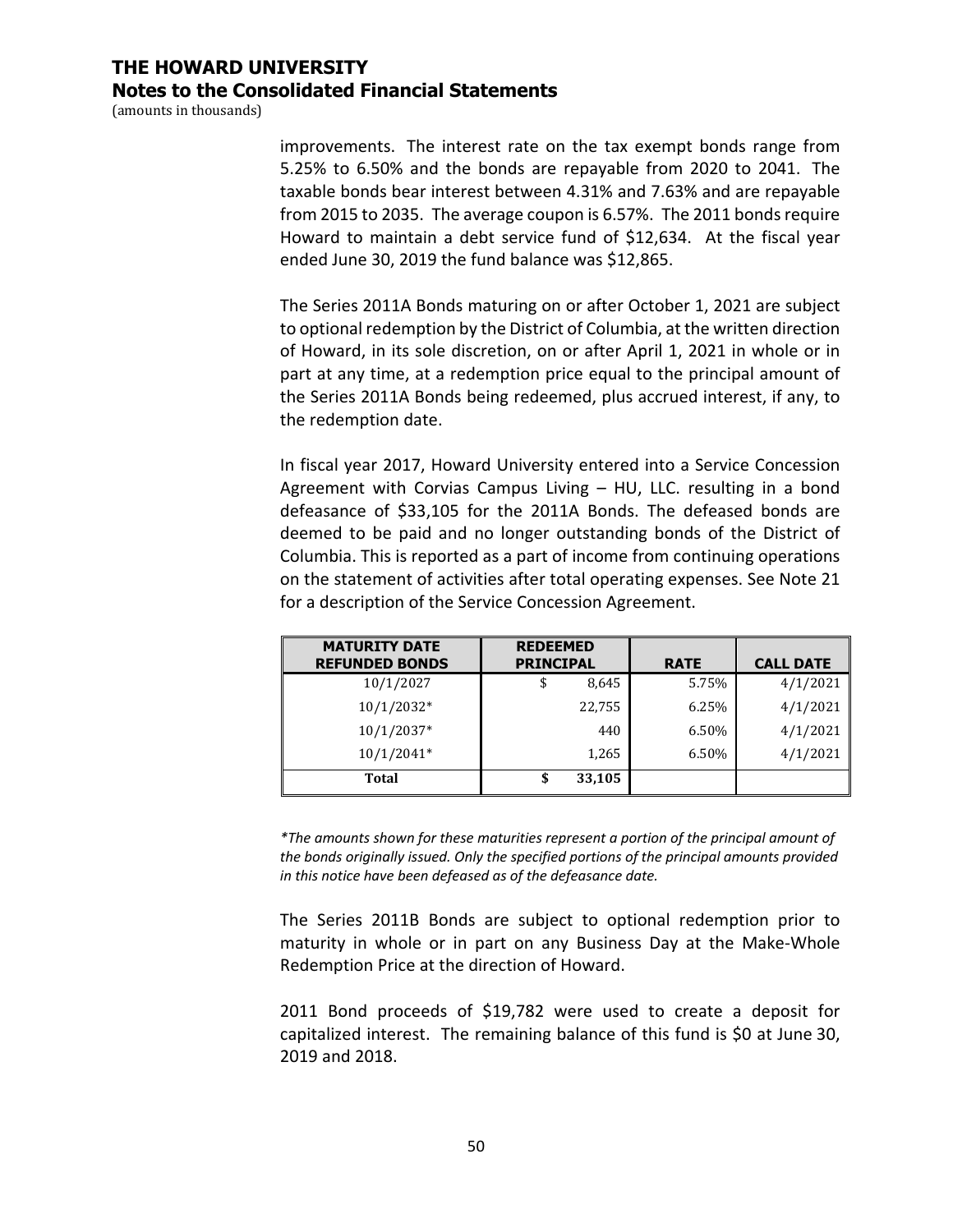(amounts in thousands)

#### (3) **2016 Revenue Bonds**

 with a maximum bond rate of 12%. The 2016 Revenue Bonds are repayable In June 2016, Howard issued \$162,420 of taxable private placement bonds ("the 2016 Revenue Bonds"). The Bonds will bear interest at a weekly rate by August 2031.

#### (4) **Fair Value of Bonds**

the estimated fair value was approximately \$424,822 and \$436,340, settlement is not possible in most cases because of the terms under which Currently the estimated fair value of Howard's bonds is determined based on quoted market prices. At fiscal years ended June 30, 2019 and 2018, respectively. Fair value estimates are made at a specific point in time, are subjective in nature, and involve uncertainties and matters of judgment. Howard is not required to settle its debt obligations at fair value and the debt was issued and legal limitations on refunding tax‐exempt debt.

#### (b)  *Notes Payable*

 In June 2016, Howard entered into a \$75,000 JP Morgan Revolving Credit Agreement. The initial agreement, which was to terminate in June 2019, was extended during the fiscal year to June 2021. In addition, the commitment was increased from \$75,000 to \$100,000. There was no outstanding balance at June 30, 2019 and 2018. Howard is paying a quarterly non‐refundable commitment fee.

 of June 30, 2019, a total of \$8,562 was outstanding. Subsequent to year‐end, the During the fiscal year, the University entered a Credit Agreement with Engie Inc. for short term financing related to rental of temporary boilers. Borrowings drawn on this credit facility is to bear interest at LIBOR plus a stated margin of 3.50%. As financing was repaid in full.

#### (c)  *Compliance with Contractual Covenants*

The 2011 Bond, 2016 Revenue Bonds and Revolving Credit Agreement contain restrictive financial covenants as summarized in the table below as of June 30, 2018.

|                             |                            | <b>MEASUREMENT</b> |                 |
|-----------------------------|----------------------------|--------------------|-----------------|
| <b>COVENANT</b>             | <b>INSTRUMENT</b>          | <b>DATE</b>        | <b>CRITERIA</b> |
| Debt Service Coverage Ratio | 2011 Revenue Bonds         | June 30 each year  | 1.10:1.00       |
| Debt Service Coverage Ratio | 2016 Revenue Bonds         | June 30 each year  | 1.10:1.00       |
| Liquidity Ratio             | Revolving Credit Agreement | Quarterly          | \$160 million   |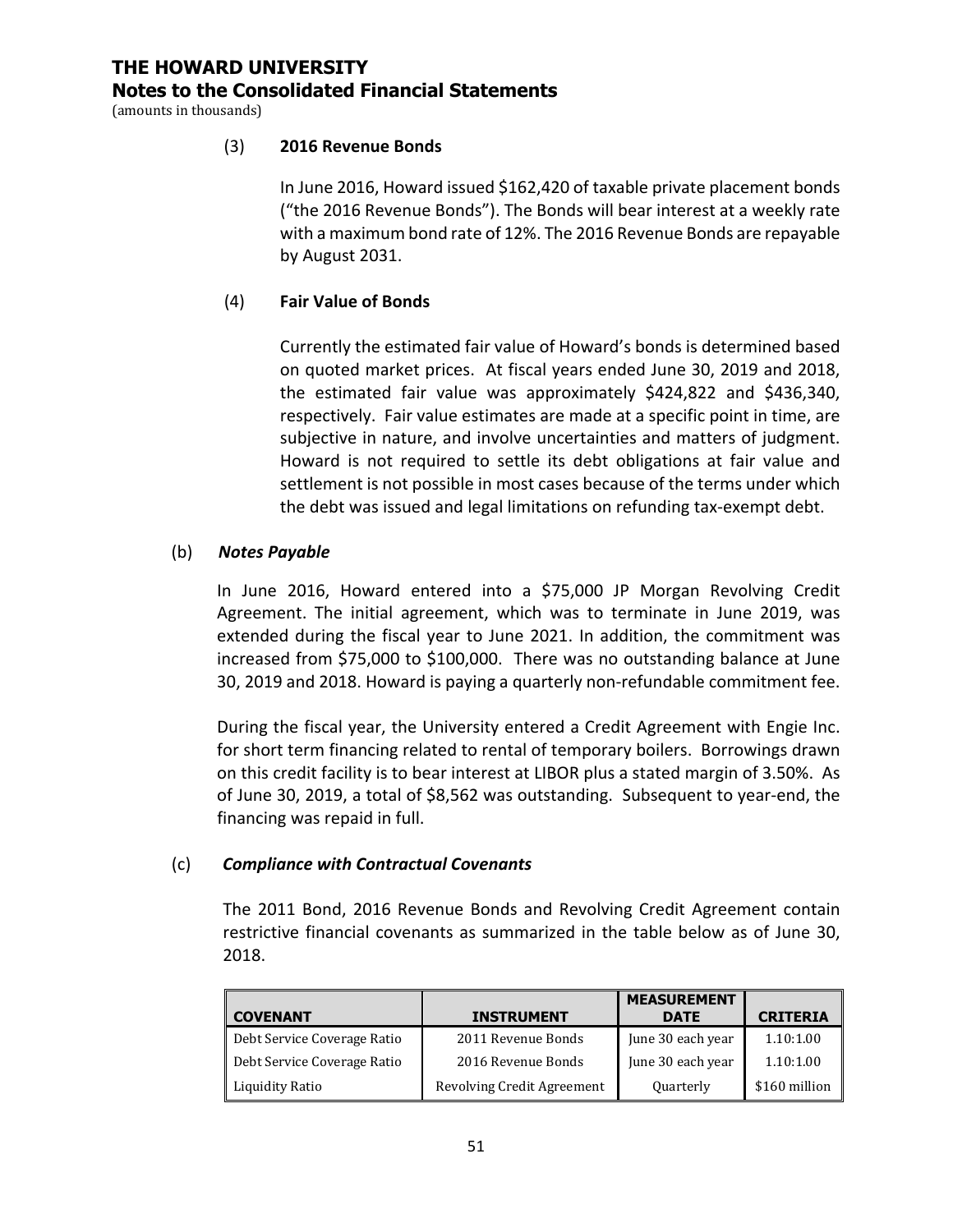(amounts in thousands)

 measurements and with the Debt Service Coverage Ratio measurements for the 2011 and 2016 Revenue Bonds and the Revolving Credit Agreement. At June 30, 2019 and 2018, Howard was compliant with the Liquidity Ratio

#### (d)  *Scheduled Bond and Note Repayments*

The scheduled principal repayments of bonds and notes payable, including sinking fund requirements, are as follows:

| <b>AGGREGATE ANNUAL MATURITIES</b> | 2019          | 2018          |
|------------------------------------|---------------|---------------|
| 2019                               | \$            | \$<br>11,675  |
| 2020                               | 22,299        | 13,736        |
| 2021                               | 14,502        | 14,502        |
| 2022                               | 15,316        | 15,316        |
| 2023                               | 16,148        | 16,148        |
| 2024                               | 17,066        | 17,066        |
| 2025 and thereafter                | 329,502       | 329,502       |
| Subtotal                           | 414,833       | 417,945       |
| Bond discounts                     | (4,628)       | (4, 873)      |
| Bond issuance costs                | (4, 199)      | (4, 428)      |
| <b>Total</b>                       | 406,006<br>\$ | 408,644<br>\$ |

#### (e) *Bond Downgrade*

On October 12, 2018, S&P Global Ratings lowered its long‐term and underlying ratings on Howard's Series 2011A and 2011B bonds from BBB to BBB‐.

The rating action reflects Howard's placement on Heightened Cash Monitoring 2 (HCM2) status by the U.S. Department of Education (DOE). Note that subsequent to the year ended June 30, 2019, the DOE removed Howard from any Heightened Cash Monitoring.

#### **13. Retirement Plans**

**Employee Retirement Plan - Howard had a noncontributory defined benefit pension** plan (the Plan) that was available to substantially all full‐time employees. In accordance with government funding regulations, Howard's policy is to make annual contributions to the Plan at least equal to the minimum contribution. Based upon years of service and other factors, the Plan's benefit formula provides that eligible retirees receive a percentage of their final annual pay, based upon years of service and other factors. Plan assets consist primarily of common equity securities, U.S. Treasury securities, corporate bonds, and private investment funds. Effective July 1, 2010, the Plan no longer accrues benefits and is closed to new participants.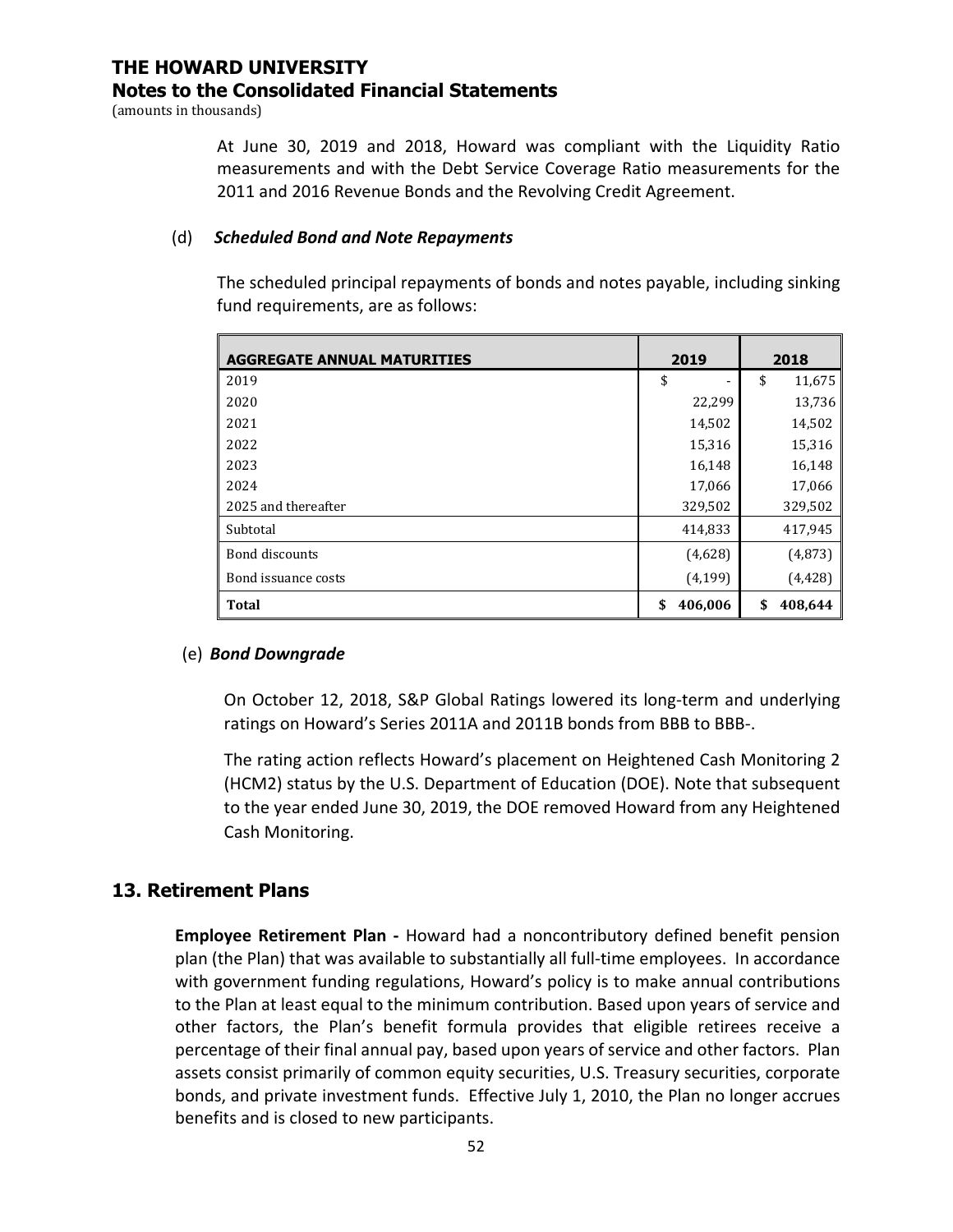(amounts in thousands)

 requirements. Howard pays a portion of the cost of such benefits depending on various factors, including employment start date, age, years of service and either the date of **Post-retirement Plan -** Howard provides post-retirement medical benefits and life insurance to employees who, at the time they retire, meet specified eligibility and service actual retirement or the retirement eligibility date of the participant. The postretirement benefit plan is unfunded and has no plan assets.

 because the non‐Class I post‐65 retirees moved out of the Howard plan into an exchange. During fiscal year 2017 there was a reduction to the life insurance benefits of future retirees for Howard plans which created a new prior service cost base of \$8,635 to be recognized starting in fiscal year 2018. Howard stopped including the value of fullyinsured premium payments in both Employee contributions and Benefits paid from plan This had no impact on net obligations or net payments from the plan.

 losses of \$966 and \$921 at June 30, 2019 and 2018, respectively. The actuarial cost **Supplemental Retirement Plan** – Howard also has a supplemental retirement plan available to certain retired executives. The plan is noncontributory, unfunded and has a June 30 measurement date. The projected benefit obligation is \$1,358 and \$1,383 at fiscal years ended June 30, 2019 and 2018, respectively. The amounts not yet reflected in operating expenses, but included in unrestricted net assets pertain to accumulated method and the assumption on discount rate used to determine the benefit obligation and net periodic cost in the actuarial valuation for the year ended June 30, 2019 are consistent with the method and assumptions used for the defined benefit pension plan.

 **Savings Plan** – Howard supplements its pension plan by offering employees a defined received a contribution of 6% of base salary and are also permitted to contribute up to 15% of their base pay to the plan. The administration of the plan is provided by three replaced as a financial administrator by Voya Financial. While Lincoln Financial is no contribution plan under Section 403(b) of the Internal Revenue Code. Eligible employees active financial administrators: Teachers Insurance and Annuity Association/College Retirement Equities Fund, American International Group – Variable Annuity Life Insurance Company, and Voya Financial. Effective July 1, 2011 Lincoln Financial was longer an active financial administrator of Howard, employees with investments with Lincoln are still allowed to hold their investments with Lincoln Financial. These administered plans provide additional retirement benefits including the purchase of annuity contracts for eligible employees. Total costs recognized in the consolidated statements of activities were \$20,726 and \$18,231 for fiscal years ended June 30, 2019 and 2018, respectively. The fair value of plan assets for the savings plan for fiscal years ended June 30, 2019 and 2018 were \$698,299 and \$982,470, respectively. These investments are held by Howard on behalf of its employees and excluded from the consolidated statements of financial position.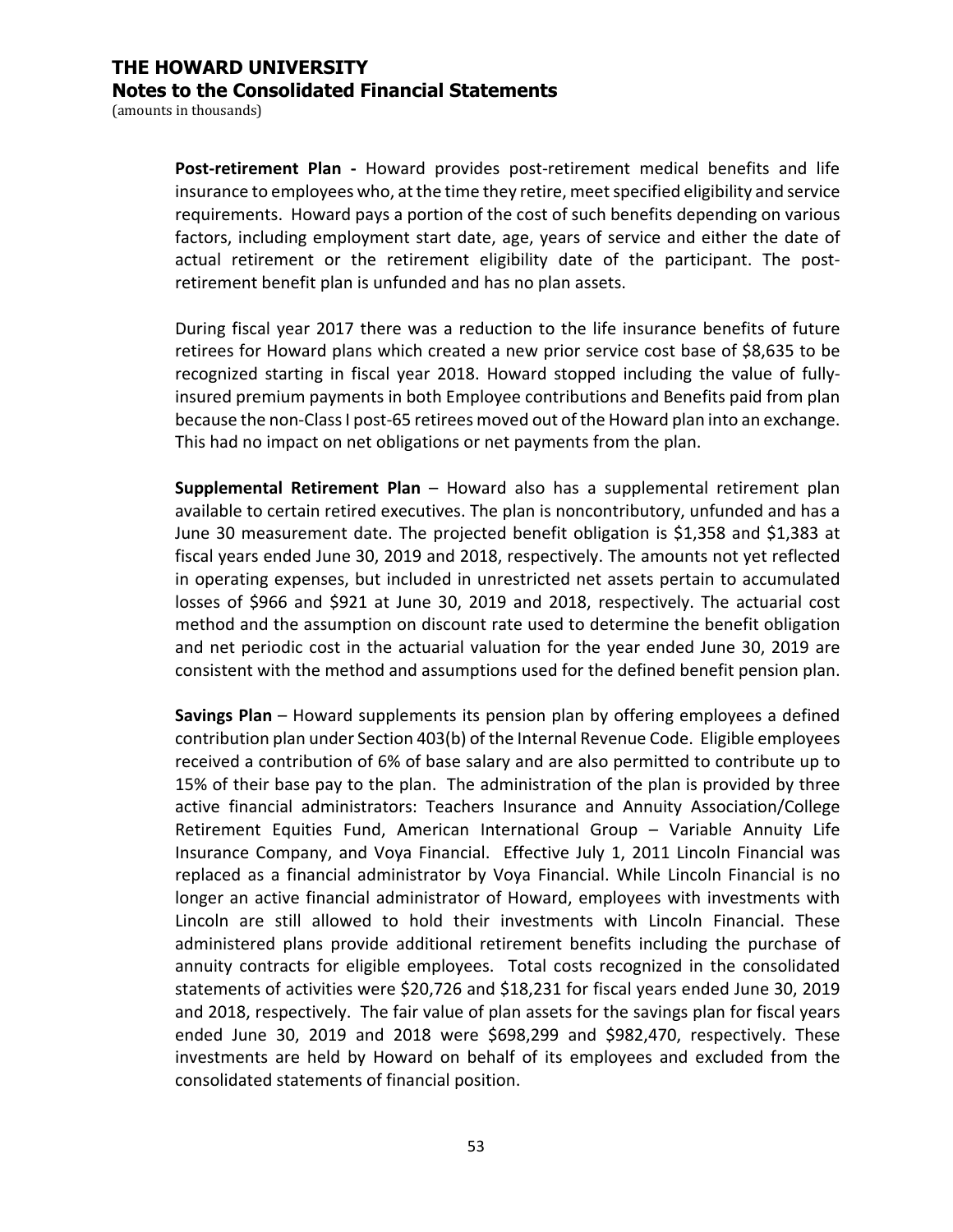(amounts in thousands)

Effective July 1, 2010, the Savings Plan was modified such that Howard will automatically, upon hire, contribute 6% of any eligible employee's base pay, regardless of tenure or election into the Savings Plan. Howard will contribute a matching contribution of up to 2% of employee elected self contributions.

Howard recognizes a plan's overfunded or underfunded status as an asset or liability, with an offsetting adjustment to unrestricted net assets. The reconciliation of the Plan's funded status to amounts recognized in the consolidated financial statements at fiscal years ended June 30, 2019 and 2018 are as follows:

|                                                   | <b>Pension</b> |               | <b>Medical and Life Insurance</b> |                 | Supplemental  |                |
|---------------------------------------------------|----------------|---------------|-----------------------------------|-----------------|---------------|----------------|
| <b>Retirement Benefits</b>                        | 2019           | 2018          | 2019                              | 2018            | 2019          | 2018           |
| Change in benefit obligation                      |                |               |                                   |                 |               |                |
| Projected benefit obligation at beginning of year | 656,792<br>S   | 679,561<br>\$ | \$<br>48.441                      | \$<br>54,995    | \$<br>1,383   | \$<br>1,533    |
| Service Cost                                      |                |               | 194                               | 223             |               |                |
| Interest Cost                                     | 27,804         | 26,610        | 2,047                             | 2,140           | 56            | 57             |
| Actuarial (gain)/loss                             | 59,951         | (8,085)       | 1,676                             | (6, 110)        | 152           | 37             |
| Benefits paid                                     | (48,367)       | (41,294)      | (3,833)                           | (3,624)         | (233)         | (244)          |
| Medicare Part D subsidy                           |                |               | 74                                |                 |               |                |
| <b>Employee contributions</b>                     |                |               | 522                               | 817             |               |                |
| Projected benefit obligation at end of period     | 696,180<br>\$  | \$<br>656,792 | 49,121<br>\$                      | 48,441          | 1,358<br>\$   | 1,383          |
| Change in plan assets:                            |                |               |                                   |                 |               |                |
| Fair value of plan assets at beginning of year    | 539,985        | 540,515       |                                   |                 |               |                |
| Actual return on plan assets                      | 33,253         | 29,531        |                                   |                 |               |                |
| <b>Employer contributions</b>                     | 14,287         | 11,233        | 3,237                             | 2,807           |               |                |
| <b>Employee contributions</b>                     |                |               | 522                               | 817             | 233           | 244            |
| Medicare Part D subsidy                           |                |               | 74                                |                 |               |                |
| Benefits paid                                     | (48,367)       | (41,294)      | (3,833)                           | (3,624)         | (233)         | (244)          |
| Fair value of plan assets at end of period        | 539,158<br>\$. | 539,985       | \$                                | \$              | \$            | \$             |
| <b>Total</b>                                      | \$(157,022)    | \$(116,807)   | (49, 121)<br>\$                   | (48, 441)<br>\$ | (1, 358)<br>S | (1, 383)<br>\$ |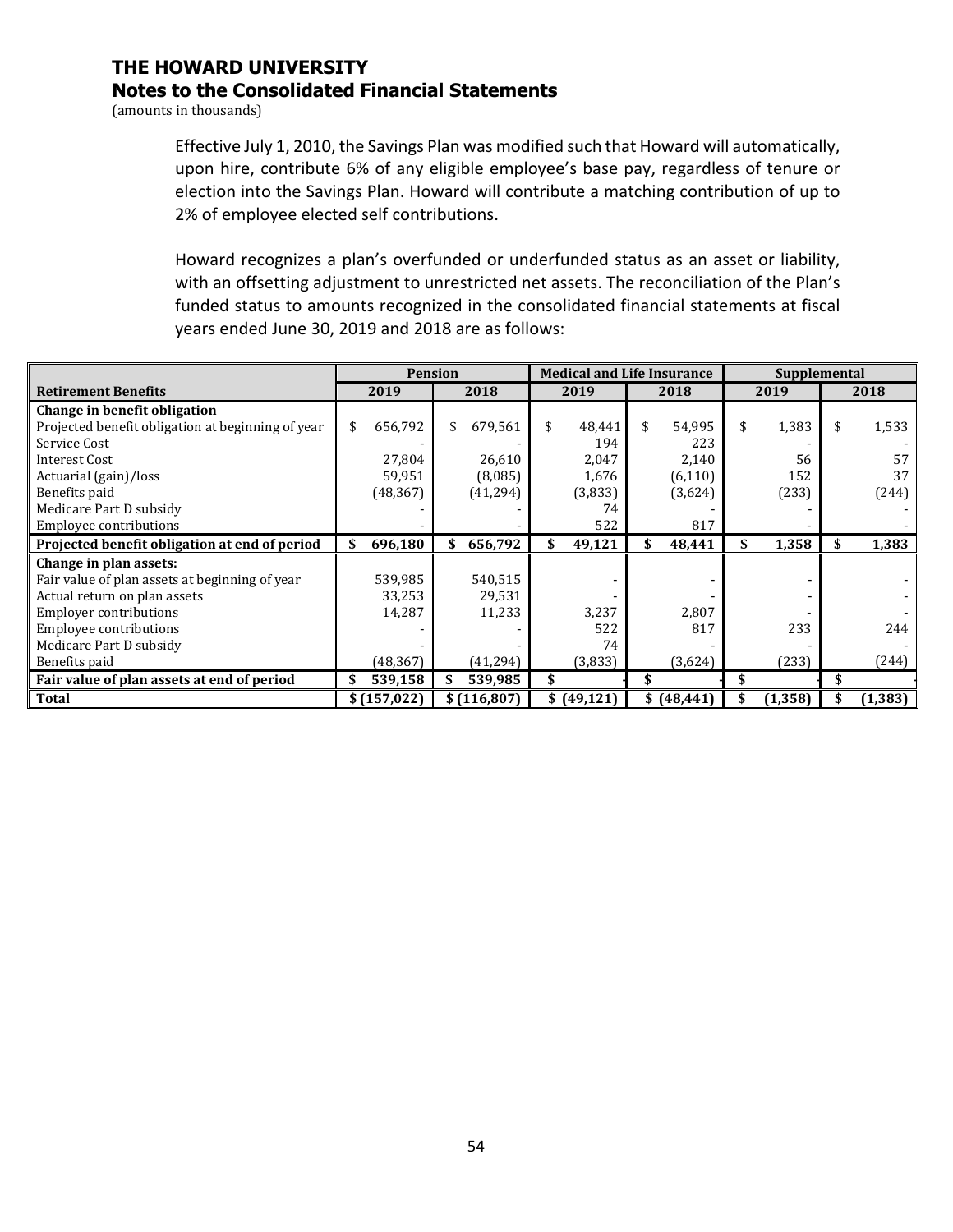(amounts in thousands)

Components of net periodic benefit cost and other amounts recognized in unrestricted net assets at fiscal years ended June 30, 2019 and 2018:

|                                                                 |     | <b>Pension</b> |     |             | <b>Medical and Life Insurance</b> |                 | Supplemental |    |       |
|-----------------------------------------------------------------|-----|----------------|-----|-------------|-----------------------------------|-----------------|--------------|----|-------|
| <b>Retirement Benefits</b>                                      |     | 2019           |     | 2018        | 2019                              | 2018            | 2019         |    | 2018  |
| <b>Recognized in Statement of Activities</b>                    |     |                |     |             |                                   |                 |              |    |       |
| Amortization of transition obligation                           |     |                |     |             |                                   |                 |              |    |       |
| Amortization of prior service cost                              |     | 100            |     | 100         |                                   |                 |              |    |       |
| Amortization of net actuarial loss                              |     | 8,026          |     | 8,695       | 270                               | 458             | 108          |    | 115   |
| <b>Total amortization</b>                                       | S   | 8,126          | \$  | 8,795       | 270                               | 458             | \$<br>108    |    | 115   |
| Service Cost                                                    |     |                |     |             | 194                               | 223             |              |    |       |
| Interest Cost                                                   |     | 27,804         |     | 26,610      | 2,047                             | 2,140           | 56           |    | 57    |
| Curtailment recognition of prior service credit                 |     |                |     |             | (7,639)                           | (13, 314)       |              |    |       |
| Expected return on plan assets                                  |     | (30,724)       |     | (30,975)    |                                   |                 |              |    |       |
| Recognized in operating expenses                                | \$  | 5,206          | \$. | 4,430       | \$<br>(5, 128)                    | \$<br>(10, 493) | \$<br>164    | \$ | 172   |
| Amortization of prior service cost                              |     | (100)          |     | (100)       |                                   |                 |              |    |       |
| Amortization of net actuarial loss                              |     | (8,026)        |     | (8,695)     | (270)                             | (458)           | (108)        |    | (115) |
| <b>Total amortization</b>                                       | \$  | (8, 126)       | \$. | (8, 795)    | \$<br>(270)                       | \$<br>(458)     | \$<br>(108)  | \$ | (115) |
| Net actuarial (gain) loss during the year                       |     | 57,423         |     | (6,641)     | 1,676                             | (6, 110)        | 152          |    | 37    |
| Curtailment recognition of prior service credit                 |     |                |     |             | 7,639                             | 13,314          |              |    |       |
| Total recognized in other changes in<br>unrestricted net assets |     | 49.297         |     | \$(15, 436) | \$<br>9,045                       | \$<br>6,746     | \$<br>44     |    | (78)  |
| <b>Total recognized in Statements of Activities</b>             | \$. | 54,503         |     | \$(11,006)  | 3,917                             | (3,747)         | \$<br>208    | S  | 94    |

Amounts included in unrestricted net assets at fiscal years ended June 30, 2019 and 2018:

|                            | <b>Pension</b> |            |          | <b>Medical and Life Insurance</b> |
|----------------------------|----------------|------------|----------|-----------------------------------|
| <b>Retirement Benefits</b> | 2019           | 2018       | 2019     | 2018                              |
| Net actuarial loss         | (302, 150)     | (252, 754) | (1, 103) | 303                               |
| Prior service cost         | (2,201)        | (2,301)    | 5,657    | 13,296                            |
| <b>Total</b>               | \$ (304, 351)  | (255, 055) | 4.554    | 13,599                            |

The estimated net actuarial loss, prior service cost/(credit), and transition obligation for the pension and post‐retirement plans that were accounted for as a part of net periodic benefit cost over the next fiscal year are \$11,524, (\$1,389), and \$0, respectively.

Contributions to the pension plan of \$14,287 and \$11,233 were made in fiscal years ended June 30, 2019 and 2018, respectively. Contributions of \$14,264 are projected for fiscal year 2019.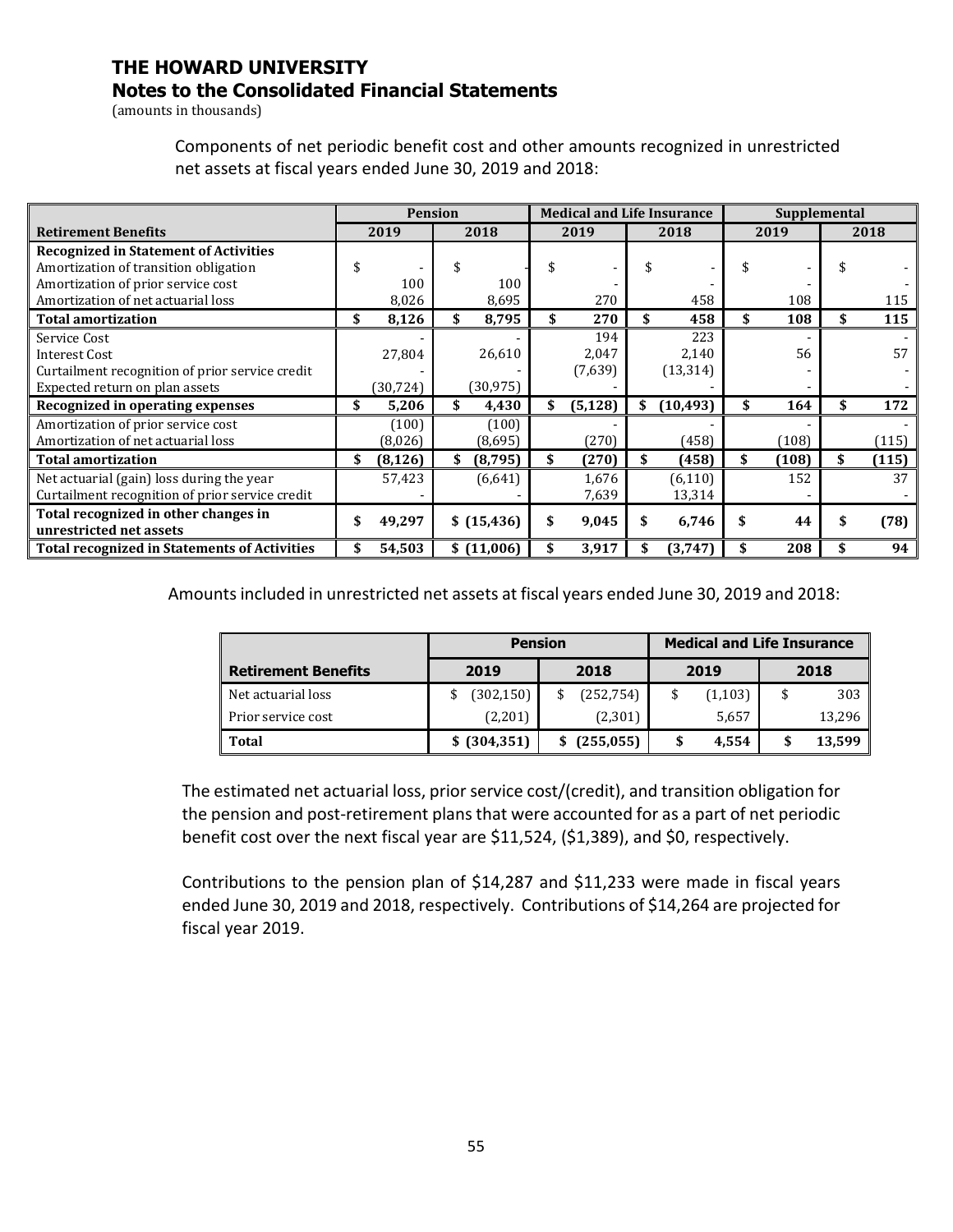(amounts in thousands)

The weighted average assumptions used to determine the benefit obligation in the actuarial valuations for fiscal years ended June 30, 2019 and 2018 were as follows:

|                                |       | <b>Pension Benefits</b> |          | <b>Post-retirement Benefits</b> |
|--------------------------------|-------|-------------------------|----------|---------------------------------|
| <b>Actuarial Assumptions</b>   | 2019  | 2018                    | 2019     | 2018                            |
| Discount rate                  | 3.62% | 4.39%                   | 3.64%    | 4.40%                           |
| Expected return on plan assets | 7.00% | 7.00%                   | $0.00\%$ | $0.00\%$                        |
| Rate of compensation increase  |       |                         | 3.50%    | 3.50%                           |

The weighted average assumptions used to determine net periodic cost in the actuarial valuations for fiscal years ended June 30, 2019 and 2018 were as follows:

|                                | <b>Pension Benefits</b> |       |          | <b>Post-retirement Benefits</b> |
|--------------------------------|-------------------------|-------|----------|---------------------------------|
| <b>Actuarial Assumptions</b>   | 2019                    | 2018  | 2019     | 2018                            |
| Discount rate                  | 4.39%                   | 4.05% | 4.40%    | 4.05%                           |
| Expected return on plan assets | 7.00%                   | 7.00% | $0.00\%$ | $0.00\%$                        |
| Rate of compensation increase  |                         |       |          |                                 |
| To age 35                      |                         |       | 3.50%    | 3.50%                           |
| Thereafter                     |                         |       | 3.50%    | 3.50%                           |

 average weighted real rate of return was computed for the portfolio which reflects the Plan's targeted asset allocation. Consideration was given to the correlation between The overall long-term rate of return for the pension plan assets was developed by estimating the expected long‐term real return for each asset class within the portfolio. An asset classes and the anticipated real rate of return and was added to the anticipated long‐term rate of inflation.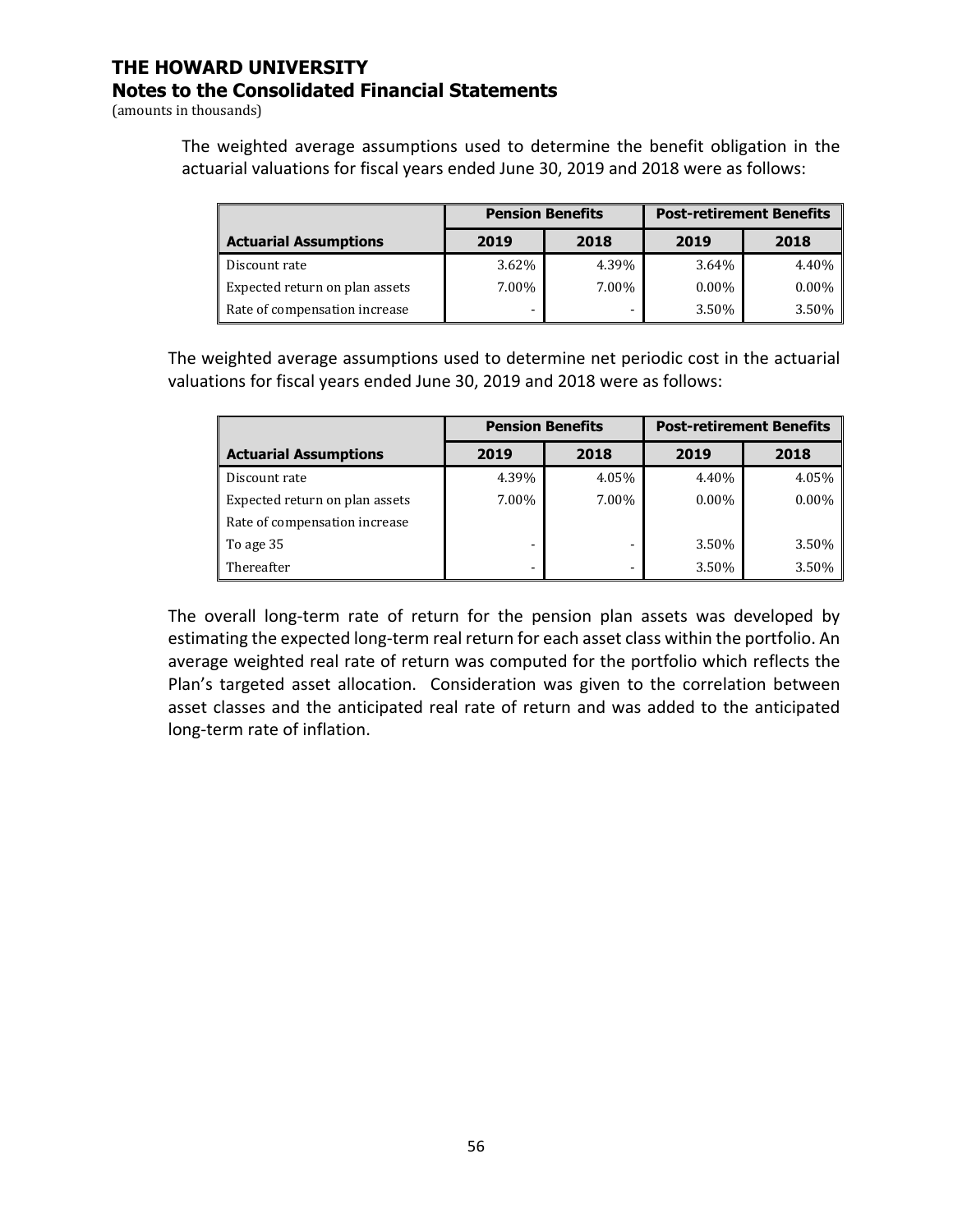(amounts in thousands)

Pension plan investments as of June 30, 2019 were as follows:

| PENSION PLAN INVESTMENTS AS OF JUNE 30, 2019                | <b>LEVEL 1</b> | <b>LEVEL 2</b> | <b>LEVEL 3</b> | <b>TOTAL</b>   |
|-------------------------------------------------------------|----------------|----------------|----------------|----------------|
| <b>Pension Plan Investments</b>                             |                |                |                |                |
| Assets:                                                     |                |                |                |                |
| Money Market Instrument (1)                                 | \$             | \$<br>14,259   | \$             | \$<br>14,259   |
| Commingled Funds                                            |                |                |                |                |
| <b>Emerging Market Equity (3)</b>                           |                | 8,903          |                | 8,903          |
| International Equity-Developed (3)                          |                | 44,531         |                | 44,531         |
| Global Fixed Income Securities (2)                          | 9,285          |                |                | 9,285          |
| Common Stock (3)                                            | 46,705         |                |                | 46,705         |
| <b>Fixed Income</b>                                         |                |                |                |                |
| Mortgage Backed Securities (2)                              |                | 14,279         |                | 14,279         |
| Corporate Bond (2)                                          |                | 71,823         |                | 71,823         |
| Government Bond (2)                                         | 85,788         |                |                | 85,788         |
| Hedge Fund                                                  |                |                |                |                |
| Credit Opportunities (4)                                    |                | 10,113         |                | 10,113         |
| Equity Long/short (4)                                       |                | 19,768         |                | 19,768         |
| Global opportunities (4)                                    |                | 6,914          |                | 6,914          |
| Multi-strategy (4)                                          |                |                | $\mathbf{1}$   |                |
| Mutual Fund                                                 |                |                |                |                |
| <b>Emerging Market Equity Security (3)</b>                  | 3,788          |                |                | 3,788          |
| Domestic Common Stock (3)                                   | 28,603         |                |                | 28,603         |
| Domestic Fixed Income (2)                                   | 71,970         |                |                | 71,970         |
| Private Equity and Venture Capital (4)                      |                |                | 60,177         | 60,177         |
| Private Debt (4)                                            |                |                | 37,846         | 37,846         |
| Real Estate (4)                                             |                |                | 60,636         | 60,636         |
| <b>Total assets</b>                                         | \$246,139      | \$190,590      | \$158,660      | \$595,389      |
| Liabilities:                                                |                |                |                |                |
| Financial Derivatives - Option Contracts                    | \$             | \$<br>(2,542)  | \$             | \$<br>(2, 542) |
| <b>Total liabilities</b>                                    | \$             | \$<br>(2, 542) | \$             | \$<br>(2, 542) |
| <b>Total pension plan investments</b>                       | \$246,139      | \$188,048      | \$158,660      | \$592,847      |
| Operating asset not subjected to fair value reporting       | 55,696         |                |                | 55,696         |
| Operating liabilities not subjected to fair value reporting | (103, 507)     |                |                | (103, 507)     |
| <b>Total plan assets</b>                                    | \$198,328      | \$188,048      | \$158,660      | \$545,036      |

Level 3 investments were 29% of total plan investments.

Refer to Note 6 – Fair Value Measurements for further explanation of financial instrument classifications.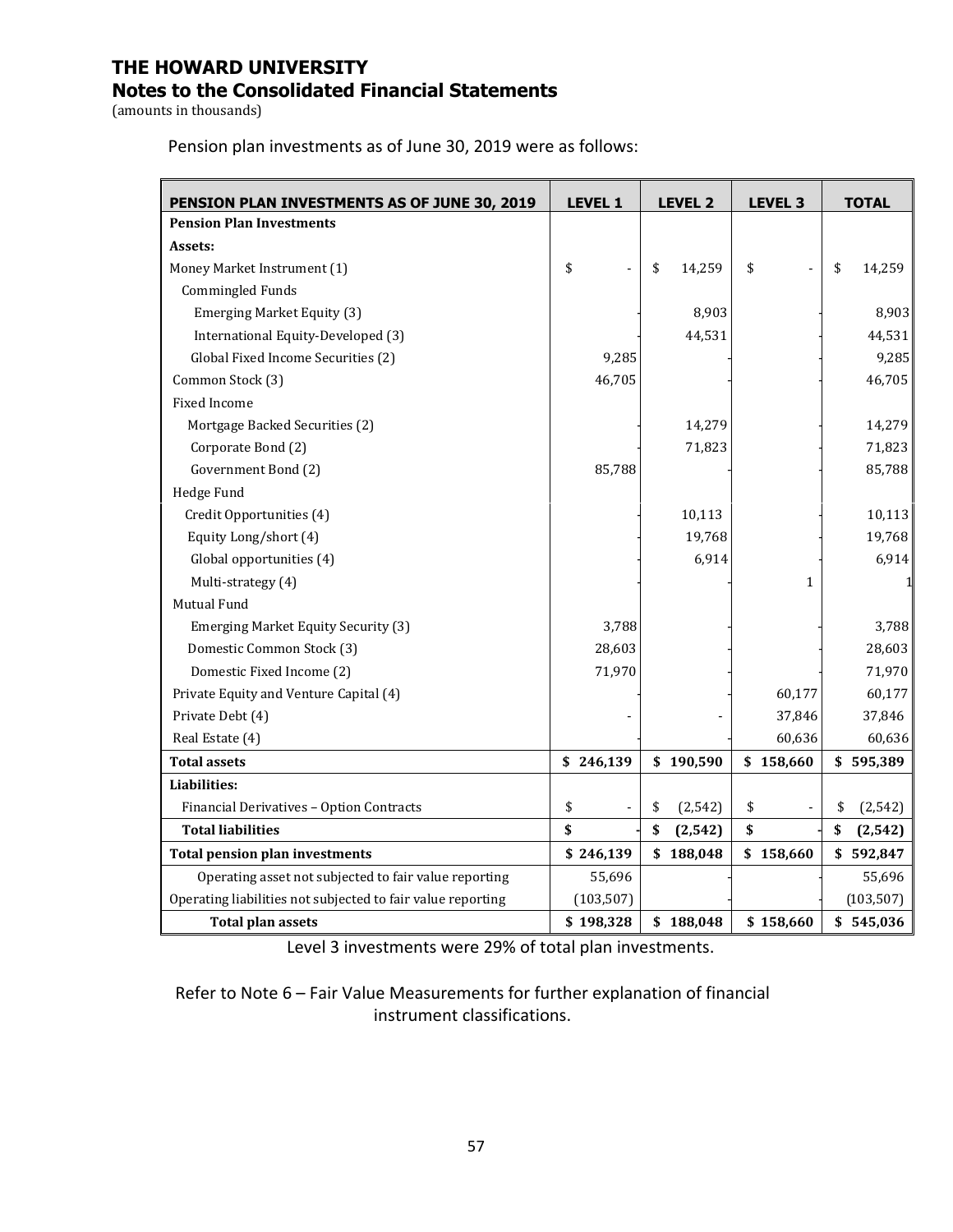(amounts in thousands)

Pension plan investments as of June 30, 2018 were as follows:

| PENSION PLAN INVESTMENTS AS OF JUNE 30, 2018                    | <b>LEVEL 1</b> | <b>LEVEL 2</b> | LEVEL <sub>3</sub> | <b>TOTAL</b> |
|-----------------------------------------------------------------|----------------|----------------|--------------------|--------------|
| <b>Pension Plan Investments</b>                                 |                |                |                    |              |
| Assets:                                                         |                |                |                    |              |
| Money Market Instrument (1)                                     | \$             | \$<br>28,762   | \$                 | \$<br>28,762 |
| Common/Collective Trusts                                        |                |                |                    |              |
| <b>Emerging Market Equity (3)</b>                               |                | 7,212          |                    | 7,212        |
| International Equity-Developed (3)                              |                | 94,556         |                    | 94,556       |
| CommodityInflation Hedging (8)                                  |                | 11,901         |                    | 11,901       |
| Common Stock (3)                                                | 54,189         |                |                    | 54,189       |
| <b>Fixed Income</b>                                             |                |                |                    |              |
| Mortgage Backed Securities (2)                                  |                | 4,481          |                    | 4,481        |
| Corporate Bond (2)                                              |                | 50,405         |                    | 50,405       |
| Government Bond (2)                                             | 54,573         |                |                    | 54,573       |
| Hedge Fund                                                      |                |                |                    |              |
| Credit Opportunities (4)                                        |                | 7,111          |                    | 7,111        |
| Equity Long/short (4)                                           |                | 9,991          |                    | 9,991        |
| Event Driven (4)                                                |                |                | 10                 | 10           |
| Global opportunities (4)                                        |                | 6,220          |                    | 6,220        |
| Multi-strategy (4)                                              |                |                |                    |              |
| Mutual Fund                                                     |                |                |                    |              |
| <b>Emerging Market Equity Security (3)</b>                      | 8,682          |                |                    | 8,682        |
| Domestic Common Stock (3)                                       | 40,289         |                |                    | 40,289       |
| Domestic Fixed Income (2)                                       | 70,970         |                |                    | 70970        |
| Private Equity and Venture Capital (4)                          |                |                | 66,827             | 66,827       |
| Real Estate (4)                                                 |                |                | 27,611             | 27,611       |
| <b>Total assets</b>                                             | \$228,703      | \$220,639      | \$<br>94,450       | \$543,792    |
| Liabilities:                                                    |                |                |                    |              |
| Financial Derivatives - Option Contracts                        | \$             | \$<br>247      | \$                 | \$<br>247    |
| <b>Total liabilities</b>                                        | \$             | \$<br>247      | \$                 | \$<br>247    |
| <b>Total pension plan investments</b>                           | \$228,703      | \$220,886      | \$94,450           | \$544,039    |
| Operating asset not subjected to fair value reporting (9)       | 30,627         |                |                    | 30,627       |
| Operating liabilities not subjected to fair value reporting (9) | (32,993)       |                |                    | (32,993)     |
| Total plan assets                                               | \$226,337      | \$220,886      | \$<br>94,450       | \$541,673    |

Level 3 investments were 17% of total plan investments.

Refer to Note 6 – Fair Value Measurements for further explanation of financial instrument classifications.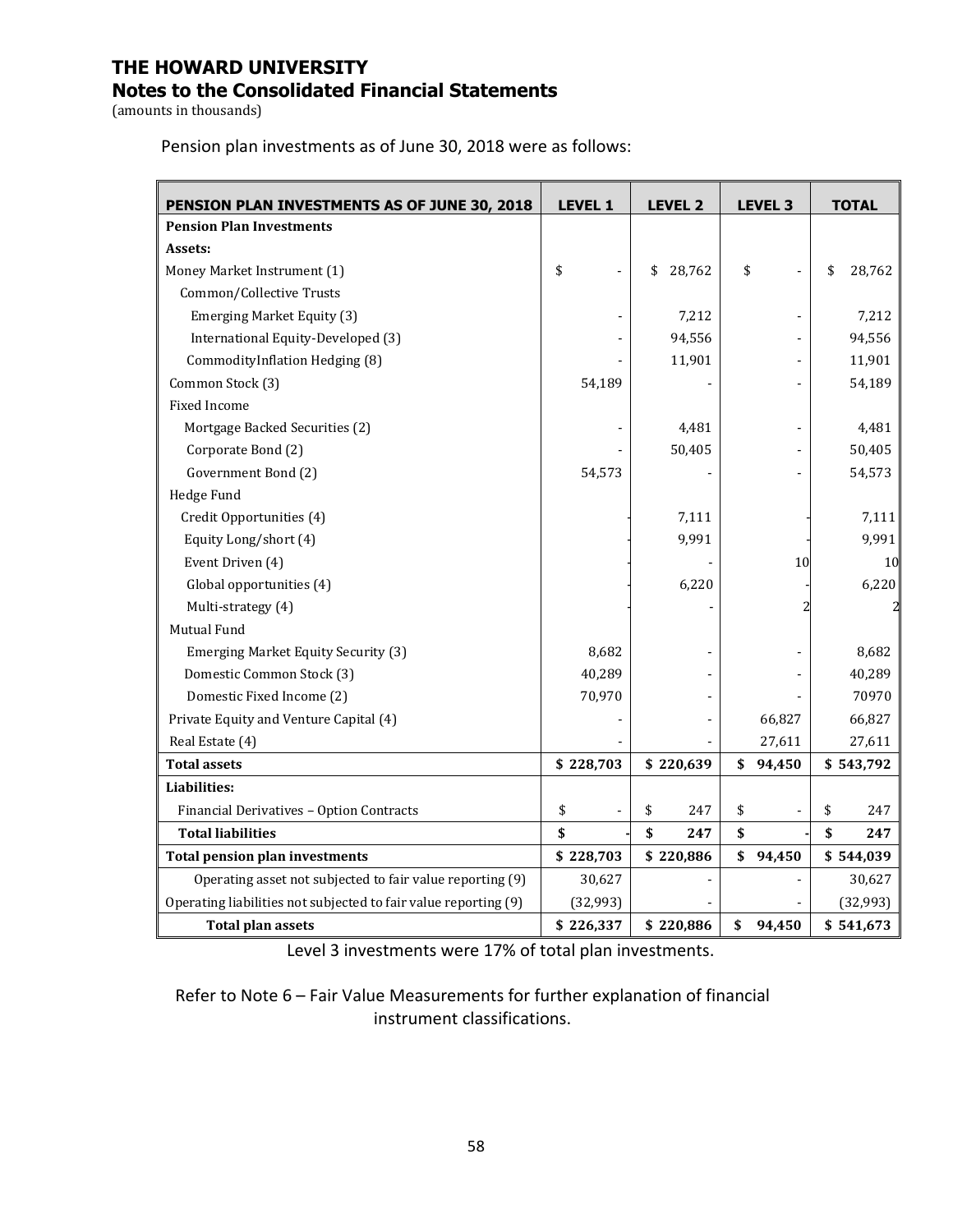(amounts in thousands)

The following table presents changes in amounts for financial instruments classified within Level 3 of the valuation hierarchy as previously defined, at June 30, 2019.

| <b>CHANGES IN LEVEL 3 FOR THE PERIOD</b><br><b>ENDED JUNE 30, 2019</b> |   | <b>PRIVATE EQUITY /</b><br><b>DEBT</b> |      | <b>HEDGE</b><br><b>FUNDS</b> |     | <b>REAL</b><br><b>ESTATE</b> | <b>TOTAL</b> |
|------------------------------------------------------------------------|---|----------------------------------------|------|------------------------------|-----|------------------------------|--------------|
| Balance July 1, 2018                                                   | Ф | 66,827                                 |      | 12                           |     | 27,611                       | 94,450       |
| Gain and loss (realized and unrealized)                                |   | 8.094                                  |      | (11)                         |     | 6,384                        | 14,467       |
| Purchases                                                              |   | 57,932                                 |      |                              |     | 30.504                       | 88,436       |
| Transfer out and sales                                                 |   | (34, 831)                              |      | ۰                            |     | (3,862)                      | (38, 693)    |
| Balance at June 30, 2019                                               | æ | 98,022                                 | - \$ | 1                            | S   | 60,637                       | 158,660      |
| Change in unrealized investments held                                  | ъ | (27)                                   | \$   | $\mathbf{1}$                 | - 5 | 4,834                        | 4,806        |

The following table presents changes in amounts for financial instruments classified within Level 3 of the valuation hierarchy as previously defined, at June 30, 2018.

| <b>CHANGES IN LEVEL 3 FOR THE PERIOD</b><br><b>ENDED JUNE 30, 2018</b> | <b>PRIVATE EQUITY /</b><br><b>DEBT</b> |    | <b>HEDGE</b><br><b>FUNDS</b> | <b>REAL</b><br><b>ESTATE</b> | <b>TOTAL</b> |
|------------------------------------------------------------------------|----------------------------------------|----|------------------------------|------------------------------|--------------|
| Balance July 1, 2017                                                   | \$<br>67,921                           | S  | 46                           | 15,867                       | 83,333       |
| Gain and loss (realized and unrealized)                                | 6,252                                  |    | (34)                         | 3,775                        | 9,993        |
| Purchases                                                              | 9.444                                  |    | ۰                            | 13,190                       | 22,634       |
| Transfer out and sales                                                 | (16,790)                               |    | -                            | (5,222)                      | (22, 011)    |
| Balance at June 30, 2018                                               | 66.827                                 | \$ | 12                           | 27.611                       | 94,450       |
| Change in unrealized investments held                                  | 2,885                                  | \$ | (21)                         | 2,702                        | 5,566        |

 unfunded commitments as of June 30, 2019 and 2018. Real estate funds and limited **Pension Plan Liquidity Terms and Unfunded Commitments** - The following tables represent Howard's investments by asset class and their respective liquidity terms and partnerships do not have readily ascertainable market values and may be subject to withdrawal restrictions.

| <b>INVESTMENTS AS OF</b><br><b>JUNE 30, 2019</b> | <b>Fair Value</b> | <b>Unfunded</b><br><b>Commitments</b> | <b>Redemption/</b><br><b>Withdrawal</b><br><b>Frequency</b> | <b>Redemption/</b><br><b>Withdrawal</b><br><b>Notice Period</b> |
|--------------------------------------------------|-------------------|---------------------------------------|-------------------------------------------------------------|-----------------------------------------------------------------|
| Hedge funds                                      | 36,967            | 680<br>\$                             | Monthly - Annually                                          | 45 - 90 days                                                    |
| Real estate funds                                | 60,636            | 16,790                                |                                                             | $1 - 5$ years                                                   |
| Common/collective trusts                         | 62,736            |                                       | Monthly                                                     |                                                                 |
| Limited partnerships                             | 98,022            | 58,519                                |                                                             | $\leq 10$ years                                                 |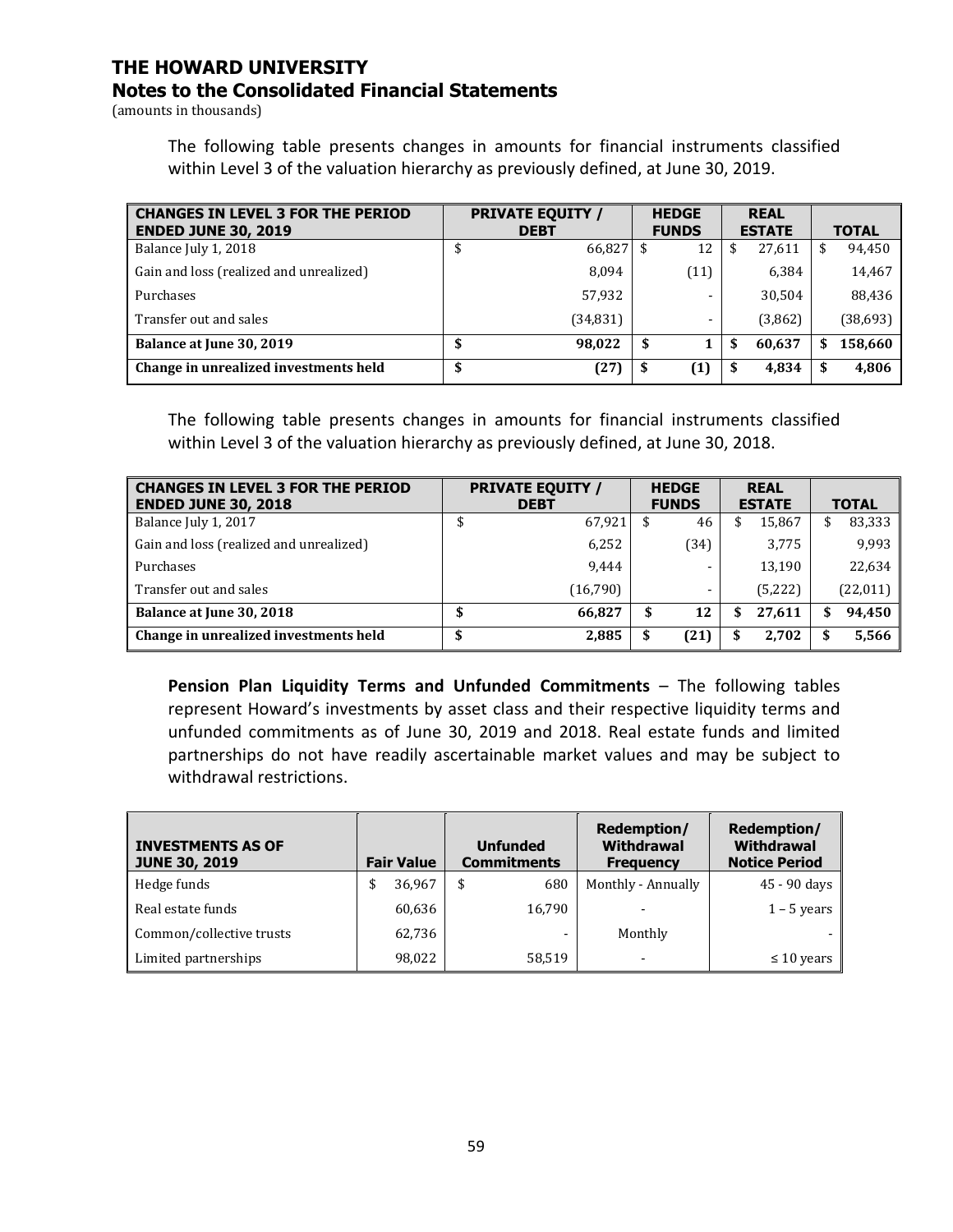(amounts in thousands)

| <b>INVESTMENTS AS OF</b><br><b>JUNE 30, 2018</b> | <b>Fair Value</b> | <b>Unfunded</b><br><b>Commitments</b> | Redemption/<br>Withdrawal<br><b>Frequency</b> | Redemption/<br>Withdrawal<br><b>Notice Period</b> |
|--------------------------------------------------|-------------------|---------------------------------------|-----------------------------------------------|---------------------------------------------------|
| Hedge funds                                      | 24,333            | -\$                                   | Monthly - Annually                            | 45 - 90 days                                      |
| Real estate funds                                | 27,611            | 28,128                                |                                               | $2 - 10$ years                                    |
| Common/collective trusts                         | 113,686           |                                       | Monthly                                       |                                                   |
| Limited partnerships                             | 66,827            | 30,335                                |                                               | $\leq 10$ years                                   |

 portfolio. Interim targets outside of the allowable ranges were set to allow for flexibility The asset allocation of the Plan is analyzed annually to determine the need for rebalancing to maintain an allocation that is within the allowable ranges. The investment strategy is to invest in asset classes that are negatively correlated to minimize overall risk in the in reaching the long‐term targets in the private equity and real estate categories.

The actual allocation of the Plan for June 30, and the allowable range is as follows:

| <b>PENSION PLAN ASSET</b>        |       |        |                        |
|----------------------------------|-------|--------|------------------------|
| <b>ALLOCATION</b>                | 2019  | 2018   | <b>Allowable Range</b> |
| Mid-Large Cap U.S. Equity        | 9.9%  | 9.7%   | 7-23%                  |
| Small Cap U.S. Equity            | 2.5%  | 3.8%   | $1 - 5%$               |
| International Equity - Developed | 8.2%  | 16.8%  | 7-17%                  |
| Private Equity/Venture Capital   | 10.3% | 11.7%  | $2 - 20%$              |
| Private Debt                     | 6.5%  | $-9/0$ | $2 - 8%$               |
| Hedge Funds                      | 6.7%  | 4.5%   | $1 - 5%$               |
| <b>Inflation Hedging</b>         | 2.6%  | 6.9%   | $1 - 5%$               |
| <b>Emerging Markets Equity</b>   | 3.3%  | 3.4%   | $2 - 8%$               |
| <b>Real Estate</b>               | 10.9% | 4.5%   | $3-11%$                |
| <b>Liability Hedging Assets</b>  | 34.3% | 36.9%  | 25-45%                 |
| Cash and Cash Equivalents        | 4.8%  | 1.7%   | $0 - 5%$               |
| Total                            | 100%  | 100%   |                        |

 for fiscal year 2019 is 6.09%. This growth rate was assumed to decrease gradually to 4.5% The trend rate for growth in health care costs, excluding dental, used in the calculation in 2038 and to remain at this level thereafter. The health care cost trend rate assumption has a significant effect on the obligations reported for the health care plans.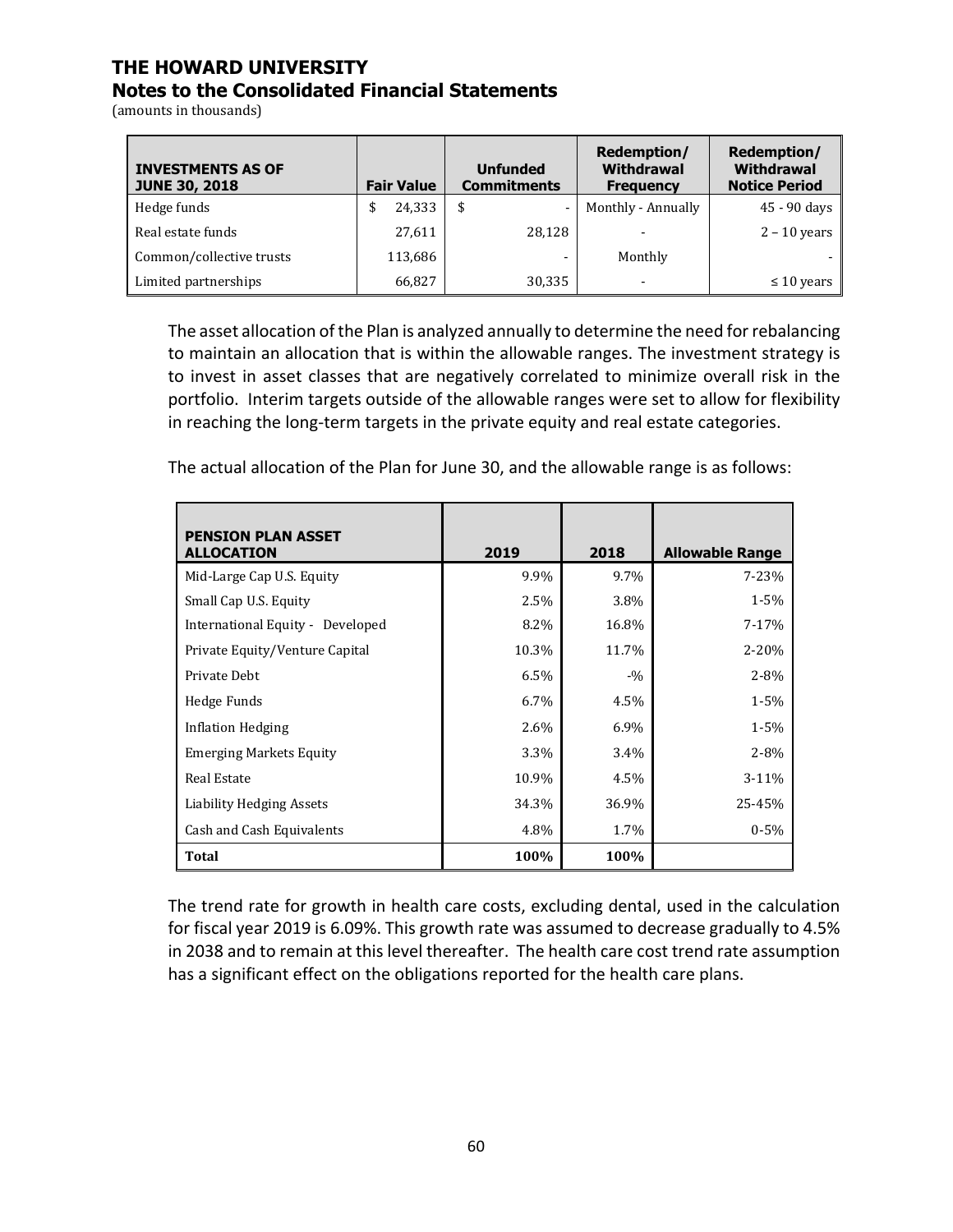(amounts in thousands)

The following benefit payments, which reflect expected future service as appropriate, are expected to be paid over the next ten years as follows:

|                                                   |                                   | <b>POST-RETIREMENT BENEFITS</b>    |                                   |                                 |  |  |  |  |
|---------------------------------------------------|-----------------------------------|------------------------------------|-----------------------------------|---------------------------------|--|--|--|--|
| <b>EXPECTED FUTURE</b><br><b>BENEFIT PAYMENTS</b> | <b>PENSION</b><br><b>BENEFITS</b> | <b>EXCLUDING</b><br><b>SUBSIDY</b> | <b>SUBSIDY</b><br><b>PAYMENTS</b> | <b>NET OF</b><br><b>SUBSIDY</b> |  |  |  |  |
| Year ending June 30:                              |                                   |                                    |                                   |                                 |  |  |  |  |
| 2020                                              | 48,116                            | 3,647                              | 127                               | 3,774                           |  |  |  |  |
| 2021                                              | 47,862                            | 3,584                              | 122                               | 3,706                           |  |  |  |  |
| 2022                                              | 47,588                            | 3,523                              | 117                               | 3,640                           |  |  |  |  |
| 2023                                              | 46,978                            | 3,432                              | 111                               | 3,543                           |  |  |  |  |
| 2024                                              | 46,269                            | 3,336                              | 104                               | 3,440                           |  |  |  |  |
| Years 2025-2029                                   | 216,238                           | 15.444                             | 429                               | 15.873                          |  |  |  |  |
| Total                                             | \$<br>453,051                     | \$<br>32,966                       | \$<br>1,010                       | \$<br>33,976                    |  |  |  |  |

The mortality retirement rates base table used MRP‐2007 (Actuary adaptation of the Society of Actuaries' RP2014 table).

If eligible, participants are assumed to retire according to the following schedule:

| <b>RETIREMENT AGE</b> | <b>ASSUMED RATE OF RETIREMENT</b> |
|-----------------------|-----------------------------------|
| $55 - 60$             | 5%                                |
| $61 - 63$             | 12%                               |
| 64                    | 16%                               |
| 65                    | 25%                               |
| $66 - 69$             | 16%                               |
| $70+$                 | 100%                              |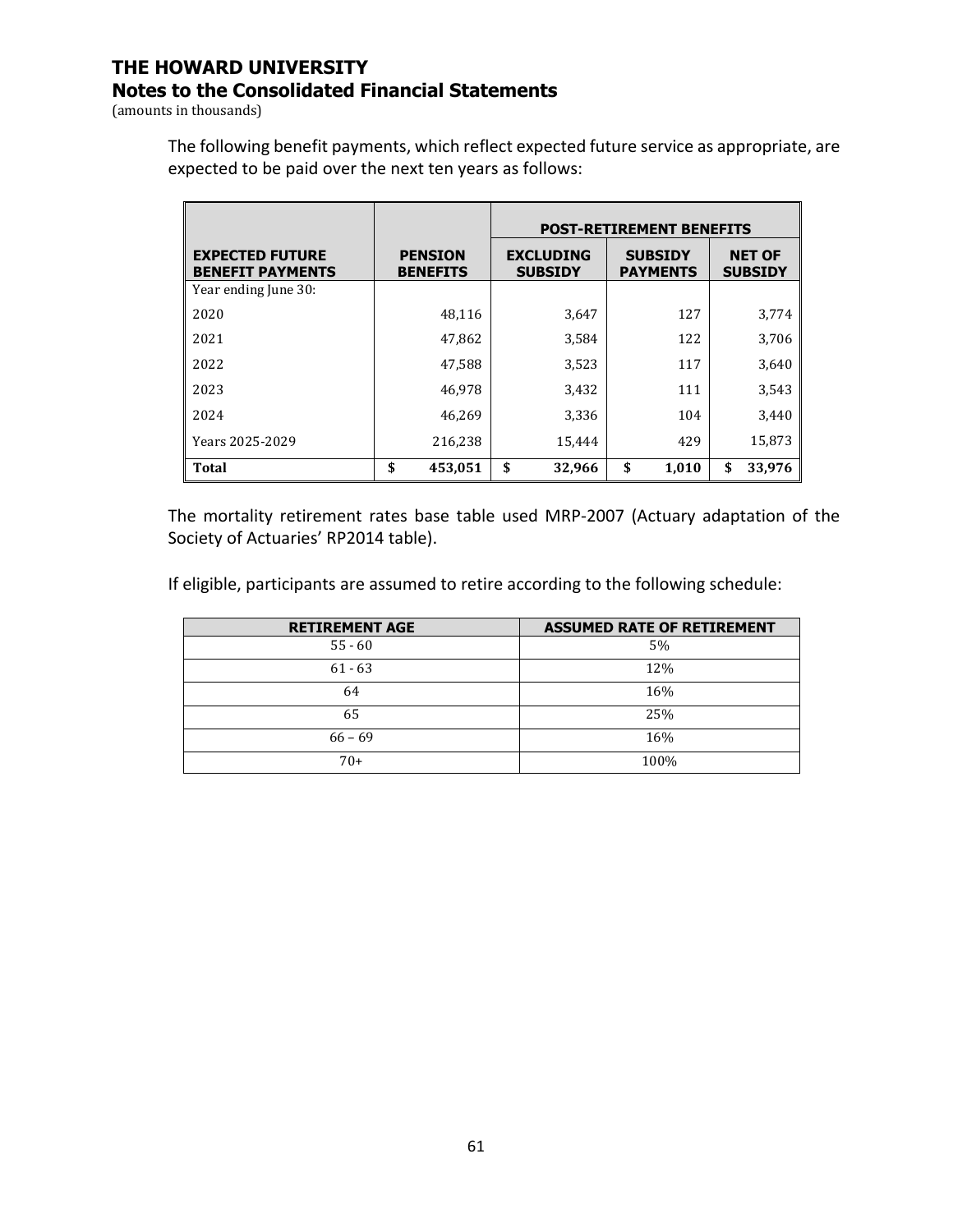# **THE HOWARD UNIVERSITY**

**Notes to the Consolidated Financial Statements** 

(amounts in thousands)

# **14. Net Assets**

Net assets with donor restrictions are restricted for the following purposes as follows at June 30:

| <b>NET ASSETS WITH DONOR RESTRICTIONS</b>                               | 2019 |         |               |  |  |  |  |  |  |  |  |  |  |  |  |  |  |  |  |  | 2018 |
|-------------------------------------------------------------------------|------|---------|---------------|--|--|--|--|--|--|--|--|--|--|--|--|--|--|--|--|--|------|
| Subject to expenditure or use for specified purpose:                    |      |         |               |  |  |  |  |  |  |  |  |  |  |  |  |  |  |  |  |  |      |
| Scholarships                                                            | \$   | 22,104  | \$<br>20,057  |  |  |  |  |  |  |  |  |  |  |  |  |  |  |  |  |  |      |
| Professorships                                                          |      | 18,078  | 16,846        |  |  |  |  |  |  |  |  |  |  |  |  |  |  |  |  |  |      |
| Student loans                                                           |      | 2,492   | 2,219         |  |  |  |  |  |  |  |  |  |  |  |  |  |  |  |  |  |      |
| Federal term endowment                                                  |      | 157,649 | 144,119       |  |  |  |  |  |  |  |  |  |  |  |  |  |  |  |  |  |      |
| General operations and other                                            |      | 28,335  | 23,988        |  |  |  |  |  |  |  |  |  |  |  |  |  |  |  |  |  |      |
| Total subject to expenditure for specified purpose                      | \$   | 228,658 | \$<br>207,229 |  |  |  |  |  |  |  |  |  |  |  |  |  |  |  |  |  |      |
| Funds to be held in perpetuity and subject to time<br>restriction:      |      |         |               |  |  |  |  |  |  |  |  |  |  |  |  |  |  |  |  |  |      |
| Subject to time restrictions                                            | \$   | 2,895   | \$<br>3,646   |  |  |  |  |  |  |  |  |  |  |  |  |  |  |  |  |  |      |
| To be held in perpetuity                                                |      | 148,426 | 142,187       |  |  |  |  |  |  |  |  |  |  |  |  |  |  |  |  |  |      |
| Total funds to be held in perpetuity and subject to<br>time restriction | \$   | 151,321 | \$<br>145,933 |  |  |  |  |  |  |  |  |  |  |  |  |  |  |  |  |  |      |
| Endowments subject to spending policy and                               |      |         |               |  |  |  |  |  |  |  |  |  |  |  |  |  |  |  |  |  |      |
| appropriation:                                                          |      |         |               |  |  |  |  |  |  |  |  |  |  |  |  |  |  |  |  |  |      |
| Scholarships                                                            | \$   | 39,725  | \$<br>40,953  |  |  |  |  |  |  |  |  |  |  |  |  |  |  |  |  |  |      |
| Professorships                                                          |      | 21,691  | 22,566        |  |  |  |  |  |  |  |  |  |  |  |  |  |  |  |  |  |      |
| Student loans                                                           |      | (215)   | 1             |  |  |  |  |  |  |  |  |  |  |  |  |  |  |  |  |  |      |
| General operations and other                                            |      | 12,520  | 17,014        |  |  |  |  |  |  |  |  |  |  |  |  |  |  |  |  |  |      |
| Total endowments subject to spending policy and<br>appropriation        | \$   | 73,721  | \$<br>80,534  |  |  |  |  |  |  |  |  |  |  |  |  |  |  |  |  |  |      |
| Total net assets with donor restrictions                                | \$   | 453,700 | \$<br>433,696 |  |  |  |  |  |  |  |  |  |  |  |  |  |  |  |  |  |      |

The Federal term endowment restriction is for 20 years for each contribution beginning in 1985. Howard transfers the amount of the original contribution plus accumulated investment returns to net assets without donor restriction at the end of each 20 year period. For fiscal years ended June 30, 2019 and 2018, the transfer amounts were \$0 and \$719, respectively.

 were \$217,376 and \$233,839, respectively. Net assets without donor restrictions include For the fiscal years ended June 30, 2019 and 2018, net assets without donor restriction board‐designated and non‐board designated amounts. Any revenue or expense transactions funded by contributions or sources that have no external donor restrictions are classified as non‐board designated amounts.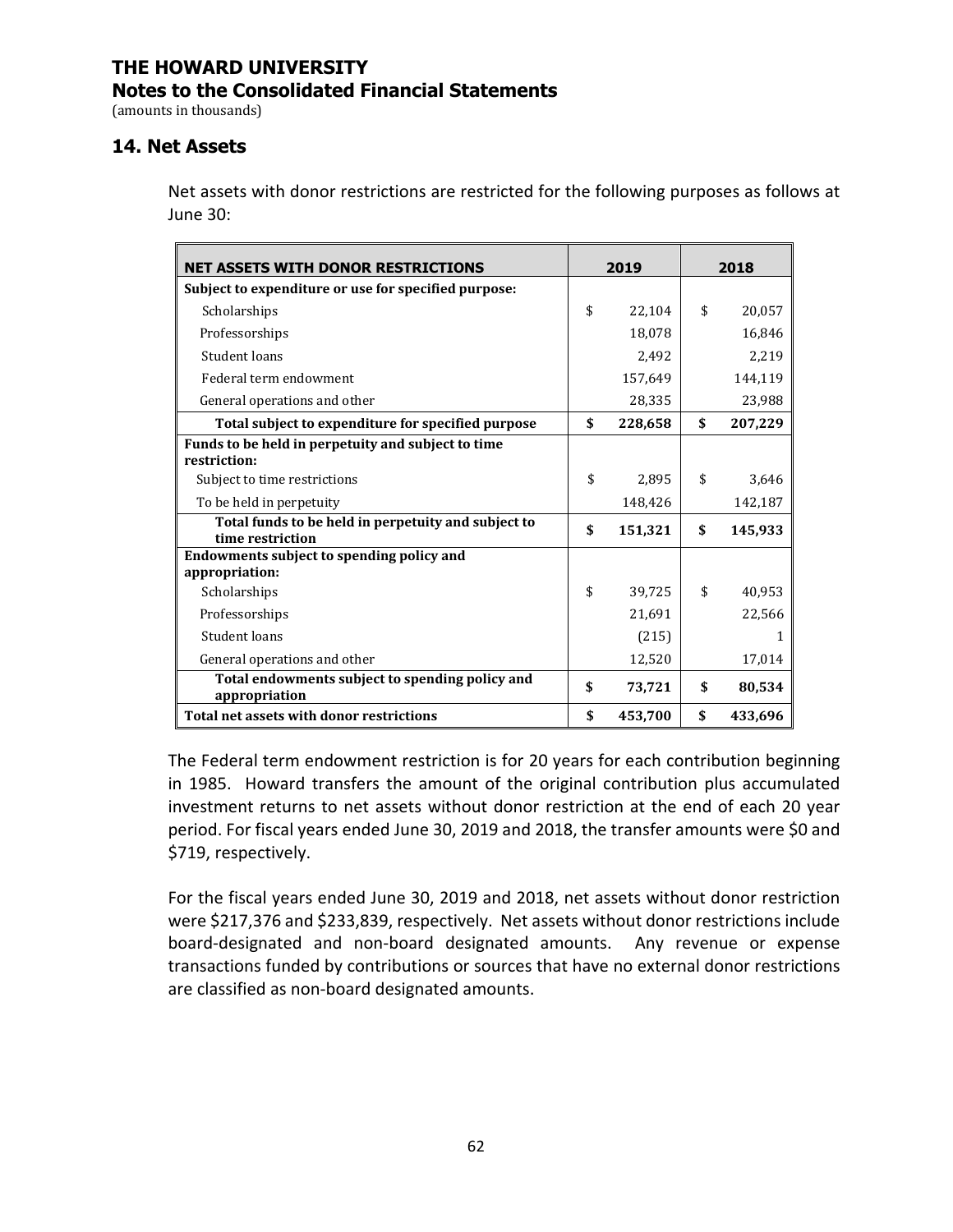(amounts in thousands)

Net assets without donor restrictions include board‐designated funds as follows at June 30:

| <b>NET ASSETS WITHOUT DONOR RESTRICTIONS</b> | 2019    | 2018 |         |  |
|----------------------------------------------|---------|------|---------|--|
| Non-board designated                         | 203,772 |      | 157,545 |  |
| Board designated                             | 13.604  |      | 76,294  |  |
| Total                                        | 217,376 |      | 233,839 |  |

 Release of net assets with donor restrictions due to the passage of time or by incurring expenses satisfying the restricted purpose specified by the donors as noted for fiscal years ended June 30, 2019 and 2018 are as follows:

| <b>NET ASSETS RELEASED FROM RESTRICTIONS</b> | 2019        | 2018         |
|----------------------------------------------|-------------|--------------|
| Federal term                                 | \$          | \$<br>2,566  |
| Restrictions released based on purpose:      |             |              |
| Scholarships and fellowships                 | 3,720       | 3,491        |
| Professorships                               | 1,317       | 1,513        |
| Student loans                                | 129         | 162          |
| General operations and other                 | 3,110       | 2,791        |
| Total                                        | \$<br>8,276 | \$<br>10,523 |

# **15. Functional Expenses**

 on a functional basis among its various programs and institutional support. Expenses that can be identified with a specific program are charged directly. Costs related to the Howard presents its statements of activities by function. Howard allocates its expenses operation and maintenance of physical plant including utilities, depreciation of fixed assets and interest expense, are allocated among programs and institutional support based upon square footage.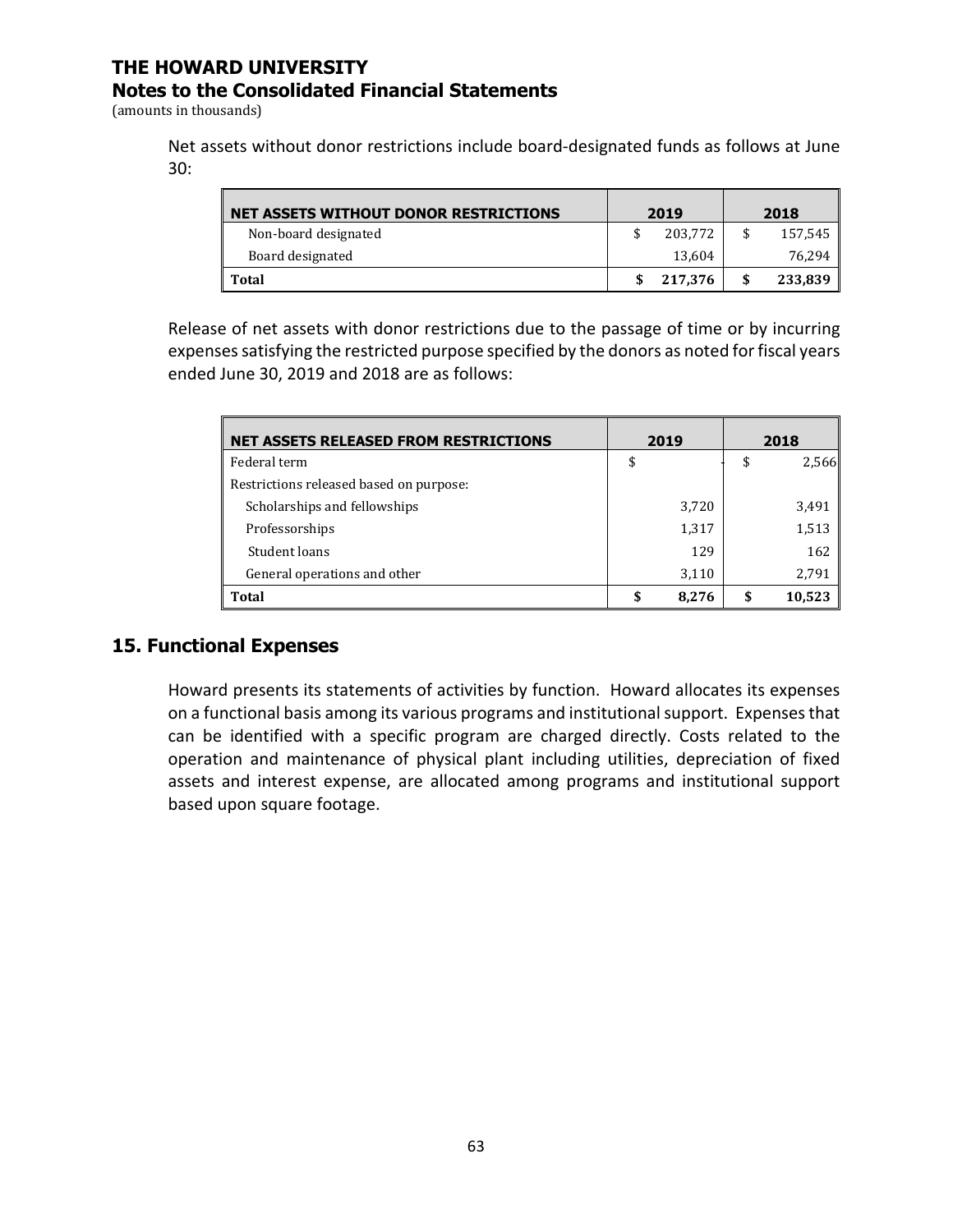(amounts in thousands)

| <b>Consolidated Statements of Functional Expenses</b><br>For year ended June 30, 2019<br>(in thousands) | <b>Academic and</b><br>Research | <b>Healthcare</b><br><b>Services</b> | Administrative<br><b>Support</b> | <b>Total</b>  |
|---------------------------------------------------------------------------------------------------------|---------------------------------|--------------------------------------|----------------------------------|---------------|
| Operating expenses:                                                                                     |                                 |                                      |                                  |               |
| Compensation                                                                                            | \$<br>213,119                   | \$<br>175,535                        | \$<br>48,661                     | \$<br>437,315 |
| Medical and office supplies                                                                             | 6,160                           | 32,504                               | 2,517                            | 41,181        |
| Repairs and maintenance                                                                                 | 2,948                           | 193                                  | 3,089                            | 6,230         |
| Food service costs                                                                                      | 449                             | ٠                                    | 14,061                           | 14,510        |
| <b>Grant subcontracts</b>                                                                               | 15,545                          |                                      | 239                              | 15,784        |
| Insurance and risk management                                                                           | 10,870                          | 1,222                                | 2,514                            | 14,606        |
| Professional and administrative services                                                                | 11,908                          | 49,254                               | 35,262                           | 96,424        |
| Other costs                                                                                             | 68,035                          | 2,483                                | 71,010                           | 141,528       |
| Total operating expenses before interest, depreciation, and<br>amortization                             | 329,034                         | 261,191                              | 177,353                          | 767,578       |
| Interest expense                                                                                        | 10,896                          | 3,758                                | 12,796                           | 27,450        |
| Depreciation                                                                                            | 21,336                          | 12,842                               | 12,989                           | 47,167        |
| Amortization of retirement plan actuarial losses                                                        |                                 | 2,333                                | 6,061                            | 8,394         |
| Interest, depreciation, and amortization                                                                | 32,232                          | 18,933                               | 31,846                           | 83,011        |
| <b>Total operating expenses</b>                                                                         | \$<br>361,266                   | \$<br>280,124                        | \$<br>209,199                    | \$<br>850,589 |

| <b>Consolidated Statements of Functional Expenses</b><br>For year ended June 30, 2018 | <b>Academic and</b> | <b>Healthcare</b> | <b>Administrative</b> |               |
|---------------------------------------------------------------------------------------|---------------------|-------------------|-----------------------|---------------|
| (in thousands)                                                                        | Research            | <b>Services</b>   | Support               | <b>Total</b>  |
| Operating expenses:                                                                   |                     |                   |                       |               |
| Compensation                                                                          | \$<br>187,572       | \$<br>179,226     | \$<br>45,666          | \$<br>412,464 |
| Medical and office supplies                                                           | 6,063               | 27,381            | 1,725                 | 35,169        |
| Repairs and maintenance                                                               | 2,964               | 1,264             | 6,952                 | 11,180        |
| Food service costs                                                                    | 1,114               |                   | 15,259                | 16,373        |
| <b>Grant subcontracts</b>                                                             | 15,029              |                   | 6                     | 15,035        |
| Insurance and risk management                                                         | 11,564              | 2,030             | 2,590                 | 16,184        |
| Professional and administrative services                                              | 10,434              | 59,318            | 31,991                | 101,743       |
| Other costs                                                                           | 50,286              | 1,384             | 59,966                | 111,636       |
| Total operating expenses before interest, depreciation, and<br>amortization           | 285,026             | 270,603           | 164,155               | 719,784       |
| Interest expense                                                                      | 7,520               | 4,117             | 11,332                | 22,969        |
| Depreciation                                                                          | 15,894              | 8,251             | 15,669                | 39,814        |
| Amortization of retirement plan actuarial losses                                      |                     | 2,687             | 6,566                 | 9,253         |
| Interest, depreciation, and amortization                                              | 23,414              | 15,055            | 33,567                | 72,036        |
| <b>Total operating expenses</b>                                                       | \$<br>308,440       | \$<br>285,658     | \$<br>197,722         | \$<br>791,820 |

# **16. Estimated Third-Party Settlements**

Certain services rendered by the Hospital are reimbursed by third‐party payors at cost, based upon cost reports filed after year‐end. Contractual allowances are recorded based upon preliminary estimates of reimbursable costs.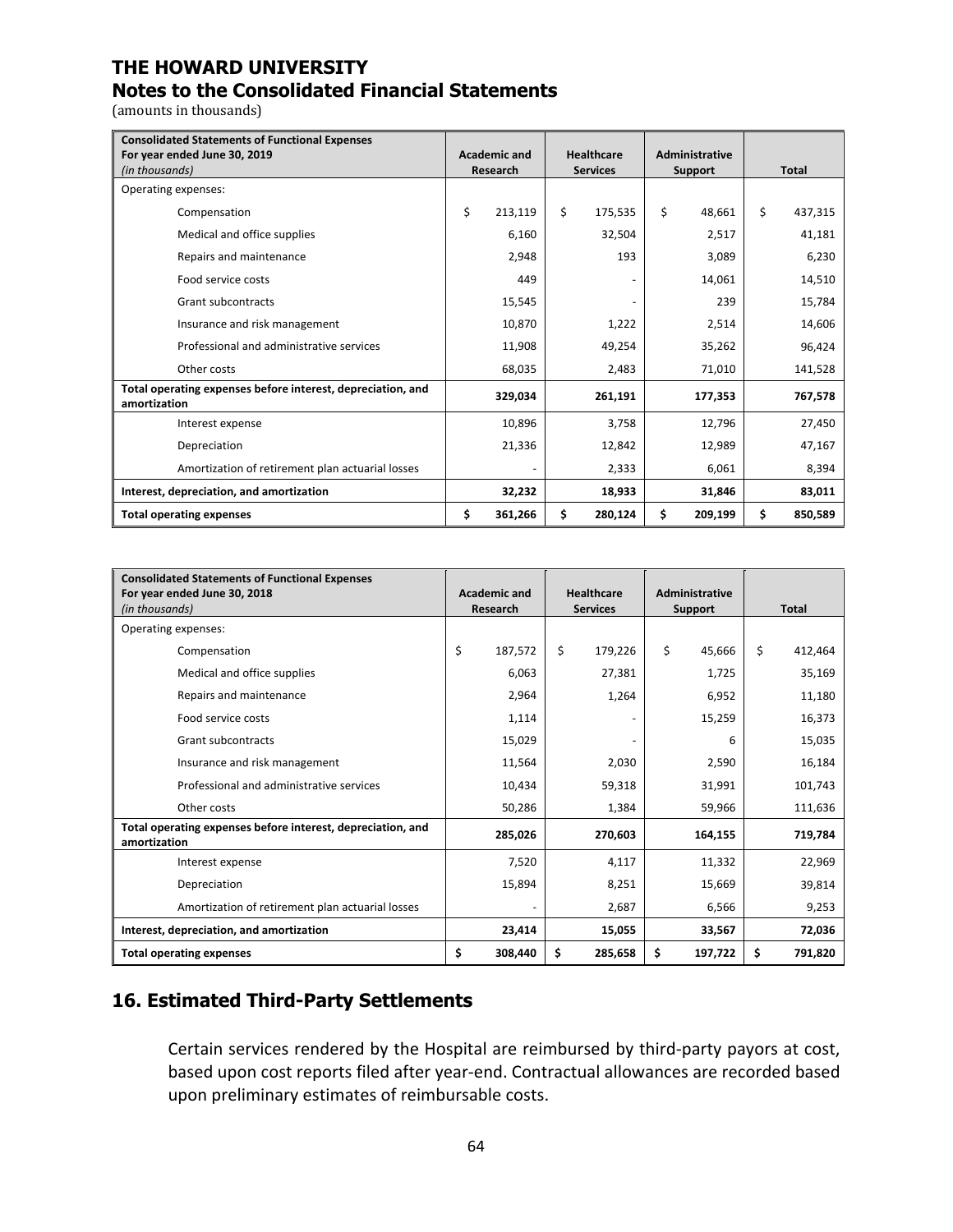(amounts in thousands)

Net patient service revenue recorded under cost reimbursement agreements for the current and prior years is subject to audit and retroactive adjustments by significant third‐ party payors for the following years:

> Medicare 2018‐2019 Medicaid 2018‐2019

 Final settlements and changes in estimates related to Medicare and Medicaid third‐party cost reports for prior years resulted in an decrease in net patient service revenues of approximately \$1,271 for fiscal year ended June 30, 2019 and an increase of approximately \$6,467 for fiscal year ended June 30, 2018,.

| <b>THIRD-PARTY SETTLEMENT REVENUE</b>   | 2019         | 2018   |
|-----------------------------------------|--------------|--------|
| Medicare pass-through                   | \$<br>10,212 | 11,519 |
| Disproportionate Share Hospital         | 50.461       | 38,755 |
| Graduate and Indirect Medical Education | 8.195        | 9,682  |
| <b>Other</b>                            | 115          | 353    |
| Total third-party settlement revenue    | 68,983       | 60,309 |

# **17. Charity Care**

 The Hospital provides services to patients who meet the criteria of its charity care policy without charge, or at amounts less than established rates. The criteria for charity services are comprised of family income, net worth and eligibility at time of application. In addition the Hospital provides services to patients under the District of Columbia charity care program, DC Alliance. The total costs foregone for services furnished under the Hospital's charity care policy and the DC Alliance program were \$4,143 and \$3,620 for fiscal years ended June 30, 2019 and 2018, respectively.

 implicit price concessions on self‐pay accounts (bad debt) as well as charity care, for fiscal Total uncompensated care costs under all of Howard's clinical services, which includes years ended June 30, 2019 and 2018 were \$59,888 and \$52,759, respectively.

#### **18. Insurance and Risk Management**

 charged to expense. Through December 31, 2015, Pinnacle reinsured 95% of its risk to Genesis, Ltd. (Genesis), an affiliated reinsurer. Genesis, a Class 2 reinsurer under the Howard, along with 17 other institutions of higher education, is a subscriber in Pinnacle Consortium of Higher Education, a Vermont Reciprocal Risk Retention Group. Pinnacle provides commercial general and certain specific liability coverage. Howard's annual payments to Pinnacle for insurance coverage are based on actuarial studies and are Insurance Act of 1978 of Bermuda, was jointly formed by Howard and 16 other higher education institutions. Genesis reinsured general liability and automobile liability risks of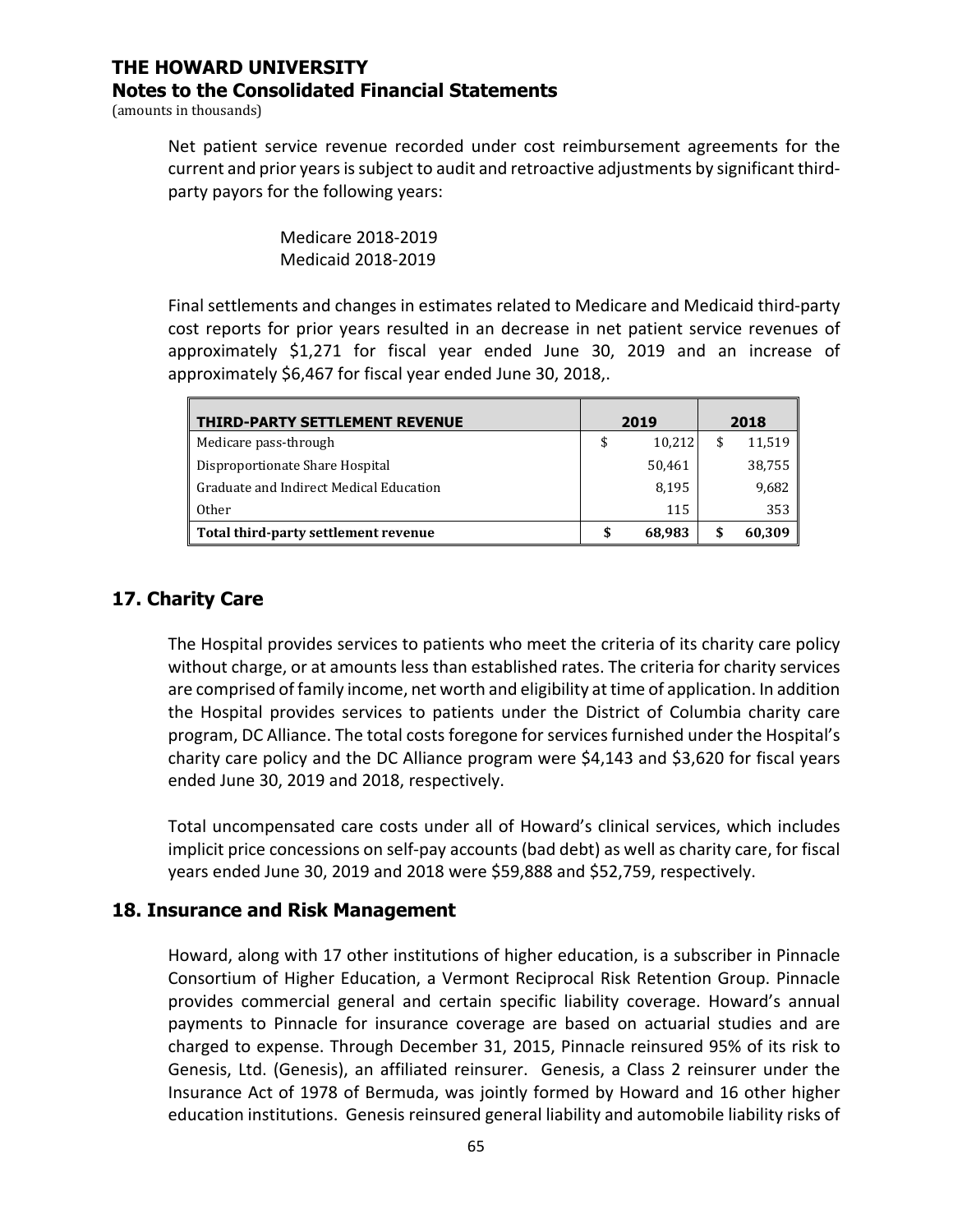(amounts in thousands)

 its shareholders. On January 1, 2016, Genesis merged into Pinnacle. At June 30, 2019, included in restricted investments. Liability insurance coverage in excess of the primary coverage has been purchased by Howard, with limits of \$125,000 from commercial Howard had an approximate 6% interest in Pinnacle. Howard's interest in Pinnacle is insurance companies.

Howard is self‐insured for initial layers of medical malpractice, worker's compensation, and employee health benefits. The reserves for self-insured risks are actuarially determined and Howard has set aside assets in revocable trusts to partially fund these self‐insured risks.

 depending on the cause. In addition, there are two layers of excess insurance coverage. The first layer of the excess insurance coverage is up to \$35,000 on a claims‐made basis. covers prior acts retroactive to two separate policy periods dating July 1, 1996 and January 1, 1986, and is completely reinsured. The second layer of excess liability is up to \$50,000 on a claims‐made basis. The second layer of excess coverage is provided The self‐insured program covers professional liability costs up to \$7,500 per occurrence This layer is purchased through a captive insurance company, Howard University Capitol Insurance Company Ltd. (HUCIC), organized under the laws of the Cayman Islands. HUCIC insurance which also covers patient care related general liability and professional liability, by an independent excess insurance company.

| The types of insurance and risk management coverages are detailed in the table below: |  |
|---------------------------------------------------------------------------------------|--|
|                                                                                       |  |

| <b>INSURANCE AND RISK MANAGEMENT</b> | 2019 |        | 2018 |        |
|--------------------------------------|------|--------|------|--------|
| Malpractice claims expense           |      | 2,927  |      | 6,153  |
| Malpractice excess insurance         |      | 2,025  |      | 1,430  |
| Student health                       |      | 10,659 |      | 11,004 |
| General and other                    |      | 3,906  |      | 3,659  |
| <b>Totals</b>                        |      | 19,517 |      | 22.246 |

# **19. Concentration of Risks**

Financial instruments that potentially subject Howard to significant concentrations of credit risk consist principally of deposits of cash, cash equivalents, and investments in financial institutions in excess of the applicable government insurance limits. The limit was \$250 per cash account as of June 30, 2019.

 due to this risk. Concentrations of credit risk with respect to receivables pertain mainly to Aggregate cash and cash equivalent balances maintained at financial institutions exceed the amount guaranteed by federal agencies, but Howard has not experienced any loss self‐pay patients of Howard's clinical services, and to students. Financial instruments that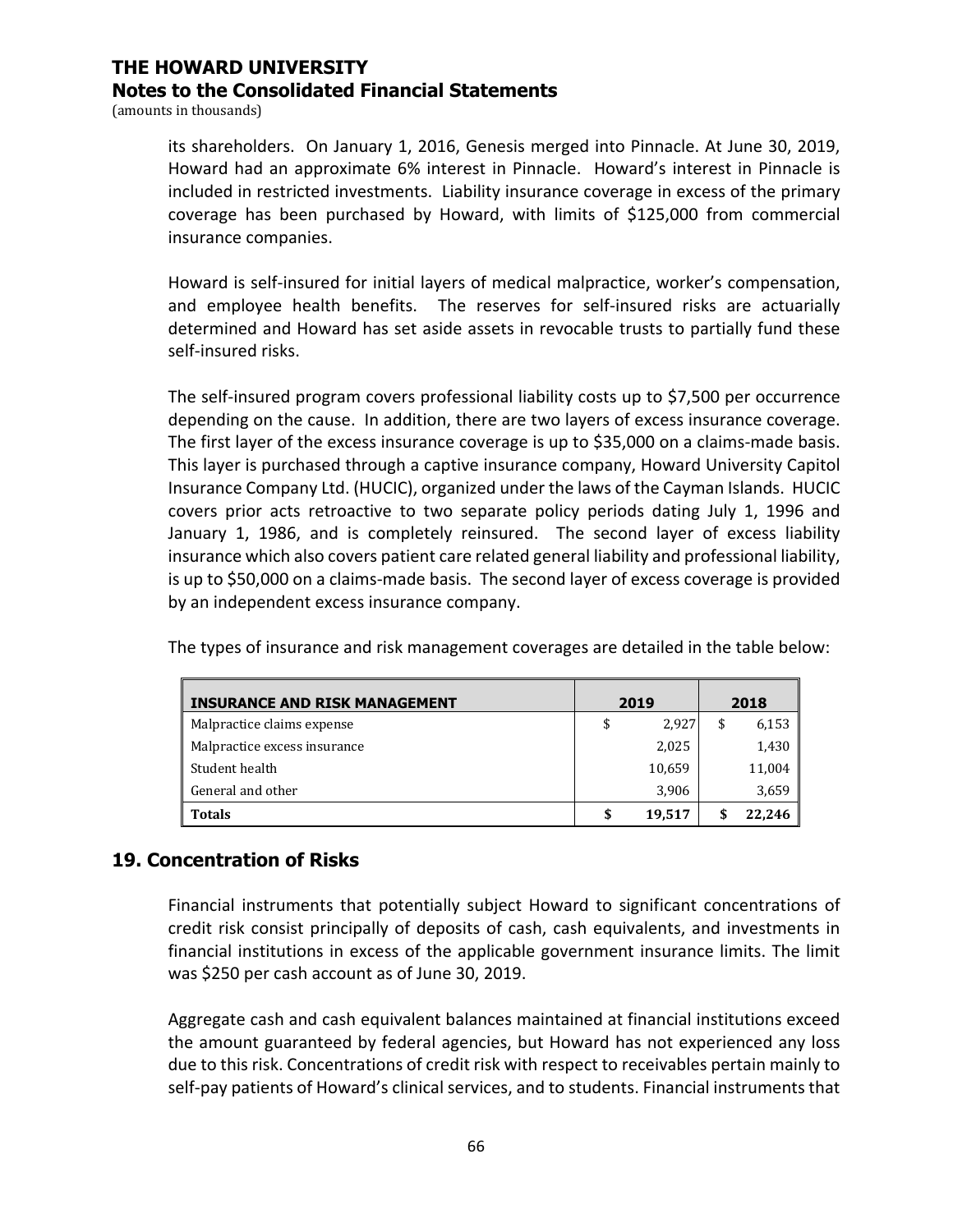(amounts in thousands)

potentially subject Howard to market risk consist primarily of investments. Howard attempts to mitigate this risk through its investment strategy.

# **20. Commitments and Contingencies**

#### (a) *Federal Awards*

 VII programs and its federal grants and contracts. The ultimate determination of Howard receives substantial revenues from government grants, contracts, and Federal student financial assistance programs authorized by Title IV and Title VII of the Higher Education Act of 1965. Previous compliance audits have reported certain deficiencies in the administration of both the University's Title IV and Title amounts received under these programs generally is based upon allowable costs reported to and audited by the government or its designees.

#### (b) *Litigation and Other Claims*

During the ordinary course of business**,** Howard is a party to various litigation and other claims in the ordinary course of business including claims of malpractice by the Hospital and faculty physicians. It is also subject to potential future claims based on findings or accusations arising from past practices under governmental programs and regulations and tort law. In fiscal years ended June 30, 2019 and 2018 Howard reserved \$3,850 and \$2,450, respectively for legal contingencies. In the opinion of management and Howard's general counsel, an appropriate monetary provision has been made to account for probable losses upon ultimate resolution of these matters.

#### (c) (c) *Collective Bargaining Agreements*

Howard has several collective bargaining agreements currently in effect with unions representing approximately 1,307 employees. Certain of these agreements are in negotiations and have been extended beyond the stated expiration date.

# **21. Related Party Transactions**

#### (a) *Howard University Charter Middle School*

 by Howard. The Middle School is a separate legal entity. For fiscal years ended The Howard University Board of Trustees founded Howard University Charter Middle School of Mathematics and Science, which operates from premises owned June 30, 2019 and 2018, Howard has contributed to the Middle School as follows:

| <b>RELATED PARTY TRANSACTIONS</b> | 2019  | 2018 |       |  |
|-----------------------------------|-------|------|-------|--|
| Cash operating support            | 1,000 |      | 500   |  |
| Facility leased (market value)    | 1.451 |      | 1,451 |  |
| Total                             | 2,451 |      | 1,951 |  |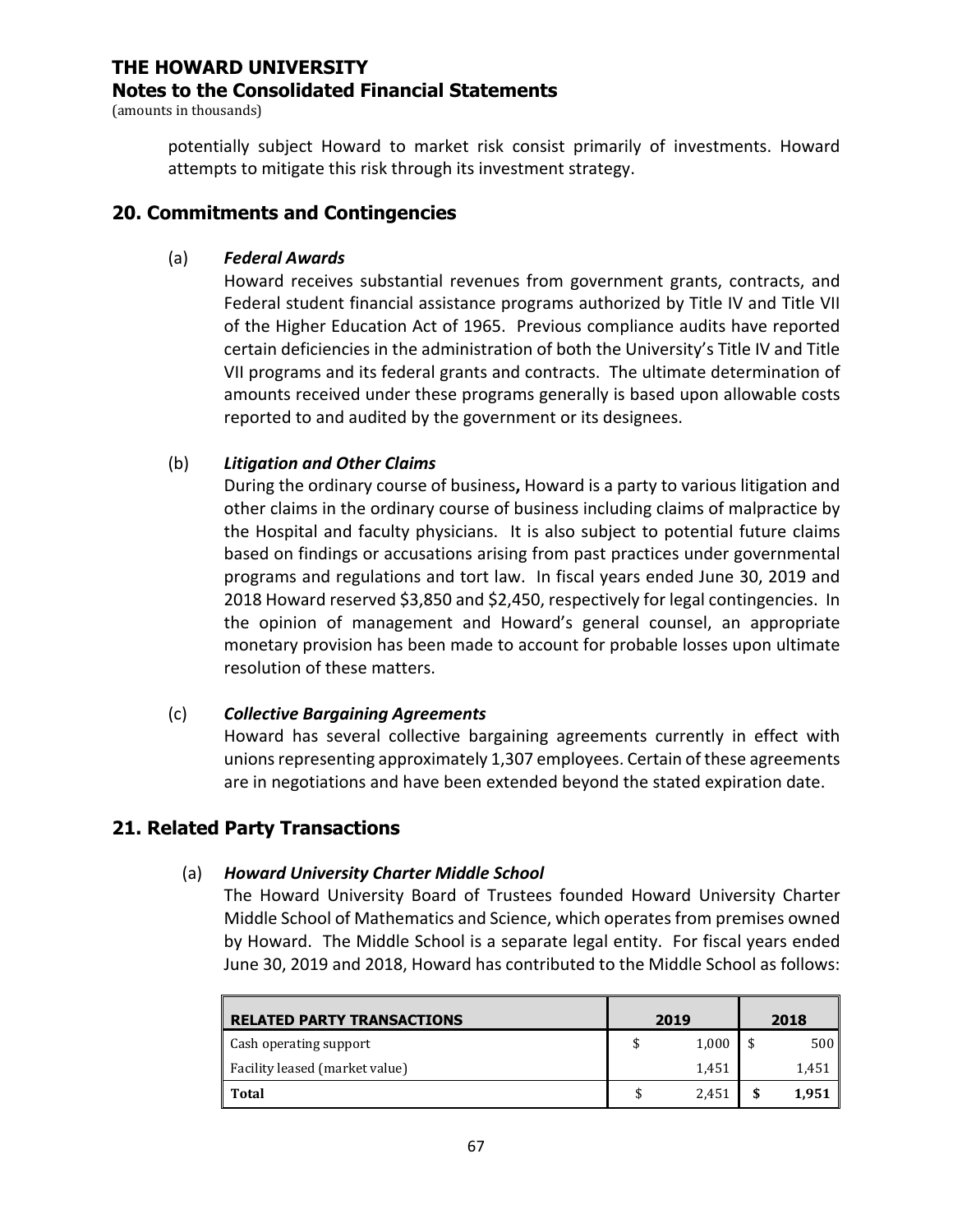(amounts in thousands)

#### (b) *The Howard Dialysis Center*

 Howard and American Renal Associates, LLC (ARA) have a joint venture agreement for the operation of the Howard University Dialysis Center LLC (LLC). The entity was formed on March 1, 2012. Howard and the LLC are parties to a non‐compete agreement, and Howard jointly guarantees the LLC's debt agreements

 services which will result in monthly rental income for Howard in addition to its On March 1, 2012, the LLC commenced a lease with Howard for the current space, employees, and Medical Director associated with its Hospital outpatient dialysis proportionate share of earnings (losses) of the LLC.

As of fiscal years ending June 30, 2019 and 2018, the consolidated statements of financial position for the LLC are as follows:

| <b>HOWARD DIALYSIS CENTER, LLC</b><br><b>STATEMENTS OF FINANCIAL POSITION</b> | 2019 |        | 2018 |        |
|-------------------------------------------------------------------------------|------|--------|------|--------|
| <b>Total Assets</b>                                                           | \$   | 11,481 | \$   | 10,625 |
| <b>Total Liabilities</b>                                                      | \$   | 1,923  | \$   | 925    |
| Equity                                                                        |      |        |      |        |
| Partner                                                                       |      | 5,086  |      | 5,086  |
| Retained earning                                                              |      | 4,471  |      | 4,615  |
| <b>Total Equity</b>                                                           | \$   | 9,557  | \$   | 9,701  |
| <b>ARA</b> interest                                                           | \$   | 4,766  | \$   | 4,948  |
| <b>Howard interest</b>                                                        | \$   | 4,781  | \$   | 4,753  |

#### (c) *Provident Group – Howard Properties, LLC*

 The University entered into a 40‐year ground lease with Provident Group – Howard Properties, LLC and Provident Resources Group, Inc. ("Owner") in which the Owner will design, construct and furnish the College Hall North and South dormitory facilities ("dorms") for the benefit of the University. The Owner issued \$113,900 in revenue bonds through the District of Columbia to finance the construction of the dorms. The University and Owner entered into a management agreement such that the University will be responsible for managing, operating and maintaining the dorms in conjunction with general business. In general, revenues and expenses associated with the dorm are the responsibility of the Owner. The bonds will be repaid solely from revenues from the dorms. A management fee and ground lease payment will be paid to the University only upon the settlement of various expenses and if minimum cash requirements are made. No such payments were received in fiscal year 2019. Reimbursement of utilities expense will be subordinate to debt service. Ownership of the dorms will revert to Howard upon termination of the Ground Lease and full repayment of the debt. The University has not recorded any transactions related to potential future title to or ownership in the dorms for the year ended June 30, 2019 or 2018.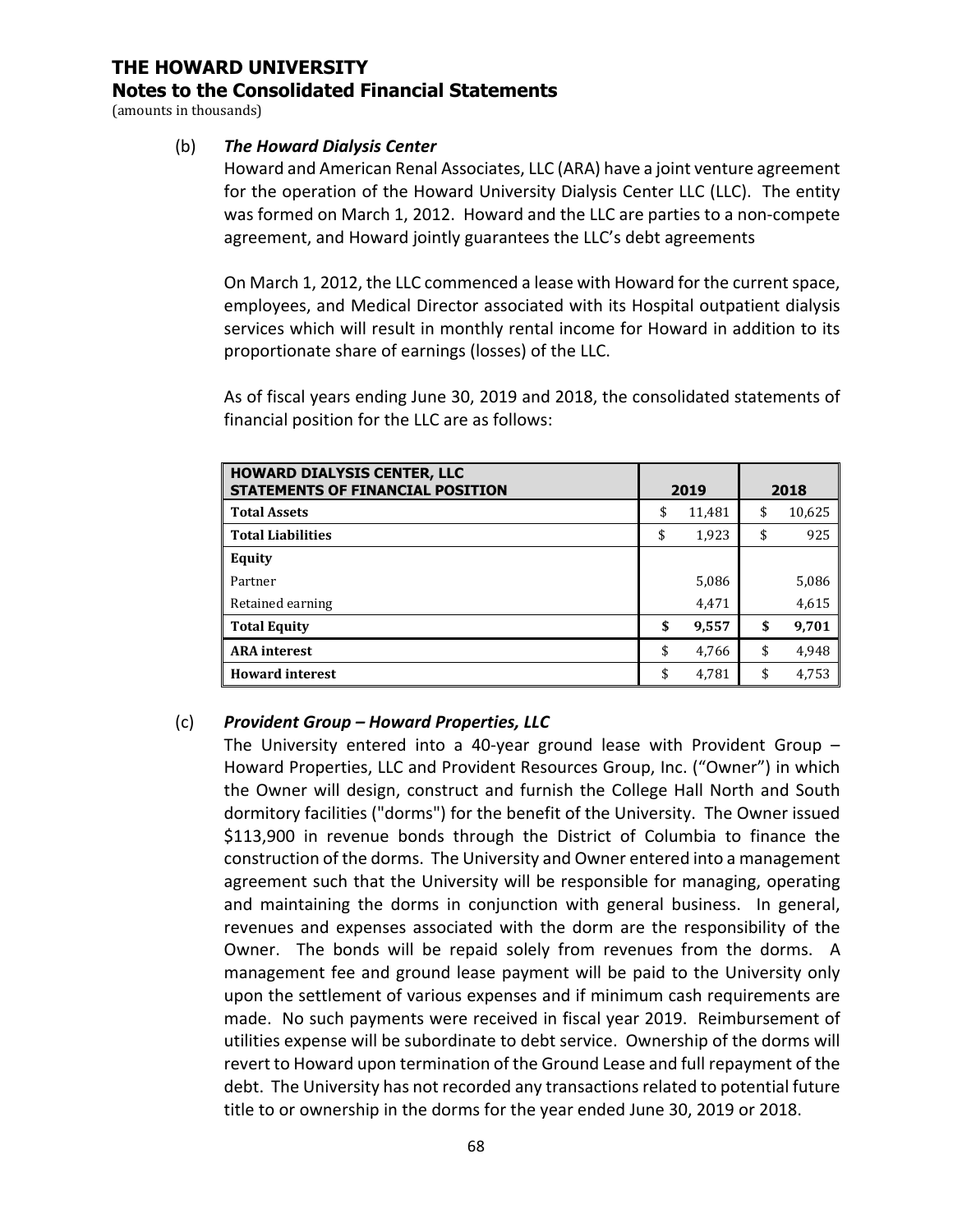(amounts in thousands)

#### (d)  *Barnes & Noble College Booksellers, LLC*

The University engaged Barnes & Noble College Booksellers, LLC to manage and operate its bookstore. The original relationship was for the period of April 1, 2014 through March 31, 2019 with an option to renew for an additional five two‐ year periods, subject to mutual agreement. In January 2019, the parties agreed to exercise an option to renew the agreement form April 1, 2019 through March 31, 2024.

#### (e) *Campus Apartments*

In August 2014, The University entered into a subcontractor agreement with Campus Apartments to perform all management responsibilities relating to the newly constructed Student Dormitory Facilities that were completed and placed into service in August 2014.

#### (f) *Paladin Healthcare*

Howard signed a five year Management Service Agreement (MSA) with Paladin Healthcare, effective October 1, 2014, with an option to extend the agreement for an additional five years. On that date, Paladin Healthcare assumed responsibility for day‐to‐day operations of the Hospital under the oversight of a joint Howard and Paladin Healthcare Management Committee, while Howard continued to be the licensed operator of the Hospital. The MSA was terminated as of April 30, 2019.

#### (g) *Corvias Campus Living – HU, LLC*

 all revenues from these properties to Corvias Campus Living. As part of this In January, 2017, the University, Howard Dormitory Holdings 1, LLC, a wholly‐ owned subsidiary of Howard University and Corvias Campus Living – HU, LLC entered into a 40 year term service concession agreement. Under this agreement, Corvias Campus Living – HU, LLC handled the financing, design, engineering, renovation, management, operation, maintenance, and repair of the East Tower, the West Tower, Drew Hall and Cook Hall. The University and Howard SPE pledged agreement, Corvias Campus Living – HU, LLC, entered into a construction contract with Gilbane Building Company for the renovation of the East Tower and the West Tower, which were completed in fall of 2018.

 *(1) Residence Life Service Provider* – In January 2017, as part of the afore on its behalf, any and all of the residence life duties and responsibilities mentioned service concession agreement, Corvias Campus Living – HU, LLC entered into a 40 year term Residence Life Management Agreement with Corvias Campus Management, Inc., an independent contractor, to manage relating to the East Tower, the West Tower, Drew Hall and Cook Hall. In compensation for the performance of its duties under this Agreement, the Residence Life Service Provider will be paid the Residence Life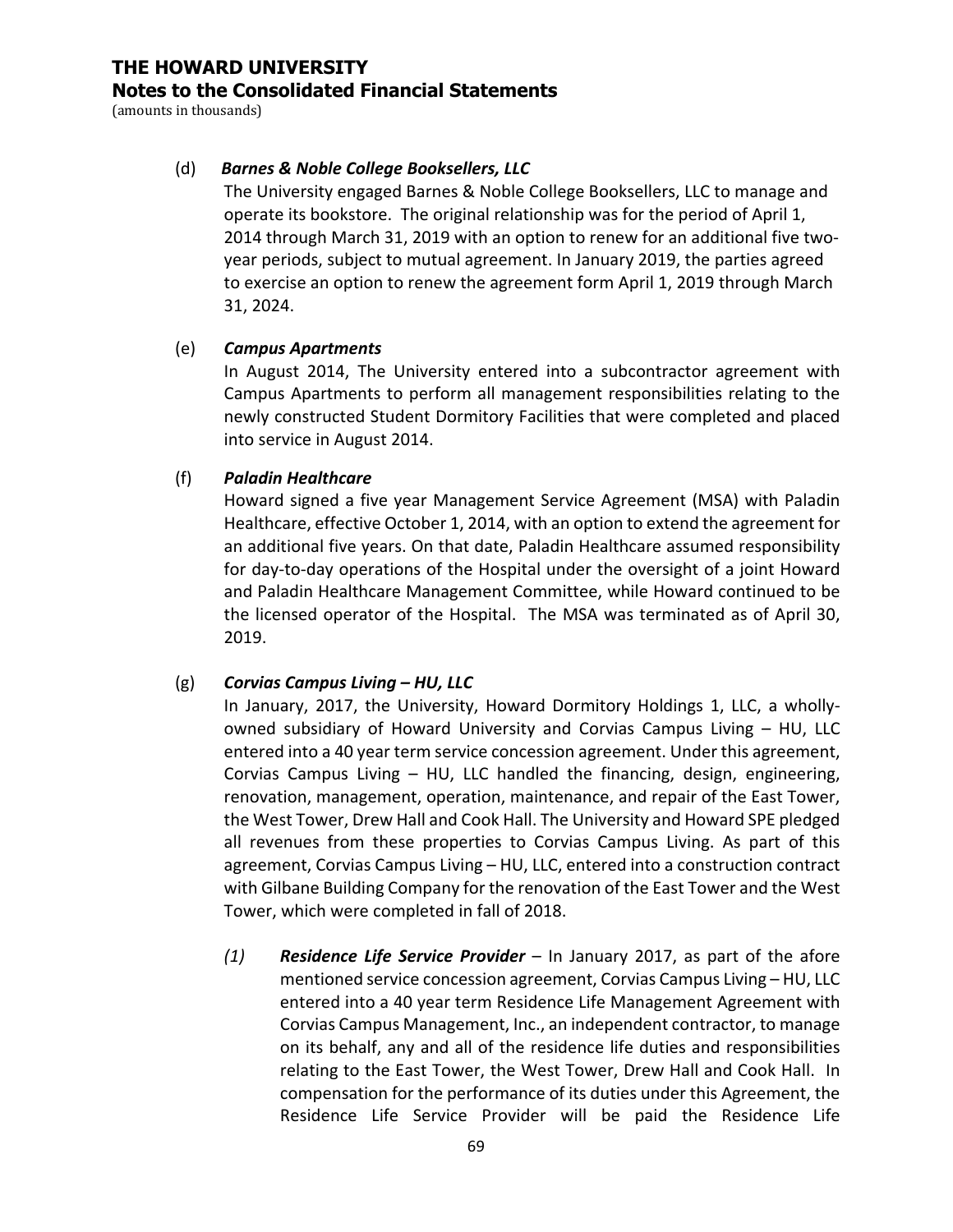(amounts in thousands)

 Management Fee as set forth in Section 6.3 of the Service Concession each Fiscal Year of the Term. In August 2018, this relationship was Agreement escalating by three percent (3%) per annum on the first day of expanded such that Corvias will manage any and all residence life duties and responsibilities for the University's central office of residence life (inclusive of the Annex). Management of the central office of residence life was transferred back to Howard in October of 2019.

#### (h) *211 Elm Street, LLC*

 LLC (Lessee) for the conversion of the dormitory into a rental apartment building In August 2017, the University (Lessor) entered into a ninety-nine (99) year Ground Lease related to land under the Carver Hall dormitory with 211 Elm Street, with supporting indoor amenity spaces and enhanced outdoor amenity spaces. The lessee prepaid all Ground Rent for the ninety-nine (99) year term of the Ground Lease. If, over the term of the Ground Lease there is a substantial change in use of the Property, the parties will negotiate a reset of the lease based on the incremental value derived from the new project. The lessee will assume all risks associated with zoning, historic preservation and other regulatory approvals.

#### (i) *1919 3rd Street, LLC*

Ground Lease related to land under the Slowe Hall Dormitory with 1919 3rd Street, LLC (Lessee) for the conversion of the dormitory into a rental apartment building In August 2017, the University (Lessor) entered into a ninety-nine (99) year with supporting indoor amenity spaces and enhanced outdoor amenity spaces. The lessee prepaid all Ground Rent for the ninety-nine (99) year term of the Ground Lease. If, over the term of the Ground Lease there is a substantial change in use of the Property, the parties will negotiate a reset of the lease based on the incremental value derived from the new project. The lessee will assume all risks associated with zoning, historic preservation and other regulatory approvals.

#### (j) *9th and W Owner, LLC*

 connection to the 930 Club building to 9th AND W Owner, LLC (Lessee).. The foot 10 story building with a penthouse for mixed‐use purposes that would include In June 2019, the University (Lessor) entered into a ninety-nine (99) year transaction to ground lease the land at 9<sup>th</sup> and V Street and the related meaningful development project consists of constructing an approximately 257,000 square market rate and affordable units along with ground floor retail space. The lessee will assume all risks associated with zoning, historic preservation and other regulatory approvals. At the end of the lease term, the property and all improvements revert back to Howard University (see Note 11‐*Lease Income*).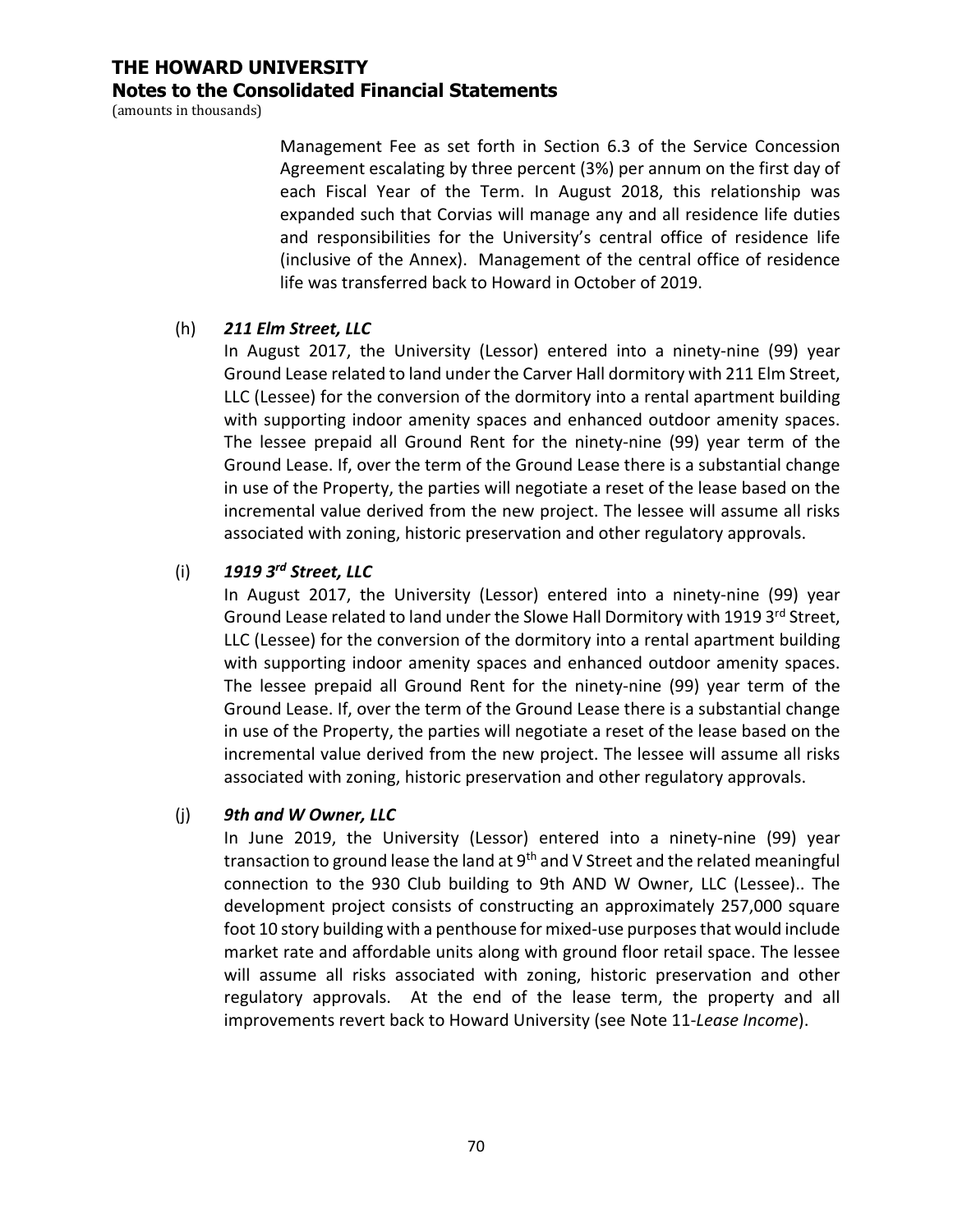# **THE HOWARD UNIVERSITY**

#### **Notes to the Consolidated Financial Statements**

(amounts in thousands)

### (k) *Provident Group – Tubman Quad Properties LLC and Provident Resources Group Inc.*

In March 2019, the University, and Provident Group – Tubman Quad Properties LLC and Provident Resources Group Inc. entered into a 40 year term agreement. Under this agreement, Provident Group – Tubman Quad Properties LLC and Provident Resources Group Inc. will handle the financing, design, engineering, renovation, management, operation, maintenance, and repair of the Tubman Quad. The University pledged all revenues from these properties to Provident Group – Tubman Quad Properties LLC and Provident Resources Group Inc.

#### (l)  *ENGIE North America, Inc.*

America Inc. to provide bridge financing for up to \$9,700 to cover costs in In October 2018, Howard entered into a term loan agreement with ENGIE North connection with repairs to the steam distribution tunnel and temporary boiler rental costs incurred for the temporary heating solutions during the 2017‐2018 academic year. The bridge financing was paid in full subsequent to year end.

 temporary heating solution for Howard's main campus for the 2018‐2019 school year. As part of the agreement, EDL provided a proposal for the long-term overhaul, modernization and ongoing operation of the steam plant and its related facilities including a financing plan for implementation. The proposal is under In October 2018, Howard entered into a Consulting Services Agreement with ENGIE Development, LLC (EDL). EDL provides advisory and consulting services related to the design and, in collaboration with Howard, implementation of a review and Howard has not decided on the partner to complete the project.

#### (m)*Howard Center Project*

 (see Note 11‐Leases for additional information). In November 2018, Howard and Provident Group‐Howard Center, Inc. entered into a management agreement In November 2018, Howard entered into a 50 year lease with Provident Group‐ Howard Center, Inc. ("Lessee") for seven (7) tracts of the Howard Center Project. such that the University will manage the day-to-day operation, management, maintenance and repair of the Howard Center Project. Under a sub-management agreement, Howard assigned and delegated its management rights and responsibilities for the Howard Center Project to Corvias Management, LLC.

#### (n)  **It's My Corner, LLC**

The University entered into a Participation Agreement with It's My Corner, LLC (IMC) for the transfer and development of the certain property located on Florida Avenue. HU was the owner of real property located on Florida Avenue, NW, Washington, DC. IMC also owned real property located on Florida Avenue, NW, Washington, DC. The properties were combined and will be developed by IMC as a mixed use project with a new building.